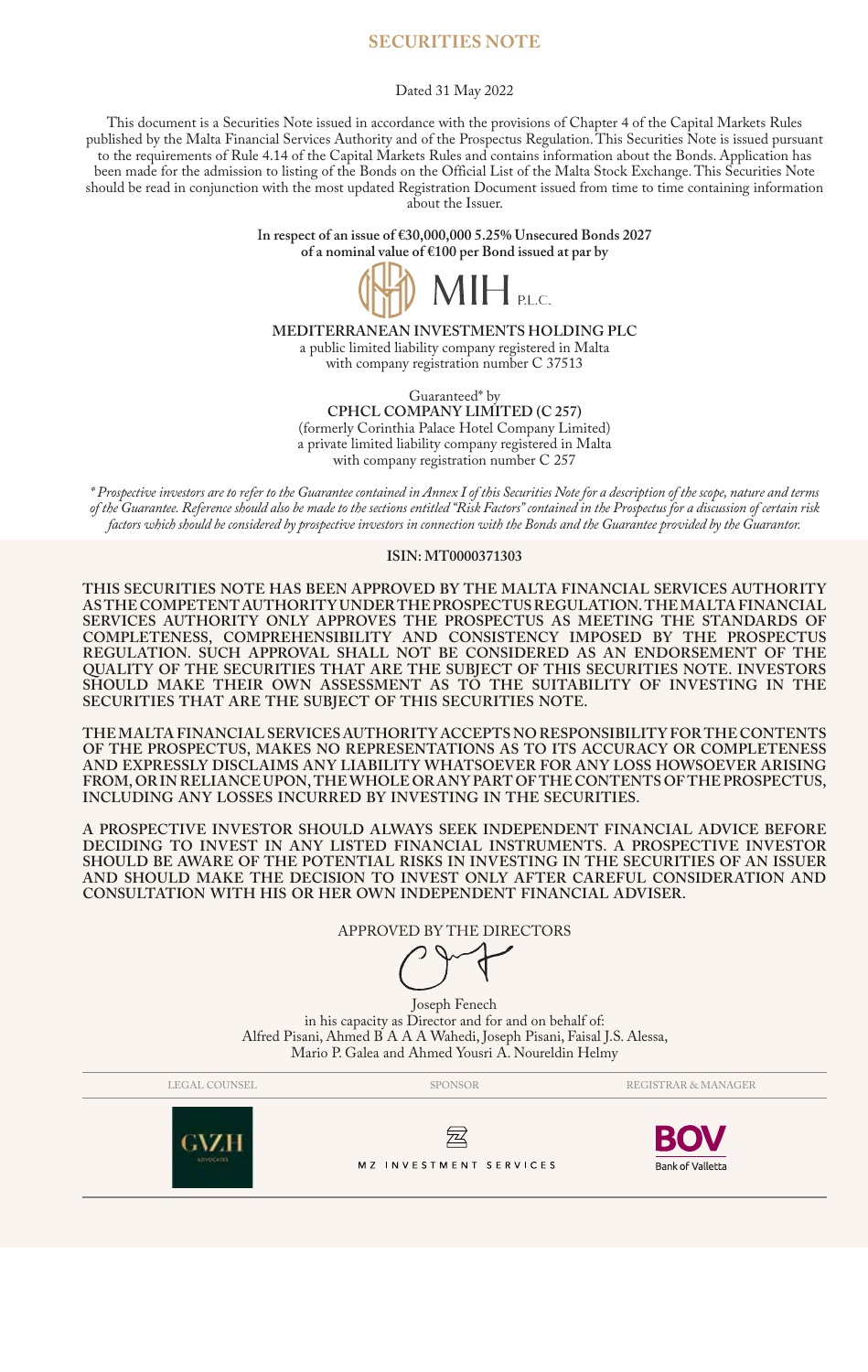

## **TABLE OF CONTENTS**

|                | <b>IMPORTANT INFORMATION</b>                                                                  | 01       |
|----------------|-----------------------------------------------------------------------------------------------|----------|
| 1              | <b>DEFINITIONS</b>                                                                            | 04       |
| $\overline{2}$ | <b>RISK FACTORS</b>                                                                           | 06       |
|                | Forward-looking statements<br>2.1                                                             | 06       |
|                | 2.2<br>General                                                                                | 06       |
|                | 2.3<br>Risks relating to the Bonds                                                            | 07       |
|                | 2.4<br>Risks relating to the Guarantee                                                        | 08       |
| 3              | PERSONS RESPONSIBLE                                                                           | 08       |
| 4              | <b>CONSENT FOR USE OF THE PROSPECTUS &amp; AUTHORISATION STATEMENT</b>                        | 08       |
|                | Consent required in connection with use of the Prospectus by Authorised Intermediaries<br>4.1 | 08       |
|                | 4.2<br>Statement of authorisation                                                             | 09       |
| 5              | <b>KEY INFORMATION</b>                                                                        | 10       |
|                | Reasons for the Issue and use of proceeds<br>5.1                                              | 10       |
|                | 5.2<br>Estimated expenses and proceeds of the Issue                                           | 10       |
|                | 5.3<br>Issue statistics                                                                       | 10       |
|                | 5.4<br>Interest of natural and legal persons involved in the Issue                            | 12       |
|                | 5.5<br>Expected timetable of principal events                                                 | 13       |
|                |                                                                                               |          |
| 6              | <b>INFORMATION CONCERNING THE BONDS</b><br>General<br>6.1                                     | 13<br>13 |
|                | 6.2<br>Applications by Maturing Bondholders by surrendering their Maturing Bonds              | 14       |
|                | Applications by Existing MIH Bondholders<br>6.3                                               | 16       |
|                | Intermediaries' Offer<br>6.4                                                                  | 16       |
|                | Plan of distribution and allotment<br>6.5                                                     | 16       |
|                | Allocation policy<br>6.6                                                                      | 17       |
|                | 6.7<br>Ranking of the Bonds                                                                   | 18       |
|                | Negative pledge<br>6.8                                                                        | 18       |
|                | Rights attaching to the Bonds<br>6.9                                                          | 19       |
|                | Interest<br>6.10                                                                              | 19       |
|                | Yield<br>6.11                                                                                 | 19       |
|                | 6.12<br>Registration, form, denomination and title                                            | 19       |
|                | 6.13<br>Pricing                                                                               | 20       |
|                | 6.14<br>Payments                                                                              | 20       |
|                | 6.15<br>Redemption and purchase                                                               | 21       |
|                | 6.16<br>Events of default                                                                     | 21       |
|                | 6.17<br>Transferability of the Bonds                                                          | 22       |
|                | 6.18<br>Further issues                                                                        | 22       |
|                | Meetings of Bondholders<br>6.19                                                               | 22       |
|                | 6.20<br>Authorisations and approvals                                                          | 23       |
|                | 6.21<br>Admission to trading                                                                  | 23       |
|                | 6.22<br>Representations and warranties                                                        | 24       |
|                | 6.23<br>Bonds held jointly                                                                    | 24       |
|                | 6.24<br>Bonds held subject to usufruct                                                        | 24       |
|                | 6.25<br>Governing law and jurisdiction                                                        | 24       |
|                | 6.26<br><b>Notices</b>                                                                        | 24       |
|                |                                                                                               |          |

**TABLE OF CONTENTS** | **SECURITIES NOTE**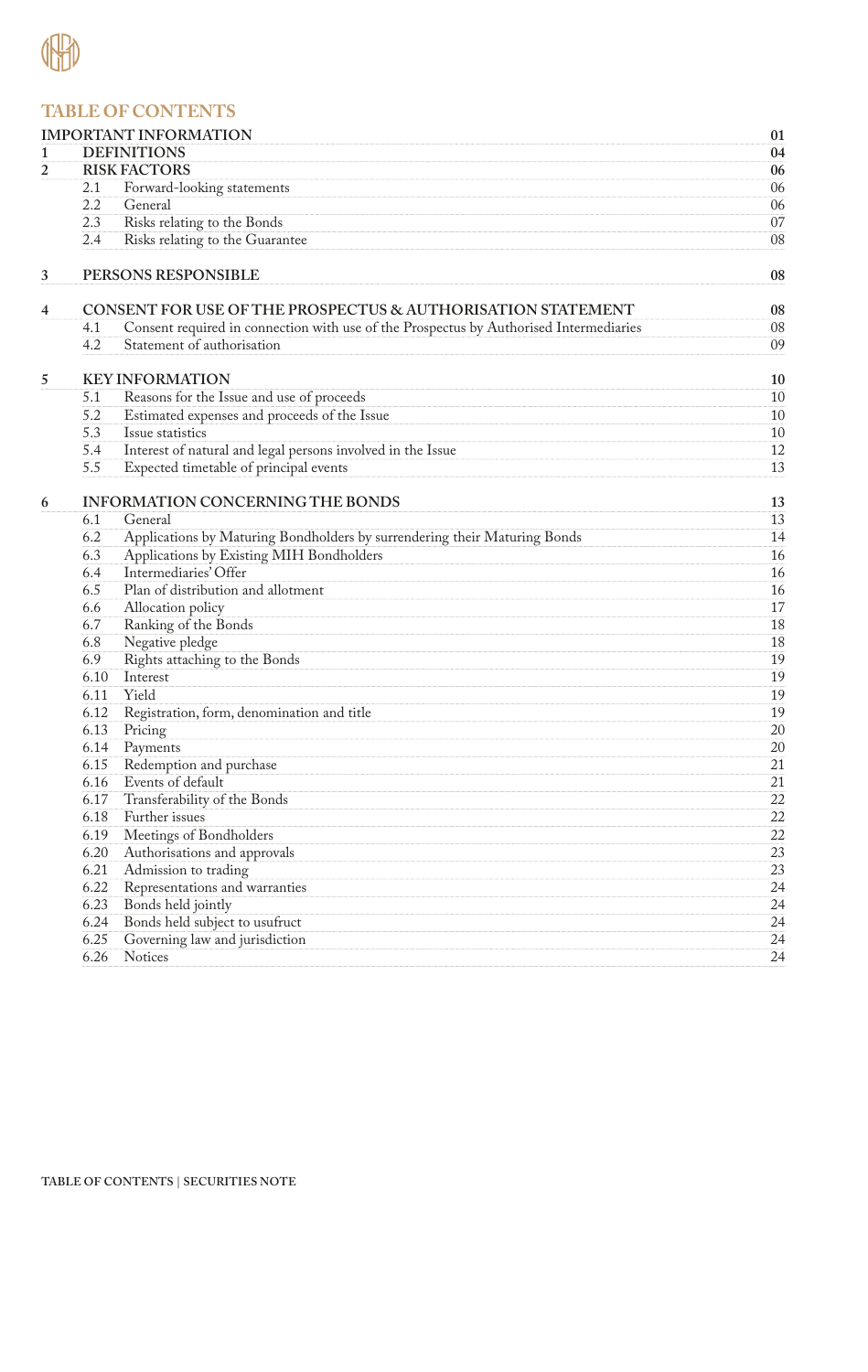

|   |                                        | <b>TAXATION</b>                                            |    |
|---|----------------------------------------|------------------------------------------------------------|----|
|   |                                        | General                                                    | 25 |
|   | 7.2                                    | Malta tax on interest                                      | 25 |
|   | 7.3                                    | Exchange of information                                    | 26 |
|   | 7.4                                    | Maltese taxation on capital gains on transfer of the Bonds | 26 |
|   |                                        | 7.5 Duty on documents and transfers                        | 26 |
| 8 | TERMS AND CONDITIONS OF THE BOND ISSUE |                                                            | 26 |
| 9 |                                        | ADDITIONAL INFORMATION                                     | 30 |
|   |                                        |                                                            |    |

| <b>ANNEX I</b>   | THE GUARANTEE                     |    |
|------------------|-----------------------------------|----|
| <b>ANNEX II</b>  | <b>SPECIMEN APPLICATION FORMS</b> |    |
| <b>ANNEX III</b> | <b>FINANCIAL ANALYSIS SUMMARY</b> | 40 |
| <b>ANNEX IV</b>  | AUTHORISED INTERMEDIARIES         |    |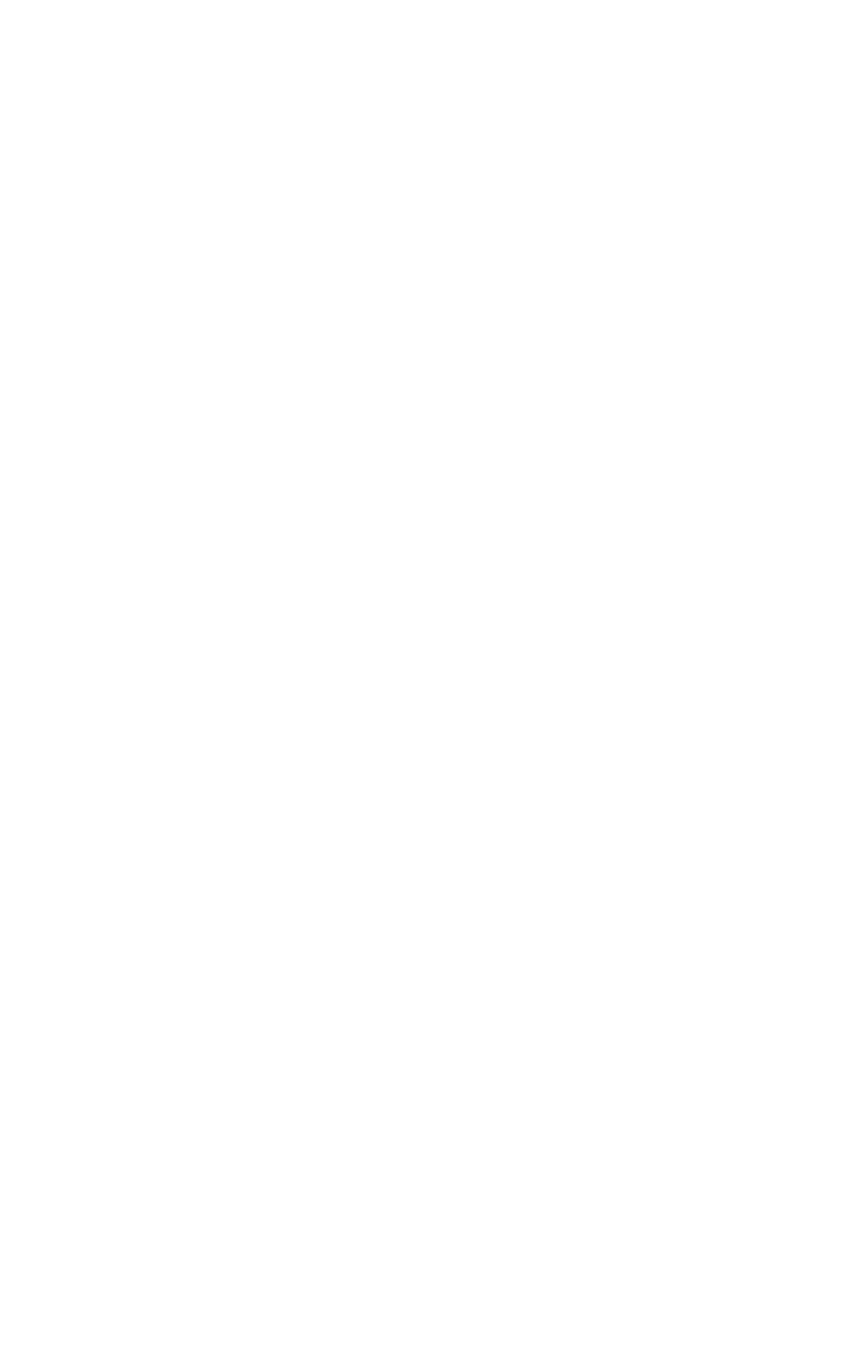

### **IMPORTANT INFORMATION**

THIS SECURITIES NOTE CONSTITUTES PART OF THE PROSPECTUS DATED 31 MAY 2022 AND CONTAINS INFORMATION ABOUT MEDITERRANEAN INVESTMENTS HOLDING PLC IN ITS CAPACITY AS ISSUER, ABOUT CPHCL COMPANY LIMITED IN ITS CAPACITY AS GUARANTOR AND ABOUT THE BONDS IN ACCORDANCE WITH THE REQUIREMENTS OF THE CAPITAL MARKETS RULES ISSUED BY THE MALTA FINANCIAL SERVICES AUTHORITY, THE COMPANIES ACT AND THE PROSPECTUS REGULATION, AND SHOULD BE READ IN CONJUNCTION WITH THE REGISTRATION DOCUMENT ISSUED BY THE ISSUER.

THIS SECURITIES NOTE SETS OUT THE CONTRACTUAL TERMS UNDER WHICH THE BONDS ARE ISSUED BY THE ISSUER AND ACQUIRED BY A BONDHOLDER, WHICH TERMS SHALL REMAIN BINDING UNTIL THE REDEMPTION DATE OF THE BONDS, UNLESS THEY ARE OTHERWISE CHANGED IN ACCORDANCE WITH SUB-SECTION 6.19 OF THIS SECURITIES NOTE.

THE INFORMATION CONTAINED HEREIN IS BEING MADE AVAILABLE IN CONNECTION WITH AN ISSUE BY THE COMPANY OF A MAXIMUM OF €30 MILLION UNSECURED BONDS 2027 OF A NOMINAL VALUE OF €100 EACH. THE BONDS SHALL BE ISSUED AT PAR AND BEAR INTEREST AT THE RATE OF 5.25% *PER ANNUM* PAYABLE ANNUALLY IN ARREARS ON 6 JULY OF EACH YEAR UNTIL THE REDEMPTION DATE, WITH THE FIRST INTEREST PAYMENT FALLING DUE ON 6 JULY 2023. THE NOMINAL VALUE OF THE BONDS WILL BE REPAYABLE IN FULL AT MATURITY ON 6 JULY 2027. THE BOND ISSUE IS GUARANTEED BY THE GUARANTOR.

NO BROKER, DEALER, SALESMAN OR OTHER PERSON HAS BEEN AUTHORISED BY THE ISSUER, THE GUARANTOR OR THEIR RESPECTIVE DIRECTORS TO ISSUE ANY ADVERTISEMENT OR TO GIVE ANY INFORMATION OR TO MAKE ANY REPRESENTATIONS IN CONNECTION WITH THE SALE OF SECURITIES OF THE ISSUER, OTHER THAN THOSE CONTAINED IN THIS SECURITIES NOTE AND IN THE DOCUMENTS REFERRED TO HEREIN, AND IF GIVEN OR MADE, SUCH INFORMATION OR REPRESENTATIONS MUST NOT BE RELIED UPON AS HAVING BEEN AUTHORISED BY THE ISSUER, THE GUARANTOR OR THEIR RESPECTIVE DIRECTORS OR ADVISERS.

THE PROSPECTUS DOES NOT CONSTITUTE, AND MAY NOT BE USED FOR PURPOSES OF, AN OFFER OR INVITATION TO SUBSCRIBE FOR SECURITIES ISSUED BY THE ISSUER BY ANY PERSON IN ANY JURISDICTION: (I) IN WHICH SUCH OFFER OR INVITATION IS NOT AUTHORISED; OR (II) IN WHICH THE PERSON MAKING SUCH OFFER OR INVITATION IS NOT QUALIFIED TO DO SO; OR (III) TO ANY PERSON TO WHOM IT IS UNLAWFUL TO MAKE SUCH OFFER OR INVITATION. THE DISTRIBUTION OF THE PROSPECTUS IN CERTAIN JURISDICTIONS MAY BE RESTRICTED AND, ACCORDINGLY, PERSONS INTO WHOSE POSSESSION IT IS RECEIVED ARE REQUIRED TO INFORM THEMSELVES ABOUT, AND TO OBSERVE, SUCH RESTRICTIONS.

THE PROSPECTUS AND THE OFFERING, SALE OR DELIVERY OF ANY BONDS MAY NOT BE TAKEN AS AN IMPLICATION: (I) THAT THE INFORMATION CONTAINED IN THE PROSPECTUS IS ACCURATE AND COMPLETE SUBSEQUENT TO ITS DATE OF ISSUE; OR (II) THAT THERE HAS BEEN NO MATERIAL ADVERSE CHANGE IN THE FINANCIAL POSITION OF THE ISSUER OR THE GUARANTOR SINCE SUCH DATE; OR (III) THAT ANY OTHER INFORMATION SUPPLIED IN CONNECTION WITH THE PROSPECTUS IS ACCURATE AT ANY TIME SUBSEQUENT TO THE DATE ON WHICH IT IS SUPPLIED OR, IF DIFFERENT, THE DATE INDICATED IN THE DOCUMENT CONTAINING THE SAME.

A PROSPECTIVE INVESTOR SHOULD ALWAYS SEEK INDEPENDENT FINANCIAL ADVICE BEFORE DECIDING TO INVEST IN ANY FINANCIAL INSTRUMENTS. A PROSPECTIVE INVESTOR SHOULD BE AWARE OF THE POTENTIAL RISKS OF INVESTING IN THE SECURITIES OF AN ISSUER AND SHOULD MAKE THE DECISION TO INVEST ONLY AFTER CAREFUL CONSIDERATION AND CONSULTATION WITH HIS OR HER OWN INDEPENDENT PROFESSIONAL ADVISERS AS TO LEGAL, TAX, INVESTMENT OR ANY OTHER RELATED MATTERS CONCERNING THE BONDS AND THE PROSPECTUS.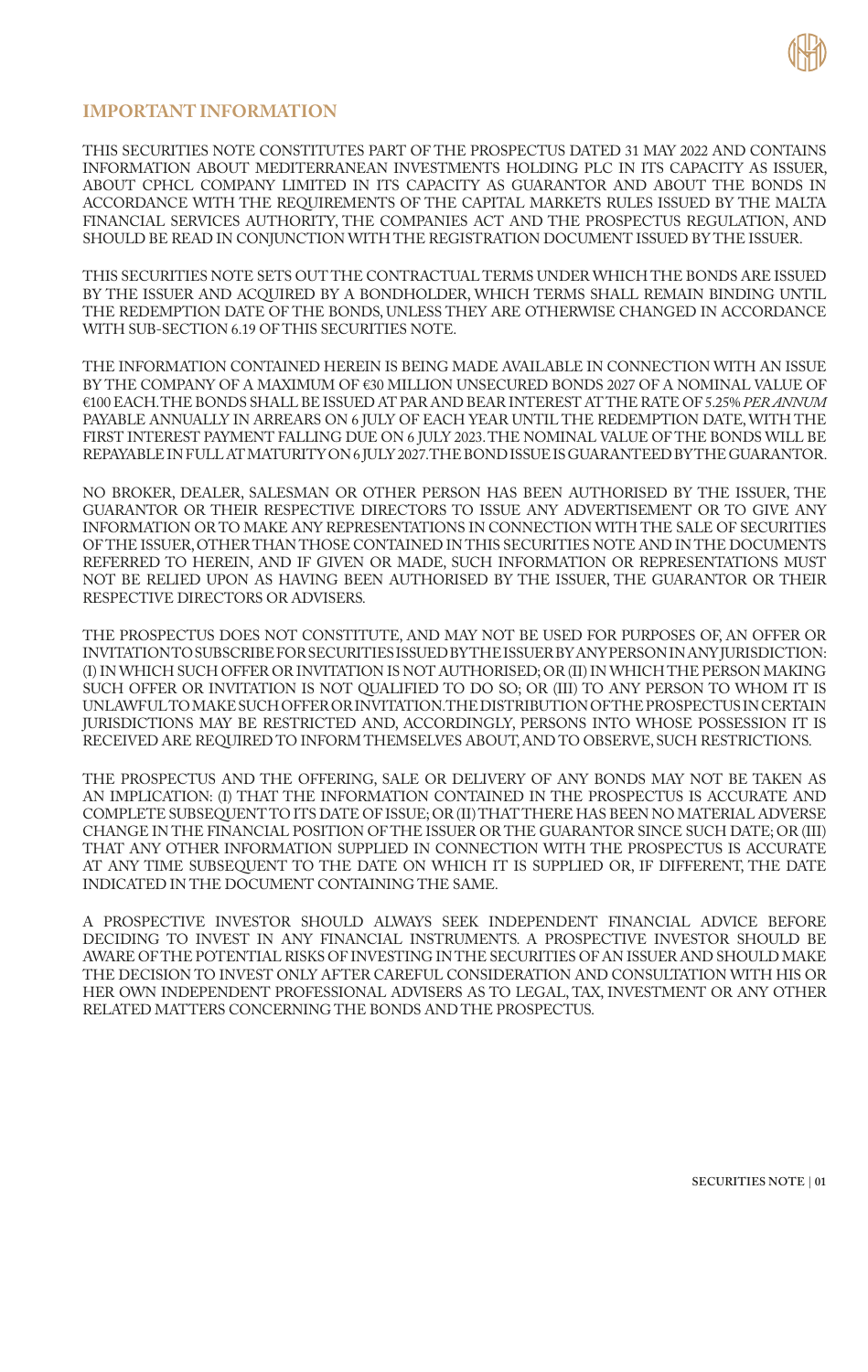

IT IS THE RESPONSIBILITY OF ANY PERSON IN POSSESSION OF THE PROSPECTUS AND ANY PERSONS WISHING TO APPLY FOR ANY SECURITIES ISSUED BY THE ISSUER TO INFORM THEMSELVES OF, AND TO OBSERVE AND COMPLY WITH, ALL APPLICABLE LAWS AND REGULATIONS OF ANY RELEVANT JURISDICTION. PROSPECTIVE INVESTORS FOR ANY SECURITIES THAT MAY BE ISSUED BY THE ISSUER SHOULD INFORM THEMSELVES AS TO THE LEGAL REQUIREMENTS OF SO APPLYING FOR ANY SUCH SECURITIES AND OF ANY APPLICABLE EXCHANGE CONTROL REQUIREMENTS AND TAXES IN THE COUNTRIES OF THEIR NATIONALITY, RESIDENCE OR DOMICILE.

SAVE FOR THE PUBLIC OFFERING IN THE REPUBLIC OF MALTA, NO ACTION HAS BEEN OR WILL BE TAKEN BY THE ISSUER THAT WOULD PERMIT A PUBLIC OFFERING OF THE SECURITIES DESCRIBED IN THIS SECURITIES NOTE OR THE DISTRIBUTION OF THE PROSPECTUS (OR ANY PART THEREOF) OR ANY OFFERING MATERIAL IN ANY COUNTRY OR JURISDICTION WHERE ACTION FOR THAT PURPOSE IS REQUIRED.

IN RELATION TO EACH MEMBER STATE OF THE EUROPEAN ECONOMIC AREA (OTHER THAN MALTA) THE BONDS CAN ONLY BE OFFERED TO "*QUALIFIED INVESTORS*" (AS DEFINED IN THE PROSPECTUS REGULATION), AS WELL AS IN ANY OTHER CIRCUMSTANCES WHICH DO NOT REQUIRE THE PUBLICATION BY THE ISSUER OF A PROSPECTUS PURSUANT TO ARTICLE 3 OF THE PROSPECTUS REGULATION.

THE BONDS HAVE NOT BEEN, NOR WILL THEY BE, REGISTERED UNDER THE UNITED STATES SECURITIES ACT, 1933 AS AMENDED, OR UNDER ANY FEDERAL OR STATE SECURITIES LAW AND MAY NOT BE OFFERED, SOLD OR OTHERWISE TRANSFERRED, DIRECTLY OR INDIRECTLY, IN THE UNITED STATES OF AMERICA, ITS TERRITORIES OR POSSESSIONS, OR ANY AREA SUBJECT TO ITS JURISDICTION (THE "U.S.") OR TO OR FOR THE BENEFIT OF, DIRECTLY OR INDIRECTLY, ANY U.S. PERSON (AS DEFINED IN REGULATION "S" OF THE SAID ACT). FURTHERMORE, THE ISSUER WILL NOT BE REGISTERED UNDER THE UNITED STATES INVESTMENT COMPANY ACT, 1940 AS AMENDED AND INVESTORS WILL NOT BE ENTITLED TO THE BENEFITS SET OUT THEREIN.

A COPY OF THE PROSPECTUS HAS BEEN SUBMITTED TO THE MALTA FINANCIAL SERVICES AUTHORITY IN SATISFACTION OF THE CAPITAL MARKETS RULES, TO THE MALTA STOCK EXCHANGE IN SATISFACTION OF THE MALTA STOCK EXCHANGE BYE-LAWS AND HAS BEEN DULY FILED WITH THE REGISTRAR OF COMPANIES IN ACCORDANCE WITH THE COMPANIES ACT.

**IN TERMS OF ARTICLE 12(1) OF THE PROSPECTUS REGULATION, THE PROSPECTUS SHALL REMAIN VALID FOR A PERIOD OF 12 MONTHS FROM THE DATE OF THE APPROVAL OF THE PROSPECTUS BY THE MALTA FINANCIAL SERVICES AUTHORITY. THE ISSUER IS OBLIGED TO PUBLISH A SUPPLEMENT ONLY IN THE EVENT OF SIGNIFICANT NEW FACTORS, MATERIAL MISTAKE OR MATERIAL INACCURACY RELATING TO THE INFORMATION SET OUT IN THE PROSPECTUS WHICH MAY AFFECT THE ASSESSMENT OF THE SECURITIES AND WHICH ARISES OR IS NOTED BETWEEN THE TIME WHEN THE PROSPECTUS IS APPROVED AND THE CLOSING OF THE ISSUE PERIOD OR THE TIME WHEN TRADING ON A REGULATED MARKET COMMENCES, WHICHEVER OCCURS LATER. THE OBLIGATION TO SUPPLEMENT THE PROSPECTUS IN THE EVENT OF SIGNIFICANT NEW FACTORS, MATERIAL MISTAKES OR MATERIAL INACCURACIES DOES NOT APPLY WHEN THE PROSPECTUS IS NO LONGER VALID.**

**STATEMENTS MADE IN THIS SECURITIES NOTE ARE, EXCEPT WHERE OTHERWISE STATED, BASED ON THE LAW AND PRACTICE CURRENTLY IN FORCE IN MALTA AND ARE SUBJECT TO CHANGES THEREIN.**

UNLESS OTHERWISE STATED, THE CONTENTS OF THE ISSUER'S WEBSITE OR ANY WEBSITE DIRECTLY OR INDIRECTLY LINKED TO THE ISSUER'S WEBSITE DO NOT FORM PART OF THE PROSPECTUS. ACCORDINGLY, NO RELIANCE OUGHT TO BE MADE BY ANY INVESTOR ON ANY INFORMATION OR OTHER DATA CONTAINED IN SUCH WEBSITE AS THE BASIS FOR A DECISION TO INVEST IN THE BONDS.

THE ISSUER DISCLAIMS ANY AND ALL RESPONSIBILITY FOR ANY DEALINGS MADE, REPRESENTATIONS GIVEN, PROCESSES ADOPTED, FUNDS COLLECTED OR APPLICATIONS ISSUED BY AUTHORISED INTERMEDIARIES IN THEIR EFFORT TO PLACE OR RE-SELL THE BONDS SUBSCRIBED BY THEM.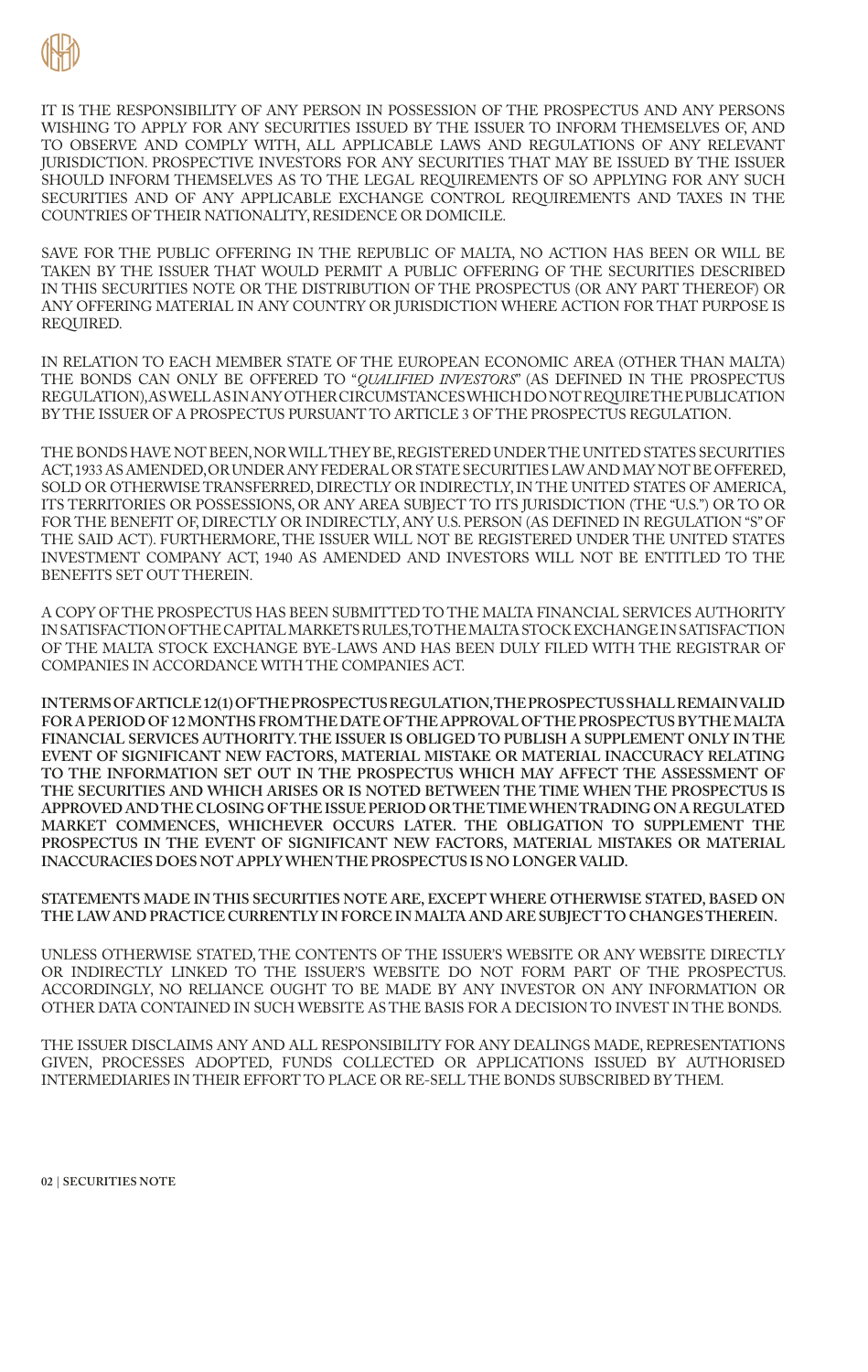

ALL THE ADVISERS TO THE ISSUER NAMED IN SUB-SECTION 4.4 OF THE REGISTRATION DOCUMENT HAVE ACTED AND ARE ACTING EXCLUSIVELY FOR THE ISSUER IN RELATION TO THIS PUBLIC OFFER AND HAVE NO CONTRACTUAL, FIDUCIARY OR OTHER OBLIGATION TOWARDS ANY OTHER PERSON AND WILL, ACCORDINGLY, NOT BE RESPONSIBLE TO ANY INVESTOR OR ANY OTHER PERSON WHOMSOEVER IN RELATION TO THE TRANSACTIONS PROPOSED IN THE PROSPECTUS.

**THE VALUE OF INVESTMENTS CAN GO UP OR DOWN AND PAST PERFORMANCE IS NOT NECESSARILY INDICATIVE OF FUTURE PERFORMANCE. THE NOMINAL VALUE OF THE BONDS WILL BE REPAYABLE IN FULL UPON MATURITY. PROSPECTIVE INVESTORS SHOULD CAREFULLY CONSIDER ALL THE INFORMATION CONTAINED IN THE PROSPECTUS AS A WHOLE AND SHOULD CONSULT THEIR OWN INDEPENDENT FINANCIAL AND OTHER PROFESSIONAL ADVISERS BEFORE DECIDING TO MAKE AN INVESTMENT IN THE BONDS.**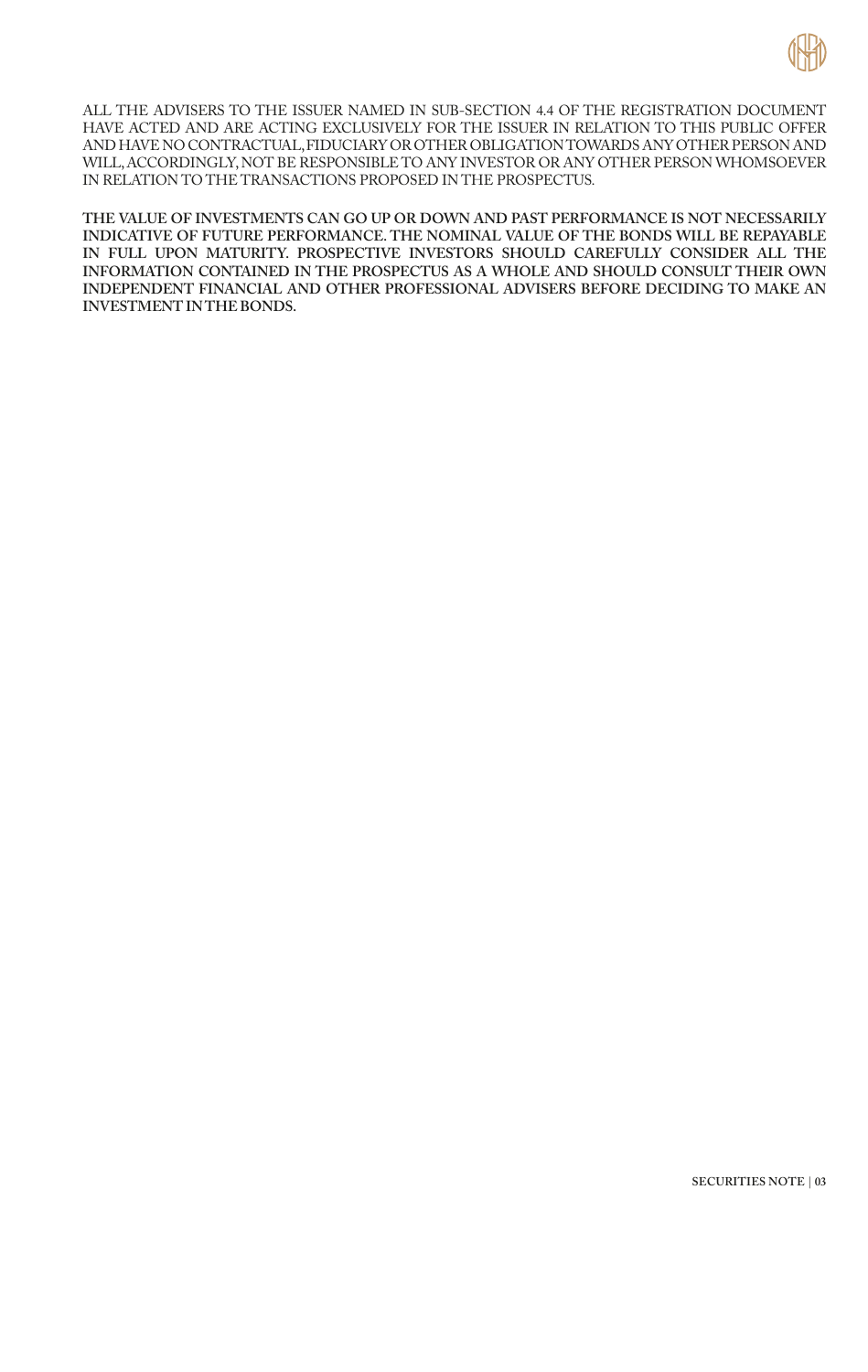

## **1 DEFINITIONS**

Words and expressions and capitalized terms used in this Securities Note, shall, except where the context otherwise requires and except where otherwise defined herein, bear the same meaning as the meaning given to such words, expressions and capitalized terms as indicated in the Registration Document forming part of the Prospectus. In this Securities Note the following words and expressions shall bear the following meanings whenever such words and expressions are used in their capitalised form, except where the context otherwise requires:

| "Applicant/s"              | any person or persons, natural or legal, who subscribe for the Bonds;                                                                                                                                                                                                                               |
|----------------------------|-----------------------------------------------------------------------------------------------------------------------------------------------------------------------------------------------------------------------------------------------------------------------------------------------------|
| "Application/s"            | the application to subscribe for Bonds made by an Applicant/s by completing an<br>Application Form/s and delivering same to any of the Authorised Intermediaries (which<br>include the Sponsor and the Registrar & Manager) in accordance with the terms of this<br>Securities Note;                |
| "Application Form/s"       | the forms of application for subscription of Bonds, specimens of which are contained in<br>Annex II of this Securities Note;                                                                                                                                                                        |
| "Bond Issue Price"         | the price of $€100$ per Bond;                                                                                                                                                                                                                                                                       |
| "Business Day"             | any day between Monday and Friday (both days included) on which commercial banks in<br>Malta settle payments and are open for normal banking business;                                                                                                                                              |
| "CET"                      | Central European Time;                                                                                                                                                                                                                                                                              |
| "Corinthia Finance"        | Corinthia Finance plc, a public company registered under the laws of Malta with company<br>registration number C 25104 and having its registered office at 22, Europa Centre, John<br>Lopez Street, Floriana FRN 1400, Malta;                                                                       |
| "CSD"                      | the Central Securities Depository of the Malta Stock Exchange authorised in terms of<br>Part IV of the Financial Markets Act (Chapter 345 of the laws of Malta), having its<br>address at Garrison Chapel, Castille Place, Valletta VLT 1063, Malta;                                                |
| "Cut-off Date"             | close of business on 30 May 2022 (trading session of 26 May 2022);                                                                                                                                                                                                                                  |
| "Existing MIH Bondholders" | holders of the Existing MIH Bonds (as defined immediately below) appearing on the<br>applicable register held at the CSD as at the Cut-Off Date;                                                                                                                                                    |
| "Existing MIH Bonds"       | the 5.5% unsecured bonds 2023 with ISIN code MT0000371295, due to mature on 31<br>July 2023, amounting as at the date of the Prospectus to €20,000,000, issued by the Issuer<br>pursuant to a prospectus dated 1 July 2020, which are currently listed and traded on the<br>Official List;          |
| "GDPR"                     | Regulation (EU) 2016/679 of the European Parliament and of the Council of 27 April<br>2016 on the protection of natural persons with regard to the processing of personal data<br>and on the free movement of such data, and repealing Directive 95/46/EC;                                          |
| "Interest Payment Date"    | 6 July of each year between and including each of the years 2023 and the year 2027,<br>provided that if any such day is not a Business Day such Interest Payment Date will be<br>carried over to the next following day that is a Business Day;                                                     |
| "Intermediaries' Offer"    | an offer for subscription of Bonds made by the Issuer to the Authorised Intermediaries<br>through subscription agreements as further detailed in sub-section 6.4 of this Securities<br>Note;                                                                                                        |
| "Issue Date"               | expected on 5 July 2022;                                                                                                                                                                                                                                                                            |
| "Issue Period"             | the period between 08:30 hours CET on 8 June 2022 and 12:00 hours CET on 21 June<br>2022 during which the Bonds are available for subscription;                                                                                                                                                     |
| "Maturing Bond Transfer"   | the subscription for Bonds by a Maturing Bondholder settled, after submitting the pre-<br>printed Application Form A (received by mail directly from the Issuer), by the transfer to<br>the Issuer of all or part of the Maturing Bonds held by such Maturing Bondholder as at<br>the Cut-off Date; |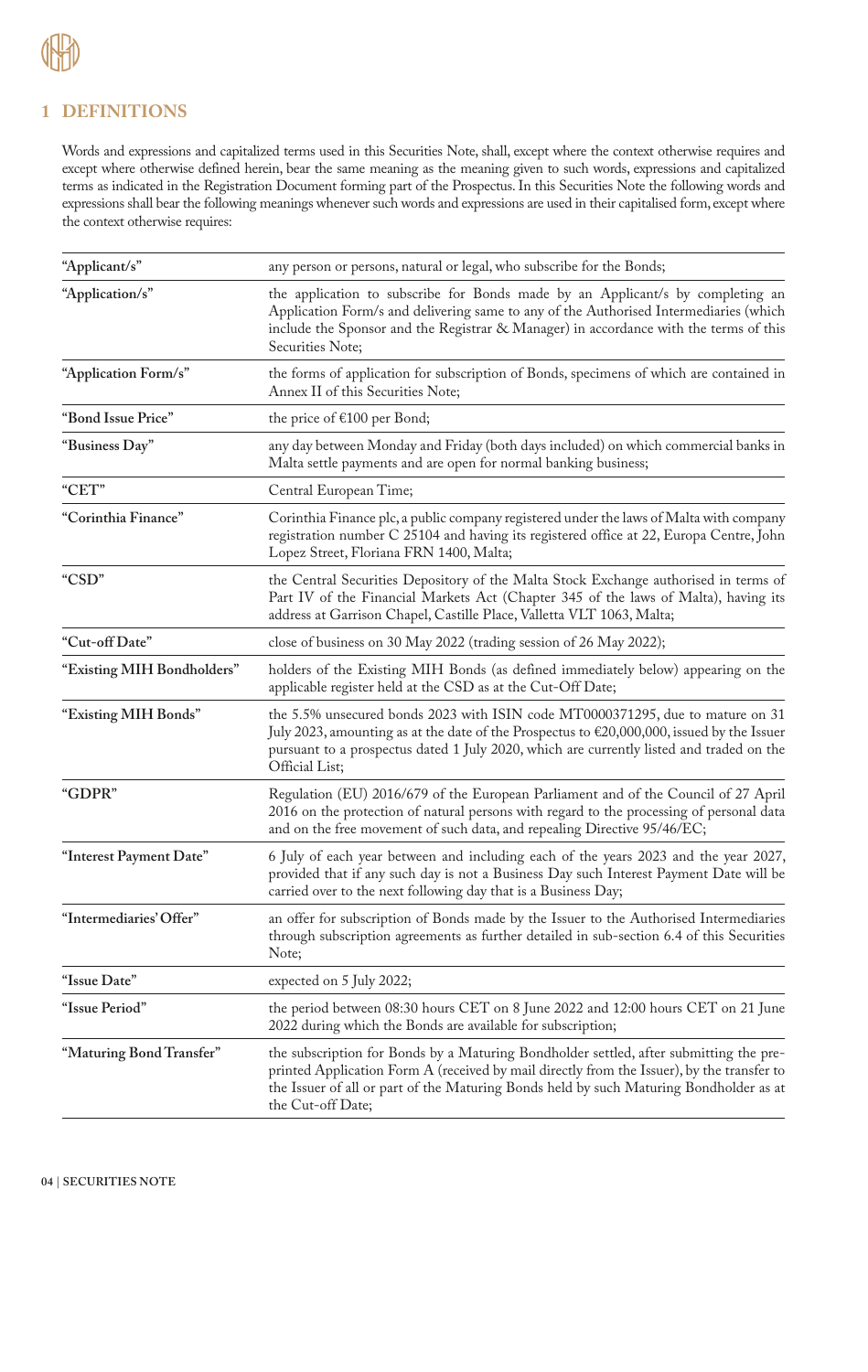

| "Maturing Bondholder"  | a holder of Maturing Bonds as at the Cut-off Date;                                                                                                                                                                                     |
|------------------------|----------------------------------------------------------------------------------------------------------------------------------------------------------------------------------------------------------------------------------------|
| "MiFIR"                | Regulation (EU) No 600/2014 of the European Parliament and of the Council of 15 May<br>2014 on markets in financial instruments;                                                                                                       |
| "Redemption Value"     | the nominal value of each Bond ( $\epsilon$ 100 per Bond); and                                                                                                                                                                         |
| "Terms and Conditions" | the terms and conditions of the Bonds, set out in sub-section 5.3 ( <i>Issue Statistics</i> '), section<br>6 ('Information concerning the Bonds') and section 8 ('Terms and Conditions of the Bond<br>Issue') of this Securities Note. |

All references in the Prospectus to "Malta" are to the "Republic of Malta".

Unless it appears otherwise from the context:

- a. words importing the singular shall include the plural and *vice-versa*;
- b. words importing the masculine gender shall include the feminine gender and *vice-versa*;
- c. the word "may" shall be construed as permissive and the word "shall" shall be construed as imperative;
- d. any reference to a person includes natural persons, firms, partnerships, companies, corporations, associations, organisations, governments, states, foundations or trusts;
- e. any reference to a person includes that person's legal personal representatives, successors and assigns;
- f. any phrase introduced by the terms "including", "include", "in particular" or any similar expression is illustrative only and does not limit the sense of the words preceding those terms; and
- g. any reference to a law, legislative act and/or other legislation shall mean that particular law, legislative act and/or legislation as in force at the time of publication of this Securities Note.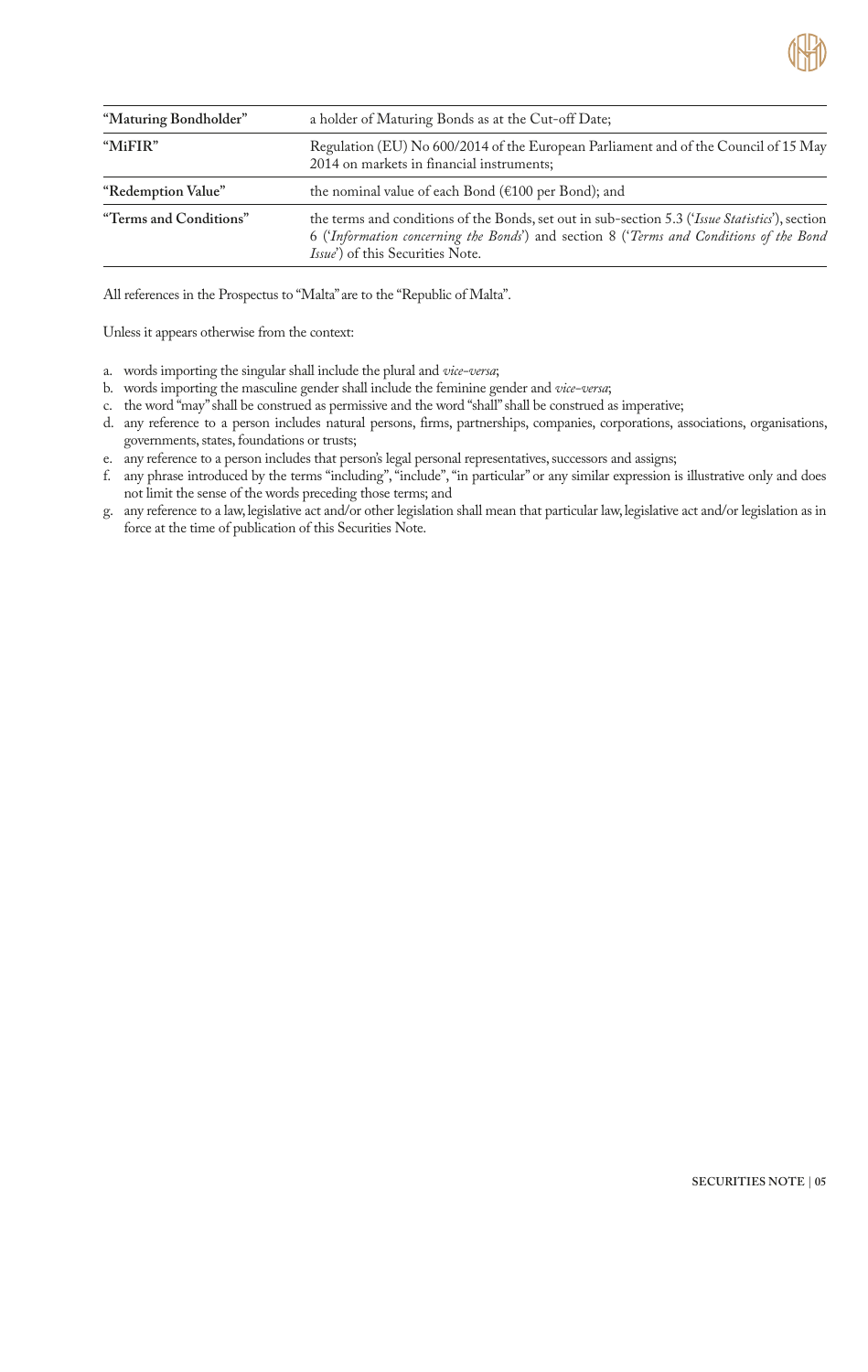

## **2. RISK FACTORS**

**THE VALUE OF INVESTMENTS, INCLUDING THE BONDS, CAN GO UP OR DOWN AND PAST PERFORMANCE IS NOT NECESSARILY INDICATIVE OF FUTURE PERFORMANCE.** 

**THE NOMINAL VALUE OF THE BONDS IS REPAYABLE IN FULL UPON MATURITY, UNLESS THE BONDS ARE PREVIOUSLY RE-PURCHASED AND CANCELLED. THE ISSUER SHALL REDEEM THE BONDS ON THE REDEMPTION DATE.** 

**AN INVESTMENT IN THE BONDS INVOLVES CERTAIN RISKS, INCLUDING THOSE DESCRIBED BELOW. PROSPECTIVE INVESTORS SHOULD CAREFULLY CONSIDER, WITH THEIR OWN PROFESSIONAL ADVISERS, THE FOLLOWING RISK FACTORS AND OTHER INVESTMENT CONSIDERATIONS, AS WELL AS ALL THE OTHER INFORMATION CONTAINED IN THE PROSPECTUS, BEFORE DECIDING TO MAKE AN INVESTMENT IN THE BONDS. SOME OF THESE RISKS ARE SUBJECT TO CONTINGENCIES WHICH MAY OR MAY NOT OCCUR AND THE ISSUER IS NOT IN A POSITION TO EXPRESS ANY VIEWS ON THE LIKELIHOOD OF ANY SUCH CONTINGENCIES OCCURRING.** 

**THE SEQUENCE IN WHICH THE RISKS BELOW ARE LISTED IS INTENDED TO BE INDICATIVE OF THE ORDER OF PRIORITY AND OF THE EXTENT OF THEIR CONSEQUENCES, AND PROSPECTIVE INVESTORS ARE HEREBY CAUTIONED THAT THE OCCURRENCE OF ANY ONE OR MORE OF THE RISKS SET OUT BELOW COULD HAVE A MATERIAL ADVERSE EFFECT ON THE GROUP'S BUSINESS, RESULTS OF OPERATIONS AND FINANCIAL CONDITION AND COULD, THEREBY, NEGATIVELY AFFECT THE ABILITY OF THE ISSUER TO MEET ITS OBLIGATIONS IN CONNECTION WITH THE PAYMENT OF INTEREST ON THE BONDS AND REPAYMENT OF PRINCIPAL WHEN DUE.**

**NEITHER THIS SECURITIES NOTE, NOR ANY OTHER PARTS OF THE PROSPECTUS OR ANY OTHER INFORMATION SUPPLIED IN CONNECTION WITH THE BONDS: (I) IS INTENDED TO PROVIDE THE BASIS OF ANY CREDIT OR OTHER EVALUATION, NOR (II) SHOULD BE CONSIDERED AS A RECOMMENDATION BY THE ISSUER, THE GUARANTOR, THE SPONSOR, THE REGISTRAR & MANAGER OR AUTHORISED INTERMEDIARIES THAT ANY RECIPIENT OF THIS SECURITIES NOTE OR ANY OTHER PART OF THE PROSPECTUS OR ANY OTHER INFORMATION SUPPLIED IN CONNECTION WITH THE PROSPECTUS OR ANY BONDS, SHOULD PURCHASE ANY BONDS ISSUED BY THE ISSUER.**

### **ACCORDINGLY, PROSPECTIVE INVESTORS SHOULD MAKE THEIR OWN INDEPENDENT EVALUATION OF ALL RISK FACTORS AND SHOULD CONSIDER ALL OTHER SECTIONS IN THIS DOCUMENT.**

### **2.1 Forward-looking statements**

This Securities Note contains "*forward-looking statements*" which include, among others, statements concerning matters that are not historical facts and which may involve projections of future circumstances. These statements by their nature involve a number of risks, uncertainties and assumptions, a few of which are beyond the Issuer's control, and important factors that could cause actual risks to differ materially from the expectations of the Issuer's directors. Such forecasts and projections do not bind the Issuer with respect to future results and no assurance can be given that future results or expectations covered by such forward-looking statements will be achieved.

### **2.2 General**

An investment in the Issuer and the Bonds may not be suitable for all recipients of the Prospectus and prospective investors are urged to consult an independent investment adviser licensed under the Investment Services Act (Chapter 370 of the laws of Malta) as to the suitability or otherwise of an investment in the Bonds before making an investment decision. In particular, such advice should be sought with a view to ascertaining that each prospective investor:

- i. has sufficient knowledge and experience to make a meaningful evaluation of the Bonds, the merits and risks of investing in the Bonds and the information contained or incorporated by reference to the Prospectus or any applicable supplement;
- ii. has sufficient financial resources and liquidity to bear all the risks of an investment in the Bonds, including where the currency for principal or interest payments is different from the prospective investor's currency;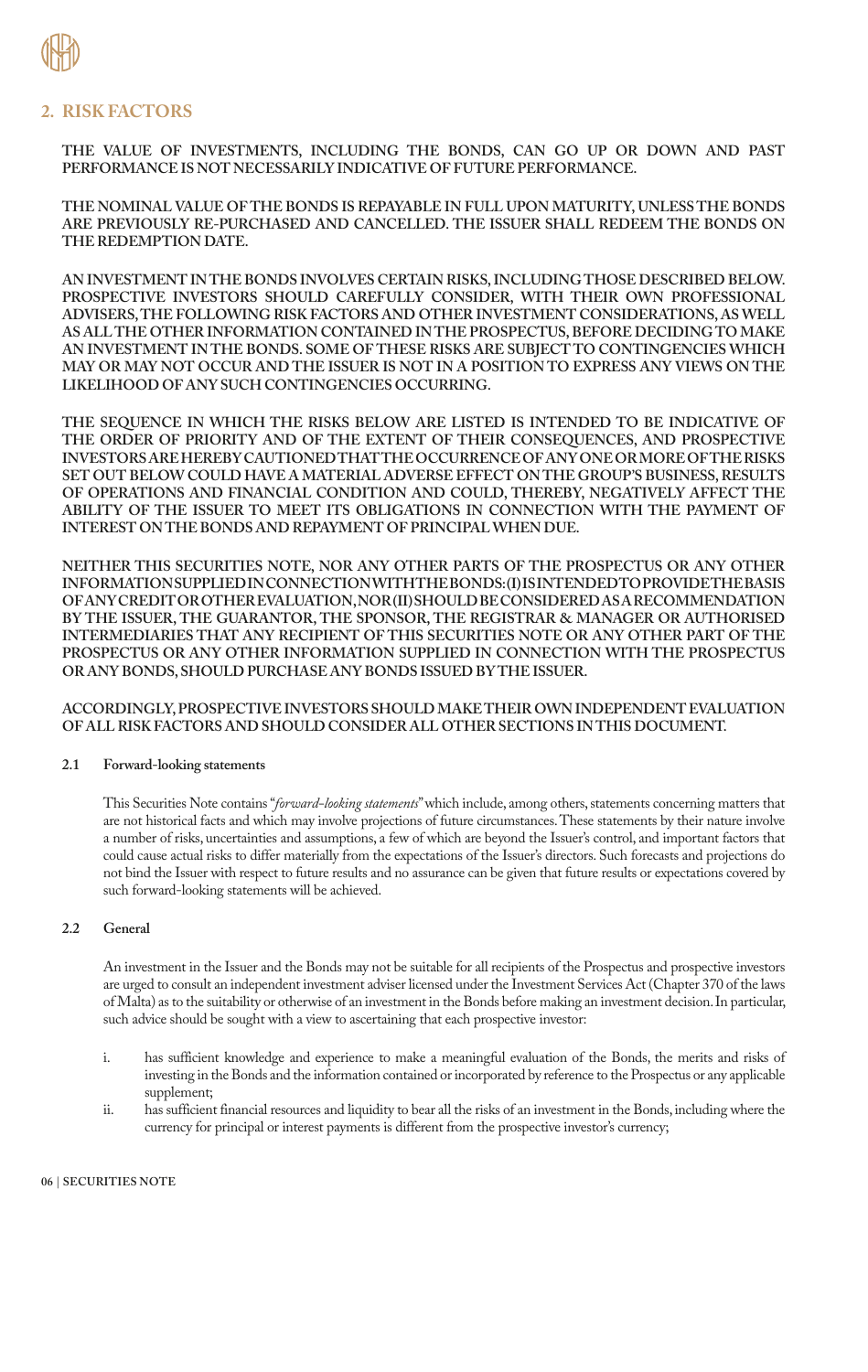

- iii. understands thoroughly the terms of the Bonds and is familiar with the behaviour of any relevant indices and financial markets;
- iv. is able to evaluate possible scenarios for economic, interest rate and other factors that may affect his/her/its investment and his/her/its ability to bear the applicable risks; and
- v is able to assess as to whether an investment in the Bonds shall achieve his/her/its investment objective.

#### **2.3 Risks relating to the Bonds**

An investment in the Bonds involves certain risks including, but not limited to, those described below:

- The impact of COVID-19, and other infectious illness outbreaks that may arise in the future, could adversely affect the economies of many nations or the entire global economy, individual issuers and capital markets generally in ways that cannot necessarily be foreseen. The existence of an orderly and liquid market for the Bonds depends on a number of factors including, but not limited to, the presence of willing buyers and sellers of the Issuer's bonds at any given time. Such factors are dependent upon the individual decisions of investors and the general economic conditions of the market in which the Bonds are traded, over which the Issuer has no control. Accordingly, there can be no assurance that an active secondary market for the Bonds will develop, or, if it develops, that it will continue. Furthermore, there can be no assurance that an investor will be able to sell or otherwise trade in the Bonds at or above the Bond Issue Price, or at all.
- Investment in the Bonds involves the risk that subsequent changes in market interest rates may adversely affect the value of the Bonds. Investors should also be aware that the price of fixed rate bonds should, theoretically, move adversely to changes in interest rates. When prevailing market interest rates are rising their prices decline and, conversely, if market interest rates are declining, the prices of fixed rate bonds rise. This is called market risk since it arises only if a Bondholder decides to sell the Bonds before maturity on the secondary market.
- Even after the Bonds are admitted to trading on the Official List of the MSE, the Issuer is required to remain in compliance with certain requirements relating, *inter alia*, to the free transferability, clearance and settlement of the Bonds in order to remain a listed company in good standing. Moreover, the Malta Financial Services Authority has the authority to suspend trading or listing of the Bonds if, *inter alia*, it comes to believe that such a suspension is required for the protection of investors or the integrity or reputation of the market. The Malta Financial Services Authority may discontinue the listing of the Bonds on the MSE. Any such trading suspensions or listing revocations/discontinuations could have a material adverse effect on the liquidity and value of the Bonds.
- In the event that the Issuer wishes to amend any of the Terms and Conditions of the Bonds it shall call a meeting of Bondholders in accordance with the provisions of sub-section 6.19 of this Securities Note. These provisions permit defined majorities to bind all Bondholders, including Bondholders who do not attend and vote at the relevant meeting and Bondholders who vote in a manner contrary to the majority. Furthermore, in terms of the Guarantee, the Guarantor has the power to veto a decision by the Bondholders, taken at a Bondholders' meeting duly convened and held, to amend or waive the Terms and Conditions of the Bonds which are issued with the benefit of its Guarantee, in cases in which such amendment or waiver may give rise to changes in: (i) the amount payable by the Guarantor under the Guarantee; (ii) the term and/or frequency of such payments; (iii) the Events of Default listed in sub-section 6.16 of this Securities Note; and/or (iv) any other term which may otherwise increase the exposure of the Guarantor to the enforcement of the Guarantee. In the event that the Guarantor were to exercise such right of veto, the proposed amendment to, or waiver of, the Terms and Conditions would not be put into effect.
- The Bonds, as and when issued and allotted, shall constitute the general, direct, unconditional and unsecured obligations of the Issuer and shall be guaranteed in respect of both the interest due and the principal amount under said Bonds by the Guarantor. The Bonds shall, at all times, rank *pari passu* without any priority or preference among themselves and with other outstanding and unsecured debt of each of the Issuer and the Guarantor, present and future, if any, save for such exceptions as may be provided by applicable law. Furthermore, subject to the negative pledge clause set out in sub-section 6.8 of this Securities Note, third party security interests may be registered which will rank in priority to the Bonds against the assets of the Issuer for so long as such security interests remain in effect, which registration may further impede the ability of the Bondholders to recover their investment upon enforcement of such security interests, whether in full or in part.
- A Bondholder will bear the risk of any fluctuations in exchange rates between the currency of denomination of the Bonds (€) and the Bondholder's currency of reference, if different. Any adverse fluctuations may impair the return of investment of the Bondholder in real terms after taking into account the relevant exchange rate.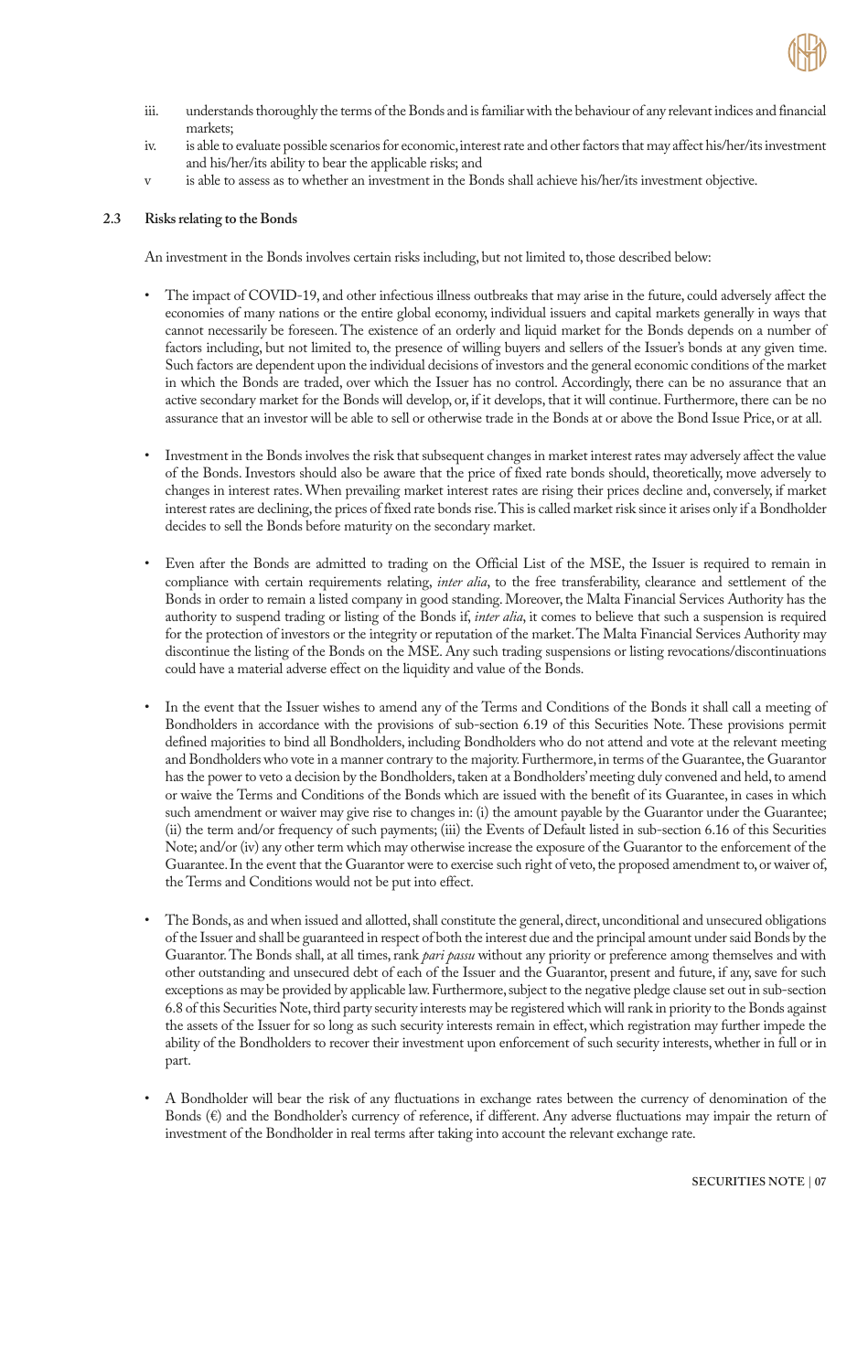

• The Bonds and the Terms and Conditions of the Bond Issue are based on the requirements of the Capital Markets Rules, the Companies Act and the Prospectus Regulation in effect as at the date of the Prospectus. No assurance can be given as to the impact of any possible judicial decision or change in law or administrative practice after the date of the Prospectus.

#### **2.4 Risks relating to the Guarantee**

In view of the fact that the Bonds are being guaranteed by the Guarantor on a joint and several basis, the Bondholders shall be entitled to request the Guarantor to pay both the interest due and the principal amount under said Bonds if the Issuer fails to meet any amount when due in terms of the Prospectus. The Guarantee also entitles the Bondholders to take action against the Guarantor without having to first take action against the Issuer, if the Issuer fails to pay any sum payable by it to Bondholders pursuant to the Terms and Conditions of the said Bonds. The strength of this undertaking on the part of the Guarantor and, therefore, the level of recoverability by the Bondholders from the Guarantor of any amounts due under any of the Bonds, is dependent upon and directly linked to the financial position and solvency of the Guarantor.

### **3. PERSONS RESPONSIBLE**

This Securities Note has been drawn up as part of a simplified prospectus in accordance with Article 14 of the Prospectus Regulation. It includes information given in compliance with the Capital Markets Rules for the purpose of providing prospective investors with information with regard to the Issuer, the Guarantor and the Bonds. Alfred Pisani, Joseph Fenech, Ahmed B A A A Wahedi, Joseph Pisani, Faisal J.S. Alessa, Mario P. Galea and Ahmed Yousri A. Noureldin Helmy, being all of the Directors of the Issuer as further detailed in sub-section 4.1 of the Registration Document, accept responsibility for the information contained in the Prospectus.

To the best of the knowledge and belief of the Directors of the Issuer, who have taken all reasonable care to ensure that such is the case, the information contained in this Securities Note is in accordance with the facts and does not omit anything likely to affect the import of such information. The Directors hereby accept responsibility accordingly.

### **4. CONSENT FOR USE OF THE PROSPECTUS & AUTHORISATION STATEMENT**

#### **4.1 Consent required in connection with use of the Prospectus by Authorised Intermediaries**

For the purposes of any subscription for Bonds through any of the Authorised Intermediaries in terms of this Securities Note and any subsequent resale, placement or other offering of Bonds by such Authorised Intermediaries in circumstances where there is no exemption from the requirement to publish a prospectus under the Prospectus Regulation, the Issuer consents to the use of the Prospectus (and accepts responsibility for the information contained herein in accordance with the terms hereof) with respect to any such subsequent resale, placement or other offering of Bonds, provided this is limited only:

- a. in respect of Bonds subscribed for through Authorised Intermediaries;
- b. to any resale, placement or other offering of Bonds subscribed for as aforesaid, taking place in Malta; and
- c. to any resale, placement or other offering of Bonds subscribed for as aforesaid, taking place within the period of 60 days from the date of the Prospectus.

There are no other conditions attached to the consent given by the Issuer hereby which are relevant for the use of the Prospectus.

All information on the Terms and Conditions of the Bonds which is offered to any prospective investor by Authorised Intermediaries is to be provided by such Authorised Intermediaries to the prospective investor prior to such investor subscribing to any Bonds. Any interested investor has the right to request that Authorised Intermediaries provide the investor with all and any information on the Prospectus, including the Terms and Conditions of the Bonds.

Neither the Issuer nor the Guarantor or any of their respective advisers accept any responsibility for any actions of any Authorised Intermediary, including their compliance with applicable conduct of business rules or other local regulatory requirements or other securities law requirements in relation to a resale, placement or other offering of Bonds.

Other than as set out above, neither the Issuer nor the Sponsor have authorised (nor do they authorise or consent to the use of the Prospectus in connection with) the making of any public offer of the Bonds by any person in any circumstances. Any such unauthorised offers are not made on behalf of the Issuer or the Sponsor and neither the Issuer nor the Sponsor have any responsibility or liability for the actions of any person making such offers.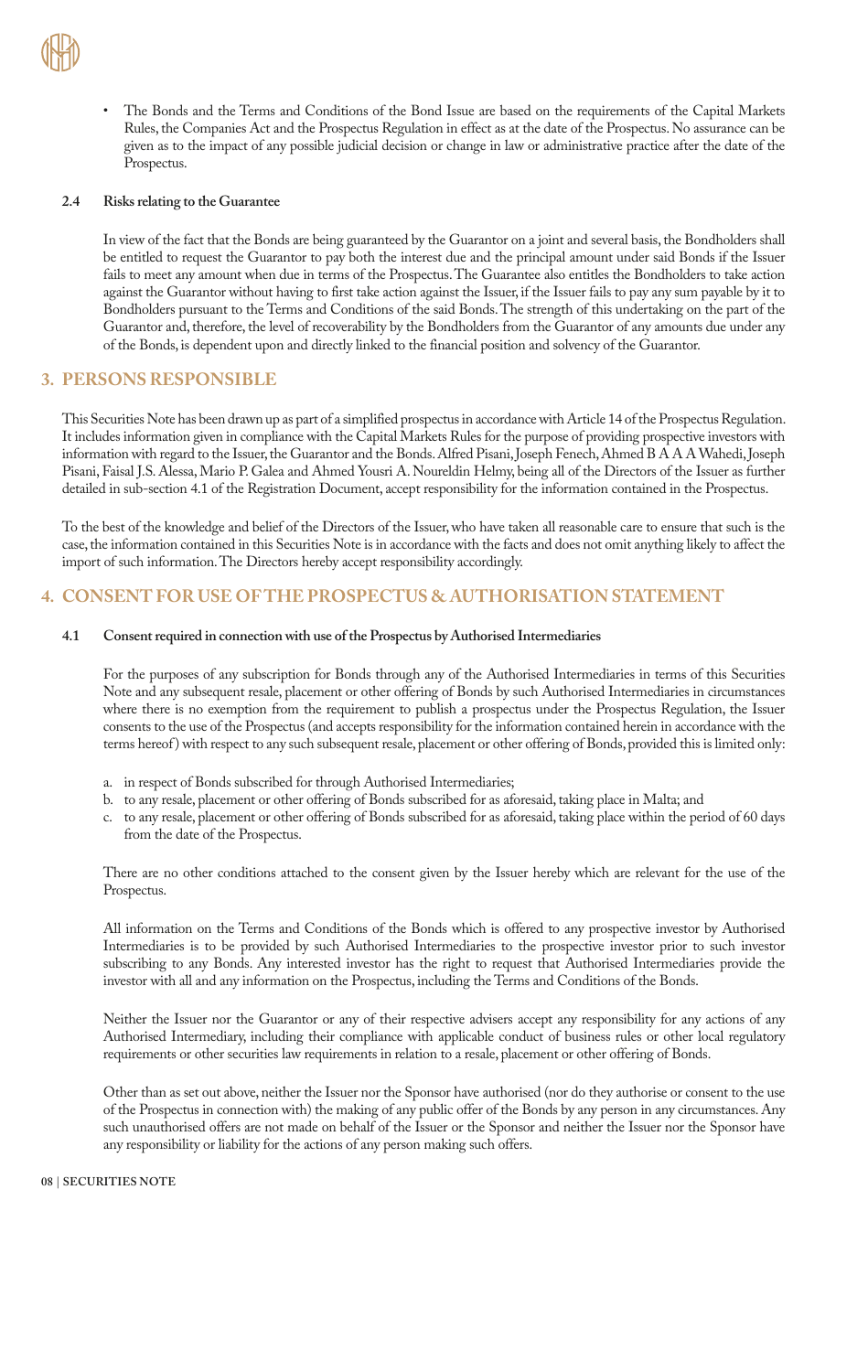

Prospective investors should enquire whether an intermediary is considered to be an Authorised Intermediary in terms of the Prospectus. If the prospective investor is in doubt as to whether it can rely on the Prospectus and/or who is responsible for its contents, the investor should obtain legal advice in that regard.

No person has been authorised to give any information or to make any representation not contained in or inconsistent with the Prospectus. If given or made, such information and/or representation must not be relied upon as having been authorised by the Issuer. The Issuer does not accept responsibility for any information not contained in the Prospectus.

### **In the event of a resale, placement or other offering of Bonds by an Authorised Intermediary, said Authorised Intermediary shall be responsible to provide information to prospective investors on the terms and conditions of the resale, placement or other offering at the time such is made.**

Any resale, placement or offering of Bonds to an investor by an Authorised Intermediary will be made in accordance with any terms and other arrangements in place between such Authorised Intermediary and such investor, including price, allocations and settlement arrangements. Where such information is not contained in the Prospectus, it will be the responsibility of the relative Authorised Intermediary at the time of such resale, placement or other offering to provide the prospective investor with that information and the Issuer does not have any responsibility or liability for such information.

**Any Authorised Intermediary using the Prospectus in connection with a resale, placement or other offering of Bonds subsequent to the Bond Issue shall, limitedly for the period of 60 days from the date of the Prospectus, publish on its website a notice to the effect that it is using the Prospectus for such resale or placement in accordance with the consent of the Issuer and the conditions attached thereto. The consent provided herein shall no longer apply following the lapse of such period.** 

Any new information with respect to Authorised Intermediaries unknown at the time of the approval of this Securities Note will be made available through a company announcement which will also be made available on the Issuer's website: www. mihplc.com

### **4.2 Statement of authorisation**

This Securities Note has been approved by the Malta Financial Services Authority, as the competent authority under the Prospectus Regulation. The Malta Financial Services Authority only approves this Securities Note as meeting the standards of completeness, comprehensibility and consistency imposed by the Prospectus Regulation. Such approval should not be considered as an endorsement of the quality of the securities that are the subject of this Securities Note. Investors should make their own assessment as to the suitability of investing in the Bonds.

## **5. KEY INFORMATION**

### **5.1 Reasons for the issue and use of proceeds**

The proceeds from the Bond Issue, which net of Bond Issue expenses are expected to amount to approximately €29,500,000, will be used by the Issuer for the redemption of part of the outstanding amount of the Maturing Bonds remaining in issue as at 6 July 2022, being the date of redemption of the Maturing Bonds as determined by the Issuer and duly notified to Maturing Bondholders. As at the date of the Prospectus, the aggregate value of Maturing Bonds in issue stands at €40,000,000.

The residual amount required by the Issuer for the purpose of the use specified in this sub-section 5.1, that is, the redemption of the balance of the outstanding amount of the Maturing Bonds, which shall not be raised through the Bond Issue shall be financed from the Group's own funds, including bank facilities. In the event of the Issuer securing and making use of such bank facilities for the purpose contemplated herein, the Issuer shall make available to the market the necessary information in connection with such third-party financing through a company announcement.

In the event that the Bond Issue is not fully subscribed, the Issuer will proceed with the listing of the amount of Bonds subscribed for and the proceeds from the Bond Issue shall be applied for the purpose set out above.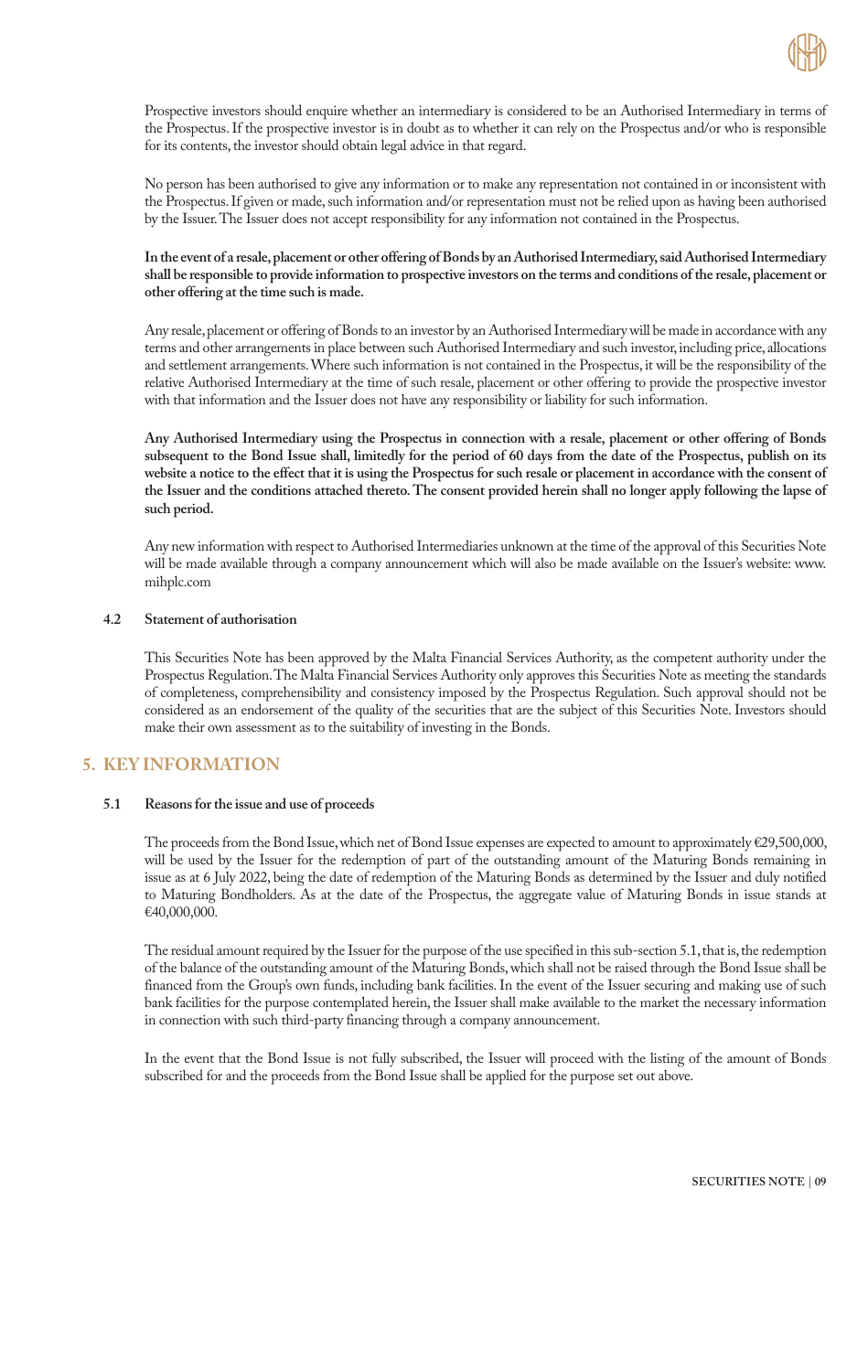### **5.2 Estimated expenses and proceeds of the issue**

The Issue will involve expenses, including professional fees and costs related to publicity, advertising, printing, listing, registration, sponsor, management, selling commission and other miscellaneous costs incurred in connection with the Bond Issue. Such expenses, which shall be borne by the Issuer, are estimated not to exceed approximately €500,000, with approximately €300,000 being attributed to selling commission fees and approximately €200,000 to professional, MSE, regulatory and ancillary fees. The amount of the expenses will be deducted from the proceeds of the Issue, which, accordingly, will bring the estimated net proceeds from the Bond Issue to approximately €29,500,000. There is no particular order of priority with respect to such expenses.

### **5.3 Issue statistics**

| Amount:                                                                                                 | €30 million                                                                                                                                                                                                                                                                                                             |
|---------------------------------------------------------------------------------------------------------|-------------------------------------------------------------------------------------------------------------------------------------------------------------------------------------------------------------------------------------------------------------------------------------------------------------------------|
| <b>Application Forms mailed to Maturing Bondholders</b><br>and to Existing MIH Bondholders:             | 2 June 2022                                                                                                                                                                                                                                                                                                             |
| <b>Bond Issue Price:</b>                                                                                | at par ( $E100$ per Bond)                                                                                                                                                                                                                                                                                               |
| Closing date for Applications to be received from<br>Maturing Bondholders and Existing MIH Bondholders: | 21 June 2022 at 12:00 hours CET                                                                                                                                                                                                                                                                                         |
| Denomination:                                                                                           | Euro $(\epsilon)$                                                                                                                                                                                                                                                                                                       |
| Events of default:                                                                                      | the events listed in sub-section 6.16 of this Securities Note;                                                                                                                                                                                                                                                          |
| Form:                                                                                                   | the Bonds will be issued in fully registered and dematerialised<br>form and will be represented in uncertificated form by the<br>appropriate entry in the electronic register maintained on<br>behalf of the Issuer at the CSD;                                                                                         |
| Governing law and jurisdiction:                                                                         | the Prospectus and the Bonds are governed by and shall be<br>construed in accordance with Maltese law. The Maltese Courts<br>shall have exclusive jurisdiction to settle any disputes that may<br>arise out of or in connection with the Prospectus and/or the<br>Bonds;                                                |
| Interest:                                                                                               | the Bonds shall bear interest from and including 6 July 2022<br>at the rate of five point two five per cent $(5.25%)$ per annum<br>payable annually in arrears on the Interest Payment Dates;                                                                                                                           |
| <b>Interest Payment Date:</b>                                                                           | annually on 6 July of each year between and including each of<br>the years 2023 and 2027, as from 6 July 2023 (the first interest<br>payment date), provided that any Interest Payment Date which<br>falls on a day other than a Business Day will be carried over to<br>the next following day that is a Business Day; |
| Intermediaries' Offer:                                                                                  | in the event that following closing of the Issue Period there are<br>Bonds which remain unallocated, such Bonds shall form part<br>of an Intermediaries' Offer as set out in sub-section 6.4 of this<br>Securities Note;                                                                                                |
| ISIN:                                                                                                   | MT0000371303;                                                                                                                                                                                                                                                                                                           |
| <b>Bond Issue:</b>                                                                                      | the issue of a maximum of $E30$ million unsecured Bonds due<br>in 2027 denominated in Euro and having a nominal value of<br>$£100$ each, which will be issued by the Issuer at par and shall<br>bear interest at the rate of 5.25% per annum, redeemable on 6<br>July 2027;                                             |
| <b>Issue Period:</b>                                                                                    | the period between 08:30 hours CET on 8 June 2022 and<br>12:00 hours CET on 21 June 2022 during which the Bonds<br>are available for subscription;                                                                                                                                                                      |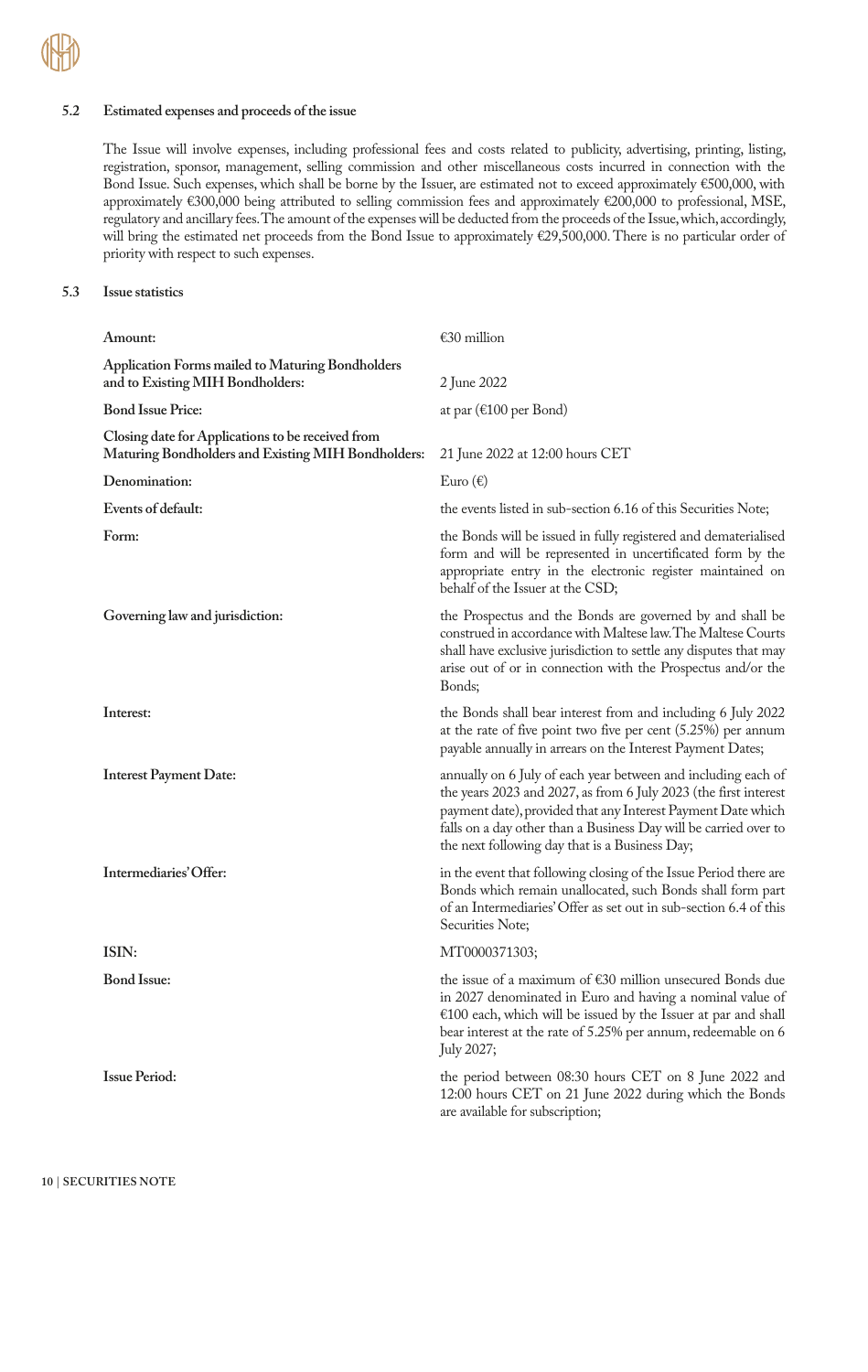

**Listing:** the Malta Financial Services Authority has approved the Bonds for admissibility to listing and subsequent trading on the Official List. Application has been made to the Malta Stock Exchange for the Bonds to be listed and traded on its Official List;

**Minimum amount per Application:** five thousand Euro (€5,000) in nominal value of Bonds and in multiples of one hundred Euro (€100) thereafter per individual Bondholder;

**Plan of distribution:** the Bonds are open for subscription by: Maturing Bondholders; Existing MIH Bondholders; and Authorised Intermediaries pursuant to the Intermediaries' Offer in respect of any balance of the Bonds not subscribed to by Maturing Bondholders and/or by Existing MIH Bondholders, as the case may be, as aforesaid;

**Preferred allocations:** i. Maturing Bondholders applying for Bonds may elect to settle all or part of the amount due on the Bonds applied for by the transfer to the Issuer of Maturing Bonds at par value, subject to a minimum Application of €5,000 in Bonds. Any Maturing Bondholders whose holding in Maturing Bonds is less than €5,000 shall be required to pay the difference together with the submission of their Application Form A ("**Cash Top-Up**").

> Maturing Bondholders electing to subscribe for Bonds through the transfer to the Issuer of all or part of the Maturing Bonds held by them as at the Cut-off Date (including any Cash Top-Up necessary as stated above) ("**Maturing Bond Transfer**") shall be allocated Bonds for the corresponding nominal value of Maturing Bonds transferred to the Issuer (including Cash Top-Up, where applicable). The transfer of Maturing Bonds to the Issuer in consideration for the subscription for Bonds shall cause the obligations of the Issuer with respect to such Maturing Bonds to be extinguished and shall give rise to obligations on the part of the Issuer under the Bonds.

> Bonds applied for by Maturing Bondholders by way of Maturing Bond Transfer as described above shall be allocated prior to any other allocation of Bonds.

> In the event that the aggregate value of the Applications received from Maturing Bondholders transferring all or part of the Maturing Bonds held by them as at the Cut-off Date through Maturing Bond Transfer (including Cash Top-Up, where applicable) is in excess of  $£30,000,000,$ the Issuer (acting through the Registrar & Manager) shall scale down each Application received such that the Bonds shall be made available for subscription to such Maturing Bondholders, *pari passu*, without priority or preference between them in accordance with the allocation policy to be issued in terms of sub-section 6.6 of this Securities Note.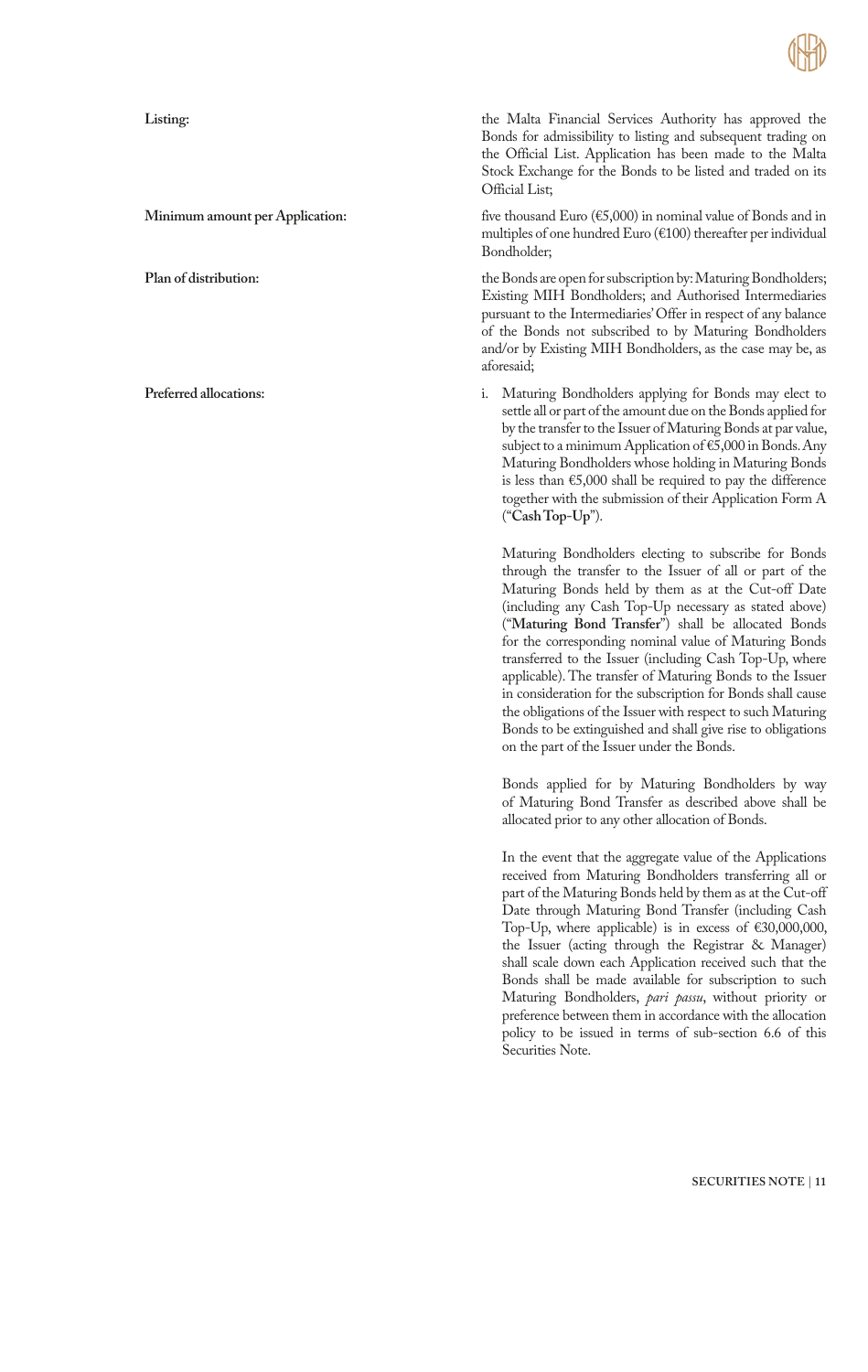of Maturing Bonds held by him/her/it as at the Cut-off Date (including Cash Top-Up, where applicable) may subscribe for such additional Bonds in terms of sub-section 6.2.5 below; ii. the balance of the Bonds not subscribed for by Maturing Bondholders limitedly by means of a Maturing Bond Transfer, if any, shall be made available for subscription: (A) to Maturing Bondholders in respect of any number of additional Bonds applied for other than by Maturing Bond Transfer exceeding in value the aggregate nominal value of Maturing Bonds held by them as at the Cut-Off Date (including any Cash Top-Up) and (B) to Existing MIH Bondholders, without any priority or preference between them. Accordingly, in the event that the aggregate value of the Applications received from Maturing Bondholders transferring all or part of the Maturing Bonds held by them as at the Cut-off Date through Maturing Bond Transfer (including Cash Top-Up, where applicable) is equal to or in excess of €30,000,000, (i) Maturing Bondholders applying for additional Bonds; and (ii) Existing MIH Bondholders shall not get any allocation of Bonds; Redemption Date: 6 July 2027; **Redemption Value:** at par (€100 per Bond); **Status of the Bonds:** the Bonds, as and when issued and allotted, shall constitute the general, direct, unconditional and unsecured obligations of the Issuer and shall be guaranteed jointly and severally by the Guarantor in respect of both the interest due and the principal amount under said Bonds. The Bonds shall at all times rank *pari passu*, without any priority or preference among themselves and with other outstanding and unsecured debt of each of the Issuer and the Guarantor, present and future, save for such exceptions as may be provided by applicable law; and Underwriting: the Bond Issue is not underwritten.

A Maturing Bondholder wishing to apply for a number of Bonds exceeding in value the aggregate nominal value

#### **5.4 Interest of natural and legal persons involved in the Issue**

Save for the possible subscription for Bonds by Authorised Intermediaries (which include the Sponsor and the Registrar & Manager) and any fees payable to M.Z. Investment Services Limited as Sponsor and to Bank of Valletta plc as Registrar & Manager in connection with the Bond Issue, so far as the Issuer is aware no person involved in the Issue has an interest material to the Bond Issue.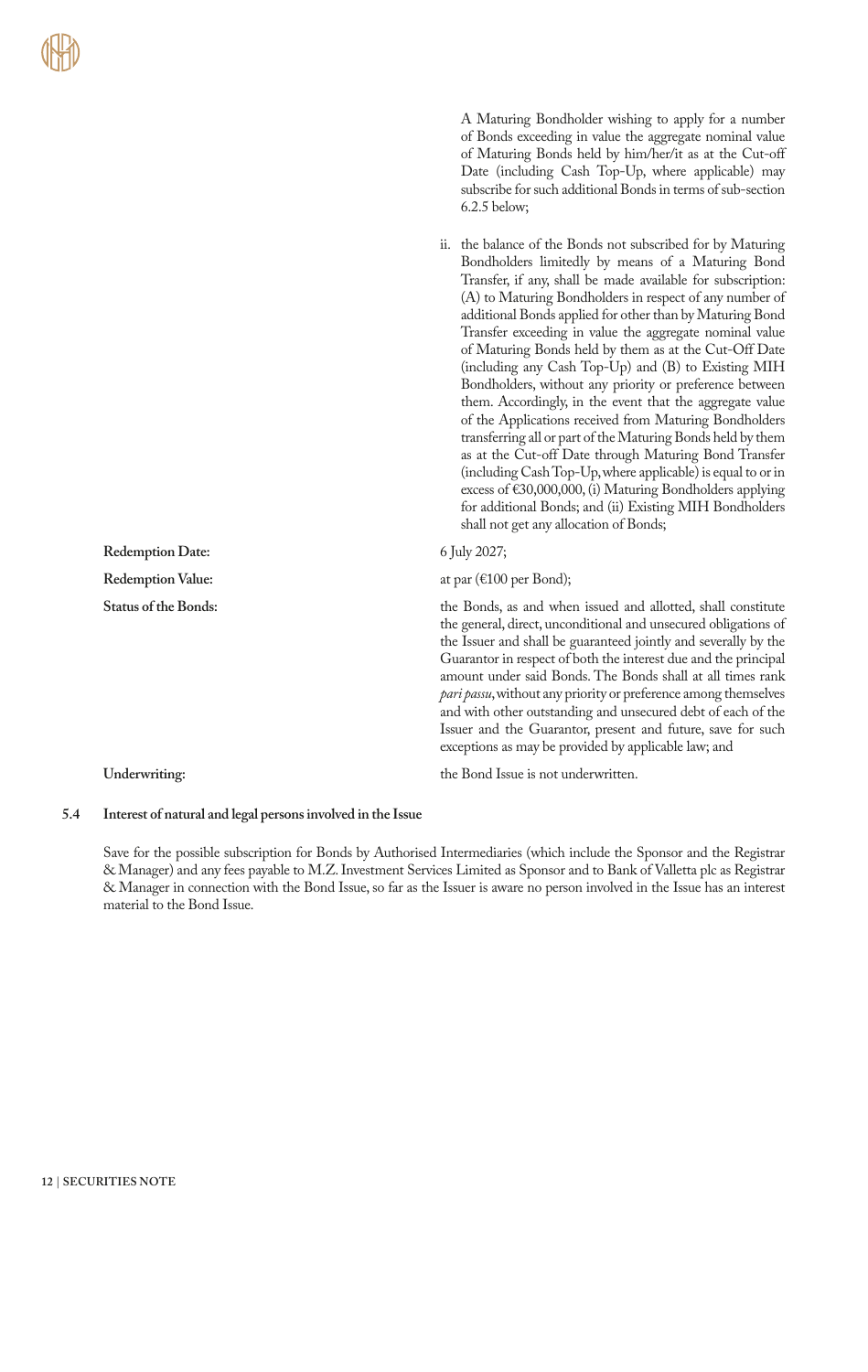

### **5.5 Expected timetable of principal events**

|    | Application Forms available to Maturing Bondholders and Existing MIH Bondholders                            | 8 June 2022                          |
|----|-------------------------------------------------------------------------------------------------------------|--------------------------------------|
| 2  | Closing date for Applications to be received from Maturing Bondholders and from Existing<br>MIH Bondholders | 21 June 2022<br>(by 12:00 hours CET) |
| 3  | Intermediaries' Offer*                                                                                      | 24 June 2022                         |
| 4  | Announcement of basis of acceptance through a company announcement                                          | 28 June 2022                         |
| 5. | Refunds of unallocated monies, if any                                                                       | 5 July 2022                          |
| 6  | Dispatch of allotment letters                                                                               | 5 July 2022                          |
|    | Expected date of admission of the Bonds to listing                                                          | 5 July 2022                          |
| 8  | Expected date of commencement of trading in the Bonds                                                       | 6 July 2022                          |
| 9  | Commencement of interest                                                                                    | 6 July 2022                          |

*\* In the event that the total value of Applications received from Maturing Bondholders and/or Existing MIH Bondholders, as the case may be, exceeds €30,000,000, the Intermediaries' Offer will not take place.*

### **6. INFORMATION CONCERNING THE BONDS**

Each Bond shall be issued on the Terms and Conditions set out in this Securities Note and, by subscribing to or otherwise acquiring the Bonds, the Bondholders are deemed to have knowledge of all the Terms and Conditions of the Bonds hereafter described and to accept and be bound by the said Terms and Conditions.

#### **6.1 General**

- 6.1.1 Each Bond forms part of a duly authorised issue of 5.25% unsecured bonds 2027 of a nominal value of €100 per Bond issued by the Issuer at par up to the principal amount of €30,000,000 (except as otherwise provided under sub-section 6.18 "*Further Issues*" below). The Issue Date of the Bonds is expected to be 5 July 2022. The Bond Issue is guaranteed by CPHCL.
- 6.1.2 The currency of the Bonds is Euro  $(\epsilon)$ .
- 6.1.3 The Bonds shall bear interest at the rate of 5.25% per annum payable annually in arrears on 6 July of each year, with the first interest payment falling due on 6 July 2023 (covering the period between 6 July 2022 and 5 July 2023). Any Interest Payment Date which falls on a day other than a Business Day will be carried over to the next following day that is a Business Day.
- 6.1.4 Subject to admission to listing of the Bonds to the Official List, the Bonds are expected to be assigned ISIN: MT0000371303.
- 6.1.5 The Bonds are expected to be listed on the Official List on 5 July 2022 and dealing can be expected to commence thereafter. Dealing may commence prior to notification of the amount allotted being issued to Applicants.
- 6.1.6 All outstanding Bonds not previously purchased and cancelled shall be redeemed by the Issuer at par (together with accrued interest up to (but excluding) the date fixed for redemption) on the Redemption Date.
- 6.1.7 In the event that Maturing Bondholders subscribing for Bonds by way of Maturing Bond Transfer shall not be allocated the Bonds in full, the portion of Maturing Bonds not allocated shall be paid by the Issuer on the redemption date of the Maturing Bonds being 6 July 2022 whereas, with respect to the Cash Top-Up portion (where applicable) it shall be paid without interest by direct credit into the Applicant's bank account as indicated by the Applicant on the Application Form by latest 5 July 2022.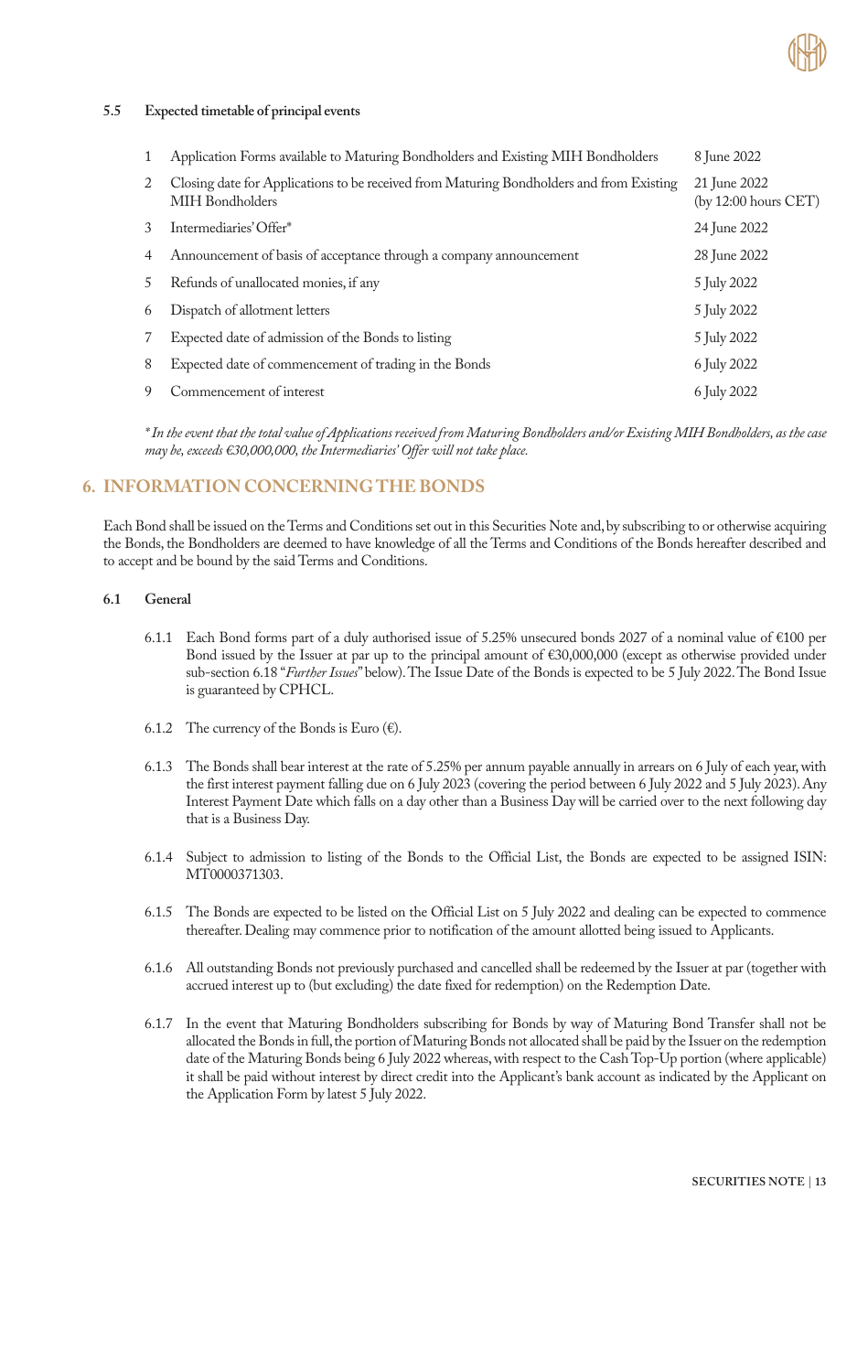- 6.1.8 In the event that Maturing Bondholders applying for additional Bonds and/or Existing MIH Bondholders applying for Bonds, as applicable, have not been allocated any Bonds or have been allocated a number of Bonds which is less than the number applied for, the Applicant shall receive a full refund or, as the case may be, the balance of the price of the Bonds applied for but not allocated, without interest by direct credit into the Applicant's bank account as indicated by the Applicant on the Application Form by latest 5 July 2022. Neither the Issuer nor the Registrar will be responsible for any charges, loss or delay in transmission of such refunds. In this regard, any monies returnable to Applicants may be retained pending clearance of the remittance and any verification of identity as required by the Prevention of Money Laundering Act, 1994 (Chapter 373 of the laws of Malta) and regulations made thereunder. Such monies will not bear interest while retained as aforesaid.
- 6.1.9 There are no special rights attached to the Bonds other than the right of the Bondholders to payment of interest and capital (as detailed in sub-section 6.14 below), seeking recourse from the Guarantor pursuant to the Guarantee in case of failure by the Issuer to pay any sum payable by it to Bondholders pursuant to the Terms and Conditions of the Bonds detailed in this Securities Note, and in accordance with the ranking specified in sub-section 6.7 of this Securities Note.
- 6.1.10 The minimum subscription amount of Bonds that can be subscribed for by Applicants upon subscription is €5,000, and in multiples of €100 thereafter.
- 6.1.11 Any balance of the Bonds not subscribed to by Maturing Bondholders and/or by Existing MIH Bondholders, as the case may be, shall be offered for subscription to Authorised Intermediaries participating through an Intermediaries' Offer. In this eventuality, Authorised Intermediaries need to submit completed subscription agreements indicating the number of Bonds they are interested to subscribe for by latest 24 June 2022 at 12:00 hours CET. The Issuer, acting through the Registrar, will communicate the number of Bonds each Authorised Intermediary has been allocated in terms of the respective subscription agreement by latest 12:00 hours CET on 27 June 2022.
- 6.1.12 The results of the Bond Issue will be announced through a company announcement by latest 28 June 2022. It is expected that allotment letters will be dispatched to Bondholders by 5 July 2022.
- 6.1.13 The issue of the Bonds is made in accordance with the requirements of the Capital Markets Rules, the Act and the Prospectus Regulation.
- 6.1.14 The Bond Issue is not underwritten. In the event that the Bond Issue is not fully subscribed, the Issuer will proceed with the listing of the amount of Bonds subscribed for as further detailed in section 5.1 above.
- 6.1.15 All Applications shall be subject to the Terms and Conditions of the Bond Issue as set out in section 8 hereunder, the terms of which shall form an integral part hereof.

#### **6.2 Applications by Maturing Bondholders by surrendering their Maturing Bonds**

6.2.1 The consideration payable by Maturing Bondholders applying for Bonds may be settled by the transfer to the Issuer of all or part of the Maturing Bonds held by such Applicant as at the Cut-off Date, subject to a minimum application of €5,000, which transfer shall be effected at the par value of the Maturing Bonds. Any Maturing Bondholders whose holding in Maturing Bonds is less than €5,000 shall be required to pay the difference (the "**Cash Top-Up**").

Maturing Bondholders electing to subscribe for Bonds through Maturing Bond Transfer shall be allocated Bonds for the corresponding nominal value of Maturing Bonds transferred to the Issuer (including Cash Top-Up, where applicable). The transfer of Maturing Bonds to the Issuer in consideration for the subscription for Bonds shall cause the obligations of the Issuer with respect to such Maturing Bonds to be extinguished and shall give rise to obligations on the part of the Issuer under the Bonds.

Bonds applied for by Maturing Bondholders by way of Maturing Bond Transfer shall be allocated prior to any other allocation of Bonds.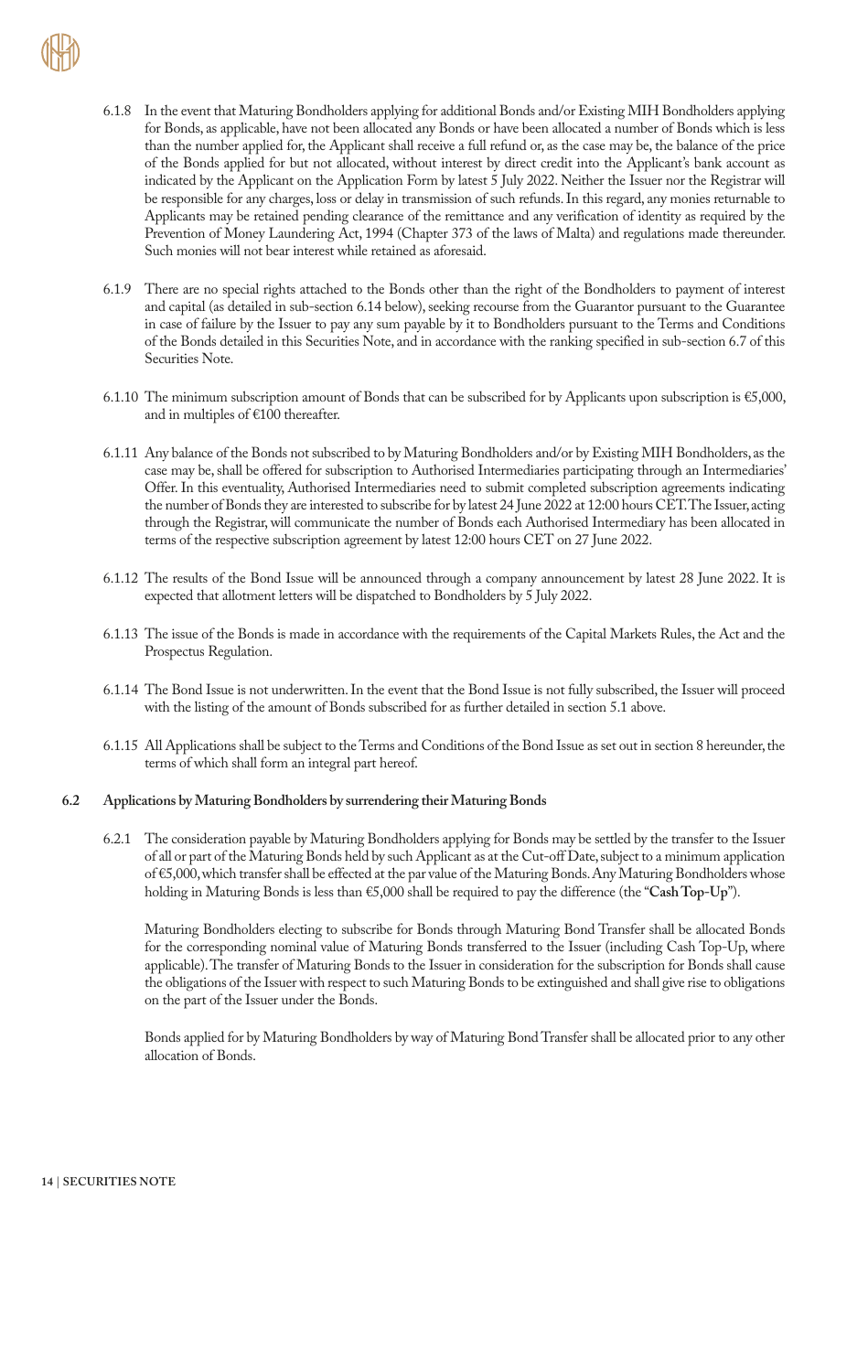

In the event that the aggregate value of the Applications received from Maturing Bondholders transferring all or part of the Maturing Bonds held by them as at the Cut-off Date through Maturing Bond Transfer (including Cash Top-Up, where applicable) is in excess of €30,000,000, the Issuer (acting through the Registrar & Manager) shall scale down each Application received such that the Bonds shall be made available for subscription to such Maturing Bondholders, *pari passu*, without priority or preference between them in accordance with the allocation policy to be issued in terms of sub-section 6.6 of this Securities Note.

A Maturing Bond Transfer shall be without prejudice to the rights of Maturing Bondholders to receive interest on the Maturing Bonds up to but excluding 6 July 2022. The Maturing Bonds shall be redeemed on 6 July 2022 as determined by the Issuer and duly notified to Maturing Bondholders.

All Applications for the subscription of Bonds by Maturing Bondholders by means of Maturing Bond Transfer must be submitted to any Authorised Intermediary (which include the Sponsor and the Registrar & Manager) by 12:00 hours CET of 21 June 2022.

- 6.2.2 Payment by Applicants of the Cash Top-Up referred to in sub-section 6.2.1 above, and the full price of the additional Bonds applied for referred to in sub-section 6.2.5 below, shall be made in Euro and in cleared funds at the Bond Issue Price, either through a bank transfer, by cheque payable to the respective Authorised Intermediary or by any other method of payment as accepted by the respective Authorised Intermediary.
- 6.2.3 Maturing Bondholders subscribing for Bonds by means of Maturing Bond Transfer are, in virtue of such subscription, confirming:
	- i. that all or part (as the case may be) of the Maturing Bonds held by the Applicant as at the Cut-off Date are being transferred to the Issuer, together with the payment due in respect of any Cash Top-Up, as and if applicable;
	- ii. that the Application Form A constitutes the Applicant's irrevocable mandate to the Issuer to: a. cause the transfer of the said Maturing Bonds in the Issuer's name in consideration of the issue of Bonds; and
		- b. engage, at the Issuer's cost, the services of such brokers or intermediaries as may be necessary to fully and effectively vest title in the said Maturing Bonds in the Issuer and fully and effectively vest title in the appropriate number of Bonds in the Applicant;
	- iii. that in respect of the payment of the Cash Top-Up in terms of sub-section 6.2.1 above and/or the exercise of the option to subscribe to additional Bonds set out in sub-section 6.2.5 below, the Applicant's remittance will be honoured on first presentation and agrees that, if such remittance is not so honoured on its first presentation, the Issuer acting through the Registrar & Manager reserve the right to invalidate the relative Application, and furthermore the Applicant will not be entitled to receive a registration advice or to be registered in the register of Bondholders, unless the Applicant makes payment in cleared funds and such consideration is accepted by the Issuer, acting through the Registrar & Manager (which acceptance shall be made in the Issuer's absolute discretion and may be on the basis that the Applicant indemnifies the Issuer against all costs, damages, losses, expenses and liabilities arising out of or in connection with the failure of the Applicant's remittance to be honoured on first presentation).
- 6.2.4 Where the Applicant is the holder of Maturing Bonds which as at the Cut-off Date are held subject to usufruct, the signatures of both the bare owner and the usufructuary will be required in the Application Form A.
- 6.2.5 In addition to the aforesaid, Maturing Bondholders transferring all of the Maturing Bonds held by them as at the Cut-off Date pursuant to sub-section 6.2.1 above may apply for an amount of Bonds in excess of the amount of Maturing Bonds being transferred by Maturing Bond Transfer (including Cash Top-Up, where applicable). In such case Maturing Bondholders may subscribe for additional Bonds, in multiples of €100, by completing the appropriate section of the Application Form A.

Maturing Bondholders shall have priority in the allocation of Bonds solely with respect to that number of Bonds for which payment is being made by means of a Maturing Bond Transfer, subject to a Cash Top-Up, as and if applicable.

In the event that Maturing Bondholders apply for additional Bonds other than by Maturing Bond Transfer, no guarantee of allocation shall arise with respect to the excess Bonds applied for but such excess Bonds shall, together with Applications received from Existing MIH Bondholders as set out in sub-section 6.3 below, be subject to an allocation policy, without priority or preference between them, as shall be determined by the Issuer in accordance with sub-section 6.6 of this Securities Note.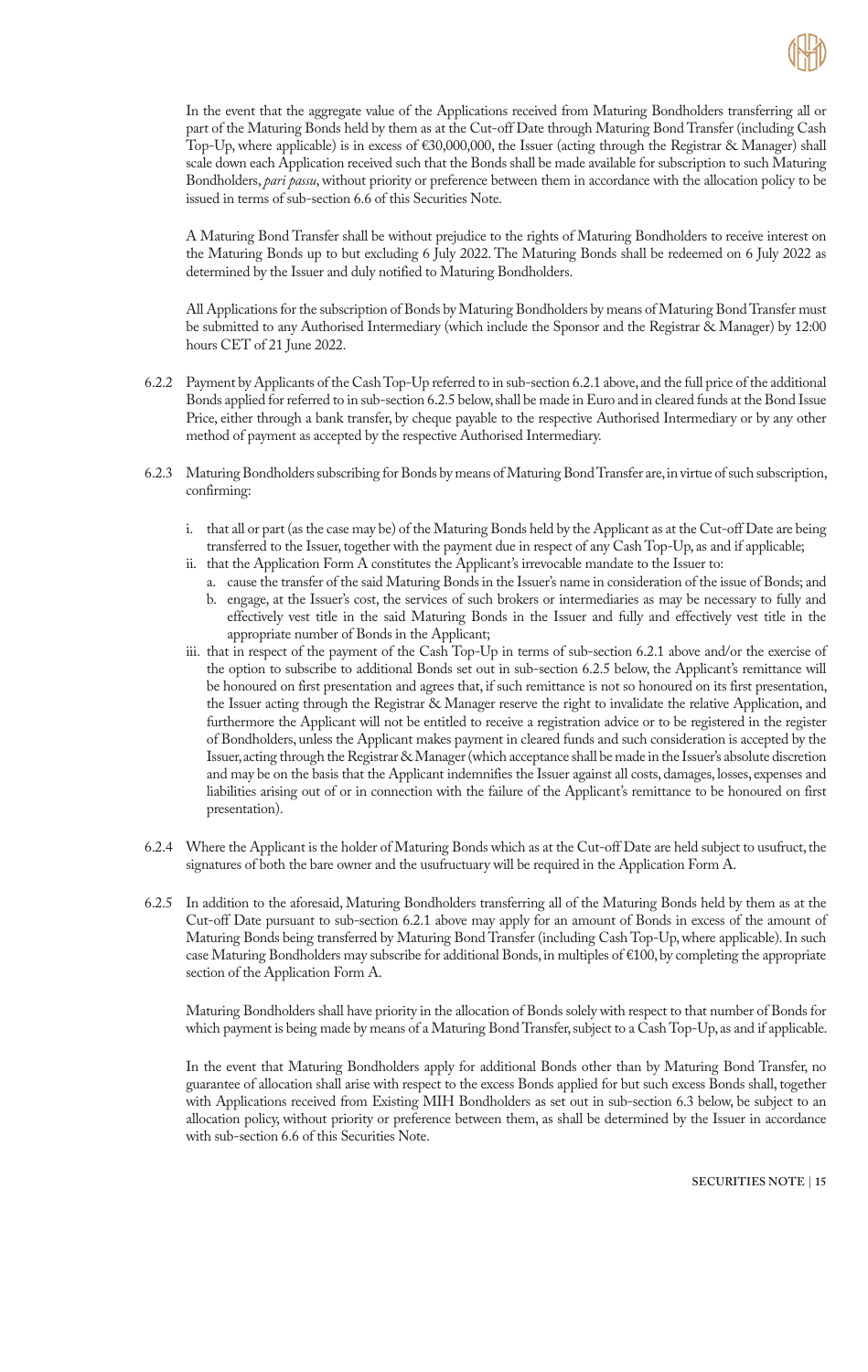6.2.6 Holders of Maturing Bonds as at the Cut-off Date who do not elect to avail themselves of the possibility to exchange their investment in terms of the procedure outlined in this sub-section 6.2 shall receive all capital and accrued interest (up to but excluding 6 July 2022) to date on 6 July 2022.

### **6.3 Applications by Existing MIH Bondholders**

The balance of the Bonds not subscribed for by Maturing Bondholders limitedly by means of a Maturing Bond Transfer as contemplated in sub-section 6.2.1 above shall be made available for subscription, *pari passu* without priority or preference between them, to: (A) Maturing Bondholders in respect of any number of additional Bonds applied for other than by Maturing Bond Transfer exceeding in value the aggregate nominal value of Maturing Bonds held by them as at the Cut-Off Date, including Cash Top-Up (where applicable), as outlined in sub-section 6.2.5 above, and (B) Existing MIH Bondholders.

Applications for subscription of Bonds by Existing MIH Bondholders shall be made by completing Application Form B.

### **6.4 Intermediaries' Offer**

Any balance of the Bonds not subscribed to by Maturing Bondholders and/or by Existing MIH Bondholders, as the case may be, shall be offered for subscription by Authorised Intermediaries participating in the Intermediaries' Offer. Any subscriptions received during the Intermediaries' Offer shall be subject to the same terms and conditions as those applicable to Applications by Maturing Bondholders and/or by Existing MIH Bondholders, but limited to any remaining balance of Bonds after fully allocating the Bonds applied for under Application Forms A and B, respectively, as detailed in sub-sections 6.2 and 6.3 above.

In this regard, the Issuer shall enter into conditional subscription agreements with a number of Authorised Intermediaries for the subscription of the resultant balance of Bonds, whereby it will bind itself to allocate Bonds thereto up to the total aggregate amount of €30,000,000 during the Intermediaries' Offer.

In terms of each subscription agreement entered into with an Authorised Intermediary, the Issuer will be conditionally bound to issue, and each Authorised Intermediary will bind itself to subscribe for, up to the total amount of Bonds as indicated therein, subject to the Bonds being admitted to trading on the Official List. The subscription agreements, which will be subject to the Terms and Conditions of the Prospectus, will become binding on each of the Issuer and the respective Authorised Intermediaries upon delivery, provided that these intermediaries would have paid to the Registrar all subscription proceeds in cleared funds on delivery of the subscription agreement.

In terms of the subscription agreements, Authorised Intermediaries may subscribe for the Bonds either for their own account or for the account of underlying customers, including retail customers. The minimum which each Authorised Intermediary may apply for in terms of the applicable subscription agreement is €5,000 and in multiples of €100 thereafter and such minimum and multiples shall also apply to each underlying Applicant.

Completed subscription agreements, together with evidence of payment, are to reach the Registrar by 12:00 hours CET on 24 June 2022. The Issuer, acting through the Registrar, shall communicate the amount allocated under each subscription agreement by 12:00 hours CET on 27 June 2022. Any amounts unallocated in terms of the subscription agreements shall be returned to the respective Authorised Intermediary by direct credit to the account indicated in the respective subscription agreement by latest close of business on 5 July 2022.

### **6.5 Plan of distribution and allotment**

Applications for subscription to the Bonds may be made through any of the Authorised Intermediaries (which include the Sponsor and the Registrar & Manager). The Bonds are open for subscription by:

- i. Maturing Bondholders up to the amount of Maturing Bonds held as at the Cut-off Date and subject to any Cash Top-Up, as and if applicable;
- ii. Maturing Bondholders in respect of any number of additional Bonds applied for other than by Maturing Bond Transfer exceeding in value the aggregate nominal value of Maturing Bonds held by them as at the Cut-off Date (including Cash Top-Up, as and if applicable), as well as Existing MIH Bondholders, without priority or preference between either of them; and
- iii. Authorised Intermediaries through an Intermediaries' Offer in respect of any balance of the Bonds not subscribed to by Maturing Bondholders and/or by Existing MIH Bondholders, as the case may be, as aforesaid.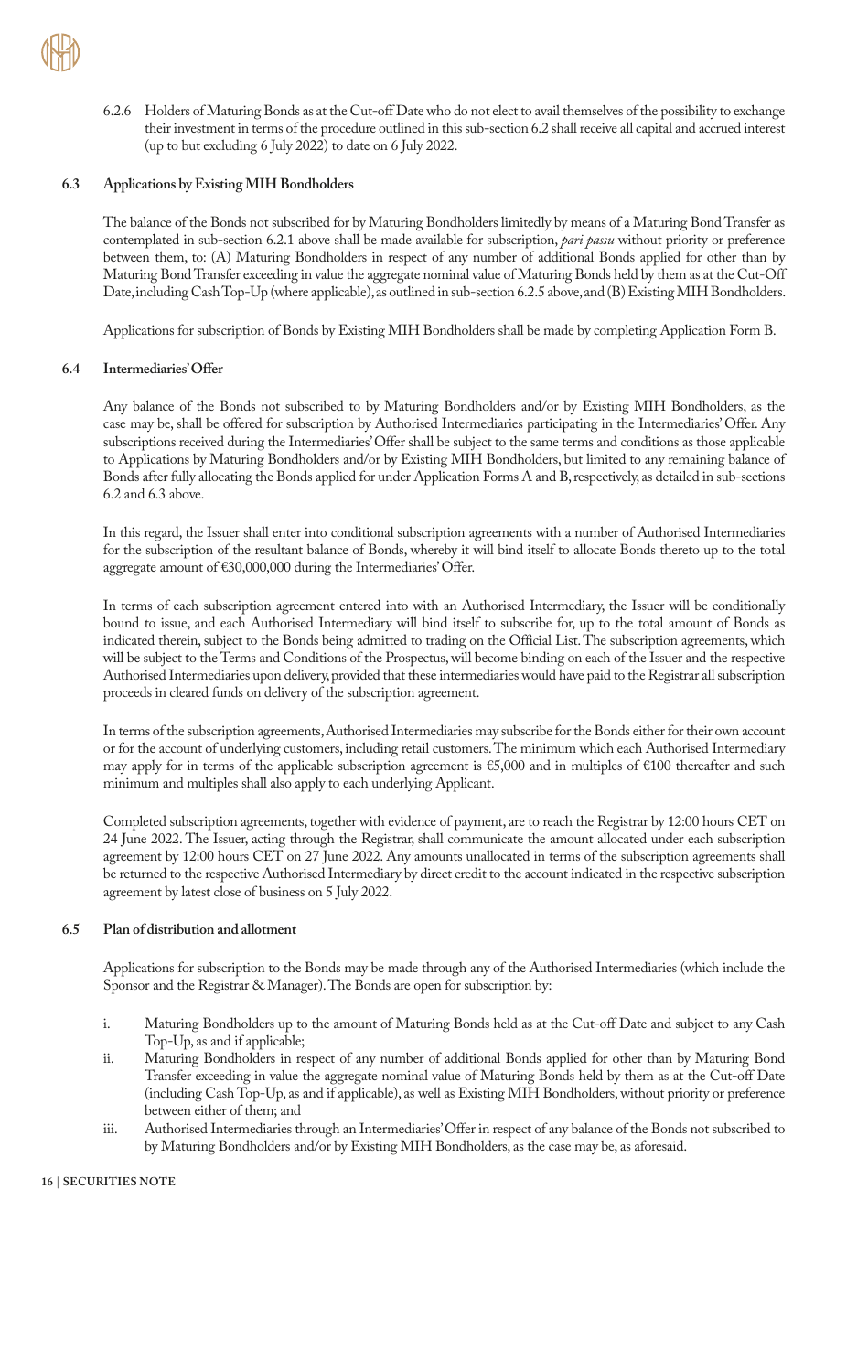

Applications for subscriptions to the Bonds may be made through the Authorised Intermediaries (which include the Sponsor and the Registrar & Manager) subject to a minimum Application of €5,000 and in multiples of €100 thereafter.

It is expected that an allotment letter will be issued by the Issuer to Applicants by 5 July 2022. The registration advice and other documents and any monies returnable to Applicants may be retained pending clearance of the remittance or surrender of the Maturing Bonds, as the case may be, and any verification of identity as required by the Prevention of Money Laundering Act (Chapter 373 of the laws of Malta) and regulations made thereunder. Such monies will not bear interest while retained as aforesaid.

Dealings in the Bonds shall not commence prior to the Bonds being admitted to the Official List.

#### **6.6 Allocation policy**

The Issuer shall allocate the Bonds on the basis of the following policy and order of priority:

- i. first to Maturing Bondholders applying for Bonds by way of Maturing Bond Transfer (and subject to any Cash Top-Up as and if applicable) in accordance with sub-section 6.2 above, and subject to a minimum application of €5,000. In the event that the aggregate value of the Applications received from Maturing Bondholders transferring all or part of the Maturing Bonds held by them as at the Cut-off Date through Maturing Bond Transfer (including Cash Top-Up, where applicable) is in excess of €30,000,000, the Issuer (acting through the Registrar & Manager) shall scale down each Application received such that the Bonds shall be made available for subscription to such Maturing Bondholders, *pari passu*, without priority or preference between them in accordance with the allocation policy to be determined by the Issuer;
- ii. the balance of the Bonds not subscribed for by Maturing Bondholders limitedly by means of a Maturing Bond Transfer (and subject to any Cash Top-Up as and if applicable), if any, shall be made available for subscription to: (A) Maturing Bondholders in respect of any additional Bonds applied for other than by Maturing Bond Transfer exceeding in value the aggregate nominal value of Maturing Bonds held by them as at the Cut-off Date and (B) Existing MIH Bondholders, *pari passu*, without priority or preference between them and in accordance with the allocation policy as determined by the Issuer. Accordingly, in the event that the aggregate value of the Applications received from Maturing Bondholders transferring all or part of the Maturing Bonds held by them as at the Cutoff Date through Maturing Bond Transfer (including Cash Top-Up, where applicable) is equal to or in excess of €30,000,000, (i) Maturing Bondholders applying for additional Bonds; and (ii) Existing MIH Bondholders shall not get any allocation of Bonds; and
- iii. in the event that following the allocations made pursuant to paragraphs (i) and (ii) above there shall still remain unallocated Bonds, the Issuer shall offer such remaining Bonds to Authorised Intermediaries through an Intermediaries' Offer as detailed in sub-section 6.4 above. Subscription agreements received from Authorised Intermediaries through an Intermediaries' Offer, if any, shall be allocated without priority or preference and in accordance with the allocation policy as determined by the Issuer, acting through the Registrar, which will be communicated by latest 12:00 hours CET on 27 June 2022. Any amounts unallocated in terms of the subscription agreements shall be returned to the respective Authorised Intermediary by direct credit to the account indicated in the respective subscription agreement by latest close of business on 28 June 2022.

In the event that the Bond Issue is subscribed for in full by Maturing Bondholders and/or by Existing MIH Bondholders, as the case may be, in terms of paragraphs (i) and (ii) above, the Intermediaries' Offer shall not take place.

The Issuer shall announce the result of the Bond Issue and the basis of acceptance of all Applications and the allocation policy to be adopted through a company announcement by latest 28 June 2022.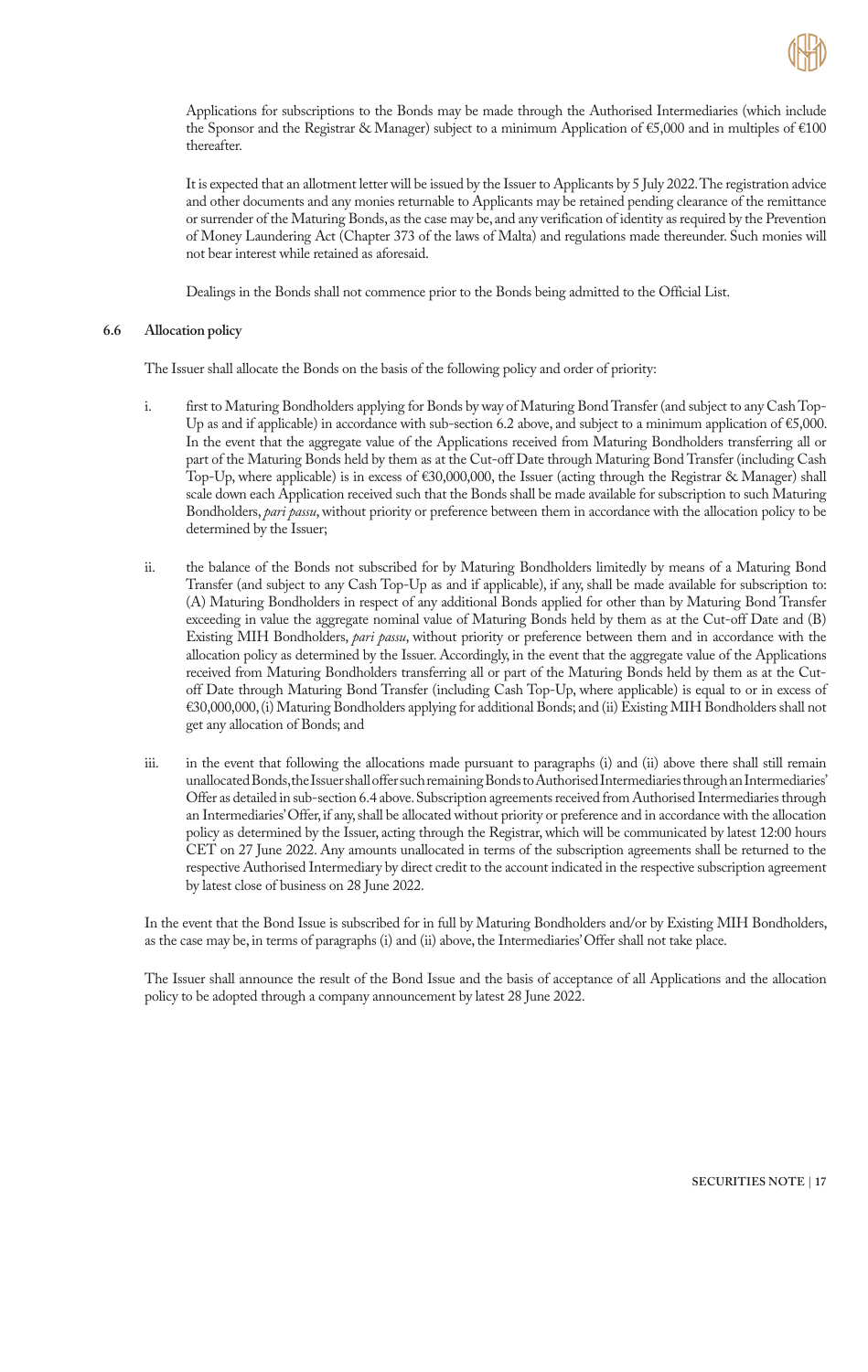### **6.7 Ranking of the Bonds**

The Bonds, as and when issued and allotted, shall constitute the general, direct, unconditional and unsecured obligations of the Issuer, guaranteed jointly and severally by the Guarantor, and shall at all times rank *pari passu*, without any priority or preference among themselves and with other outstanding and unsecured debt of each of the Issuer and the Guarantor, present and future, if any, save for such exceptions as may be provided by applicable law. Furthermore, subject to the negative pledge clause (sub-section 6.8 of this Securities Note), third party security interests may be registered which will rank in priority to the Bonds against the assets of the Issuer for so long as such security interests remain in effect.

The following sets out a summary of the Group's indebtedness which as at 31 December 2021 amounted in aggregate to €81,203,000 and includes corporate bonds, other borrowings and shareholders' loans. The Bonds would rank after any future debts which may be secured by a cause of preference such as a privilege and/or a hypothec.

| Mediterranean Investments Holding p.l.c<br>Group borrowings and bonds | €'000  | 31 Dec 2020 31 Dec 2021<br>€'000 |
|-----------------------------------------------------------------------|--------|----------------------------------|
| Bonds*                                                                | 82,950 | 71,000                           |
| Other Borrowings                                                      | 5,000  | 5,000                            |
| Shareholders' Loans                                                   | 5,203  | 5,203                            |
| Total borrowings and bonds                                            | 93,153 | 81,203                           |

*\* Bonds are shown gross of bond amortisation expenses.*

Further details on the aforesaid indebtedness are found in the audited consolidated financial statements of the Issuer for the financial year ended 31 December 2021, which have been published on the Issuer's website (www.mihplc.com) and are available for inspection at its registered office during office hours for the term of the Bonds.

#### **6.8 Negative pledge**

The Issuer undertakes, for as long as any principal or interest under the Bonds or any of the Bonds remains outstanding, not to create or permit to subsist any Security Interest (as defined below), other than a Permitted Security Interest (as defined below), upon the whole or any part of its present or future assets or revenues to secure any Financial Indebtedness (as defined below) of the Issuer. The instrument creating any such Permitted Security Interest shall provide that the Issuer's indebtedness under the Bonds shares in and is secured equally and rateably with such Permitted Security Interest.

"**Financial Indebtedness**" means any indebtedness in respect of: (A) monies borrowed; (B) any debenture, bond, note, loan, stock or other security; (C) any acceptance credit; (D) the acquisition cost of any asset to the extent payable before or after the time of acquisition or possession by the party liable where the advance or deferred payment is arranged primarily as a method of raising finance for the acquisition of that asset; (E) leases entered into primarily as a method of raising finance for the acquisition of the asset leased; (F) amounts raised under any other transaction having the commercial effect of borrowing or raising of money; (G) any guarantee, indemnity or similar assurance against financial loss of any person;

"**Security Interest**" means any privilege, hypothec, pledge, lien, charge or other encumbrance or real right which grants rights of preference to a creditor over the assets of the Issuer;

"**Permitted Security Interest**" means: (A) any Security Interest arising by operation of law; (B) any Security Interest securing temporary bank loans or overdrafts or guarantees in the ordinary course of business; (C) any Security Interest securing any indebtedness of the Issuer created for the sole purpose of financing or raising finance for the redemption of all the Bonds; (D) any other Security Interest (in addition to (A), (B) and (C) above) securing Financial Indebtedness of the Issuer in an aggregate outstanding amount not exceeding 80% of the difference between the value of the Unencumbered Assets of the Issuer and the aggregate principal amount of Bonds outstanding at the time;

Provided that the aggregate Security Interests referred to in (B), (C) and (D) above do not result in the Unencumbered Assets of the Issuer being less than the aggregate principal amount of the Bonds still outstanding together with one (1) year's interest thereon;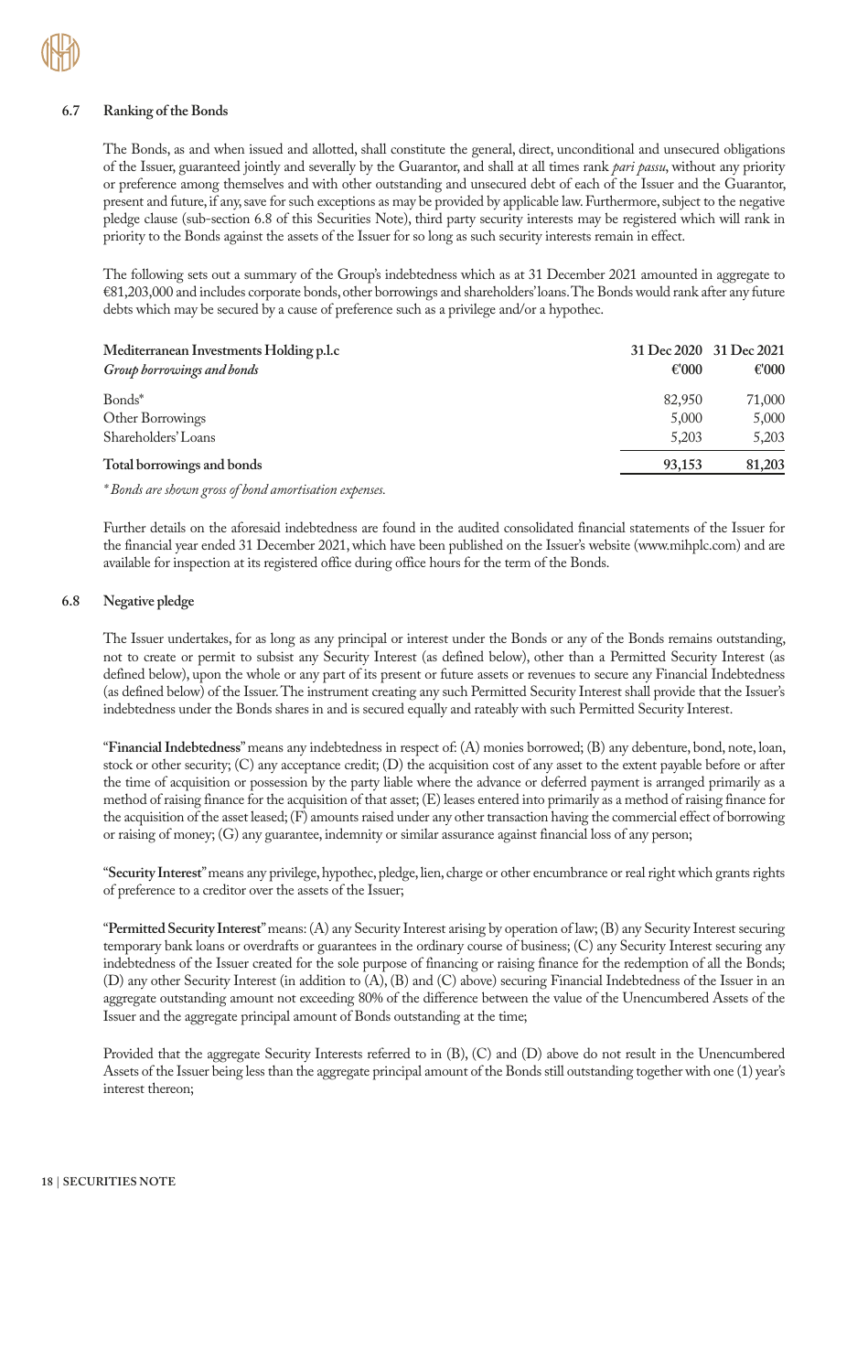

"**Unencumbered Assets**" means assets which are not subject to a Security Interest or, in the case of assets which are subject to a Security Interest, the value of assets by which the value of the Security Interest is exceeded, as applicable.

### **6.9 Rights attaching to the Bonds**

This Securities Note incorporates the Terms and Conditions of the Bond Issue and, in its entirety, creates the contract between the Issuer and a Bondholder.

A Bondholder shall have such rights as are, pursuant to this Securities Note, attached to the Bonds, including:

- i. the payment of interest;
- ii. the repayment of capital;
- iii. ranking with respect to other indebtedness of the Issuer and the Guarantor in accordance with the provisions of subsection 6.7 above;
- iv. seeking recourse from the Guarantor pursuant to the Guarantee, in case of failure by the Issuer to pay any sum payable by it to Bondholders pursuant to the Terms and Conditions of the Bonds detailed in this Securities Note;
- v. the right to attend, participate in and vote at meetings of Bondholders in accordance with the Terms and Conditions of the Bond Issue; and
- vi. the right to enjoy all such other rights attached to the Bonds emanating from the Prospectus.

#### **6.10 Interest**

- 6.10.1 The Bonds shall bear interest from and including 6 July 2022 at the rate of 5.25% per annum on the nominal value thereof, payable annually in arrears on each Interest Payment Date. The first interest payment will be effected on 6 July 2023 (covering the period 6 July 2022 up to and including 5 July 2023). Any Interest Payment Date which falls on a day other than a Business Day will be carried over to the next following day that is a Business Day. Each Bond will cease to bear interest from and including its due date for redemption, unless payment of the principal amount in respect of the Bond is improperly withheld or refused or unless default is otherwise made in respect of payment, in any of which events interest shall continue to accrue at the rate specified above plus one per cent (1%), but in any event not in excess of the maximum rate of interest allowed by Maltese law. In terms of article 2156 of the Civil Code (Chapter 16 of the laws of Malta), the right of Bondholders to bring claims for payment of interest and repayment of the principal on the Bonds is barred by the lapse of five (5) years.
- 6.10.2 When interest is required to be calculated for any period of less than a full year, it shall be calculated on the basis of a three hundred and sixty (360) day year consisting of twelve (12) months of thirty (30) days each, and in the case of an incomplete month, the number of days elapsed.

#### **6.11 Yield**

The gross yield calculated on the basis of the Interest, the Bond Issue Price and the Redemption Value of the Bonds at Redemption Date is 5.25% per annum.

#### **6.12 Registration, form, denomination and title**

- 6.12.1 Certificates will not be delivered to Bondholders in respect of the Bonds in virtue of the fact that the entitlement to Bonds will be represented in an uncertificated form by the appropriate entry in the electronic register maintained on behalf of the Issuer at the CSD. There will be entered in such electronic register the names, addresses, identity card numbers (in the case of natural persons), registration numbers (in the case of companies) and MSE account numbers of the Bondholders and particulars of the Bonds held by them respectively, and the Bondholders shall have, at all reasonable times during business hours, access to the register of Bondholders held at the CSD for the purpose of inspecting information held on their respective account.
- 6.12.2 The CSD will issue, upon a request by a Bondholder, a statement of holdings to such Bondholder evidencing his/ her/its entitlement to Bonds held in the register kept by the CSD.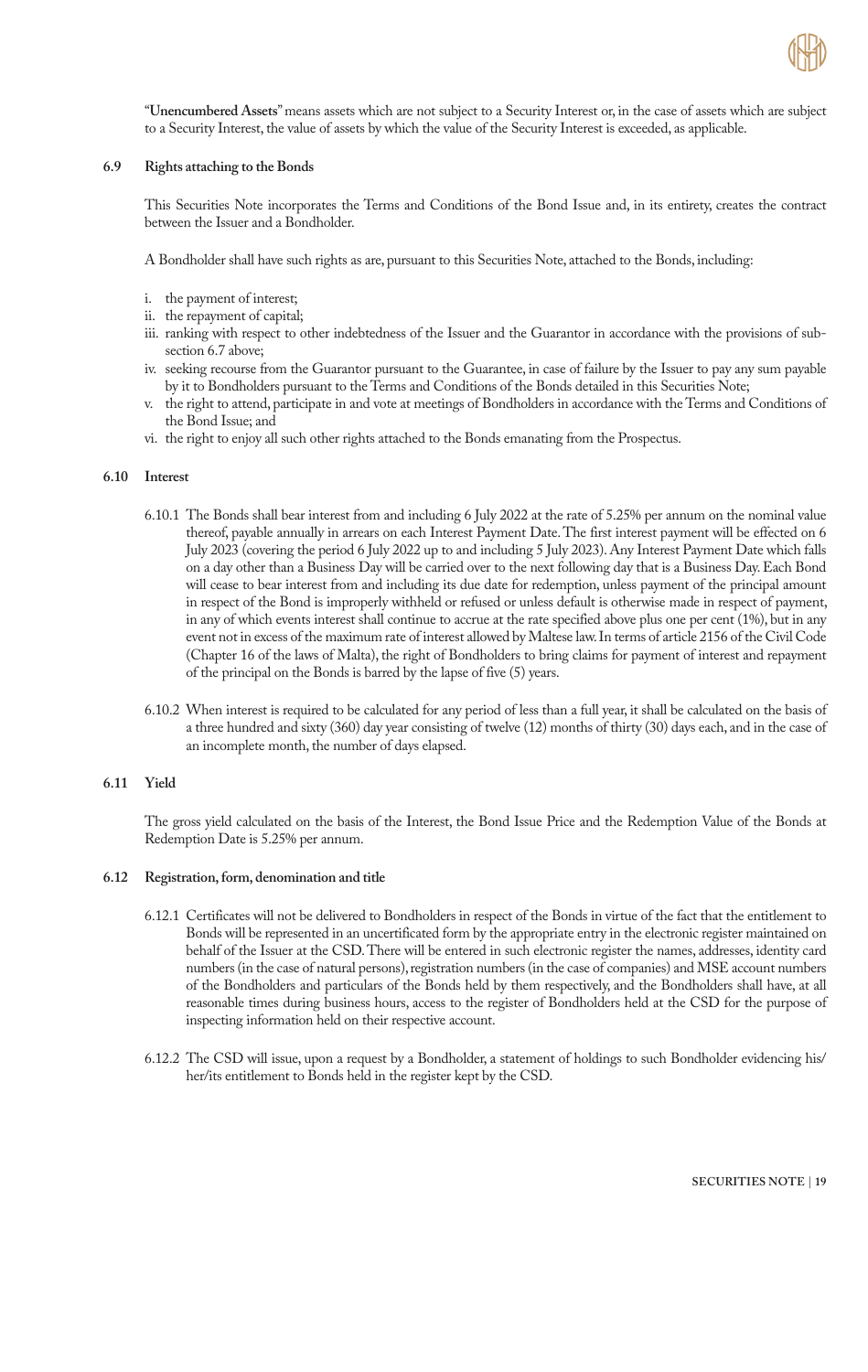- 6.12.3 Upon submission of an Application Form, Bondholders who opt to subscribe for the online e-portfolio account with the CSD, by marking the appropriate box on the Application Form, will be registered by the CSD for the online e-portfolio facility and will receive by mail at their registered address a handle code to activate the new e-portfolio login. A Bondholder's statement of holdings evidencing entitlement to Bonds held in the register kept at the CSD and registration advices evidencing movements in such register will be available through the said e-portfolio facility on https://eportfolio.borzamalta.com.mt/. Further detail on the e-portfolio is found on https://eportfolio.borzamalta. com.mt/Help.
- 6.12.4 The Bonds will be issued in fully registered form, without interest coupons, in denominations of any integral multiple of €100 provided that on subscription, the Bonds will be subscribed for a minimum of €5,000 per individual Bondholder. Authorised Intermediaries subscribing for Bonds through nominee accounts for and on behalf of clients shall apply the minimum subscription amount of €5,000 to each underlying client.
- 6.12.5 Any person in whose name a Bond is registered may (to the fullest extent permitted by applicable law) be deemed and treated at all times, by all persons and for all purposes (including the making of any payments), as the absolute owner of such Bond. Title to the Bonds may be transferred as provided below under the heading "*Transferability of the Bonds*" in sub-section 6.17 of this Securities Note.

### **6.13 Pricing**

The Bonds are being issued at par, that is, at €100 per Bond, with the full amount payable upon subscription.

### **6.14 Payments**

6.14.1 Payment of the principal amount of a Bond will be made in Euro by the Issuer to the person in whose name such Bonds are registered, with interest accrued up to the Redemption Date, by means of direct credit transfer into such bank account as the Bondholder may designate from time to time, provided such bank account is denominated in Euro and held with any licensed bank in Malta. Such payment shall be effected within seven (7) days of the Redemption Date. The Issuer shall not be responsible for any loss or delay in transmission or any charges in connection therewith. Upon payment of the Redemption Value, the Bonds shall be redeemed and the appropriate entry made in the electronic register of the Bonds at the CSD.

In the case of Bonds held subject to usufruct, payment will be made against the joint instructions of all bare owners and usufructuaries. Before effecting payment, the Issuer and/or the CSD shall be entitled to request any legal documents deemed necessary concerning the entitlement of the bare owner/s and the usufructuary/ies to payment of the Bonds.

- 6.14.2 Payment of interest on a Bond will be made to the person in whose name such Bond is registered at the close of business fifteen (15) days prior to the Interest Payment Date, by means of a direct credit transfer into such bank account as the Bondholder may designate, from time to time, which is denominated in Euro and held with any licensed bank in Malta. Such payment shall be effected within seven (7) days of the Interest Payment Date. The Issuer shall not be responsible for any loss or delay in transmission or any charges in connection therewith.
- 6.14.3 All payments with respect to the Bonds are subject in all cases to any pledge (duly constituted) and to any applicable fiscal or other laws and regulations prevailing in Malta. In particular, but without limitation, all payments of principal and interest by or on behalf of the Issuer in respect of the Bonds shall be made net of any amount which the Issuer is or may become compelled by law to deduct or withhold for or on account of any present or future taxes, duties, assessments or other government charges of whatsoever nature imposed, levied, collected, withheld or assessed by or within the Republic of Malta or any authority thereof or therein having power to tax.
- 6.14.4 No commissions or expenses shall be charged by the Issuer to the Bondholders in respect of payments made in accordance with this sub-section 6.14. The Issuer shall not be liable for charges, expenses and commissions levied by parties other than the Issuer.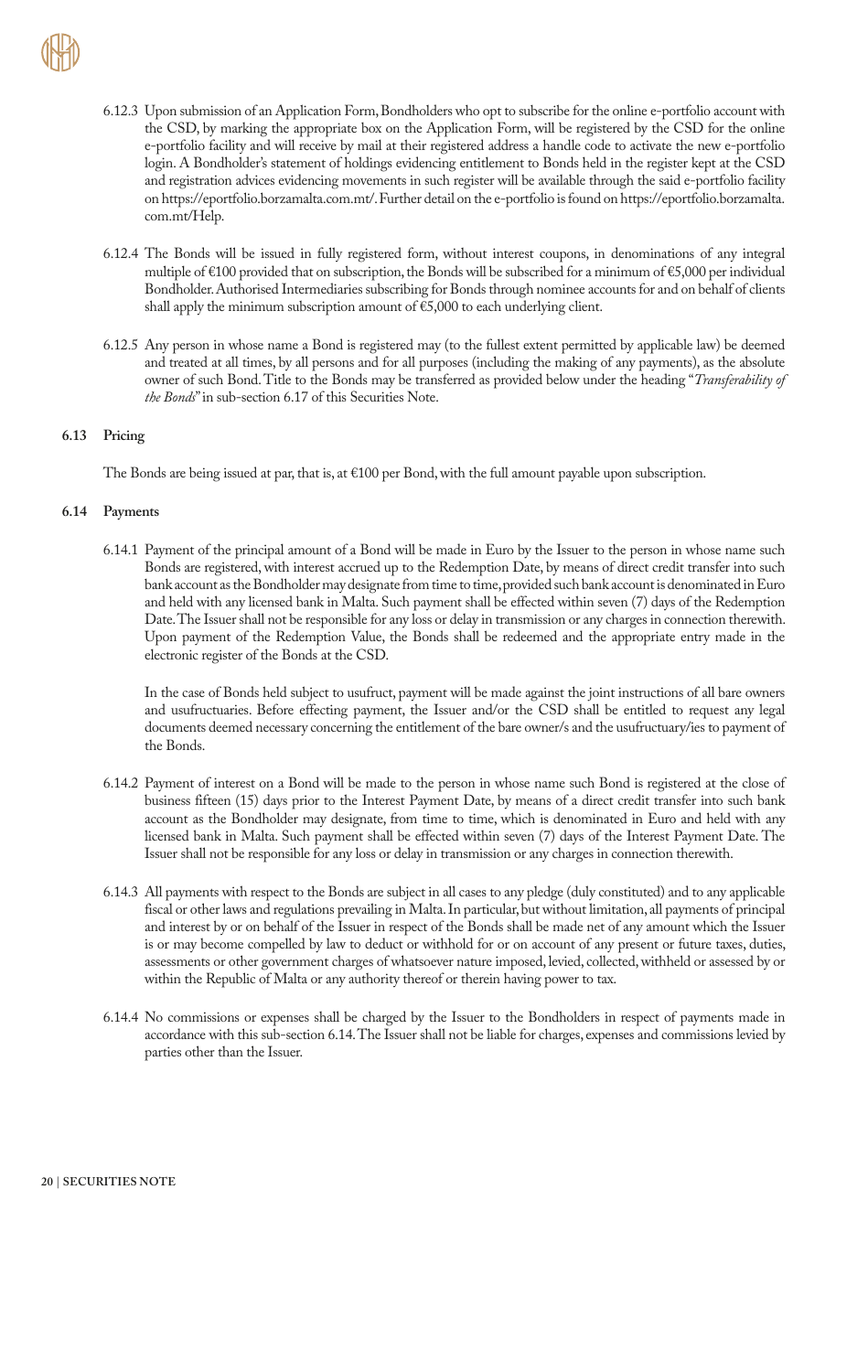

### **6.15 Redemption and purchase**

- 6.15.1 Unless previously purchased and cancelled, the Issuer hereby irrevocably covenants in favour of each Bondholder that the Bonds will be redeemed at their nominal value (together with accrued interest up to (but excluding) the date fixed for redemption) on 6 July 2027. In such a case the Issuer shall be discharged of any and all payment obligations under the Bonds upon payment made net of any withholding or other taxes due or which may be due under Maltese law and which are payable by the Bondholders.
- 6.15.2 Subject to the provisions of this sub-section 6.15, the Issuer may at any time purchase Bonds in the open market or otherwise at any price. Any purchase by tender shall be made available to all Bondholders alike.
- 6.15.3 All Bonds so redeemed or re-purchased will be cancelled forthwith and may not be re-issued or re-sold.

#### **6.16 Events of default**

The Bonds shall become immediately due and repayable at their principal amount, together with any accrued interest, if any of the following events ("**Events of Default**") shall occur:

- i. if the Issuer shall fail to pay any interest on any Bond when due and such failure shall continue for sixty (60) days after written notice thereof shall have been given to the Issuer by any Bondholder, unless remedied by the Guarantor before the expiry of such 60 days; and/or
- ii. if the Issuer shall fail to pay the principal amount of a Bond on the date fixed for its redemption and such failure shall continue for sixty (60) days after written notice thereof shall have been given to the Issuer by any Bondholder, unless remedied by the Guarantor before the expiry of such 60 days; and/or
- iii. if the Issuer shall fail to perform or shall otherwise be in breach of any other material obligation contained in the Terms and Conditions and such failure shall continue for sixty (60) days after written notice thereof shall have been given to the Issuer by any Bondholder, unless remedied by the Guarantor before the expiry of such 60 days (where applicable); and/or
- iv. if any representation or warranty made or deemed to be made or repeated by or in respect of the Issuer or the Guarantor is or proves to have been incorrect in any material respect; and/or
- v. if an order is made or resolution passed or other action taken for the dissolution, termination of existence, liquidation, winding-up or bankruptcy of the Issuer and/or the Guarantor; and/or
- vi. if the Issuer stops or suspends payments (whether of principal or interest) with respect to all or any class of its debts or announces an intention to do so or ceases or threatens to cease to carry on its business or a substantial part of its business; and/or
- vii. if the Issuer and/or the Guarantor is unable, or admits in writing its inability, to pay its debts as they fall due or otherwise becomes insolvent; and/or
- viii. if in terms of section 214(5) of the Act, a Court order or other judicial process is levied or enforced upon or sued out against any part of the property of the Issuer and is not paid out, withdrawn or discharged within one (1) month; and/ or
- ix. if a judicial or provisional administrator is appointed upon the whole or any material part of the property of the Issuer or Guarantor; and/or
- x. if there shall have been entered against the Issuer a final judgment by a court of competent jurisdiction from which no appeal may be or is made for the payment of money in excess of three million Euro (€3,000,000) or its equivalent and ninety (90) days shall have passed since the date of entry of such judgment without its having been satisfied or stayed; and/or
- xi. any default of a payment obligation which occurs and continues for ninety (90) days under any contract or document relating to any Financial Indebtedness (as defined in sub-section 6.8 above) of the Issuer in excess of three million Euro ( $\epsilon$ 3,000,000) or its equivalent at any time.

Upon any such Event of Default occurring and not being remedied within the relevant cure period, as applicable, the principal monies and interest accrued under the Bonds shall be deemed to have become immediately payable at the time of the event which shall have happened as aforesaid.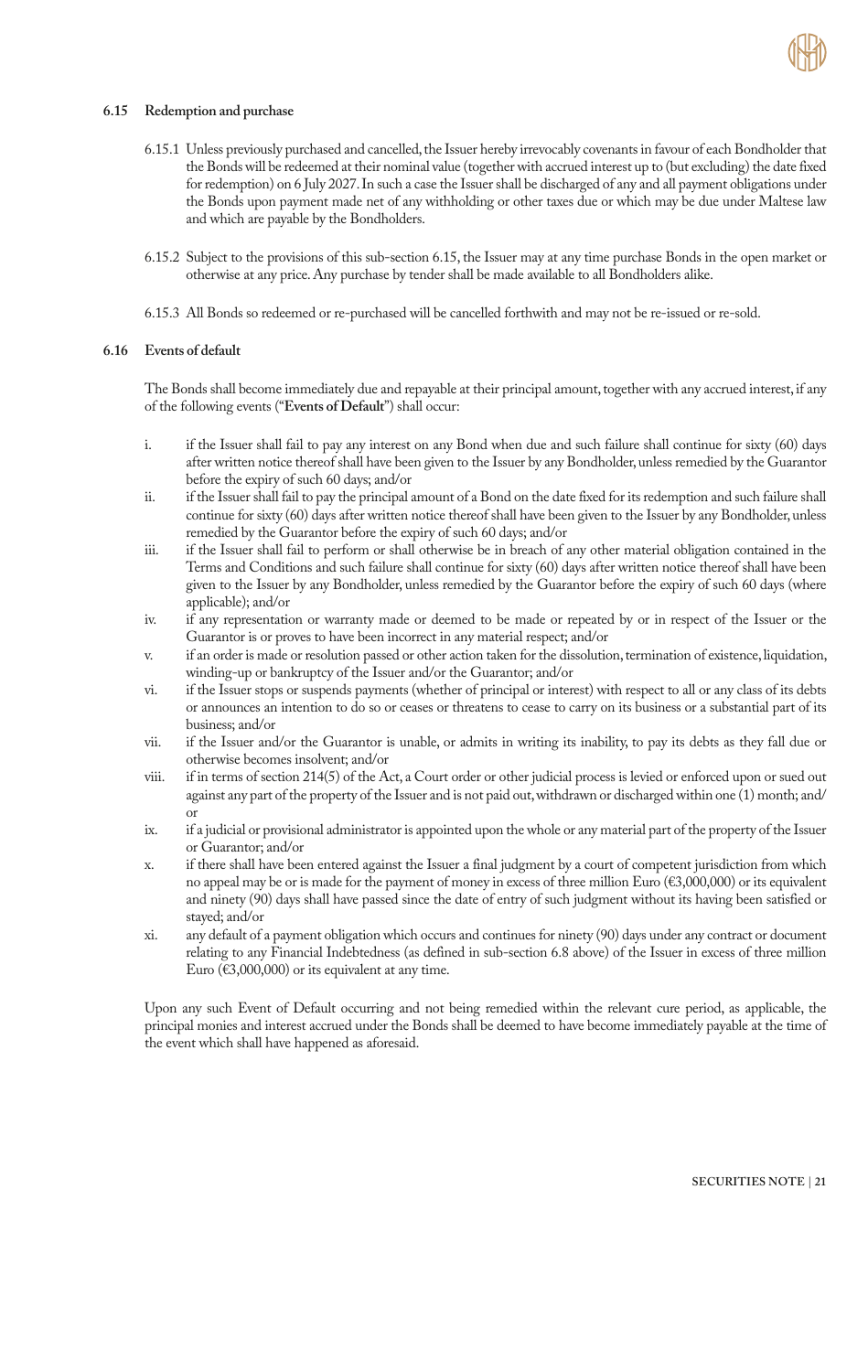

#### **6.17 Transferability of the Bonds**

- 6.17.1 The Bonds are freely transferable and, once admitted to the Official List, shall be transferable only in whole (in multiples of €100) in accordance with the rules and regulations of the MSE applicable from time to time. The minimum subscription amount of €5,000 shall only apply during the Issue Period and the Intermediaries' Offer (if it takes place). As such, no minimum holding requirement shall be applicable once the Bonds are admitted to listing on the Official List of the MSE and commence trading thereafter, subject to trading in multiples of €100.
- 6.17.2 Any person becoming entitled to a Bond in consequence of the death or bankruptcy of a Bondholder may, upon such evidence being produced as may, from time to time, properly be required by the Issuer or the CSD, elect either to be registered himself/herself/itself as holder of the Bond or to have some person nominated by him/her/it registered as the transferee thereof. If the person so becoming entitled shall elect to be registered himself/herself/itself, he/she/it shall deliver or send to the CSD a notice in writing signed by him/her/it stating that he/she/it so elects. If he/she/ it shall elect to have another person registered he/she/it shall testify his/her/its election by transferring the Bond, or procuring the transfer of the Bond, in favour of that person. Provided always that if a Bond is transmitted in furtherance of this paragraph 6.17.2, a person will not be registered as a Bondholder unless such transmission is made in multiples of €100.
- 6.17.3 All transfers and transmissions are subject in all cases to any pledge (duly constituted) of the Bonds and to any applicable laws and regulations.
- 6.17.4 The costs and expenses of effecting any registration of transfer or transmission, except for the expenses of delivery by any means other than regular mail (if any) and except, if the Issuer shall so require, the payment of a sum sufficient to cover any tax, duty or other governmental charge or insurance charges that may be imposed in relation thereto, will be borne by the person to whom the transfer / transmission has been made.
- 6.17.5 The Issuer will not register the transfer or transmission of Bonds for a period of fifteen (15) days preceding the due date for any payment of interest on the Bonds or the due date for redemption.

#### **6.18 Further issues**

The Issuer may, from time to time, without the consent of the Bondholders, create and issue further debentures, debenture stock, bonds, loan notes, or any other debt securities, either having the same terms and conditions as any outstanding debt securities of any series (including the Bonds) and so that such further issue shall be consolidated and form a single series with the outstanding debt securities of the relevant series (including the Bonds), or upon such terms as the Issuer may determine at the time of their issue.

#### **6.19 Meetings of Bondholders**

- 6.19.1 The Issuer may, from time to time, call meetings of Bondholders for the purpose of consultation with Bondholders or for the purpose of obtaining the consent of Bondholders on matters which in terms of the Prospectus require the approval of a Bondholders' meeting and to affect any change to the applicable Terms and Conditions of the Bonds.
- 6.19.2 A meeting of Bondholders shall be called by the Directors by giving (i) all Bondholders listed on the register of Bondholders as at a date being not more than thirty (30) days preceding the date scheduled for the meeting; and (ii) the Guarantor, not less than fourteen (14) days' notice in writing. Such notice shall set out the time, place and date set for the meeting and the matters to be discussed or decided thereat, including, if applicable, sufficient information on any amendment of the Prospectus that is proposed to be voted upon at the meeting and seeking the approval of the Bondholders. Following a meeting of Bondholders held in accordance with the provisions contained hereunder, the Issuer shall, acting in accordance with the resolution(s) taken at the meeting, communicate to the Bondholders whether the necessary consent to the proposal made by the Issuer has been granted or withheld. Subject to having obtained the necessary approval by the Bondholders in accordance with the provisions of this sub-section 6.19 at a meeting called for that purpose as aforesaid, any such decision shall subsequently be given effect to by the Issuer.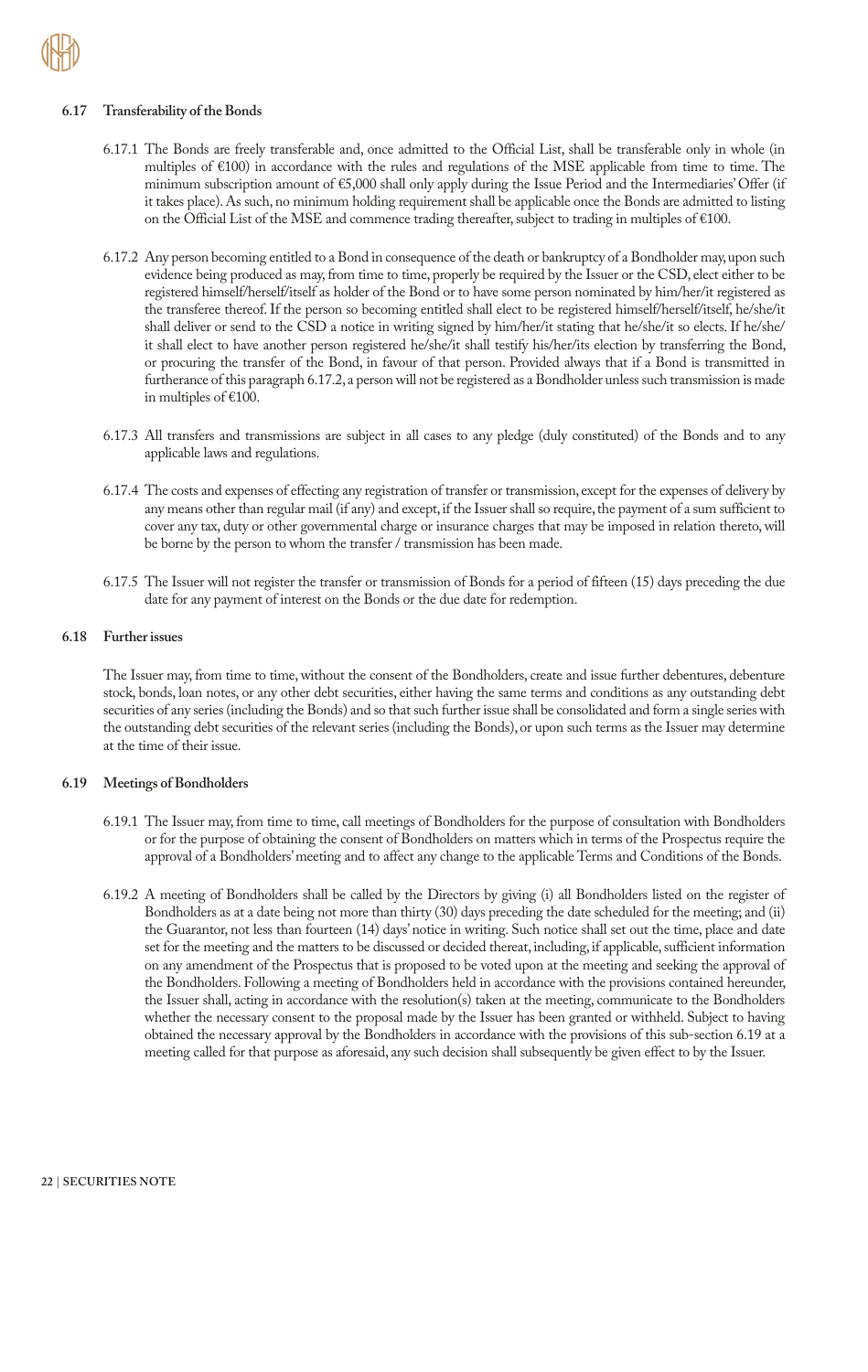

- 6.19.3 No change or amendment to, or waiver of, any of the applicable Terms and Conditions of the Bonds may be made unless such decision is made at a meeting of Bondholders duly convened and held for that purpose in accordance with the terms hereof.
- 6.19.4 A meeting of Bondholders shall only validly and properly proceed to business if there is a quorum present at the commencement of the meeting. For this purpose, at least two (2) Bondholders present, in person or by proxy, representing not less than 50% in nominal value of the Bonds then outstanding, shall constitute a quorum. If a quorum is not present within thirty (30) minutes from the time scheduled for the commencement of the meeting as indicated on the notice convening same, the meeting shall stand adjourned to a place, date and time as shall be communicated by the Directors to the Bondholders present at that meeting. The Issuer shall within two (2) days from the date of the original meeting publish by way of a company announcement the date, time and place where the adjourned meeting is to be held. An adjourned meeting shall be held not earlier than seven (7) days, and not later than fifteen (15) days, following the original meeting. At an adjourned meeting the number of Bondholders present at the commencement of the meeting, in person or by proxy, shall constitute a quorum; and only the matters specified in the notice calling the original meeting shall be placed on the agenda of, and shall be discussed at and decided upon during, the adjourned meeting.
- 6.19.5 Any person who in accordance with the Memorandum and Articles of Association of the Issuer is to chair the annual general meetings of shareholders shall also chair meetings of Bondholders.
- 6.19.6 Once a quorum is declared present by the chairperson of the meeting, the meeting may then proceed to business and address the matters set out in the notice convening the meeting. In the event of decisions being required at the meeting the Directors or their representative shall present to the Bondholders the reasons why it is deemed necessary or desirable and appropriate that a particular decision is taken. The meeting shall allow reasonable and adequate time to Bondholders to present their views to the Issuer and the other Bondholders present at the meeting. The meeting shall then put the matter as proposed by the Issuer to a vote of the Bondholders present at the time at which the vote is being taken, and any Bondholders taken into account for the purpose of constituting a quorum who are no longer present for the taking of the vote shall not be taken into account for the purpose of such vote.
- 6.19.7 The voting process shall be managed by the Issuer's company secretary under the supervision and scrutiny of the auditors of the Issuer.
- 6.19.8 The proposal placed before a meeting of Bondholders shall only be considered approved if at least sixty per cent (60%) in nominal value of the Bondholders present at the meeting, or at any adjourned meeting, as the case may be, at the time when the vote is being taken, in person or by proxy, shall have voted in favour of the proposal.

In terms of the Guarantee, the Guarantor has the power to veto a decision by the Bondholders, taken at a Bondholders' meeting duly convened and held, to amend or waive the Terms and Conditions of the Bonds which are issued with the benefit of its Guarantee, in cases in which such amendment or waiver may give rise to changes in: (i) the amount payable by the Guarantor under the Guarantee; (ii) the term and/or frequency of such payments; (iii) the Events of Default listed in sub-section 6.16 of this Securities Note; and/or (iv) any other term which may otherwise increase the exposure of the Guarantor to the enforcement of the Guarantee. In the event that the Guarantor were to exercise such right of veto, the proposed amendment to, or waiver of, the Terms and Conditions would not be put into effect.

6.19.9 Save for the above, the rules generally applicable to proceedings at general meetings of shareholders of the Issuer shall *mutatis mutandis* apply to meetings of Bondholders.

#### **6.20 Authorisations and approvals**

The Directors of the Issuer authorised the Bond Issue and the publication of the Prospectus pursuant to a Board of Directors' resolution passed on 15 April 2022. The Guarantee being given by the Guarantor in respect of the Bonds has been authorised by a resolution of the board of directors of the Guarantor dated 27 April 2022.

#### **6.21 Admission to trading**

6.21.1 The Malta Financial Services Authority has authorised the Bonds as admissible to Listing pursuant to the Capital Markets Rules by virtue of a letter dated 31 May 2022.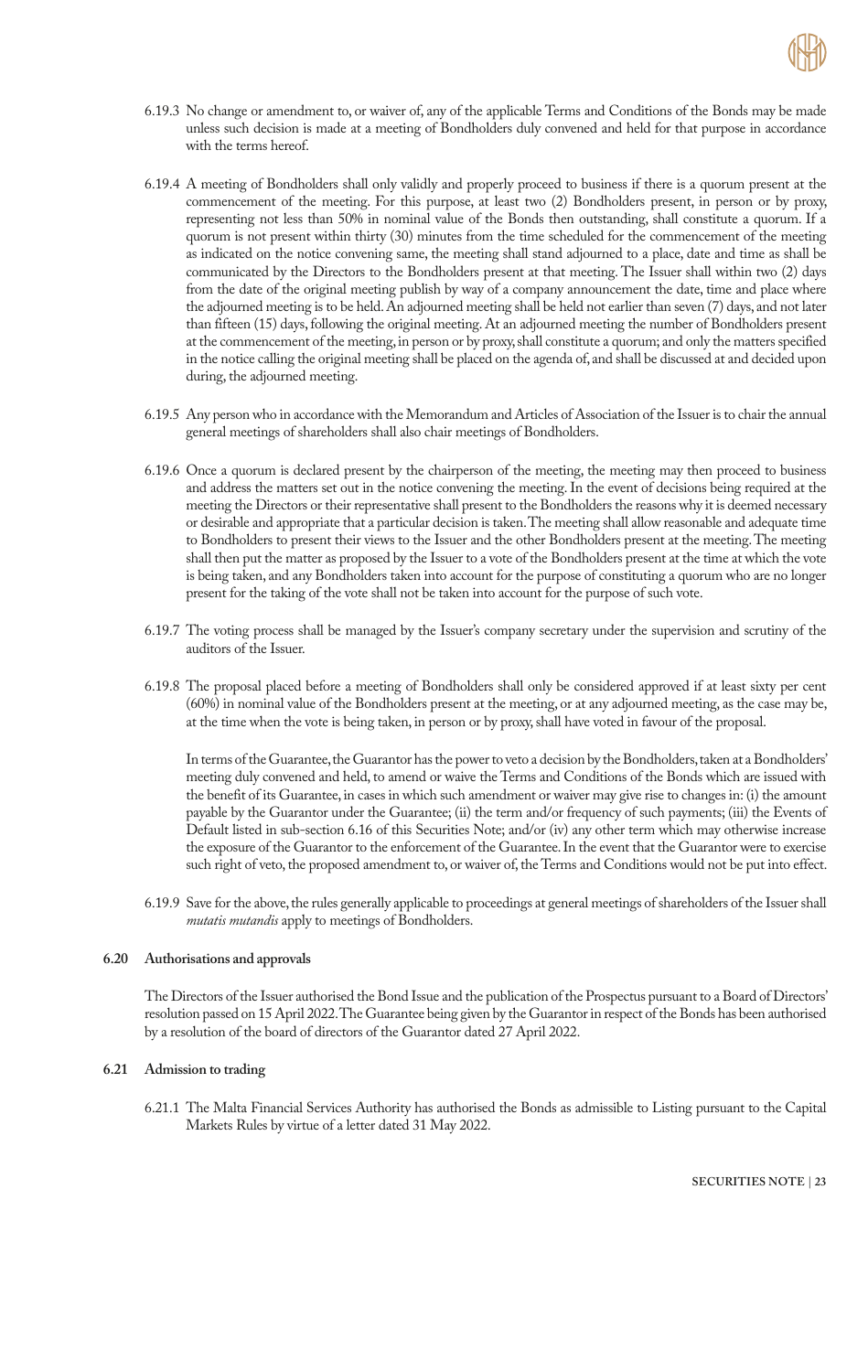- 6.21.2 Application has been made to the Malta Stock Exchange for the Bonds being issued pursuant to the Prospectus to be listed and traded on its Official List.
- 6.21.3 The Bonds are expected to be admitted to the Malta Stock Exchange with effect from 5 July 2022 and trading is expected to commence on 6 July 2022. Dealing may commence prior to notification of the amount allotted being issued to Applicants.

#### **6.22 Representations and warranties**

- 6.22.1 The Issuer represents and warrants to Bondholders, who shall be entitled to rely on such representations and warranties, that:
	- i. it is duly incorporated and validly existing under the laws of Malta and has the power to carry on its business as it is now being conducted and to hold its property and other assets under legal title; and
	- ii. it has the power to execute, deliver and perform its obligations under the Prospectus and that all necessary corporate, shareholder and other actions have been duly taken to authorise the execution, delivery and performance of the same, and further that no limitation on its power to borrow or guarantee shall be exceeded as a result of the Terms and Conditions of the Prospectus.
- 6.22.2 To the best of the Directors' knowledge, the Prospectus contains all relevant material information with respect to the Issuer, the Guarantor and the Bonds and all information contained in the Prospectus is in every material respect true and accurate and not misleading, and there are no other facts in relation to the Issuer and/or the Guarantor, their respective businesses and financial position, the omission of which would, in the context of issue of the Bonds, make any statement in the Prospectus misleading or inaccurate in any material respect.

### **6.23 Bonds held jointly**

In respect of any Bonds held jointly by several persons (including spouses), the person whose name shall be inserted in the field entitled "Applicant" on the Application Form, or the first named in the register of Bondholders shall, for all intents and purposes, be deemed to be such nominated person by all those joint holders whose names appear in the field entitled "Additional Applicants" in the Application Form or joint holders in the register, as the case may be. Such person shall, for all intents and purposes, be deemed to be the registered holder of the Bonds so held.

#### **6.24 Bonds held subject to usufruct**

In respect of a Bond held subject to usufruct, the name of the bare owner and the usufructuary shall be entered in the register. The usufructuary shall, for all intents and purposes, be deemed *vis-a-vis* the Issuer to be the holder of the Bonds so held and shall have the right to receive interest on the Bonds and to vote at meetings of the Bondholders but shall not, during the existence of the Bonds, have the right to dispose of the Bonds so held without the consent of the bare owner, and shall not be entitled to the repayment of principal on the Bonds (which shall be due to the bare owner).

#### **6.25 Governing law and jurisdiction**

- 6.25.1 The Bonds are governed by and shall be construed in accordance with Maltese law.
- 6.25.2 Any legal action, suit or proceedings against the Issuer and/or the Guarantor arising out of or in connection with the Bonds and/or the Prospectus shall be brought exclusively before the Maltese courts.

#### **6.26 Notices**

Notices will be mailed to Bondholders at their registered addresses and shall be deemed to have been served at the expiration of twenty-four (24) hours after the letter containing the notice is posted, and in proving such service it shall be sufficient to prove that a prepaid letter containing such notice was properly addressed to such Bondholder at his/her/its registered address and posted.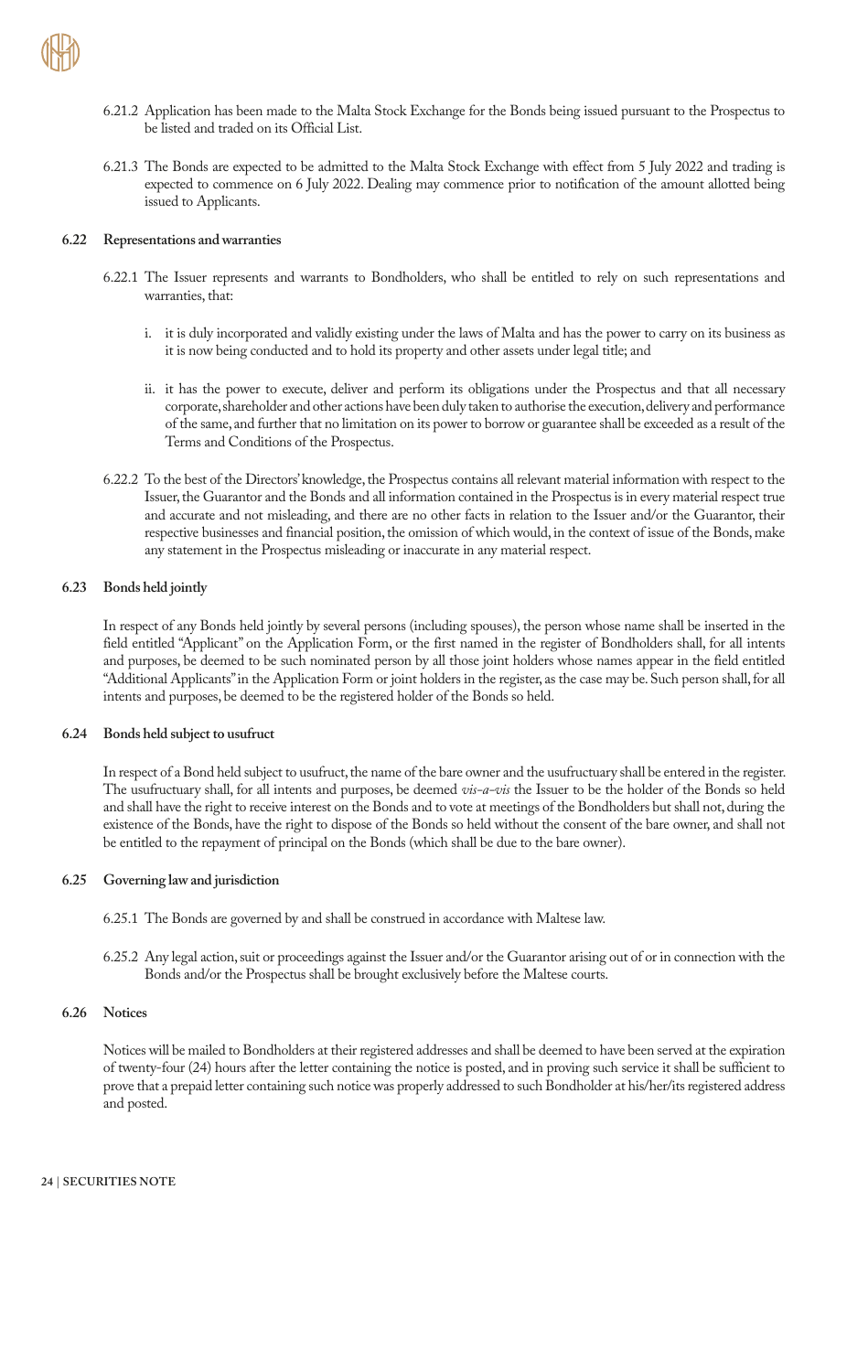

### **7. TAXATION**

### **7.1 General**

**Investors and prospective investors are urged to seek professional advice as regards both Maltese and any foreign tax legislation which may be applicable to the acquisition, holding and disposal of Bonds, as well as any interest payments made by the Issuer. The following is a summary of the anticipated tax treatment applicable to the Bonds and to Bondholders in so far as taxation in Malta is concerned. This information, that does not constitute legal or tax advice and does not purport to be exhaustive, refers only to Bondholders who do not deal in securities in the course of their normal trading activity.**

The information below is based on an interpretation of tax law and practice relative to the applicable legislation, as known to the Issuer at the date of the Prospectus, in respect of a subject on which no official guidelines exist. Investors are reminded that tax law and practice and their interpretation, as well as the levels of tax on the subject matter referred to in the preceding paragraph, may change from time to time.

This information is being given solely for the general information of investors who do not deal in the acquisition and disposal of securities in the course of their normal trading activities. The precise implications for investors will depend, among other things, on their particular circumstances and on the classification of the Bonds from a Maltese tax perspective, and professional advice in this respect should be sought accordingly.

#### **7.2 Malta tax on interest**

Since interest is payable in respect of a Bond which is the subject of a public issue, unless the Issuer is otherwise instructed by a Bondholder to receive the interest gross of any withholding tax or if the Bondholder does not fall within the definition of "recipient" in terms of article 41(c) of the Income Tax Act (Chapter 123 of the laws of Malta), interest shall be paid to such person net of a final withholding tax, currently at the rate of 15% (10% in the case of certain types of collective investment schemes) of the gross amount of the interest, pursuant to article 33 of the Income Tax Act. Bondholders who do not fall within the definition of a "recipient" do not qualify for the said rate and should seek professional advice on the taxation of such income as special rules may apply.

This withholding tax is considered as a final tax and a Maltese resident individual Bondholder is not obliged to declare the interest so received in his/her income tax return (to the extent that the interest is paid net of tax). No person (whether corporate or non-corporate) shall be charged to further tax in respect of such income and the tax deducted shall not be available as a credit against the recipient's tax liability or available as a refund, as the case may be.

The Issuer will render an account to the Maltese Commissioner for Revenue of all amounts of interest paid and tax so deducted, including the identity of the recipient.

In the case of a valid election made in writing by an eligible Bondholder resident in Malta to receive the interest due without the deduction of final tax, interest will be paid gross and such person will be obliged to declare the interest so received in his/ her/its Maltese income tax return and be subject to tax on such interest at the standard rates applicable to that person at that time. Additionally, in this latter case the Issuer will advise the Malta Commissioner for Revenue on an annual basis in respect of all interest paid gross and of the identity of all such recipients. Any such election made by a resident Bondholder at the time of subscription may be subsequently changed by giving notice in writing to the Issuer. Such election or revocation will be effective within the time limit set out in the Income Tax Act.

In terms of article 12(1)(c) of the Income Tax Act, Bondholders who are not resident in Malta satisfying the applicable conditions set out therein, including but not limited to the condition that the Bondholder is not owned and controlled by, whether directly or indirectly, nor acts on behalf of an individual/s who are ordinarily resident and domiciled in Malta, are not taxable in Malta on the interest received and will receive interest gross, subject to the requisite declaration/evidence being provided to the Issuer in terms of law.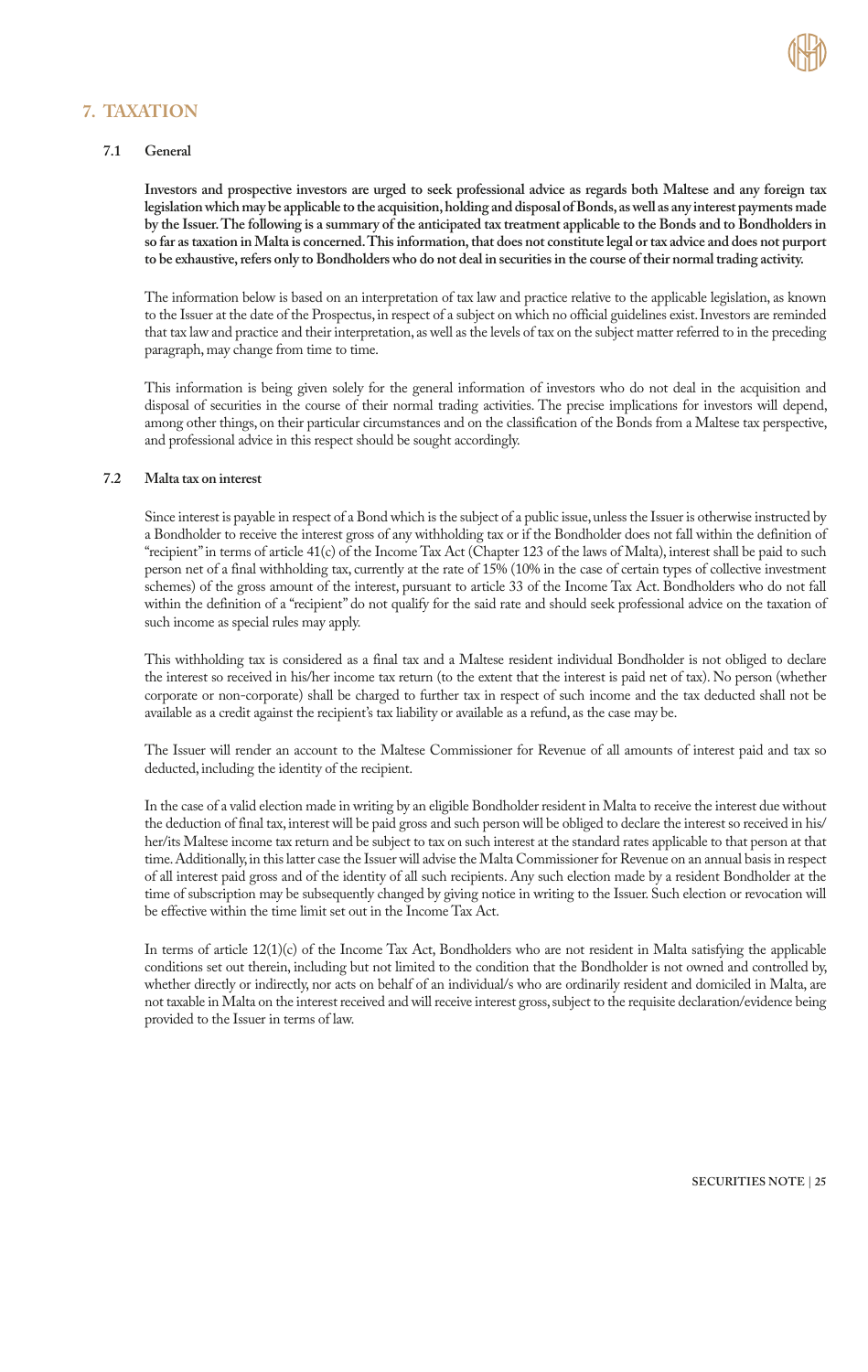### **7.3 Exchange of information**

In terms of applicable Maltese legislation, the Issuer and/or its agent are required to collect and forward certain information (including, but not limited to, information regarding payments made to Bondholders) to the Maltese Commissioner for Revenue. The Commissioner for Revenue will or may, in turn, automatically or on request, forward the information to other relevant tax authorities subject to certain conditions. Please note that this does not constitute tax advice and Applicants are to consult their own independent tax advisors in case of doubt.

#### **7.4 Maltese taxation on capital gains on transfer of the Bonds**

On the assumption that the Bonds would not fall within the definition of "securities" in terms of article 5(1)(b) of the Income Tax Act, that is, "*shares and stocks and such like instrument that participate in any way in the profits of the company and whose return is not limited to a fixed rate of return*", to the extent that the Bonds are held as capital assets by the Bondholder, no income tax on capital gains should be chargeable in respect of a transfer of the Bonds.

#### **7.5 Duty on documents and transfers**

In terms of the Duty on Documents and Transfers Act (Chapter 364 of the laws of Malta), duty is chargeable *inter alia* on the transfer or transmission *causa mortis* of marketable securities. A marketable security is defined in the said legislation as "*a holding of share capital in any company and any document representing the same*".

Accordingly, the Bonds should not be treated as constituting marketable securities within the meaning of the aforementioned legislation and, therefore, the transfer/transmission thereof should not be chargeable to duty.

Furthermore, even if the Bonds are considered to be marketable securities for the purposes of the Duty on Documents and Transfers Act, in terms of article 50 of the Financial Markets Act (Chapter 345 of the laws of Malta), in view of the fact that the Bonds constitute financial instruments of a company quoted on a regulated market exchange, as is the MSE, redemptions and transfers of the Bonds should in any case be exempt from Maltese duty.

### **8. TERMS AND CONDITIONS OF THE BOND ISSUE**

- 8.1 The following Terms and Conditions shall be read in conjunction with all the other terms and conditions relative to and regulating the contractual relationship created between the Issuer and the Guarantor on the one hand and the Bondholders on the other.
- 8.2 The issue and allotment of the Bonds is conditional upon the Bonds being admitted to trading on the Official List. In the event that the Bonds are not admitted to the Official List, no Maturing Bond Transfers (see section 6.2.1 above) shall take effect and any application monies received by the Issuer from all Applicants will be returned without interest by direct credit into the Applicant's bank account indicated by the Applicant/Authorised Intermediary on the relative Application Form/ subscription agreement.
- 8.3 In view of the fact that the proceeds of the Bond Issue are intended to be applied to the redemption of the outstanding amount of the Maturing Bonds, the Issuer has not established an aggregate minimum subscription level for the Bond Issue.
- 8.4 Application for the Bonds may be lodged with any Authorised Intermediary (which include the Sponsor and the Registrar & Manager) by not later than 12:00 hours (CET) on 21 June 2022. Applications must be accompanied by the full price of the Bonds applied for, in Euro. Payment may be made by credit transfer, by cheque payable to the respective Authorised Intermediary or by any other method of payment as accepted by the respective Authorised Intermediary. In any case, acceptance of payment shall be made at the Authorised Intermediary's sole and absolute discretion and may be on the basis that the Applicant indemnifies the Authorised Intermediary against all costs, damages, losses, expenses and liabilities arising out of or in connection with the failure of the Applicant's remittance to be honoured on first presentation, and that, at any time prior to unconditional acceptance by the Authorised Intermediary of such late payment in respect of such Bonds, the Authorised Intermediary may (without prejudice to other rights) treat the agreement to allocate such Bonds as void, in which case the Applicant will not be entitled to any refund or payment in respect of such Bonds (other than return of such late payment).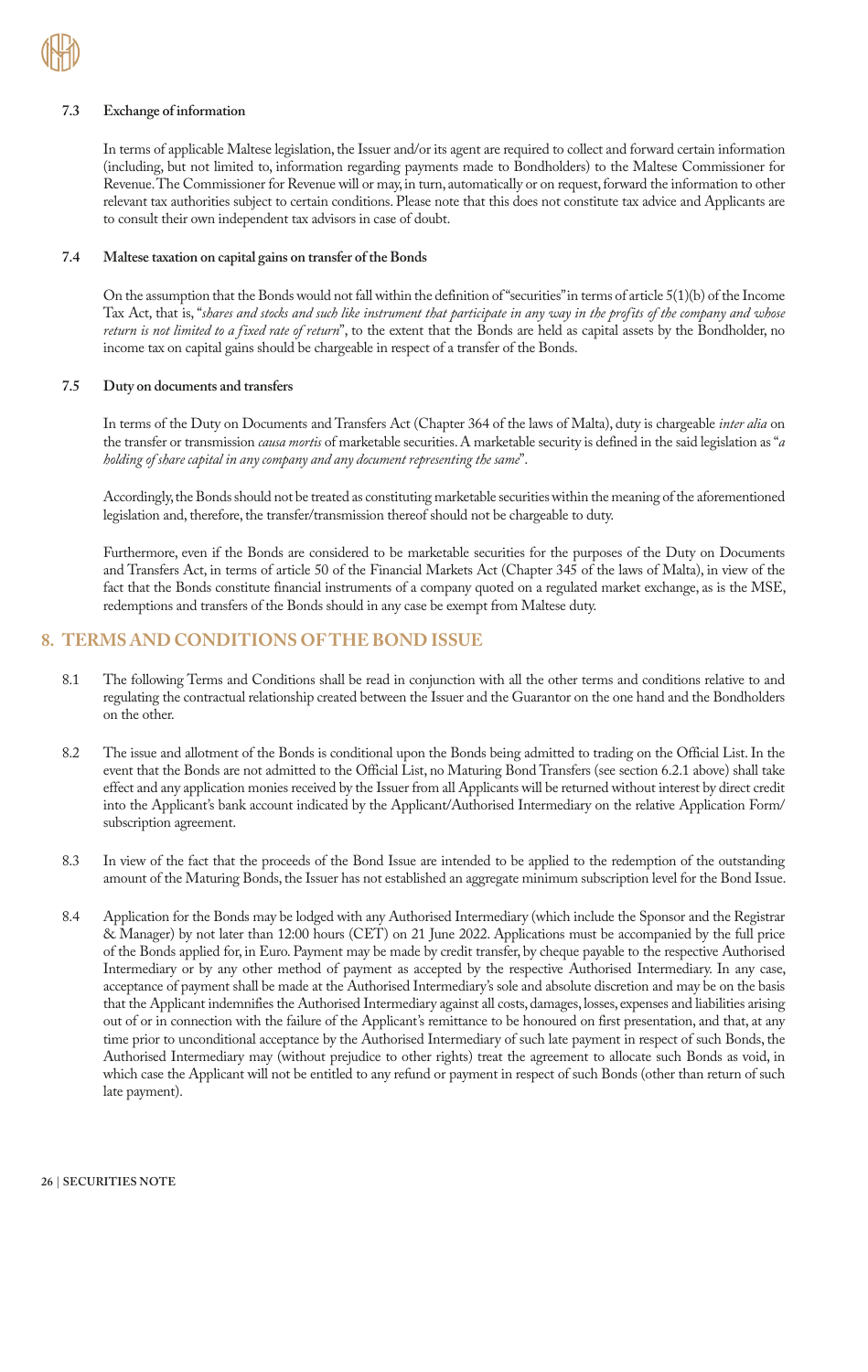

- 8.5 It is the responsibility of investors wishing to apply for the Bonds to inform themselves as to the legal requirements of so applying, including any requirements relating to external transaction requirements in Malta and any exchange control in the countries of their nationality, residence or domicile.
- 8.6 The contract created by the Issuer's acceptance of an Application filed by a prospective bondholder shall be subject to all the Terms and Conditions set out in this Securities Note.
- 8.7 If an Application Form is signed on behalf of another party or on behalf of a corporation or corporate entity or association of persons, the person signing will be deemed to have duly bound his principal, or the relative corporation, corporate entity, or association of persons, and will be deemed also to have given the confirmations, warranties and undertakings contained in these Terms and Conditions on their behalf. Such representative may be requested to submit the relative power of attorney/ resolution or a copy thereof duly certified by a lawyer or notary public if so required by the Issuer acting through the Registrar, but it shall not be the duty or responsibility of the Registrar or the Issuer to ascertain that such representative is duly authorised to appear on the Application Form and bind the Applicant.
- 8.8 Applications in the name of a corporation or corporate entity or association of persons need to include a valid Legal Entity Identifier ("**LEI**") (which needs to be unexpired) in the space provided on the Application Form. Failure to include a valid LEI code will result in the Application being cancelled by the Issuer, acting through the Registrar, and subscription monies will be returned to the Applicant in accordance with the terms set out herein.
- 8.9 In the event that an Applicant fails to submit full information and/or documentation required with respect to an Application, the Applicant shall receive a full refund, without interest, by direct credit transfer to such account indicated in the Application Form at any time before the Bonds are admitted to listing on the Official List of the MSE. Neither the Issuer nor the Registrar shall be responsible for any charges, loss or delay arising in connection with such credit transfer.
- 8.10 In the case of joint Applications, reference to the Applicant in these Terms and Conditions is a reference to each of the joint Applicants, and liability therefor is joint and several.
- 8.11 Applications in the name and for the benefit of minors shall be allowed provided that the Applicant already holds an account with the MSE. Any Bonds allocated pursuant to such an Application shall be registered in the name of the minor as Bondholder, with interest and redemption monies payable to the parents / legal guardian/s signing the Application Form until such time as the minor attains the age of eighteen (18) years, following which all interest and redemption monies shall be paid directly to the registered holder, provided that the Issuer has been duly notified in writing of the fact that the minor has attained the age of eighteen (18) years.
- 8.12 The Bonds have not been and will not be registered under the Securities Act of 1933 of the United States of America and, accordingly, may not be offered or sold within the United States or to or for the account or benefit of a U.S. person.
- 8.13 No person receiving a copy of the Prospectus or an Application Form in any territory other than Malta may treat the same as constituting an invitation or offer to such person, nor should such person in any event use such Application Form, unless, in the relevant territory, such an invitation or offer could lawfully be made to such person or such Application Form could lawfully be used without contravention of any regulation or other legal requirements. Having considered the circumstances, the Issuer has formed the view (due to the onerous requirements involved in the registration of the Prospectus in any territory other than Malta and/or compliance with the relevant legal or regulatory requirements) not to send Application Forms to Maturing Bondholders and Existing MIH Bondholders having their address as included in the register of bondholders outside Malta, except where, *inter alia,* in the absolute discretion of the Issuer, it is satisfied that such action would not result in a contravention of any applicable legal or regulatory requirement in the relevant jurisdiction.
- 8.14 It is the responsibility of any person outside Malta wishing to make any Application to satisfy himself/herself/itself as to full observance of the laws of any relevant territory in connection therewith, including obtaining any requisite governmental or other consents, observing any other formalities required to be observed in such territory and paying any issue, transfer or other taxes required to be paid in such territory.
- 8.15 Subject to all other Terms and Conditions set out in the Prospectus, the Issuer or the Authorised Intermediary as applicable reserves the right to reject, in whole or in part, or to scale down, any Application, and to present any cheques and/or drafts for payment upon receipt. The right is also reserved to refuse any Application which in the opinion of the Issuer, acting through the Registrar, is not properly completed in all respects in accordance with the relative instructions or is not accompanied by the required documents.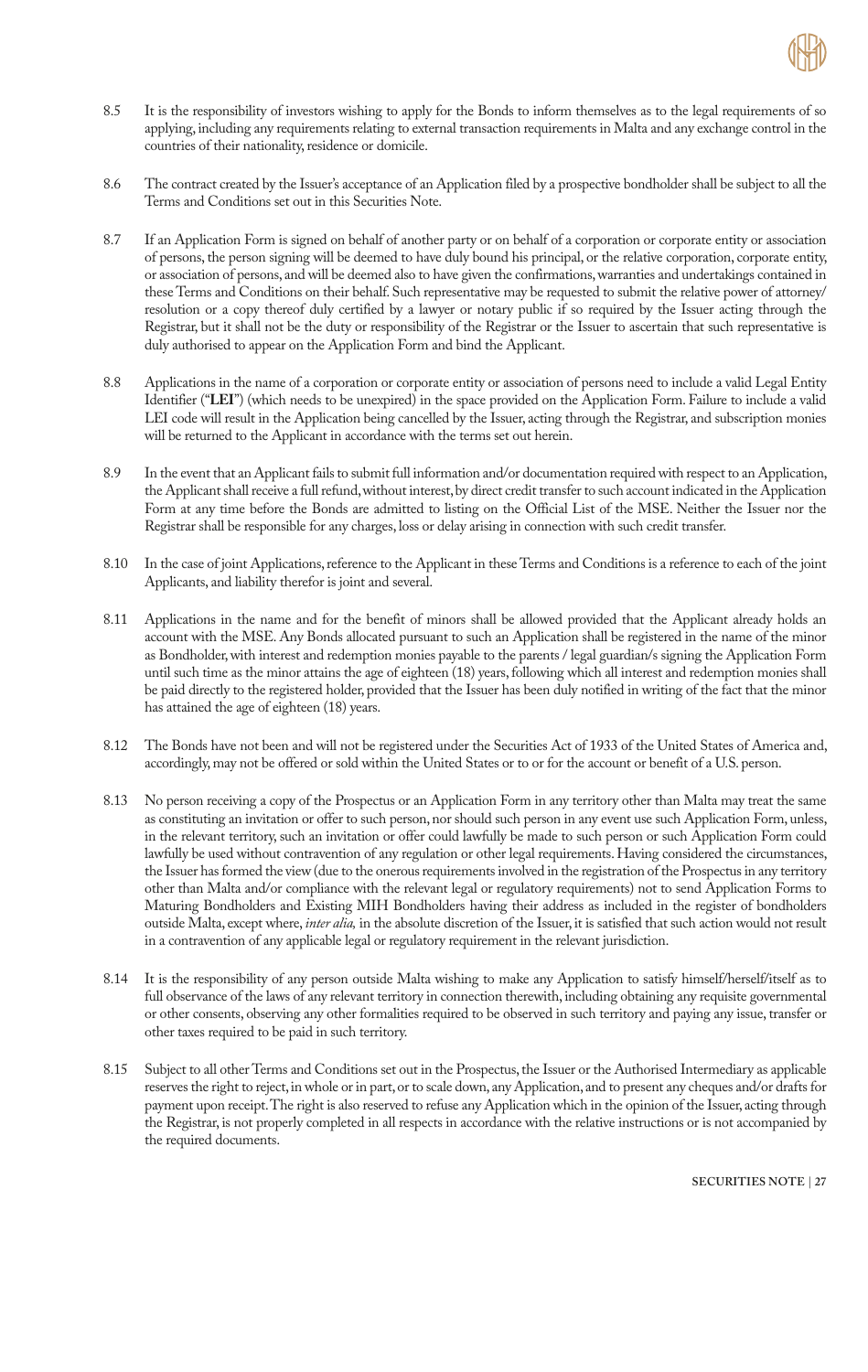

- 8.16 Save where the context requires otherwise or where otherwise defined therein, terms defined in the Prospectus bear the same meaning when used in these Terms and Conditions, in the Application Forms, in any of the annexes and in any other document issued pursuant to the Prospectus.
- 8.17 The Issuer has not sought assessment of the Bonds by any independent credit rating agency.
- 8.18 Subject to all other Terms and Conditions set out in the Prospectus, the Issuer reserves the right to revoke the Bond Issue at any time before the closing of the Issue Period and/or the Intermediaries' Offer (if it takes place). The circumstances in which such revocation might occur are expected to be exceptional, for example where a significant change in market conditions occurs.
- 8.19 The Bonds will be issued in multiples of €100. The minimum subscription amount of Bonds that can be subscribed for by all Applicants is €5,000.
- 8.20 For the purposes of the Prevention of Money Laundering and Funding of Terrorism Regulations (Subsidiary Legislation 373.01), as may be amended from time to time, all appointed Authorised Intermediaries are under a duty to communicate, upon request, all information about clients as is mentioned in articles 1.2(d) and 2.4 of the "*Members' Code of Conduct*" appended as Appendix 3.6 to Chapter 3 of the MSE Bye-Laws, irrespective of whether the said appointed Authorised Intermediaries are Malta Stock Exchange members or not. Such information shall be held and controlled by the Malta Stock Exchange in terms of the General Data Protection Regulation (EU) 2016/679 (GDPR) and the Data Protection Act (Chapter 586 of the laws of Malta) for the purposes and within the terms of the Malta Stock Exchange Data Protection Policy as published from time to time.
- 8.21 It shall be incumbent on the respective Authorised Intermediaries to ascertain that all other applicable regulatory requirements relating to subscription of Bonds by an Applicant are complied with, including without limitation the obligation to comply with all applicable MiFIR requirements as well as applicable MFSA Rules for investment services providers, all applicable Anti-Money Laundering and Counter Terrorist Financing rules and regulations, as well as the applicable MFSA Conduct of Business Rules.
- 8.22 By completing and delivering an Application Form, the Applicant:
	- i. agrees and acknowledges to have had the opportunity to read the Prospectus and to be deemed to have had notice of all information and representations concerning the Issuer and the Guarantor and the issue of the Bonds contained therein;
	- ii. warrants that the information submitted by the Applicant in the Application Form is true and correct in all respects. All Applications need to include a valid MSE account number in the name of the Applicant/s. Failure to include an MSE account number will result in the Application being cancelled by the Issuer (acting through the Registrar) and subscription monies will be returned to the Applicant. In the event of a discrepancy between the personal details (including name and surname and the Applicant's address) appearing on the Application Form and those held by the MSE in relation to the MSE account number indicated on the Application Form, the details held by the MSE shall be deemed to be the correct details of the Applicant;
	- iii. authorises the Registrar and the MSE to include his/her/its name or, in the case of joint Applications the first named Applicant, in the register of debentures of the Issuer in respect of the Bonds allocated to such Applicant and further authorises the Issuer, the Registrar, the respective Authorised Intermediary and the MSE to process the personal data that the Applicant provides in the Application Form, for all purposes necessary and subsequent to the Bond Issue applied for, in accordance with the General Data Protection Regulation (EU) 2016/679 (GDPR) and the Data Protection Act (Chapter 586 of the laws of Malta). The Applicant has the right to request access to and rectification of the personal data relating to him/her/it as processed by the Issuer and/or the MSE. Any such requests must be made in writing and sent to the CSD. The requests must further be signed by the Applicant to whom the personal data relates;
	- iv. confirms that in making such Application no reliance was placed on any information or representation in relation to the Issuer, the Guarantor or the issue of the Bonds other than what is contained in the Prospectus and, accordingly, agree/s that no person responsible solely or jointly for the Prospectus or any part thereof will have any liability for any such other information or representation;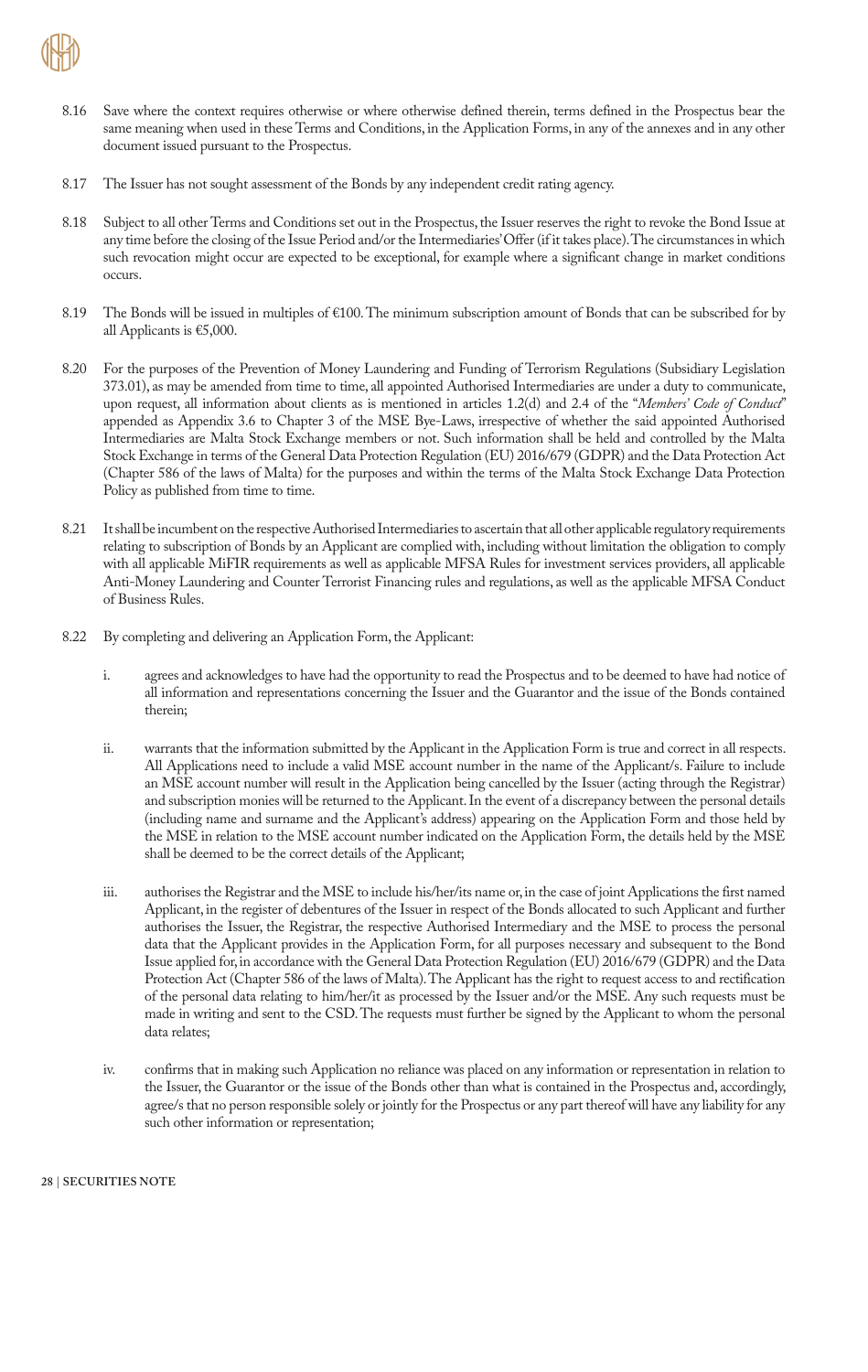

- v. agrees that the registration advice and other documents and any monies returnable to the Applicant may be retained pending clearance of his/her/its remittance or surrender of the Maturing Bonds, as the case may be, and any verification of identity as required by the Prevention of Money Laundering Act (Chapter 373 of the laws of Malta) and regulations made thereunder, and that such monies will not bear interest;
- vi. agrees to provide the Issuer acting through the Registrar, with any information which it/they may request in connection with the Application;
- vii. warrants, in connection with the Application, to have observed all applicable laws, obtained any requisite governmental or other consents, complied with all requisite formalities and paid any issue, transfer or other taxes due in connection with his/her/its Application in any territory, and that the Applicant has not taken any action which will or may result in the Issuer or the Registrar acting in breach of the regulatory or legal requirements of any territory in connection with the issue of the Bonds or his/her/its Application;
- viii. warrants that all applicable exchange control or other regulations (including those relating to external transactions) have been duly and fully complied with;
- ix. represents that the Applicant is not a U.S. person (as such term is defined in Regulation S under the Securities Act of 1933 of the United States of America, as amended) and that he/she/it is not accepting the invitation set out in the Prospectus from within the United States of America, its territories or its possessions, or any area subject to its jurisdiction (the "United States") or on behalf or for the account of anyone within the United States or anyone who is a U.S. person;
- x. agrees that unless such Application is made with M.Z. Investment Services Limited as an Authorised Intermediary, M.Z. Investment Services Limited will not, in its capacity of Sponsor, treat the Applicant as its customer by virtue of such Applicant making an Application for the Bonds, and that M.Z. Investment Services Limited will owe the Applicant no duties or responsibilities concerning the price of the Bonds or their appropriateness and suitability for the Applicant;
- xi. agrees that all documents in connection with the issue of the Bonds and any returned monies, including refunds of unapplied Application monies, if any, will be sent at the Applicant's own risk and may be sent, in the case of documents, by post at the address (or, in the case of joint Applications, the address of the first named Applicant) as set out in the Application Form and in the case of monies by direct credit into the Applicant's bank account as indicated by the Applicant on the Application Form;
- xii. renounces to any rights the Applicant may have to set off any amounts the Applicant may at any time owe the Issuer against any amount due under the terms of these Bonds;
- xiii. irrevocably offers to purchase the number of Bonds specified in his/her/its Application Form (or any smaller number for which the Application is accepted) at the Bond Issue Price subject to the Prospectus, the Terms and Conditions thereof and the Memorandum and Articles of Association of the Issuer;
- xiv. warrants that his/her/its remittance will be honoured on first presentation and agrees that if such remittance is not so honoured on its first presentation, the Issuer acting through the Registrar reserves the right to invalidate the relative Application. Furthermore, the Applicant will not be entitled to receive a registration advice or to be registered in the register of Bondholders or to enjoy or receive any rights in respect of such Bonds, unless the Applicant makes payment in cleared funds and such consideration is accepted by the respective Authorised Intermediary (which acceptance shall be made in the Authorised Intermediary's sole and absolute discretion and may be on the basis that the Applicant indemnifies the Authorised Intermediary against all costs, damages, losses, expenses and liabilities arising out of or in connection with the failure of the Applicant's remittance to be honoured on first presentation, and that, at any time prior to unconditional acceptance by the Authorised Intermediary of such late payment in respect of such Bonds, the Authorised Intermediary may (without prejudice to other rights) treat the agreement to allocate such Bonds as void and may allocate such Bonds to some other person, in which case the Applicant will not be entitled to any refund or payment in respect of such Bonds (other than return of such late payment));
- xv. agrees that all Applications, acceptances of applications and contracts resulting therefrom will be governed by, and construed in accordance with, Maltese law and that he/she/it submits to the exclusive jurisdiction of the Maltese Courts and agrees that nothing shall limit the right of the Issuer to bring any action, suit or proceeding arising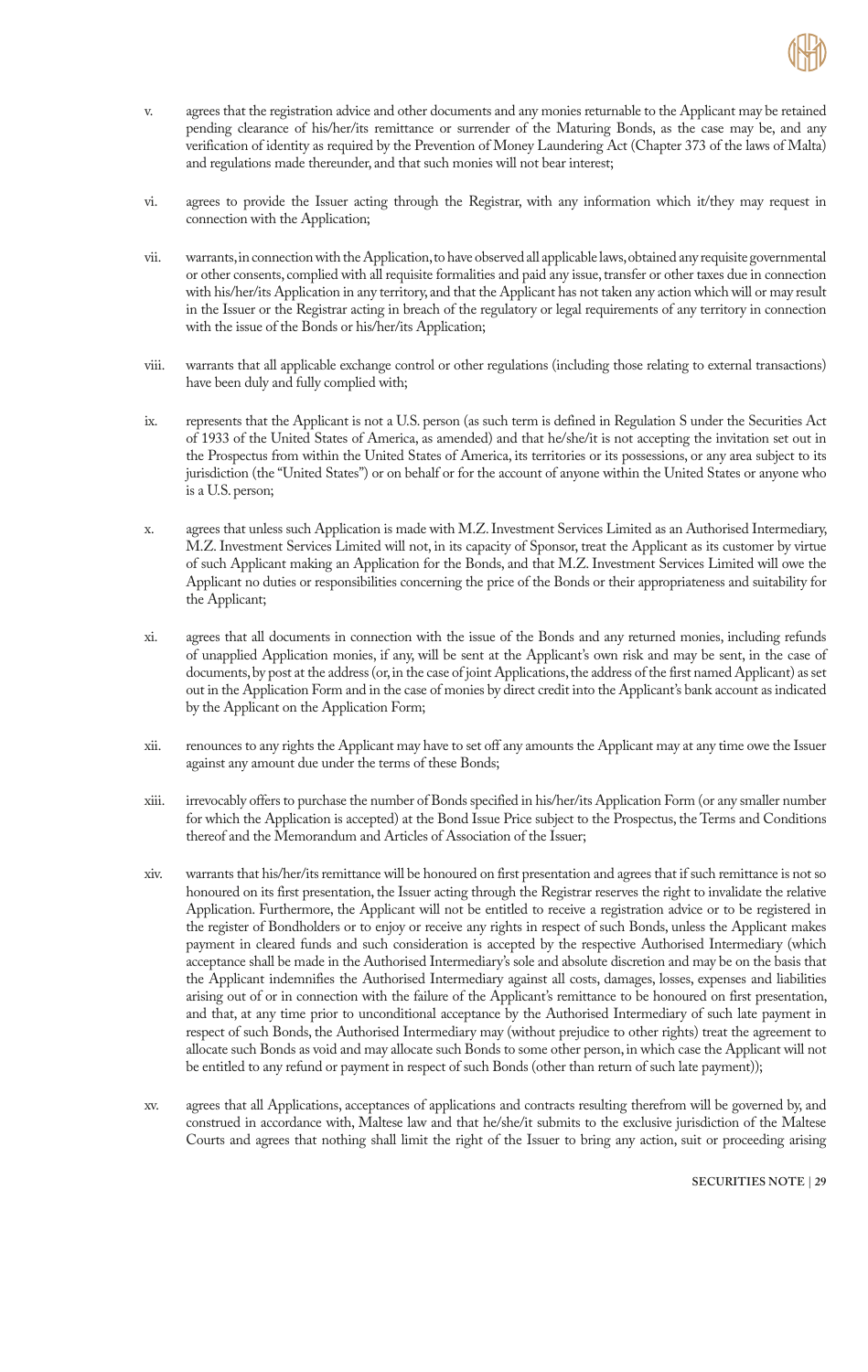out of or in connection with any such Applications, acceptances of applications and contracts in any other manner permitted by law in any court of competent jurisdiction;

- xvi. warrants that if he/she signs the Application Form on behalf of another party or on behalf of a corporation or corporate entity or association of persons, he/she has due authority to do so and such person, corporation, corporate entity or association of persons will also be bound accordingly, and will be deemed also to have given the confirmations, warranties and undertakings contained in these Terms and Conditions;
- xvii. warrants that he/she is not under the age of eighteen (18) years or if he/she is lodging an Application in the name and for the benefit of a minor, warrants that he/she is the parent or legal guardian of the minor;
- xviii. confirms that, in the case of a joint Application entered into in joint names, the first named Applicant shall be deemed the holder of the Bonds; and
- xix. agrees that, in all cases, any refund of unallocated Application monies, if any, will be sent to the Applicant by direct credit into the Applicant's bank account as indicated by the Applicant on the Application Form. No interest shall be due on refunds. The Issuer shall not be responsible for any loss or delay in transmission or any charges in connection therewith.

### **9. ADDITIONAL INFORMATION**

Save for the Financial Analysis Summary reproduced in Annex III of this Securities Note, the Prospectus does not contain any statement or report attributed to any person as an expert. The Financial Analysis Summary dated 31 May 2022 has been included in Annex III of this Securities Note in the form and context in which it appears with the authorisation of M.Z. Investment Services Limited of 61, M.Z. House, St Rita Street, Rabat RBT 1523, Malta, which has given and has not withdrawn its consent to the inclusion of said report herein. M.Z. Investment Services Limited does not have any beneficial interest in the Issuer or the Guarantor. The Issuer has received confirmation from M.Z. Investment Services Limited that the Financial Analysis Summary has been accurately reproduced in the Prospectus and that there are no facts of which the Issuer is aware that have been omitted and which would render the reproduced information inaccurate or misleading.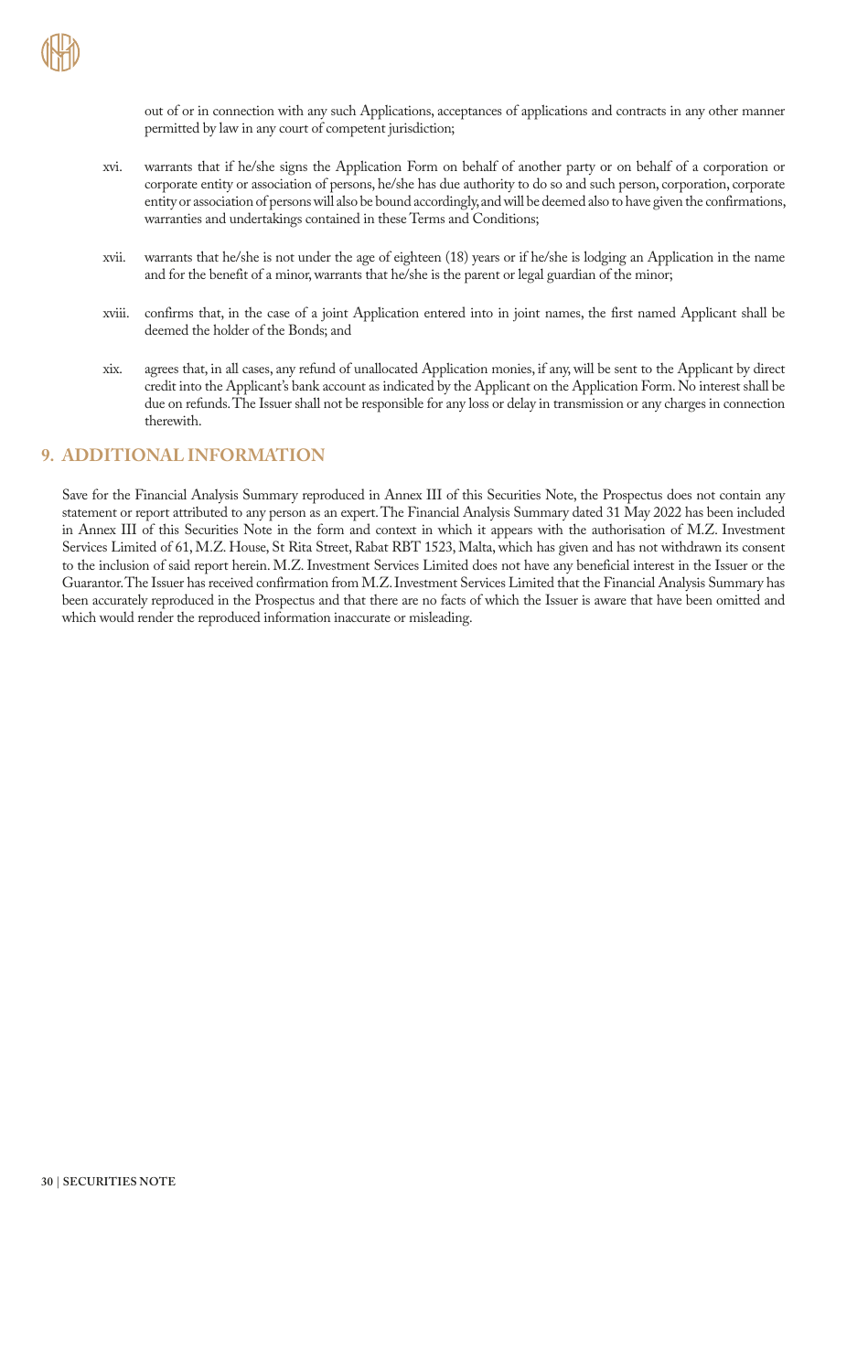### **ANNEX I | THE GUARANTEE CPHCL COMPANY LIMITED – C 257 (THE "GUARANTOR")**



To All Bondholders:

Reference is made to the issue of up to €30 million 5.25% Unsecured Bonds 2027 by Mediterranean Investments Holding plc, a company registered in Malta bearing company registration number C 37513 (the "Issuer"), pursuant to and subject to the Terms and Conditions contained in the Securities Note forming part of the Prospectus dated 31 May 2022.

Now, therefore, by virtue hereof, CPHCL Company Limited (C 257) hereby stands surety with the Issuer and irrevocably and unconditionally guarantees the due and punctual performance of all the obligations undertaken by the Issuer under the Bonds and, without prejudice to the generality of the foregoing, undertakes to pay all amounts of principal and interest which have become due and payable by the Issuer to Bondholders under the Bonds, before the expiry of sixty (60) days from the date such amount falls due and remains unpaid by the Issuer.

This Guarantee shall be governed by the laws of Malta.

Signed and executed on this the 31 May 2022, after approval of the board of directors of CPHCL Company Limited.

#### **Interpretation**

In this Guarantee, unless the context otherwise requires:

- a. terms and expressions defined in or construed for the purposes of the Prospectus shall have the same meanings or be construed in the same manner when used in this Guarantee, unless defined otherwise in this Guarantee;
- b. "**Indebtedness**" means any and all monies, obligations and liabilities now or hereafter due, owing or incurred by the Issuer under the Bonds to the Bondholders (whether alone and/or with others) in terms of the Prospectus and in any and all cases whether for principal, interest, capitalised interest, charges, disbursements or otherwise and whether for actual or contingent liability; and
- c. "**writing**" or "**in writing**" shall mean any method of visual representation and shall include e-mails and other such electronic methods.

#### **Nature, scope and terms of the Guarantee:**

#### **1. Nature of the Guarantee**

The offering of Bonds that will be made by the Issuer pursuant to the Prospectus will be made with the benefit of the joint and several corporate Guarantee of the Guarantor, the full terms of which are set out in clause 3 below.

#### **2. Information about the Guarantor**

The information about the Guarantor required pursuant to the Capital Markets Rules and the Prospectus Regulation may be found in the Registration Document forming part of the Prospectus.

Corinthia Palace Hotel Company Limited

22 Europa Centre, Floriana FRN 1400, Malta ~ T: +356 2123 3141 ~ F: +356 2123 4219 ~ E: group@corinthia.com ~ W: corinthiagroup.com Company registration number C 257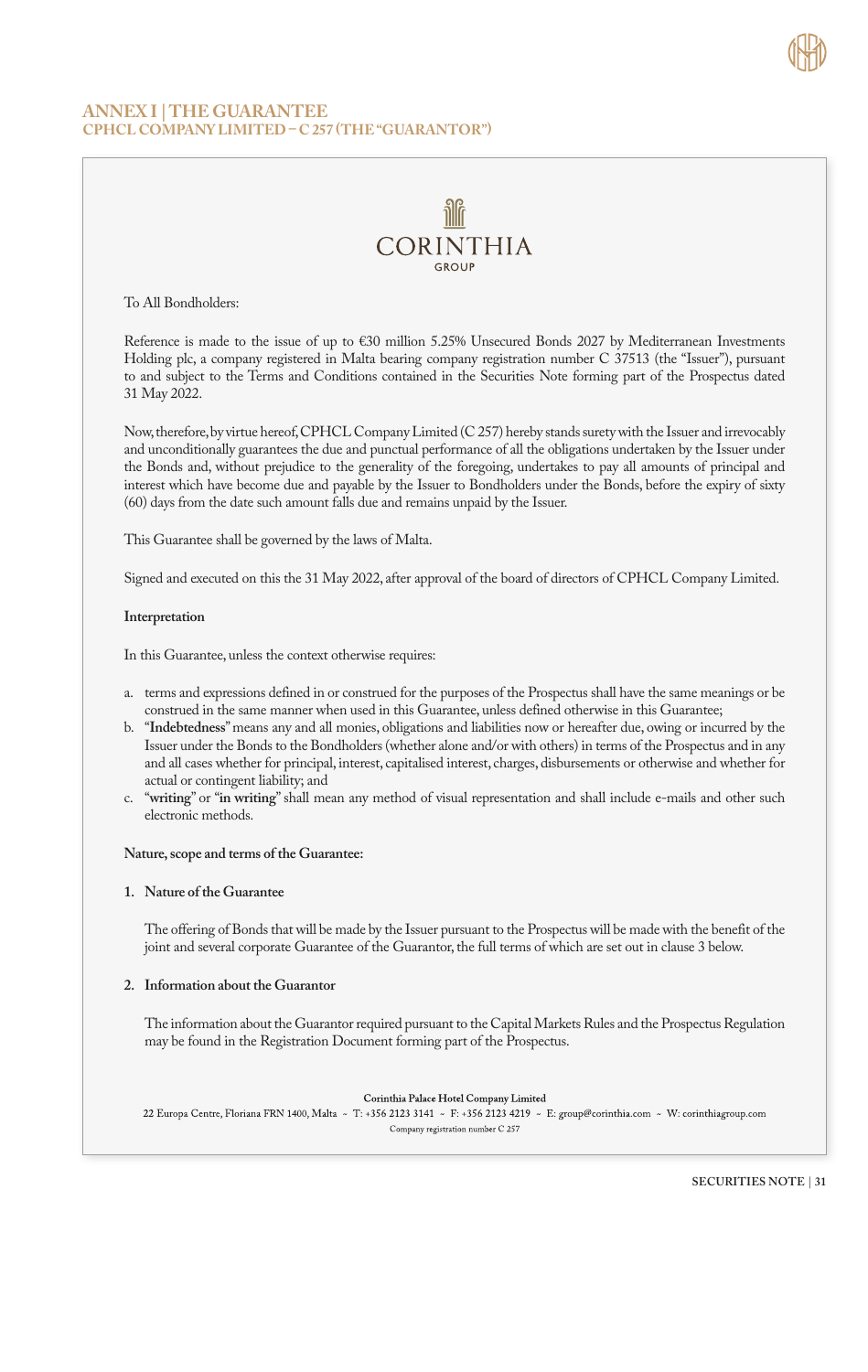

### **ANNEX I | THE GUARANTEE CPHCL COMPANY LIMITED – C 257 (THE "GUARANTOR")**

### **3. Terms of the Guarantee**

#### **3.1 Covenant to pay**

For the purposes of the Guarantee, the Guarantor, as primary obligor, hereby jointly and severally with the Issuer irrevocably and unconditionally guarantees to each Bondholder that if for any reason the Issuer fails to pay any sum payable by it to such Bondholder pursuant to the Terms and Conditions of the Bonds detailed in the Securities Note as and when the same shall become due under any of the foregoing, the Guarantor will pay to such Bondholder on written demand the amount payable by the Issuer to such Bondholder. All demands shall be sent to the address stated below in clause 3.11 as the same may be changed by company announcement issued by the Issuer from time to time.

Such payment shall be made in the currency in force in Malta at the time the payment falls due.

<u>Mf</u>

All payments shall be made to Bondholders without any withholding for taxes (and in so far as this obligation exists under any law, the payment shall be grossed up by the amount of withholding) and without set-off for any amounts which may be then owing to the Guarantor by the Issuer.

This Guarantee shall apply to all Bonds issued on or about 5 July 2022 in accordance with the terms of the Securities Note.

#### **3.2 Guarantor as joint and several surety**

The Guarantor will be liable under this Guarantee as joint and several surety with the Issuer.

#### **3.3 Maximum liability**

This is a continuing Guarantee for the whole amount due or owing under the Bonds or which may hereafter at any time become due or owing under the Bonds by the Issuer, but the amount due by the Guarantor to the Bondholders under this Guarantee shall be up to and shall not be in excess of €30,000,000 (thirty million Euro), apart from interest due up to the date of payment and costs and expenses relating to the protection, preservation, collection or enforcement of the Bondholders' rights against the Issuer and/or the Guarantor, which shall be additional to the maximum sum herein stated.

#### **3.4 Continuing and unconditional liability**

The liability of the Guarantor under this Guarantee shall be continuing until such time as the Indebtedness is fully repaid and shall in no way be prejudiced or affected, nor shall it in any way be discharged or reduced, by reason of:

- a. the bankruptcy, insolvency or winding up of the Issuer; or
- b. the incapacity or disability of the Issuer; or
- c. any change in the name, style, constitution, any amalgamation or reconstruction of either the Issuer or the Guarantor; or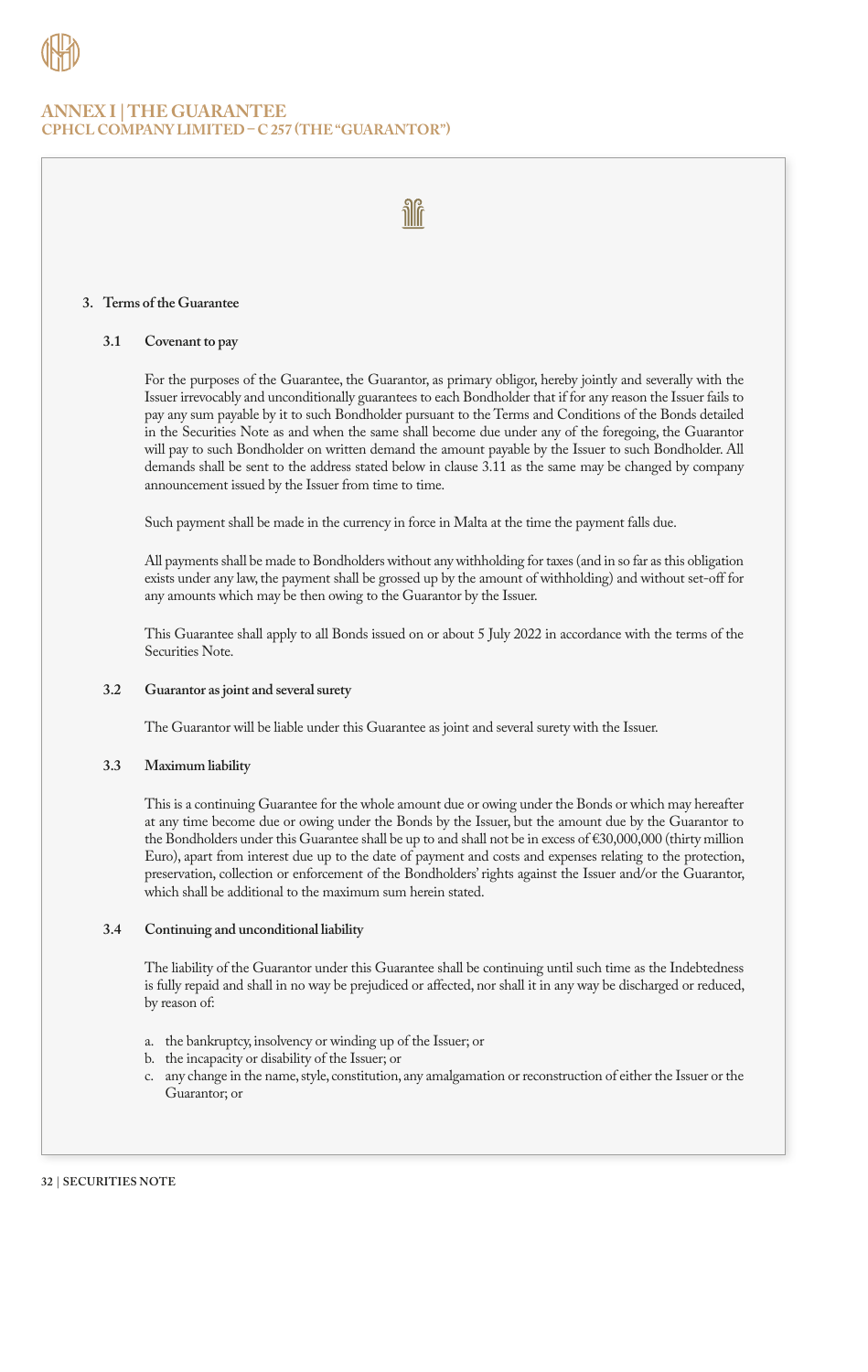

### **ANNEX I | FINANCIAL ANALYSIS CPHCL COMPANY LIMITED – C 257 (THE "GUARANTOR")**

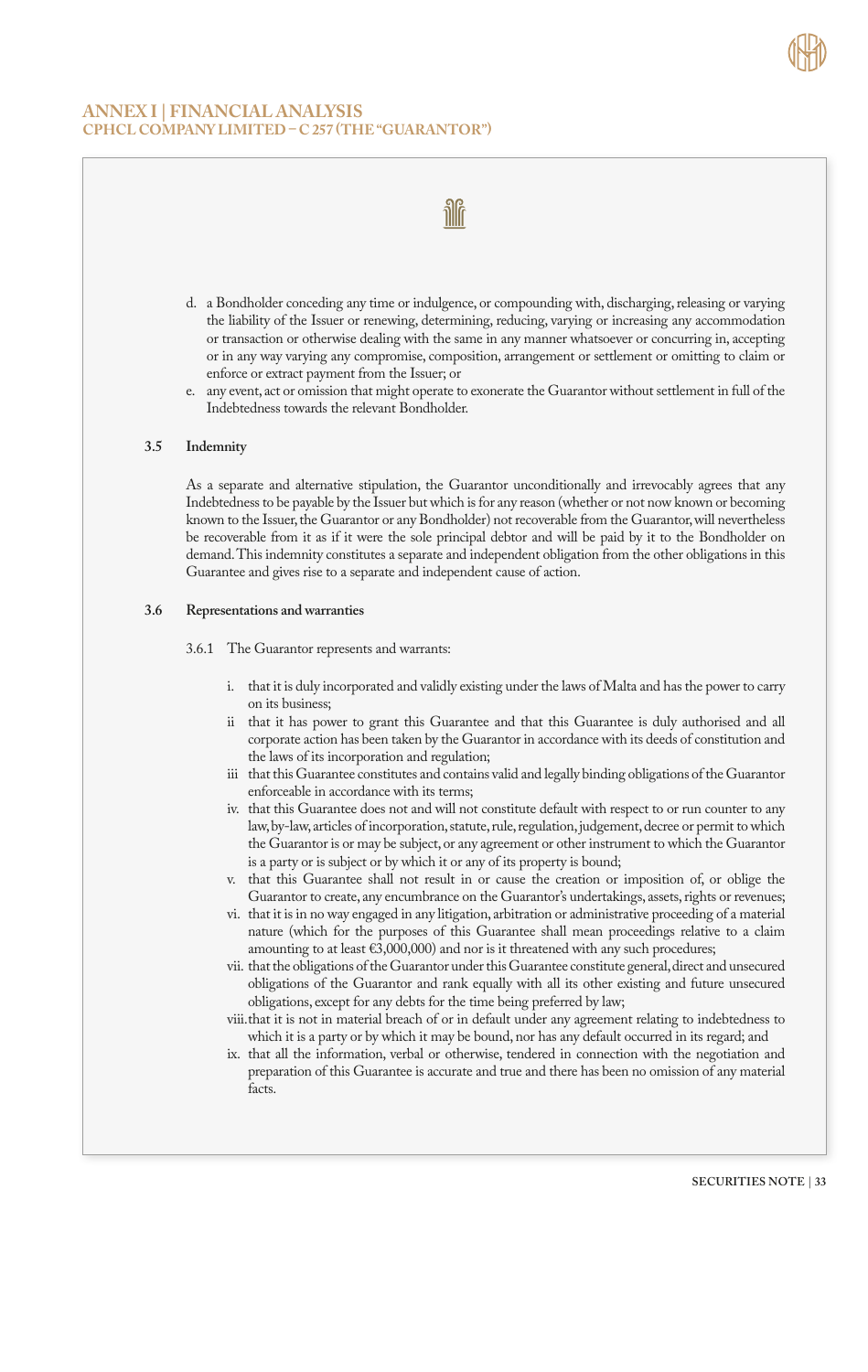

### **ANNEX I | FINANCIAL ANALYSIS CPHCL COMPANY LIMITED – C 257 (THE "GUARANTOR")**

3.6.2 As from the date of this Guarantee, until such time as the Indebtedness is paid in full to the Bondholders, and for as long as this Guarantee shall remain in force, the Guarantor shall hold true, good and valid all the representations and warranties given under this clause.

**il** 

#### **3.7 Deposit and production of the Guarantee**

The original instrument creating this Guarantee shall be deposited with and be held by the Issuer at its registered address for the benefit of the Bondholders until all obligations of the Guarantor have been discharged in full, and until such time the Guarantor acknowledges the right of every Bondholder to obtain a copy of the instrument creating the Guarantee.

#### **3.8 Subrogation**

Until all amounts which may be payable under the terms of the Bonds have been irrevocably paid in full, the Guarantor shall not by virtue of this Guarantee be subrogated to any rights of any Bondholder or claim in competition with the Bondholders against the Issuer.

#### **3.9 Benefit of the Guarantee and no assignment**

This Guarantee is to be immediately binding upon the Guarantor for the benefit of the Bondholders. The Guarantor shall not be entitled to assign or transfer any of its obligations under this same Guarantee.

#### **3.10 Amendments**

The Guarantor has the power to veto any changes to the Terms and Conditions of the Bonds which are issued with the benefit of this Guarantee, limitedly in cases in which such amendments may give rise to changes in: (i) the amount payable by the Guarantor under this Guarantee; (ii) the term and/or frequency of such payments; (iii) the Events of Default listed in sub-section 6.16 of the Securities Note; and/or (iv) any other term which may otherwise increase the exposure of the Guarantor to the enforcement of this Guarantee.

#### **3.11 Notices**

For notification purposes in connection with this Guarantee, the proper address and telephone number of the Guarantor is

#### **CPHCL Company Limited**

Telephone number +356 2123 3141

Address 22, Europa Centre, John Lopez Street, Floriana FRN 1400, Malta

Contact person The Company Secretary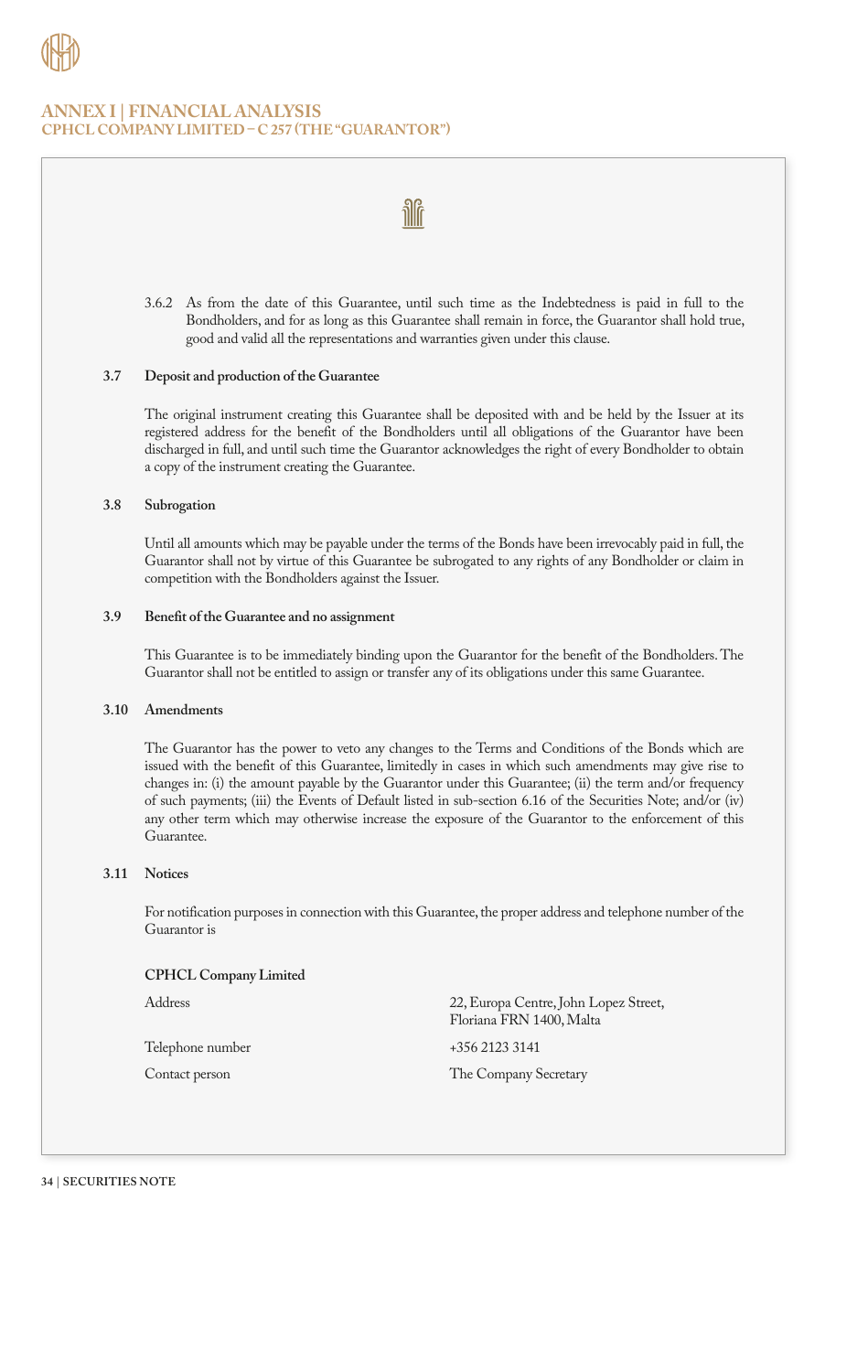

### **ANNEX I | FINANCIAL ANALYSIS CPHCL COMPANY LIMITED – C 257 (THE "GUARANTOR")**

## **3.12 Governing law and jurisdiction**

This Guarantee is governed by and shall be construed in accordance with Maltese law.

Any dispute, controversy or claim arising out of or relating to this Guarantee or as to the interpretation, validity, performance or breach thereof shall be brought exclusively before the Maltese courts.

**ilf** 

**Joseph Fenech Director** CPHCL Company Limited (C 257)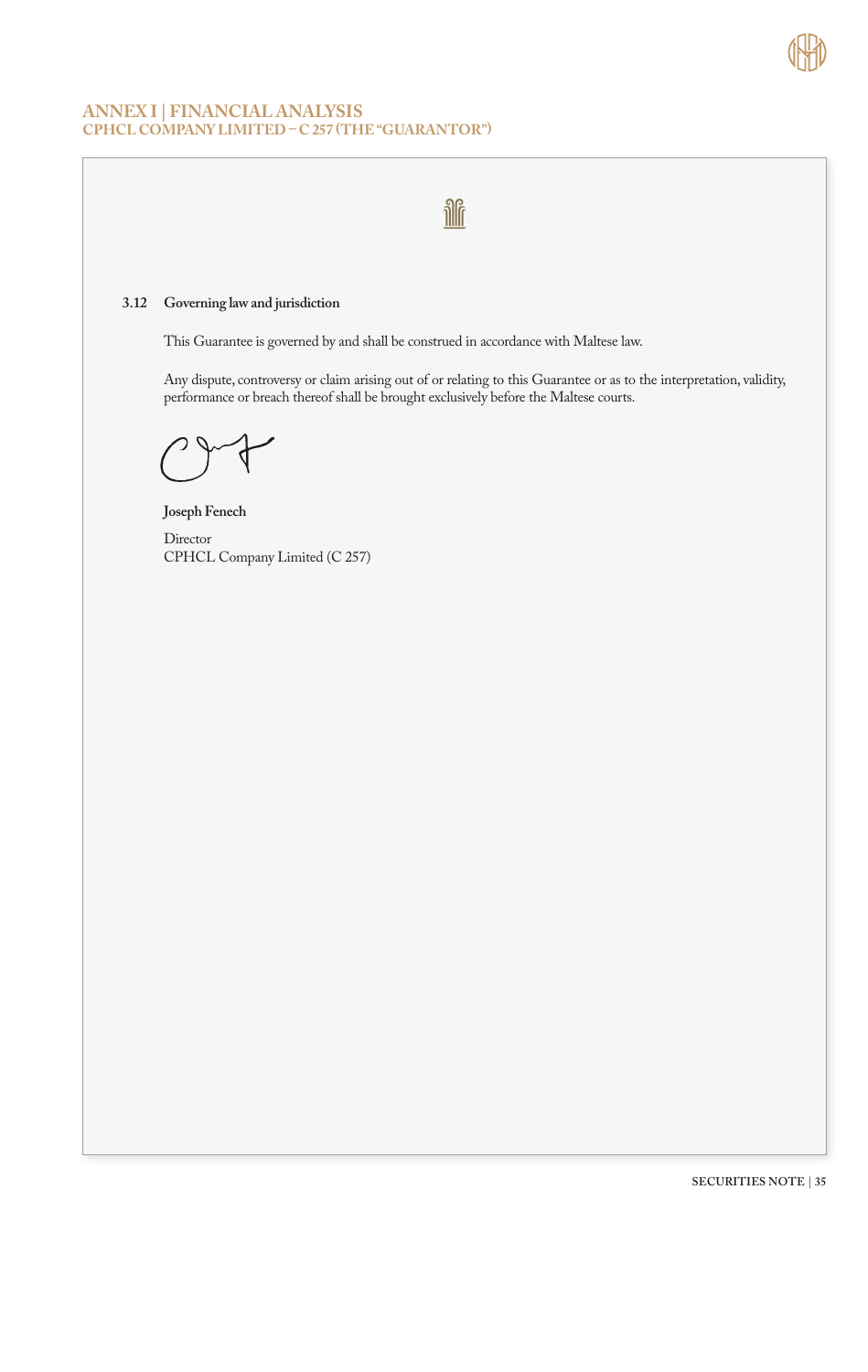

|                                                                                                                                                                     | This Application Form is not transferable and entitles you to subscribe for Mediterranean Investments Holding p.l.c. 5.25% Unsecured Bonds 2027 as a Maturing<br>Bondholder as defined in the Prospectus dated 31 May 2022. Please read the notes overleaf before completing this Application Form. Mark 'X' where applicable.                                                                                                                                                                                                                                                                                                                                                                                                                                                       |                                                         |      |                                                                                            |
|---------------------------------------------------------------------------------------------------------------------------------------------------------------------|--------------------------------------------------------------------------------------------------------------------------------------------------------------------------------------------------------------------------------------------------------------------------------------------------------------------------------------------------------------------------------------------------------------------------------------------------------------------------------------------------------------------------------------------------------------------------------------------------------------------------------------------------------------------------------------------------------------------------------------------------------------------------------------|---------------------------------------------------------|------|--------------------------------------------------------------------------------------------|
| $(A)$ APPLICANT (see notes 2 to 8)                                                                                                                                  |                                                                                                                                                                                                                                                                                                                                                                                                                                                                                                                                                                                                                                                                                                                                                                                      | I.D. CARD / PASSPORT                                    |      | MSE A/C NO.                                                                                |
|                                                                                                                                                                     |                                                                                                                                                                                                                                                                                                                                                                                                                                                                                                                                                                                                                                                                                                                                                                                      |                                                         |      |                                                                                            |
|                                                                                                                                                                     |                                                                                                                                                                                                                                                                                                                                                                                                                                                                                                                                                                                                                                                                                                                                                                                      |                                                         |      |                                                                                            |
| DOCUMENT TYPE                                                                                                                                                       | COUNTRY OF ISSUE                                                                                                                                                                                                                                                                                                                                                                                                                                                                                                                                                                                                                                                                                                                                                                     | DATE OF BIRTH                                           |      | <b>NATIONALITY</b>                                                                         |
| LEI (Legal Entity Identifier) (If applicant is NOT an Individual)                                                                                                   |                                                                                                                                                                                                                                                                                                                                                                                                                                                                                                                                                                                                                                                                                                                                                                                      | PLEASE REGISTER ME<br>FOR E-PORTFOLIO                   |      | MOBILE NO.<br>(mandatory for e-portfolio)                                                  |
|                                                                                                                                                                     | <b>B</b> ADDITIONAL (JOINT) APPLICANTS (see note 3)                                                                                                                                                                                                                                                                                                                                                                                                                                                                                                                                                                                                                                                                                                                                  |                                                         |      | (please use Addendum to Application Form if space is not sufficient)                       |
| TITLE (Mr/Mrs/Ms/)                                                                                                                                                  | FULL NAME AND SURNAME                                                                                                                                                                                                                                                                                                                                                                                                                                                                                                                                                                                                                                                                                                                                                                |                                                         |      | I.D. CARD/PASSPORT NO.                                                                     |
| DOCUMENT TYPE                                                                                                                                                       | COUNTRY OF ISSUE                                                                                                                                                                                                                                                                                                                                                                                                                                                                                                                                                                                                                                                                                                                                                                     | DATE OF BIRTH                                           |      | NATIONALITY                                                                                |
|                                                                                                                                                                     | DECISION MAKER/MINOR'S PARENTS / LEGAL GUARDIAN(S) / USUFRUCTUARY/IES (see notes 4,788) (to be completed ONLY repolated)                                                                                                                                                                                                                                                                                                                                                                                                                                                                                                                                                                                                                                                             |                                                         |      |                                                                                            |
| TITLE (Mr/Mrs/Ms/)                                                                                                                                                  | FULL NAME AND SURNAME                                                                                                                                                                                                                                                                                                                                                                                                                                                                                                                                                                                                                                                                                                                                                                |                                                         |      | I.D. CARD/PASSPORT NO.                                                                     |
| DOCUMENT TYPE                                                                                                                                                       | COUNTRY OF ISSUE                                                                                                                                                                                                                                                                                                                                                                                                                                                                                                                                                                                                                                                                                                                                                                     | DATE OF BIRTH                                           |      | <b>NATIONALITY</b>                                                                         |
| TITLE (Mr/Mrs/Ms/)                                                                                                                                                  | FULL NAME AND SURNAME                                                                                                                                                                                                                                                                                                                                                                                                                                                                                                                                                                                                                                                                                                                                                                |                                                         |      | I.D. CARD/PASSPORT NO.                                                                     |
| DOCUMENT TYPE                                                                                                                                                       | COUNTRY OF ISSUE                                                                                                                                                                                                                                                                                                                                                                                                                                                                                                                                                                                                                                                                                                                                                                     | DATE OF BIRTH                                           |      |                                                                                            |
| <b>BOX 1 - Nominal Value of Maturing Bonds</b>                                                                                                                      | <b>I/WE APPLY TO PURCHASE AND ACQUIRE</b> (see note 9):<br><b>BOX 2</b> - Amount of Bonds applied for in addition to the nominal holding in the Maturing Bonds payable<br>in full upon application under the Terms and Conditions of the Bonds set out in the Prospectus.<br>BOX 3 - I/We wish to purchase and acquire the amount set out in BOX 3 in Bonds at the Bond Issue                                                                                                                                                                                                                                                                                                                                                                                                        |                                                         | €    | <b>NATIONALITY</b><br>MATURING AMOUNT<br>BOX <sub>1</sub><br>AMOUNT ADDED IN FIGURES BOX 2 |
| in multiples of €100 thereafter).<br>AMOUNT IN WORDS                                                                                                                | Price (at par) pursuant to the Prospectus dated 31 May 2022 (the "Prospectus") (minimum €5,000 and                                                                                                                                                                                                                                                                                                                                                                                                                                                                                                                                                                                                                                                                                   |                                                         | €    | TOTAL AMOUNT IN FIGURES BOX 3                                                              |
|                                                                                                                                                                     |                                                                                                                                                                                                                                                                                                                                                                                                                                                                                                                                                                                                                                                                                                                                                                                      |                                                         | €    |                                                                                            |
|                                                                                                                                                                     | E RESIDENT - FINAL WITHHOLDING TAX ("FWT") DECLARATION (See notes 10)                                                                                                                                                                                                                                                                                                                                                                                                                                                                                                                                                                                                                                                                                                                |                                                         |      | (to be completed ONLY if the Applicant is a resident of Malta)                             |
| I/We elect to receive interest NET of EWT                                                                                                                           |                                                                                                                                                                                                                                                                                                                                                                                                                                                                                                                                                                                                                                                                                                                                                                                      | I/We elect to receive interest GROSS (i.e. without FWT) |      |                                                                                            |
| <b>TAX COUNTRY</b>                                                                                                                                                  | [D NON-RESIDENT - DECLARATION FOR TAX PURPOSES (see notes 2 & 11)                                                                                                                                                                                                                                                                                                                                                                                                                                                                                                                                                                                                                                                                                                                    | CITY OF BIRTH                                           |      | (to be completed ONLY if the Applicant is a non-resident)                                  |
| T.I.N. (Tax Identification Number)                                                                                                                                  |                                                                                                                                                                                                                                                                                                                                                                                                                                                                                                                                                                                                                                                                                                                                                                                      | COUNTRY OF BIRTH                                        |      |                                                                                            |
|                                                                                                                                                                     | NOT resident in Malta but resident in the European Union                                                                                                                                                                                                                                                                                                                                                                                                                                                                                                                                                                                                                                                                                                                             |                                                         |      | NOT resident in Malta and NOT resident in the European Union                               |
| <b>BANK</b>                                                                                                                                                         | <b>INTEREST, REFUND AND REDEMPTION MANDATE</b> (see notes 12 & 13)<br><b>IBAN</b>                                                                                                                                                                                                                                                                                                                                                                                                                                                                                                                                                                                                                                                                                                    |                                                         |      | (completion of this panel is MANDATORY)                                                    |
|                                                                                                                                                                     | I/We have fully understood the instructions for completing this Application Form, and am/are making this Application solely on the basis of the Prospectus,                                                                                                                                                                                                                                                                                                                                                                                                                                                                                                                                                                                                                          |                                                         |      |                                                                                            |
| information will be provided.                                                                                                                                       | and subject to its Terms and Conditions of the Bonds as contained therein which I/we fully accept.<br>I/We hereby authorise the Company to forward the details to the Malta Stock Exchange for the purposes of registering the Bonds in my/our MSE account, to register<br>for the e-portfolio (where applicable) and to enable the reporting of all necessary transaction and personal information provided in this Application Form in compliance<br>with Article 26 of MiFIR (Markets in Financial Instruments Regulation) to the Malta Financial Services Authority as competent authority ("Transaction Reporting").<br>Furthermore, I/we understand and acknowledge that the Company may require additional information for Transaction Reporting purposes and agree that such |                                                         |      |                                                                                            |
|                                                                                                                                                                     |                                                                                                                                                                                                                                                                                                                                                                                                                                                                                                                                                                                                                                                                                                                                                                                      |                                                         |      |                                                                                            |
| Signature/s of Applicant/s<br>(Parent/s or legal guardian/s are/is to sign if Applicant is a minor)<br>(All parties are to sign in the case of a joint Application) | (Bare owner/s and usufructuary/ies to sign in the case of holdings of Bonds that are subject to usufruct)                                                                                                                                                                                                                                                                                                                                                                                                                                                                                                                                                                                                                                                                            |                                                         | Date |                                                                                            |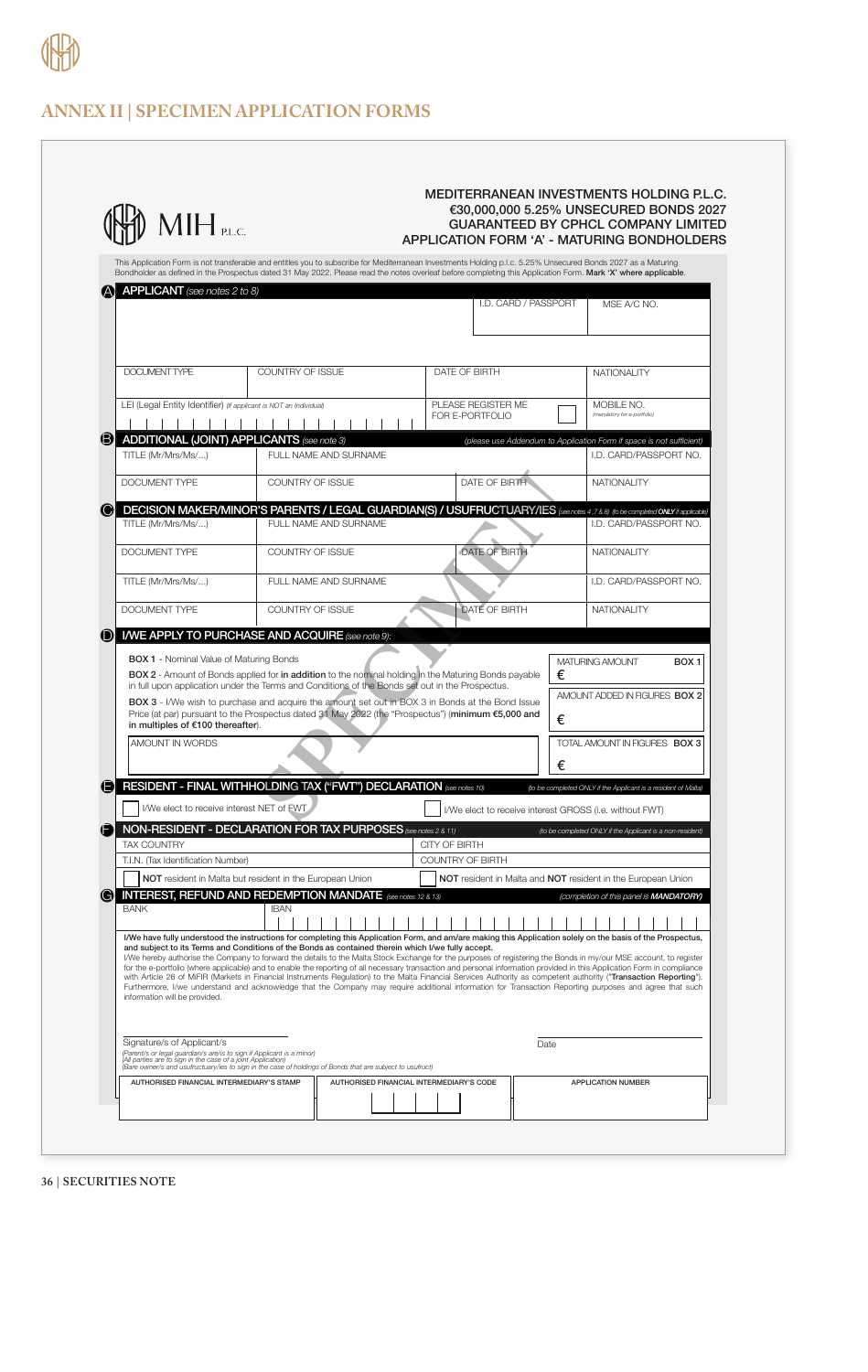

### Notes on how to complete this Application Form and other information

*The following notes are to be read in conjunction with the Prospectus dated 31 May 2022 regulating the Bond Issue*

This Application Form is not transferable and entitles you to a preferential treatment as holder of the 5% Mediterranean Investments Holding p.l.c. 2022 (the "**Maturing Bonds**") and is to be submitted as a method of paymen

- 
- 1. This Application is governed by the Terms and Conditions of the Bond Issue contained in Section 8 of the Securities Note dated 31 May 2022 forming part of the Prospectus. Capitalised terms not defined herein shall, unless the context otherwise requires, have the meaning ascribed to them in the Prospectus.
- 2. The Application Form is to be completed in BLOCK LETTERS. For applicants who are non-residents In Malta for tax purposes, the relative box in Panel F must be completed.
- 3. The MSE account number pertaining to the Maturing Bondholders, has been preprinted in Panel A and reflects the MSE account number on the bond register of the<br>Maturing Bonds held at the CSD as at 30 May 2022 (trading ses

Upon submission of an Application Form, Bondholders who opt to have an online e-portfolio facility (by marking the relative box in Panel A), will receive by mail at<br>their registered address a handle code to activate the ne

- 4. Applications in the name and for the benefit of minors shall be allowed provided that the applicant already holds an account with the MSE. Any Bonds allocated pursuant to such an Application shall be registered in the name of the minor as Bondholder, with interest and redemption proceeds payable to the parents or legal<br>guardian/s signing the Application Form until such time as t
- 5. In the case of a body corporate, a valid Legal Entity Identifier ("LEI") needs to be inserted in Panel A. Failure to include a valid LEI code, will result in the Registrar. Applications must be signed by duly authorised
- 6. MATURING BONDHOLDERS ARE TO NOTE THAT ANY SECURITIES ALLOTTED TO THEM WILL BE RECORDED BY THE MALTA STOCK EXCHANGE IN<br>THE MALTA STOCK EXCHANGE, DIFFIS APPLICATION FORM EVEN IF THE DETAILS OF SUCH MSE ACCOUNT NUMBER, AS
- 7. Where a decision to invest is taken by a third party authorised to transact on behalf of the Applicant (a "decision maker") such as an individual that holds a power of<br>attorney to trade on the Applicant's account or app
- 8. Where an MSE account number is held subject to usufruct, Panel C needs to be completed and both the bare owner/s and the usufructuary/ies are to sign this Application Form.
- 9. The amount set out in Box 3 of Panel D overleaf must be for a minimum of €5,000 and in multiples of €100. Where the Applicant wishes to acquire a number<br>of Bonds having an aggregate value which exceeds the nominal value
- 10. Only Applicants who hold a valid official Maltese Identity Card or companies registered in Malta will be treated as resident in Malta. In such a case the Applicant may elect to have final withholding tax, currently 15% If be registered in the name of the minior as Bondholder, with interest and redemption<br>
wrn until such time as the minor attains the age of eighteen (18) years, following which<br>
holder, provided that the Company has been d

In terms of Section 7.2 of the Securities Note, unless the Company is otherwise instructed by a Bondholder, or if the Bondholder does not fall within the definition of<br>"recipient" in terms of article 41(c) of the Income Ta

11. Non-residents of Malta should note that payment of interest to individuals and certain residual entities residing in another EU Member State is reported on an annual<br>basis to the Director General Inland Revenue, Malta,

*The contents of Notes 10 and 11 above do not constitute tax advice by the Company and Applicants are to consult their own independent tax advisors in case of doubt.*

- 12. Interest, refund and redemption proceeds will be credited to the account indicated in Panel G or as otherwise amended by the Bondholder/s during the term of the Bond.
- 13. The Issue Period will open at 08:30 hours on 8 June 2022 and will close at 12:00 hours on 21 June 2022. Application for Bonds may be lodged with any Authorised Intermediary listed in Annex IV of the Securities Note dur
- 
- a. By completing and delivering an Application Form you (as the Applicant(s)) acknowledge that:<br>a. the Company or its duly appointed agents including the CSD and the Registrar, may process the personal data that you provid time to time;
	- b. the Company may process such personal data for all purposes necessary for and related to the Bonds applied for; and<br>c. you, as the Applicant, have the right to request access to and rectification of the personal data re

Any such requests must be made in writing and addressed to the Company. The request must be signed by yourself as the Applicant to whom the personal data relates.

The value of investments can go up or down and past performance is not necessarily indicative of future performance. The nominal value of the Bonds on<br>offer will be repayable in full upon redemption. An investor should con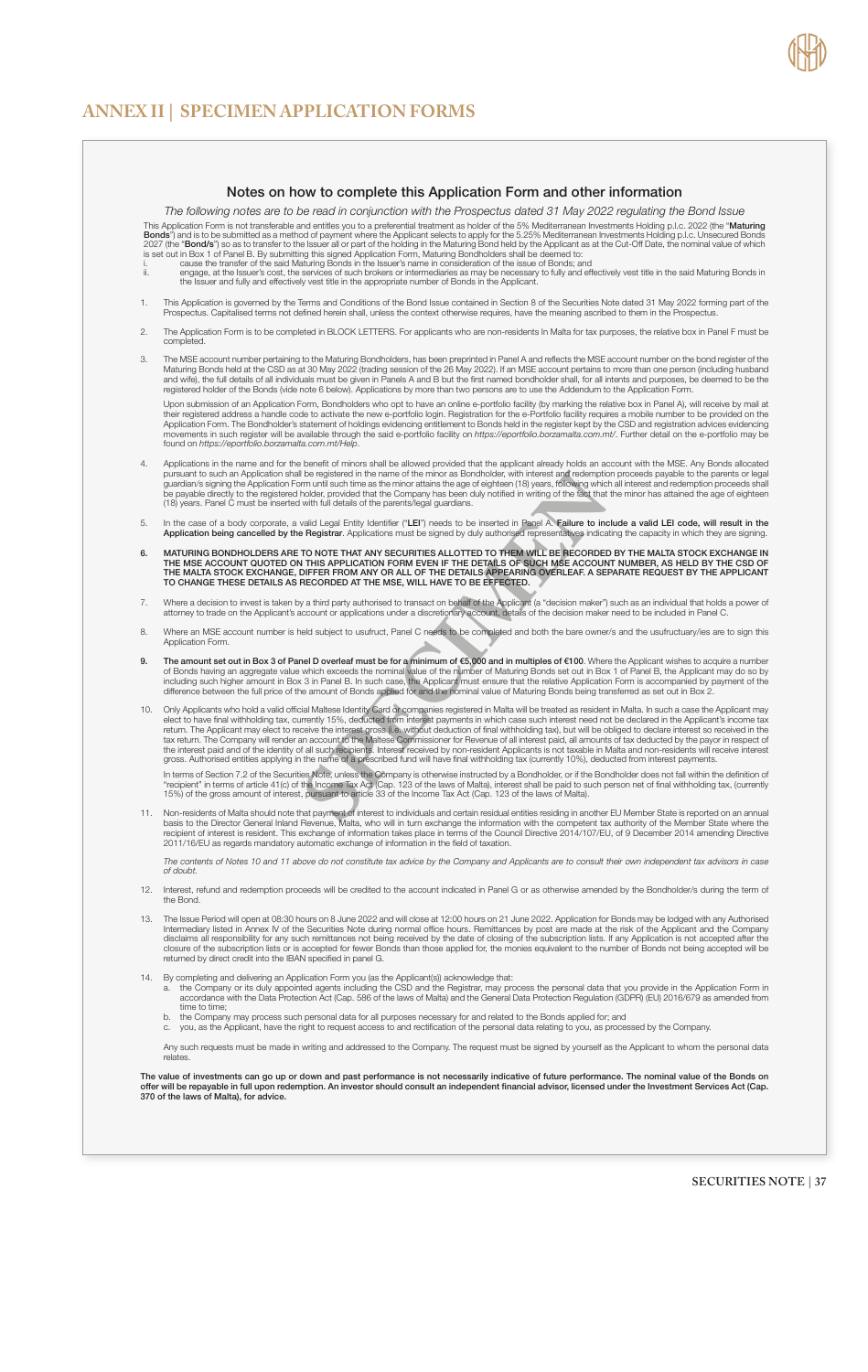

| (A) <b>APPLICANT</b> (see notes 2 to 8)                      | This Application Form is not transferable and entitles you to subscribe for Mediterranean Investments Holding p.l.c. 5.25% Unsecured Bonds 2027 as an Existing MIH Bondholder as defined in the<br>Prospectus dated 31 May 2022. Please read the notes overleaf before completing this Application Form. Mark 'X' where applicable.                                                                                                                                                                                                                                                                                                                                                                                                                                                                                                                                                                                                                 |                                                                                         |                                                                                                |
|--------------------------------------------------------------|-----------------------------------------------------------------------------------------------------------------------------------------------------------------------------------------------------------------------------------------------------------------------------------------------------------------------------------------------------------------------------------------------------------------------------------------------------------------------------------------------------------------------------------------------------------------------------------------------------------------------------------------------------------------------------------------------------------------------------------------------------------------------------------------------------------------------------------------------------------------------------------------------------------------------------------------------------|-----------------------------------------------------------------------------------------|------------------------------------------------------------------------------------------------|
|                                                              |                                                                                                                                                                                                                                                                                                                                                                                                                                                                                                                                                                                                                                                                                                                                                                                                                                                                                                                                                     | I.D. CARD / PASSPORT                                                                    | MSE A/C NO.                                                                                    |
|                                                              |                                                                                                                                                                                                                                                                                                                                                                                                                                                                                                                                                                                                                                                                                                                                                                                                                                                                                                                                                     |                                                                                         |                                                                                                |
| DOCUMENT TYPE                                                | COUNTRY OF ISSUE                                                                                                                                                                                                                                                                                                                                                                                                                                                                                                                                                                                                                                                                                                                                                                                                                                                                                                                                    | DATE OF BIRTH                                                                           | NATIONALITY                                                                                    |
|                                                              | LEI (Legal Entity Identifier) (If applicant is NOT an Individual)                                                                                                                                                                                                                                                                                                                                                                                                                                                                                                                                                                                                                                                                                                                                                                                                                                                                                   | PLEASE REGISTER ME                                                                      | MOBILE NO.                                                                                     |
|                                                              |                                                                                                                                                                                                                                                                                                                                                                                                                                                                                                                                                                                                                                                                                                                                                                                                                                                                                                                                                     | FOR E-PORTFOLIO                                                                         | (mandatory for e-portfolio)                                                                    |
| TITLE (Mr/Mrs/Ms/)                                           | <b>B</b> ADDITIONAL (JOINT) APPLICANTS (see note 3)<br>FULL NAME AND SURNAME                                                                                                                                                                                                                                                                                                                                                                                                                                                                                                                                                                                                                                                                                                                                                                                                                                                                        |                                                                                         | (please use Addendum to Application Form if space is not sufficient)<br>I.D. CARD/PASSPORT NO. |
| <b>DOCUMENT TYPE</b>                                         | COUNTRY OF ISSUE                                                                                                                                                                                                                                                                                                                                                                                                                                                                                                                                                                                                                                                                                                                                                                                                                                                                                                                                    | DATE OF BIRTH                                                                           | <b>NATIONALITY</b>                                                                             |
| 0                                                            | <b>DECISION MAKER/MINOR'S PARENTS / LEGAL GUARDIAN(S) / USUFRUCTUARY/IES</b> (see notes 4, 7 & 8) (to be completed ONLY if applicable)                                                                                                                                                                                                                                                                                                                                                                                                                                                                                                                                                                                                                                                                                                                                                                                                              |                                                                                         |                                                                                                |
| TITLE (Mr/Mrs/Ms/)                                           | FULL NAME AND SURNAME                                                                                                                                                                                                                                                                                                                                                                                                                                                                                                                                                                                                                                                                                                                                                                                                                                                                                                                               |                                                                                         | I.D. CARD/PASSPORT NO.                                                                         |
| DOCUMENT TYPE                                                | COUNTRY OF ISSUE                                                                                                                                                                                                                                                                                                                                                                                                                                                                                                                                                                                                                                                                                                                                                                                                                                                                                                                                    | <b>DATE OF BIRTH</b>                                                                    | <b>NATIONALITY</b>                                                                             |
| TITLE (Mr/Mrs/Ms/)                                           | FULL NAME AND SURNAME                                                                                                                                                                                                                                                                                                                                                                                                                                                                                                                                                                                                                                                                                                                                                                                                                                                                                                                               |                                                                                         | I.D. CARD/PASSPORT NO.                                                                         |
| DOCUMENT TYPE                                                | COUNTRY OF ISSUE                                                                                                                                                                                                                                                                                                                                                                                                                                                                                                                                                                                                                                                                                                                                                                                                                                                                                                                                    | DATE OF BIRTH                                                                           | <b>NATIONALITY</b>                                                                             |
| AMOUNT IN FIGURES<br>€                                       | AMOUNT IN WORDS<br>Mediterranean Investments Holding p.l.c. 5.25% Unsecured Bonds 2027 (the "Bonds") (minimum subscription of €5,000 and in multiples<br>of €100 thereafter) at the Bond Issue Price (at par), as defined in the Prospectus dated 31 May 2022 (the "Prospectus"), payable in full upon<br>application under the Terms and Conditions of the Bonds as set out in the Prospectus.                                                                                                                                                                                                                                                                                                                                                                                                                                                                                                                                                     |                                                                                         |                                                                                                |
|                                                              | <b>E</b> RESIDENT - FINAL WITHHOLDING TAX ("FWT") DECLARATION see notes 10 & 11)                                                                                                                                                                                                                                                                                                                                                                                                                                                                                                                                                                                                                                                                                                                                                                                                                                                                    |                                                                                         | (to be completed ONLY if the Applicant is a resident of Malta)                                 |
|                                                              | I/We elect to receive interest NET of FWT                                                                                                                                                                                                                                                                                                                                                                                                                                                                                                                                                                                                                                                                                                                                                                                                                                                                                                           | I/We elect to receive interest GROSS (i.e. without FWT)                                 |                                                                                                |
|                                                              | NON-RESIDENT - DECLARATION FOR TAX PURPOSES (see notes 2 & 11)                                                                                                                                                                                                                                                                                                                                                                                                                                                                                                                                                                                                                                                                                                                                                                                                                                                                                      |                                                                                         | (to be completed ONLY if the Applicant is a non-resident)                                      |
| <b>TAX COUNTRY</b>                                           |                                                                                                                                                                                                                                                                                                                                                                                                                                                                                                                                                                                                                                                                                                                                                                                                                                                                                                                                                     | <b>CITY OF BIRTH</b>                                                                    |                                                                                                |
| T.I.N. (Tax Identification Number)                           |                                                                                                                                                                                                                                                                                                                                                                                                                                                                                                                                                                                                                                                                                                                                                                                                                                                                                                                                                     | <b>COUNTRY OF BIRTH</b><br>NOT resident in Malta and NOT resident in the European Union |                                                                                                |
|                                                              | NOT resident in Malta but resident in the European Union<br><b>G INTEREST, REFUND AND REDEMPTION MANDATE</b> (see notes 12 & 13)                                                                                                                                                                                                                                                                                                                                                                                                                                                                                                                                                                                                                                                                                                                                                                                                                    |                                                                                         | (completion of this panel is MANDATORY)                                                        |
| <b>BANK</b>                                                  | <b>IBAN</b>                                                                                                                                                                                                                                                                                                                                                                                                                                                                                                                                                                                                                                                                                                                                                                                                                                                                                                                                         |                                                                                         |                                                                                                |
| information will be provided.                                | I/We have fully understood the instructions for completing this Application Form, and am/are making this Application solely on the basis of the Prospectus,<br>and subject to its Terms and Conditions of the Bonds as contained therein which I/we fully accept.<br>I/We hereby authorise the Company to forward the details to the Malta Stock Exchange for the purposes of registering the Bonds in my/our MSE account, to register<br>for the e-portfolio (where applicable) and to enable the reporting of all necessary transaction and personal information provided in this Application Form in compliance<br>with Article 26 of MiFIR (Markets in Financial Instruments Regulation) to the Malta Financial Services Authority as competent authority ("Transaction Reporting").<br>Furthermore, I/we understand and acknowledge that the Company may require additional information for Transaction Reporting purposes and agree that such |                                                                                         |                                                                                                |
| Signature/s of Applicant/s                                   | (Parent/s or legal guardian/s are/is to sign if Applicant is a minor)                                                                                                                                                                                                                                                                                                                                                                                                                                                                                                                                                                                                                                                                                                                                                                                                                                                                               | Date                                                                                    |                                                                                                |
| (All parties are to sign in the case of a joint Application) | (Bare owner/s and usufructuary/ies to sign in the case of holdings of Bonds that are subject to usufruct)                                                                                                                                                                                                                                                                                                                                                                                                                                                                                                                                                                                                                                                                                                                                                                                                                                           |                                                                                         |                                                                                                |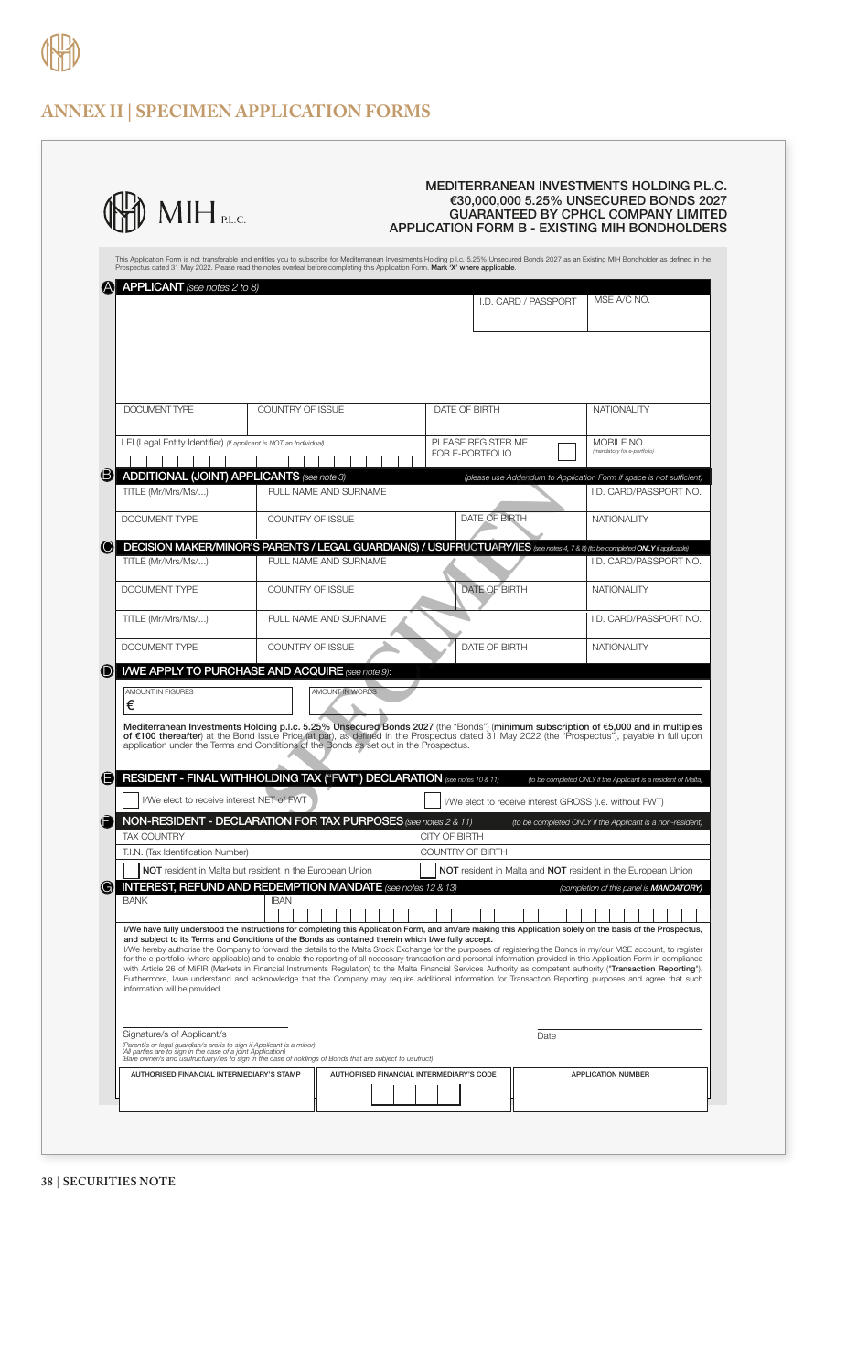

#### Notes on how to complete this Application Form and other information

*The following notes are to be read in conjunction with the Prospectus dated 31 May 2022 regulating the Bond Issue*

- 1. This Application is governed by the Terms and Conditions of the Bond Issue contained in Section 8 of the Securities Note dated 31 May 2022 forming<br>part of the Prospectus. Capitalised terms not defined herein shall, unle
- 2. The Application Form is to be completed in BLOCK LETTERS. For applicants who are non-residents In Malta for tax purposes, the relative box in Panel F must be completed.
- 3. The MSE account number pertaining to the existing MIH Bondholders, has been preprinted in Panel A and reflects the MSE account number on the respective register held at the CSD as at 30 May 2022 (trading bushand and wif purposes, be deeme<br>the Application Form.

Upon submission of an Application Form, Bondholders who opt to have an online e-portfolio facility (by marking the relative box in Panel A), will receive<br>by mail at their registered address a handle code to activate the ne

- 4. Applications in the name and for the benefit of minors shall be allowed provided that the applicant already holds an account with the MSE. Any Bonds allocated pursuant to such an Application shall be registered in the name of the minor as Bondholder, with interest and redemption proceeds payable to the parents or legal guardian/s signing the Application Form until such time as the minor attains the age of eighteen (18) years, following which all interest<br>and redemption proceeds shall be payable directly to the regist
- for the case of a body corporate, a valid Legal Entity Identifier ("LEI") needs to be inserted in Panel A. Failure to include a valid LEI code, will result conde, will result in the Application being cancelled by the Regis they are signing.
- 6. EXISTING MIH BONDHOLDERS ARE TO NOTE THAT ANY SECURITIES ALLOTTED TO THEM WILL BE RECORDED BY THE MALTA STOCK<br>EXCHANGE IN THE MSE ACCOUNT QUOTED ON THIS APPLICATION FORM EVEN IF THE DETAILS OF SUCH MSE ACCOUNT NUMBER, A
- 7. Where a decision to invest is taken by a third party authorised to transact on behalf of the Applicant (a "decision maker") such as an individual that holds<br>a power of attorney to trade on the Applicant's account or app
- 8. Where an MSE account number is held subject to usufruct, Panel C needs to be completed and both the bare owner/s and the usufructuary/ies are to sign this Application Form.
- 9. Applications must be for a minimum subscription of €5,000 and thereafter in multiples of €100 and must be accompanied by the relevant subscription amount in Euro.
- 10. Only Applicants who hold a valid official Maltese Identity Card or companies registered in Malta will be treated as resident in Malta. In such a case the Applicant may elect to have final witholding tax, currently 15%, Wall Legal entity loadfullence (TEF) needs to be inseried in Panel Ay **Fallure to**<br> **SHOT ON THE SETALLOTED TO THEM WILL BEEN AND MOVEM THE SETALLS ARE TO NOTE THAT ANY SECURITIES ALLOTTED TO THEM WILL BETAILS OF THE DETAI**

In terms of Section 7.2 of the Securities Note, unless the Company is otherwise instructed by a Bondholder, or if the Bondholder does not fall within the<br>definition of "recipient" in terms of article 41(c) of the Income Ta

11. Non-residents of Malta should note that payment of interest to individuals and certain residual entities residing in another EU Member State is reported on<br>an annual basis to the Director General Inland Revenue, Malta,

*The contents of Notes 10 and 11 above do not constitute tax advice by the Company and Applicants are to consult their own independent tax advisors in case of doubt.*

- 12. Interest, refund and redemption proceeds will be credited to the account indicated in Panel G or as otherwise amended by the Bondholder/s during the term of the Bond.
- 13. The Issue Period will open at 08:30 hours on 8 June 2022 and will close at 12:00 hours on 21 June 2022. Application for Bonds may be lodged with any Authorised Financial Intermediary listed in Annex IV of the Securities Note during normal office hours. Remittances by post are made at the risk of the<br>Applicant and the Company disclaims all responsibility for any such re
- 
- 14. By completing and delivering an Application Form you (as the Applicant(s)) acknowledge that:<br>a. the Company or its duly appointed agents including the CSD and the Registrar, may process the personal data that you provi as amended from time to time;
	- b. the Company may process such personal data for all purposes necessary for and related to the Bonds applied for; and<br>c. you, as the Applicant, have the right to request access to and rectification of the personal data re

Any such requests must be made in writing and addressed to the Company. The request must be signed by yourself as the Applicant to whom the personal data relate.

The value of investments can go up or down and past performance is not necessarily indicative of future performance. The nominal value of the<br>Bonds on offer will be repayable in full upon redemption. An investor should con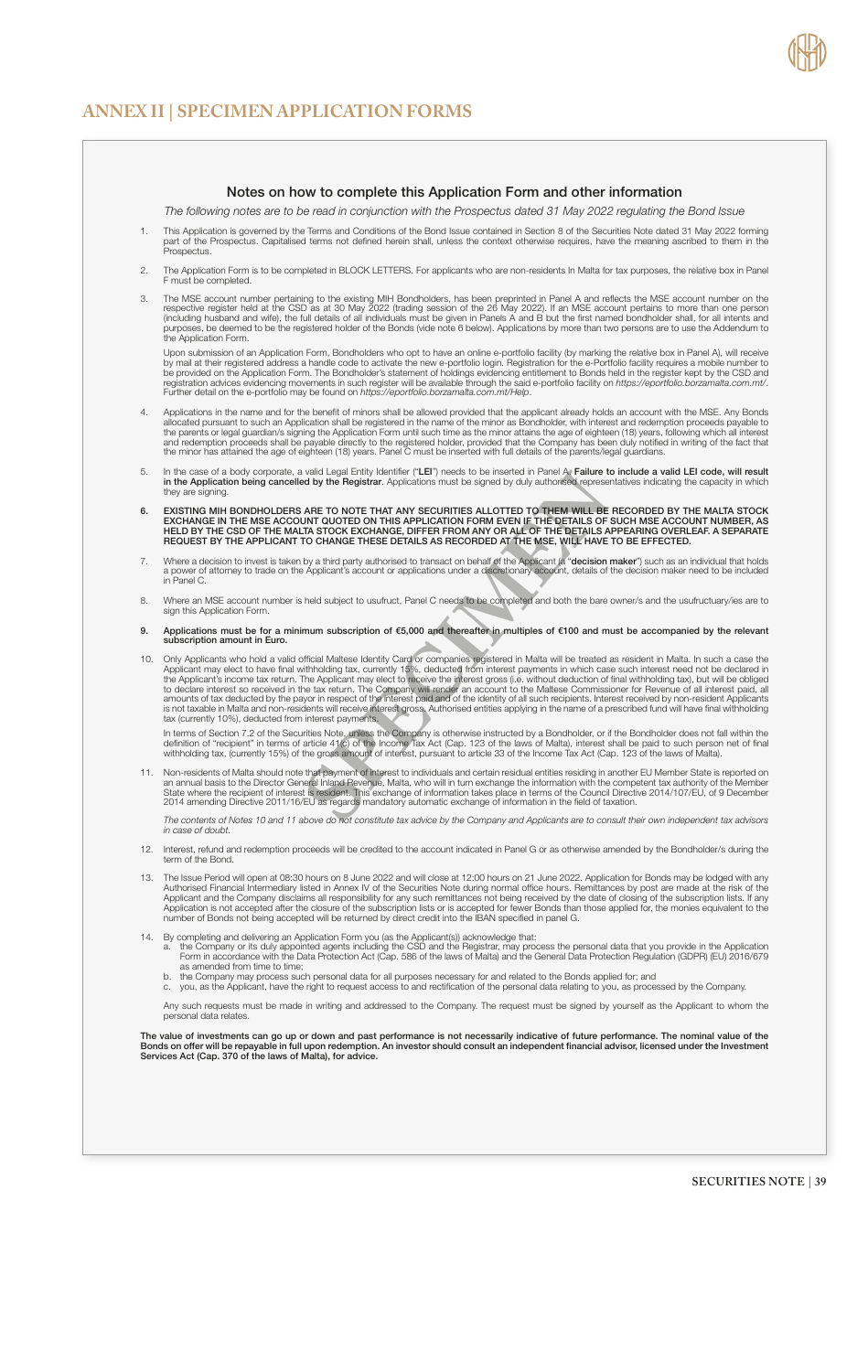## **ANNEX III | FINANCIAL ANALYSIS SUMMARY**



**MEDITERRANEAN INVESTMENTS HOLDING P.L.C.**

## **FINANCIAL ANALYSIS SUMMARY**

31 May 2022

**ISSUER Mediterranean Investments Holding plc**

> **GUARANTOR CPHCL Company Limited**



MZ INVESTMENT SERVICES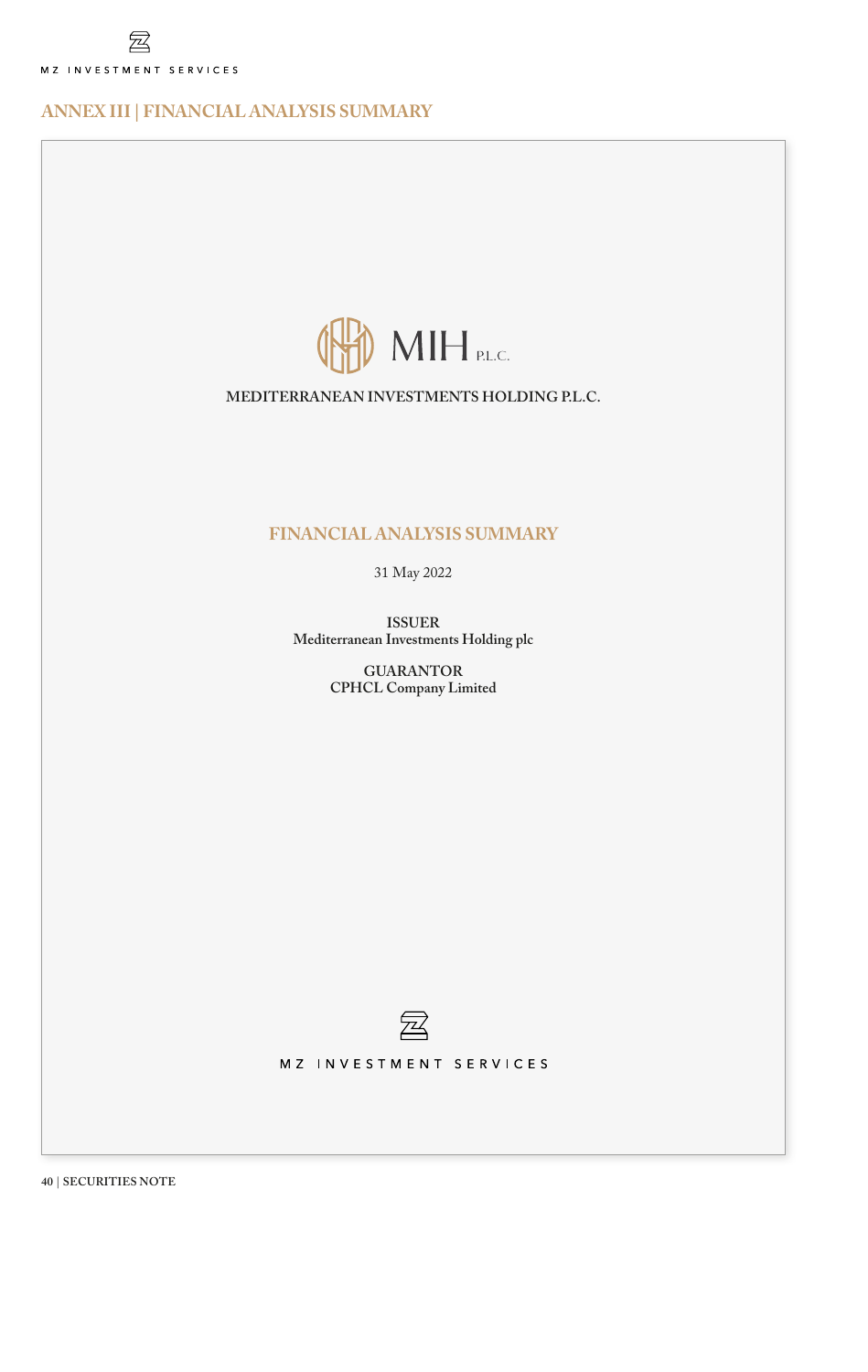

### MZ INVESTMENT SERVICES

The Board of Directors **Mediterranean Investments Holding plc** 22, Europa Centre, John Lopez Street, Floriana FRN 1400

31 May 2022

Dear Sirs

### **Financial Analysis Summary**

In accordance with your instructions, and in line with the requirements of the MFSA Listing Policies, we have compiled the Financial Analysis Summary (the "**Analysis**") set out in the following pages and which is being forwarded to you together with this letter.

The purpose of the financial analysis is that of summarising key financial data appertaining to Mediterranean Investments Holding p.l.c. (the "**Issuer**"). The data is derived from various sources or is based on our own computations as follows:

- a. Historical financial data has been extracted from the audited financial statements of the Issuer for the financial years ended 31 December 2019, 31 December 2020 and 31 December 2021.
- b. The forecast data for the years ending 31 December 2022 and 31 December 2023 has been provided by management.
- c. Our commentary on the results of the Issuer and on its financial position is based on the explanations provided to us by management.
- d. The ratios quoted in the Analysis have been computed by us applying the definitions set out in Part 4.
- e. Relevant financial data in respect of the companies included in Part 3 has been extracted from public sources such as websites of the companies concerned, financial statements filed with the Registrar of Companies or websites providing financial data.

The Analysis is meant to assist investors in the Issuer's securities and potential investors by summarising the more important financial data of the MIH Group. The Analysis does not contain all data that is relevant to investors or potential investors. The Analysis does not constitute an endorsement by our firm of any securities of the Issuer and should not be interpreted as a recommendation to invest in any of the Issuer's securities. We shall not accept any liability for any loss or damage arising out of the use of the Analysis. As with all investments, potential investors are encouraged to seek independent professional financial advice before investing in the Issuer's securities.

Yours faithfully,



**Evan Mohnani** Senior Financial Advisor

**MZ Investment Services Ltd** 63, St Rita Street, Rabat RBT 1523, Malta

Tel: 2145 3739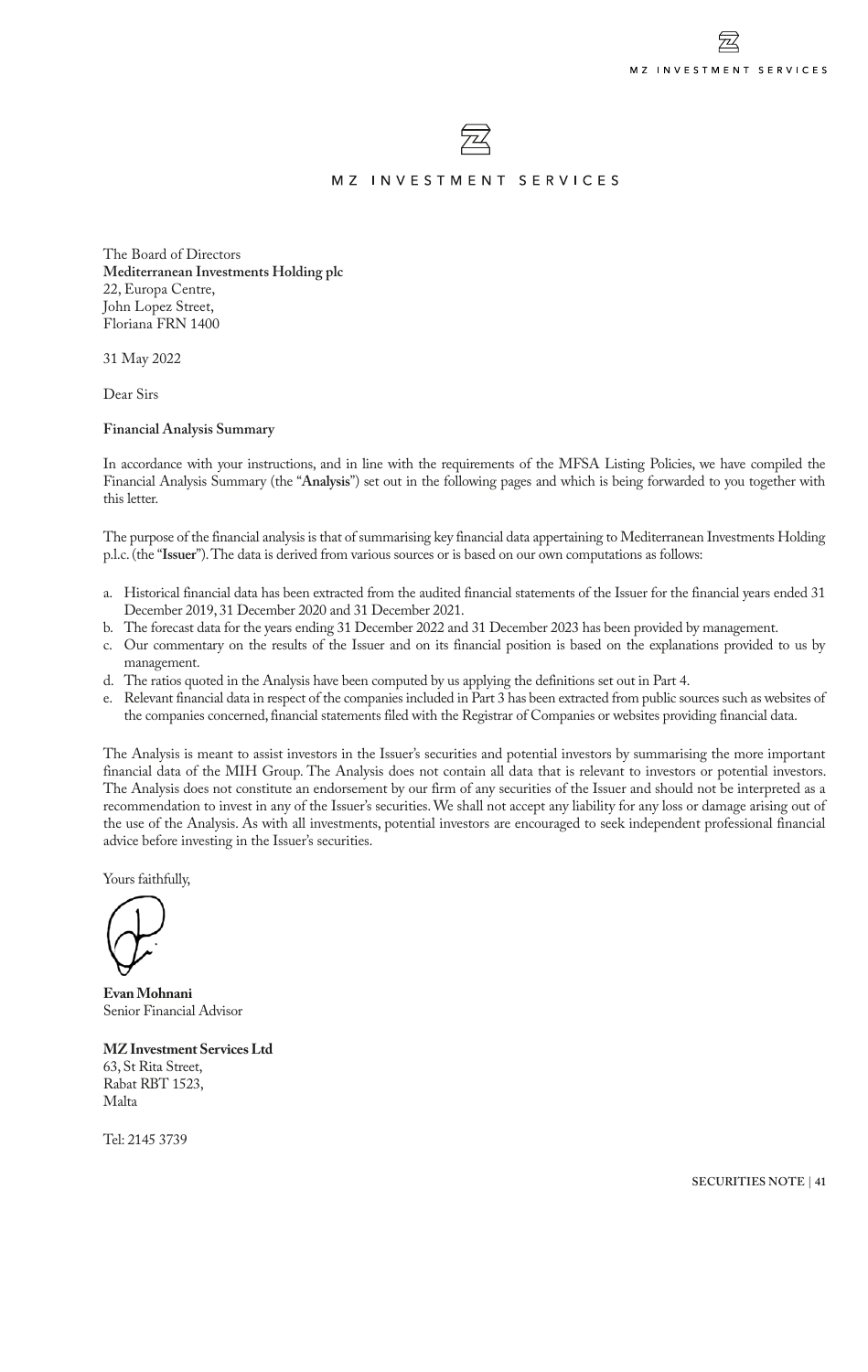## **TABLE OF CONTENTS**

## **DEFINITIONS 43**

| PART <sub>1</sub>   |                                        | INFORMATION ABOUT THE ISSUER AND GUARANTOR | 44 |  |
|---------------------|----------------------------------------|--------------------------------------------|----|--|
|                     |                                        | Issuer's Key Activities                    | 44 |  |
|                     | Directors and Management of the Issuer |                                            |    |  |
|                     | Guarantor's Key Activities             |                                            |    |  |
|                     |                                        | Directors of the Guarantor                 | 45 |  |
|                     | 5                                      | Organisational Structure                   | 45 |  |
|                     | 6                                      | Major Assets                               | 46 |  |
|                     |                                        | 6.1 Palm City Residences                   | 46 |  |
| 6.2 Palm Waterfront |                                        |                                            | 48 |  |
|                     |                                        | 6.3 Medina Tower                           | 48 |  |
|                     |                                        | Country Overview                           | 49 |  |
| PART <sub>2</sub>   |                                        | <b>GROUP PERFORMANCE REVIEW</b>            | 49 |  |
| PART <sub>3</sub>   |                                        | <b>COMPARABLES</b>                         | 60 |  |
| PART <sub>5</sub>   |                                        | <b>EXPLANATORY DEFINITIONS</b>             | 62 |  |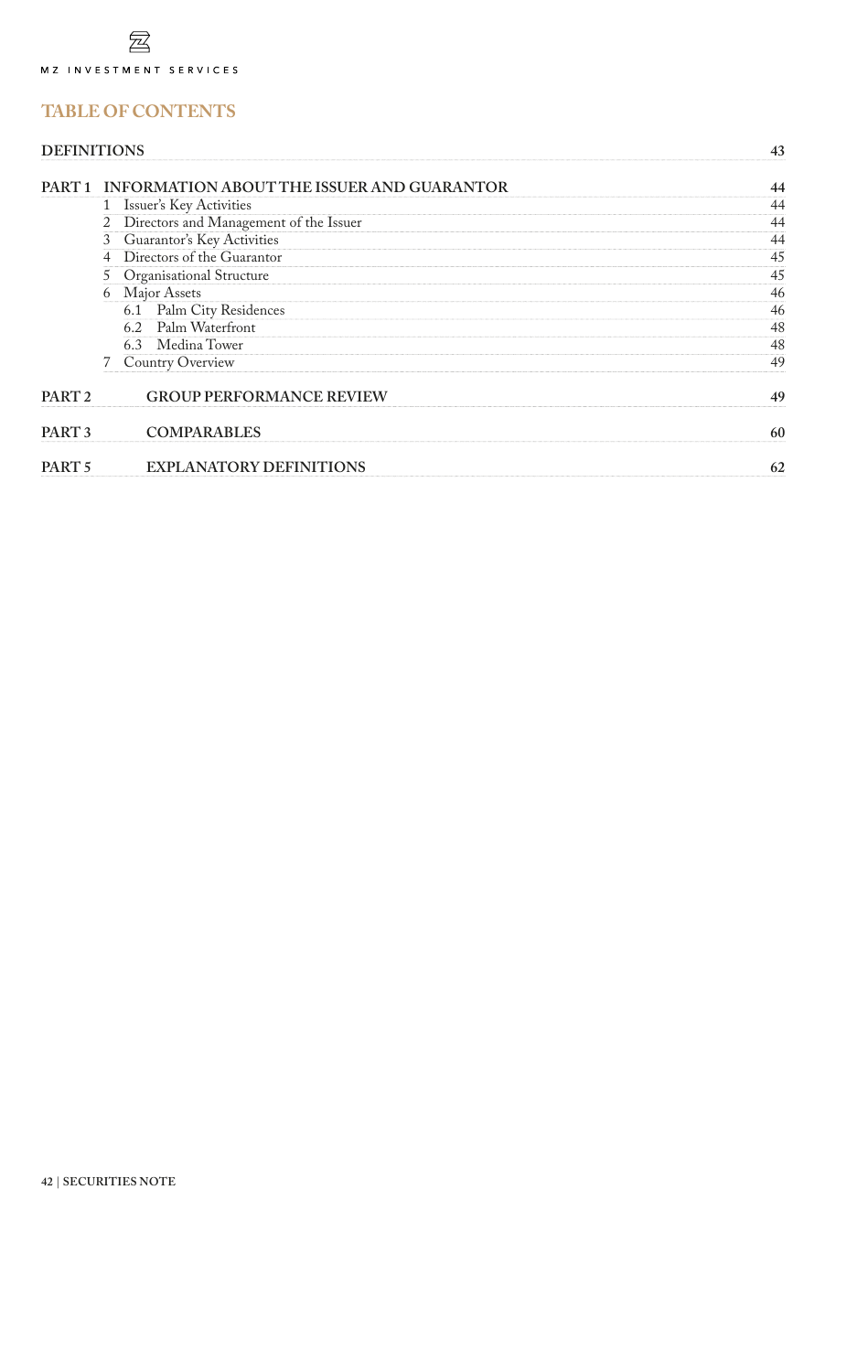

## **DEFINITIONS**

| <b>AHCT</b>                  | Alinmaa Holding Company for Tourism & Real Estate Investments, a company registered<br>under the laws of Libya and having its registered office at Al-Hamamat St., Al Madina<br>Alsiahya, Tripoli, Libya;                                                                                                                                                                                                      |
|------------------------------|----------------------------------------------------------------------------------------------------------------------------------------------------------------------------------------------------------------------------------------------------------------------------------------------------------------------------------------------------------------------------------------------------------------|
| <b>AUCC</b>                  | Arab Union Contracting Company, a company registered under the laws of Libya and having<br>its registered office at Level 21, General Department, Tripoli Tower, Tower 1, Tripoli, Libya;                                                                                                                                                                                                                      |
| Corinthia Group or Guarantor | CPHCL (as defined below) and the companies in which CPHCL has a controlling interest;                                                                                                                                                                                                                                                                                                                          |
| <b>CPHCL</b>                 | CPHCL Company Limited, (formerly Corinthia Palace Hotel Company Limited) a company<br>registered under the laws of Malta with company registration number C 257 and having its<br>registered office at 22, Europa Centre, John Lopez Street, Floriana FRN 1400, Malta. CPHCL<br>is the parent company of the Corinthia Group;                                                                                  |
| Group                        | the Issuer (parent company), PCL, PWL and MTJSC;                                                                                                                                                                                                                                                                                                                                                               |
| <b>IHI</b>                   | International Hotel Investments plc, a company registered under the laws of Malta with<br>company registration number C 26136 and having its registered office at 22, Europa Centre,<br>John Lopez Street, Floriana FRN 1400, Malta;                                                                                                                                                                           |
| Issuer or MIH or Company     | Mediterranean Investments Holding plc, a public company registered under the laws of Malta<br>with company registration number C 37513 and having its registered office at 22, Europa<br>Centre, John Lopez Street, Floriana FRN 1400, Malta;                                                                                                                                                                  |
| <b>MTJSC</b>                 | Medina Tower Joint Stock Company for Real Estate and Development, a joint stock<br>investment company registered under the commercial laws of Libya in accordance with Law<br>No. 5 (1997) as amended by Law No. 7 (2004) and Law No. 9 L(2010), having its registered<br>office at Tripoli Tower, Suite 107, Tower 2, Level 10, Tripoli, Libya, and bearing privatisation<br>and investment board number 343; |
| <b>NREC</b>                  | National Real Estate Company KSCP, a company registered under the laws of Kuwait with<br>company registration number 19628 and having its registered office at P.O. Box 64585,<br>Shuwaikh, B 70456, Kuwait;                                                                                                                                                                                                   |
| <b>PCL</b>                   | Palm City Ltd, a company registered under the laws of Malta with company registration<br>number C 34113 and having its registered office at 22, Europa Centre, John Lopez Street,<br>Floriana FRN 1400, Malta;                                                                                                                                                                                                 |
| <b>PWL</b>                   | Palm Waterfront Ltd, a company registered under the laws of Malta with company registration<br>number C 57155 and having its registered office at 22, Europa Centre, John Lopez Street,<br>Floriana FRN 1400, Malta;                                                                                                                                                                                           |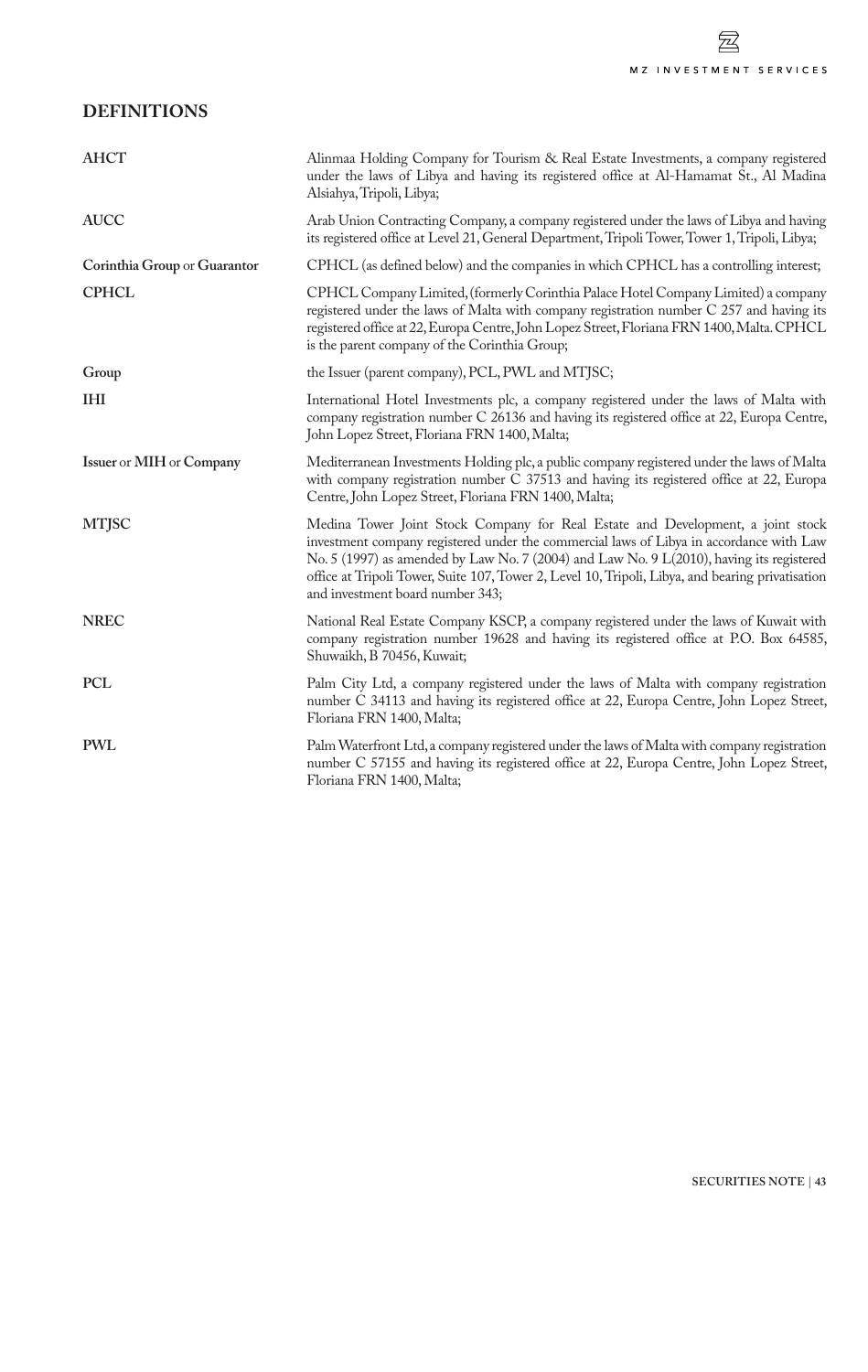## **PART 1 INFORMATION ABOUT THE ISSUER AND GUARANTOR**

## **1 ISSUER'S KEY ACTIVITIES**

Mediterranean Investments Holding p.l.c. is principally engaged in the acquisition, development and operation of real estate projects outside Malta, particularly in North Africa, including without limitation, residential gated villages, build-operate-transfer projects, office and commercial buildings, retail outlets, shopping malls, housing, conference centres and other governmental projects.

MIH presently operates the Palm City Residences in Janzour, Libya through a build-operate-transfer agreement entered into with CPHCL. It also owns 25% of the share capital of MTJSC, a company incorporated to construct the Medina Tower, and is responsible to develop the Palm Waterfront pursuant to a build-operate-transfer agreement concluded with CPHCL.

## **2. DIRECTORS AND MANAGEMENT OF THE ISSUER**

The Issuer is managed by a Board comprising seven directors who are entrusted with its overall direction and management. The Board members of the Issuer as at the date of this report are included hereunder:

| <b>Board of Directors</b> |                                            |
|---------------------------|--------------------------------------------|
| Alfred Pisani             | Executive Director and Chairman            |
| Ahmed Wahedi              | Non-Executive Director and Deputy Chairman |
| Joseph Fenech             | <b>Executive Director</b>                  |
| Joseph Pisani             | Non-Executive Director                     |
| Faisal J.S. Alessa        | Non-Executive Director                     |
| Mario P. Galea            | Independent, Non-Executive Director        |
| Ahmed Yousri Helmy        | Independent, Non-Executive Director        |

The Issuer does not have any employees of its own and is reliant on the resources which are made available to it by CPHCL pursuant to a management and support services agreement ("**MSS Agreement**"). Through the MSS Agreement, Reuben Xuereb provides his services as the Chief Executive Officer, Rachel Stilon as the Chief Financial Officer and Stephen Bajada as the Company Secretary.

Furthermore, the Issuer benefits from the experience and expertise of CPHCL in the operation of its business and the implementation of a highly efficient and cost-effective construction programme which is expected to be reflected in a substantial increase in the market value of the Group's real estate properties. The MSS Agreement also ensures that at the top executive and central administrative level, the Issuer has continued and guaranteed access to the top executive staff and support personnel of the Corinthia Group, specifically but not limitedly and exclusively, support on financial matters, debt raising be it in the form of bank loans or corporate bonds raised on the Malta Stock Exchange, insurance matters, internal control function, in-house legal services and corporate governance.

The average number of employees engaged by the Group within the various subsidiaries during FY2021 was 92 (FY2020: 82 employees), of which, 15 were administrative employees and the remaining were employed in operations.

## **3. GUARANTOR'S KEY ACTIVITIES**

CPHCL Company Limited is the parent company of the Corinthia Group and is principally engaged, directly or through subsidiaries and associated entities, in investments that are predominantly focused on the ownership, development and operation of mixed-use real estate developments that consist mainly of hotels, residences, offices, retail and commercial areas, as well as project management, industrial and event catering, and other industrial operations in various countries.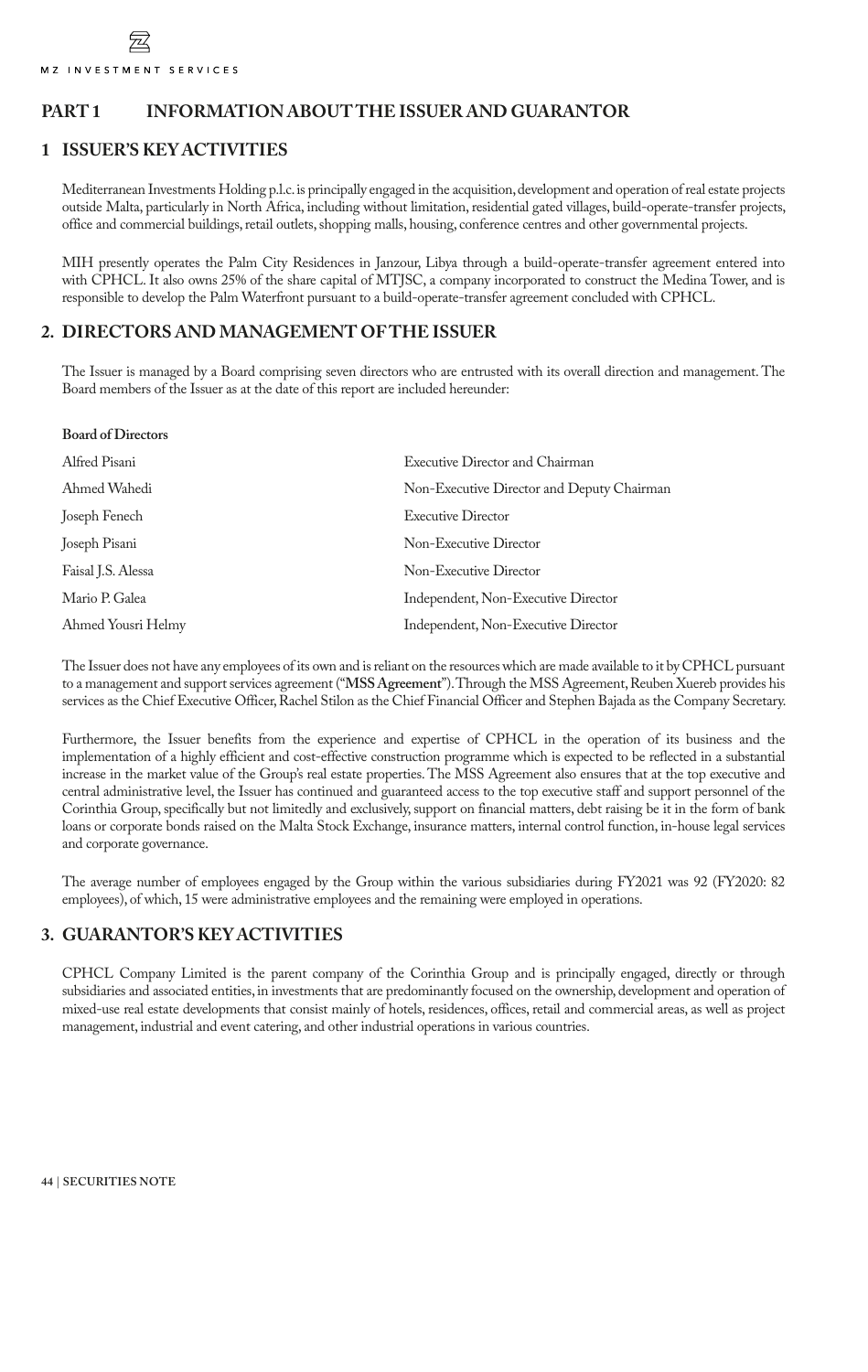## **4. DIRECTORS OF THE GUARANTOR**

The Guarantor is managed by a Board consisting of six directors entrusted with its overall direction and management, including the establishment of strategies for future development. In the execution of the strategic direction, investment and management oversight of the Corinthia Group, the Board is assisted by the Chief Executive Officers, until April 2021 and by the Chief Executive Officer subsequent to that date, and Senior Management of the operating business entities within the Corinthia Group.

The Board members of the Guarantor as at the date of this report are included hereunder:

| <b>Board of Directors</b> |                                     |
|---------------------------|-------------------------------------|
| Alfred Pisani             | Chairman and Executive Director     |
| Joseph Pisani             | <b>Executive Director</b>           |
| Victor Pisani             | <b>Executive Director</b>           |
| Karima Munir Elbeshir     | Non-Executive Director              |
| Khalid ST Benrjoba        | Non-Executive Director              |
| Khaled Amr Algonsel       | Non-Executive Director              |
| Ahmed Yousri Helmy        | Independent, Non-Executive Director |

The weekly average number of employees engaged with the companies forming part of the Corinthia Group during FY2021 amounted to 2,336 persons (FY2020: 2,225).

## **5. ORGANISATIONAL STRUCTURE**



CPHCL and NREC each own, directly or indirectly, 50% of the share capital of the Issuer. In terms of the Memorandum and Articles of Association of MIH, the two shareholders are entitled to appoint three Directors each, and jointly have the right to appoint the seventh Director who shall be an independent non-executive director.

**A description and analysis of the operational activities of the Guarantor is included in the financial analysis report relating to the Corinthia Group. The said report has been published and is available on the Guarantor's website – www.cphcl.com**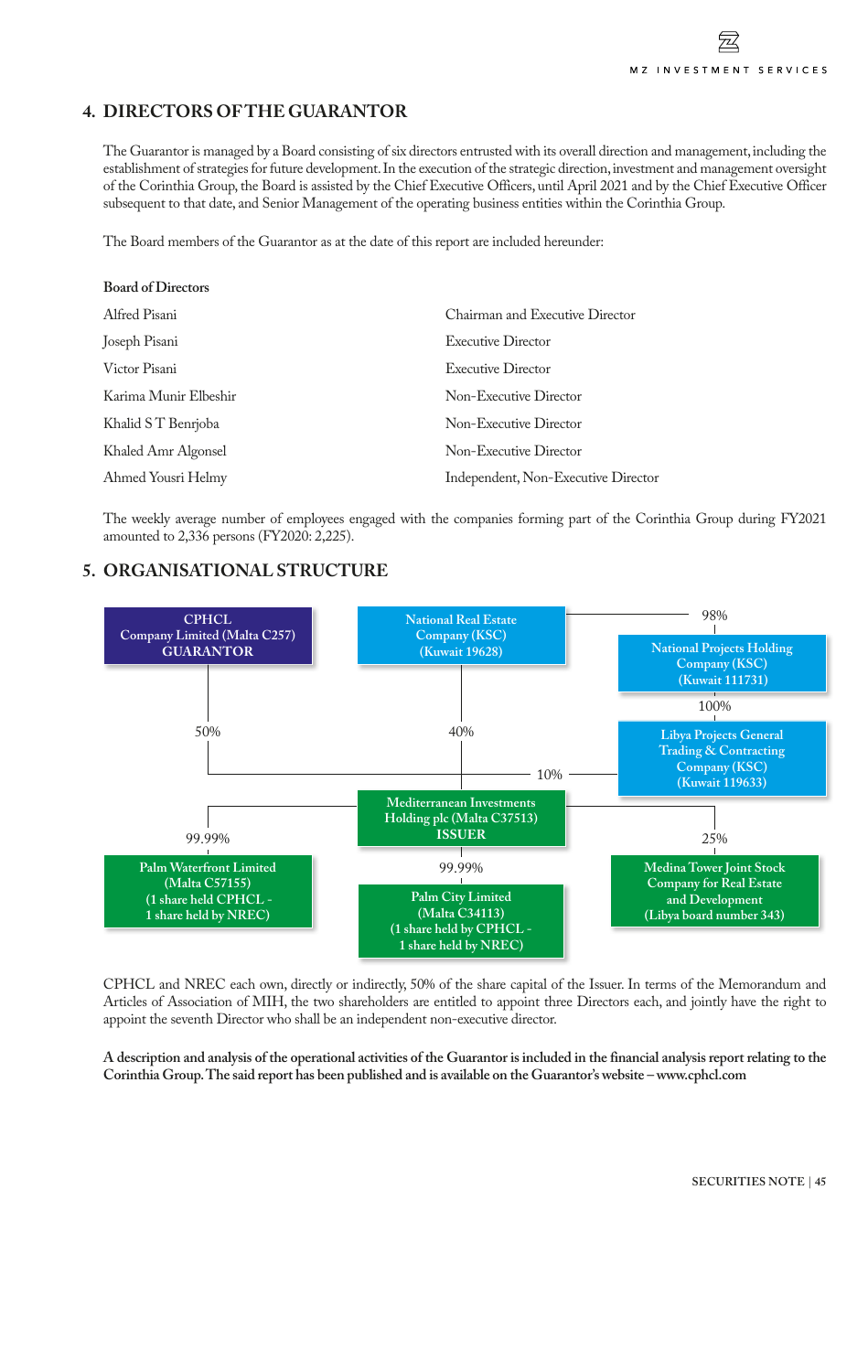## **6. MAJOR ASSETS**

| Mediterranean Investments Holding p.l.c.                                 | <b>FY2019</b> | <b>FY2020</b> | <b>FY2021</b> |
|--------------------------------------------------------------------------|---------------|---------------|---------------|
| Major Assets as at 31 December                                           | € $000$       | €'000         | €'000         |
| Palm City Residences<br>(build-operate-transfer agreement expiring 2071) | 272,542       | 272,568       | 272,568       |
| Palm Waterfront<br>(build-operate-transfer agreement expiring 2093)      | 8,784         | 8,898         | 8,944         |
| Medina Tower*<br>(25% shareholding in MTJSC)                             | 12,790        | 12,186        | 8,023         |
|                                                                          | 294,116       | 293,652       | 289,535       |

*Source: Consolidated audited financial statements of Mediterranean Investments Holding p.l.c.*

The equity contribution that MIH has in Medina Tower is denominated in Libyan Dinars (LYD). At the start of 2021, MIH's investment in Medina Tower was adversely impacted by the devaluation of the Libyan Dinar. As such, the conversion of MIH's equity stake to Euro resulted in a difference on exchange losses of €6.9 million. This loss was partly offset by the recognition of an uplift in fair value of said investment (arising from a revaluation of the land) of €2.7 million.

### **6.1 Palm City Residences**

Palm City Limited is a wholly owned subsidiary of the Issuer and operates the Palm City Residences, a 413-unit village that includes residences ranging from one-bedroom apartments to four-bedroom semi-detached villas. The site, which is located in Janzour Libya, has a footprint measuring 171,000m<sup>2</sup> (out of which the built-up area is 141,000m<sup>2</sup>) and a shorefront of *circa* 1.3 km. The village-type complex offers a host of amenities and leisure facilities that include a piazza, supermarket, a variety of retail shops, a laundry, a health clinic and a number of catering outlets and cafes. The development also features numerous indoor and outdoor sports facilities, including a fully equipped gym, squash court, tennis courts, an indoor pool, water sports facilities and an outdoor swimming pool.

CPHCL holds legal title to the land on which the Palm City Residences is constructed by virtue of a 99-year lease agreement dated 5 July 2006. Pursuant to a Build-Operate-Transfer Agreement entered into by and between CPHCL and PCL, PCL was engaged by CPHCL to undertake the construction and operations of the complex. Under the Build-Operate-Transfer Agreement, PCL will operate the residences at its own risk and for its own benefit until 2071. Upon expiry of this agreement, PCL will be required to transfer the operations back to CPHCL for the remaining useful life of the lease until 2105.

PCL and CPHCL have applied to the competent authority in Libya, the Libyan Investment Board, for approval of the assignment of the 99-year lease, which expires on 4 July 2105, from CPHCL to PCL. Both parties have agreed that once approval is granted, the Build-Operate-Transfer Agreement will be terminated.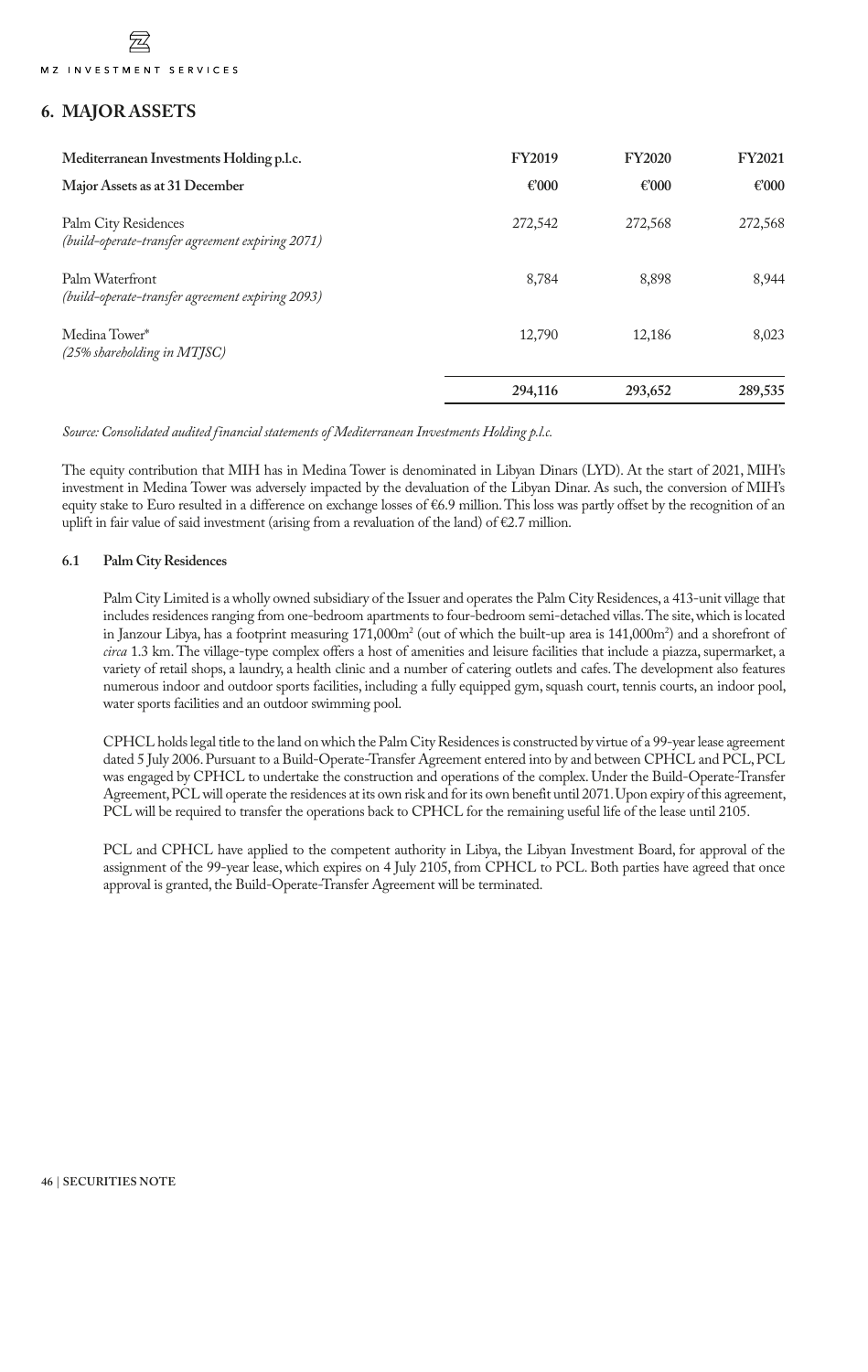The following table provides an analysis of revenues generated by the Palm City Residences for the years indicated therein:

| <b>Palm City Residences</b><br>as at 31 December | 2019<br>€'000 | 2020<br>€'000 | 2021<br>€'000 |
|--------------------------------------------------|---------------|---------------|---------------|
|                                                  |               |               |               |
| Revenue                                          |               |               |               |
| Income from residential leases                   | 24,173        | 22,988        | 21,416        |
| Income from commercial leases                    | 1,210         | 871           | 969           |
| Income from food & beverage operations           | 814           | 914           | 469           |
| Other income                                     | 1,064         | 822           | 1,124         |
|                                                  | 27,261        | 25,595        | 23,978        |
| Average occupancy                                | 55.2%         | 51.7%         | 51.7%         |
| RevPAU (revenue in EUR per unit per month)       | 4,877         | 4,638         | 4,321         |

*Source: Management information*

Throughout the years under review, Palm City Residences was the only operational asset of the Group. Until the conflict that erupted in April 2019, Palm City Residences was registering month-on-month increases in occupancy, reaching a milestone figure of 60.2% in May 2019. RevPAU generated by Palm City Residences in FY2019 amounted to €4,877 and registered average occupancy for the year of 55.2%.

Travel restrictions imposed in consequence of the global pandemic in 2020 adversely impacted short-term leases during the same year which resulted in a decrease of 5% in RevPAU, from €4,877 in FY2019 to €4,638 in FY2020, and a decrease of 350 basis points in average yearly occupancy to 51.7% (FY2019: 55.2%). In FY2021, Palm City Residences maintained occupancy level at 51.7% (FY2020: 51.7%) but RevPAU decreased by 7% (y-o-y) to €4,321 principally on account of the devaluation of the Libyan Dinar which had a negative impact on revenues from leases to Libyan government bodies contracted in the said currency. Overall, revenue in FY2021 decreased by €1.6 million (-6%) from the prior year to €24.0 million.



**Occupancy Mix**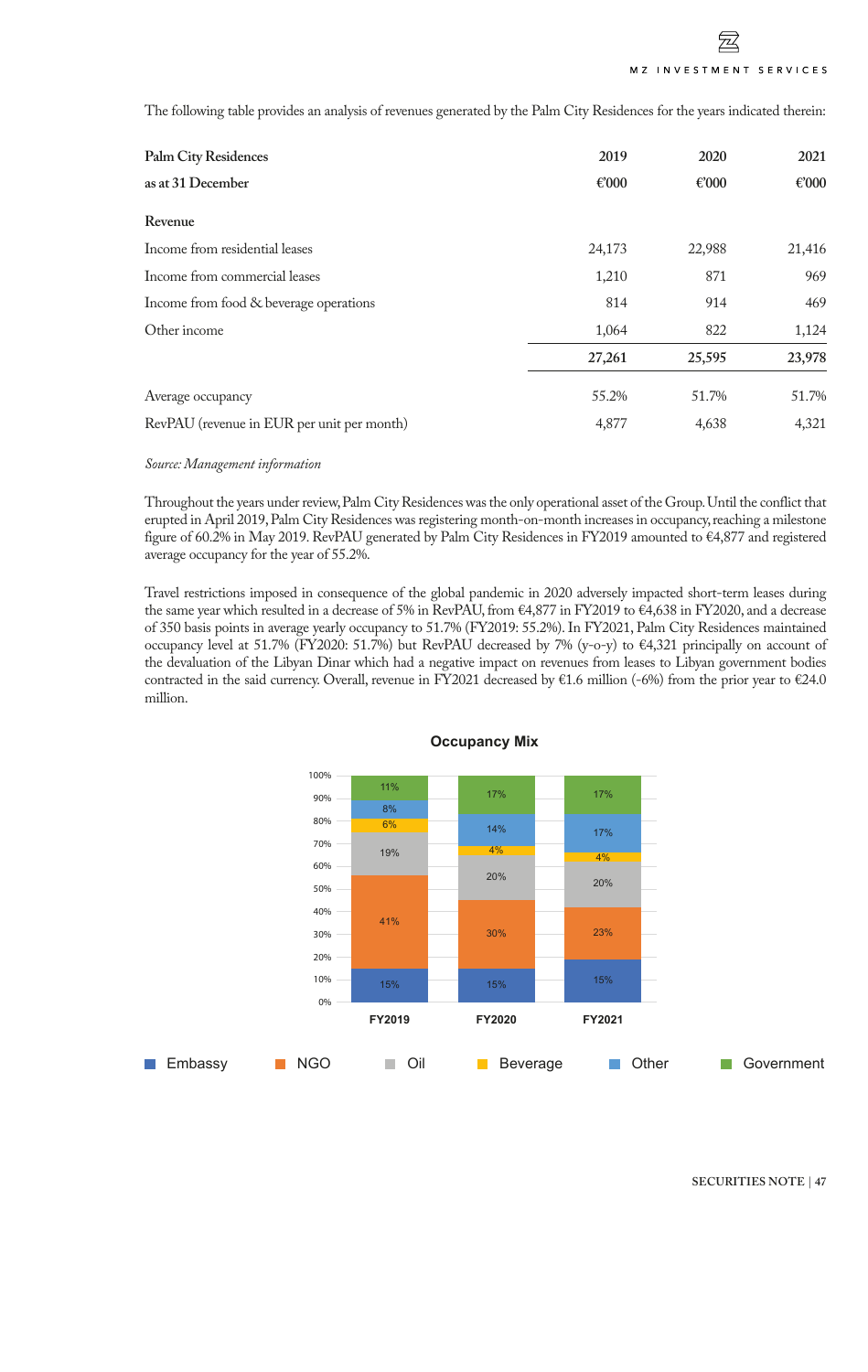The occupancy mix has historically been predominantly composed of leases concluded with Embassies, NGOs and Oil & Gas companies, which took up 75% of the leased units in FY2019 but steadily declined to 62% in FY2021. In FY2020, there was a notable shift in units occupied by other entities and businesses which increased to 14% (FY2019: 8%) and further increased to 17% in FY2021. Similarly, the portion of units leased to government bodies increased to 17% compared to 11% in FY2019 and remained at same level in the subsequent financial year. On the other hand, lease of units to NGOs decreased from 41% in FY2019 to 30% and 23% in FY2020 and FY2021 respectively. These shifts resulted in a more diversified occupancy mix in FY2021.

### **Palm city Residences**

| Lease Contract Term       | <b>FY2019</b> | <b>FY2020</b> | <b>FY2021</b> |
|---------------------------|---------------|---------------|---------------|
| Short term $($ -1 $year)$ | 20%           | 23%           | 23%           |
| Medium term (1 year)      | 42%           | 44%           | 47%           |
| Long Term (2 to 5 years)  | 38%           | 33%           | 30%           |

### *Source: Management information*

Short and medium term leases have been steadily increasing throughout the period under review, with 70% of tenants having a binding lease agreement of one year or less in FY2021, compared to 62% and 67% in FY2019 and FY2020 respectively. On the other hand, 30% of tenants opted to go for long term lease agreements, which is a decrease of 8 percentage points compared to FY2019 (38%). This suggests a shift from long term to short and medium term agreements due to the uncertainties in relation to the instability in Libya and the impact of COVID-19.

The competitive edge that Palm City Residences has over other similar residential compounds has always been its location, high operating standards and security features, given its proximity to Tripoli but secluded in terms of security features. Despite some indirect competition from smaller scale entrepreneurs, including security companies who might choose to offer inhouse accommodation to their clients as part of a security service package, it is well-clear that to date, no other compound offers the same level of lifestyle, top-quality service, security and the extent of facilities, both leisure and commercial, to its residents, as those enjoyed at Palm City Residences.

Management believes that the Group enjoys a dominant market position and although Palm City Residences suffered from a significant decline in occupancy levels in previous years in consequence of events prevailing on the ground, it remained operational at all times, maintained in pristine condition and is closely monitored by management.

## **6.2 Palm Waterfront**

Palm Waterfront Ltd is a wholly owned subsidiary of MIH and is responsible for the future development and operation of the Palm Waterfront pursuant to a Build-Operate-Transfer Agreement entered into with CPHCL in December 2013. The Palm Waterfront site is located in Shuhada Sidi Abuljalil, Janzour, Libya adjacent to the Palm City Residences.

The site has a footprint of *circa* 64,000m<sup>2</sup> and the planned development shall include a 150 room 4-star hotel, 332 residential units for lease or sale, 3,400m<sup>2</sup> of office space, 4,000m<sup>2</sup> of commercial and entertainment facilities and a 117-berth yacht marina with facilities. The execution of this project is currently on hold.

## **6.3 Medina Tower**

In 2010, MTJSC was set up for the purpose of owning and developing the Medina Tower. The shareholders of MTJSC are MIH, IHI, AUCC and AHCT, having a shareholding of 25% each (the latter two companies were formerly known as Economic Development and Real Estate Investment Company [EDREICO]). The parcel of land over which this project will be developed measures *circa* 13,000m<sup>2</sup> and is situated in Tripoli's main high street. The architectural concept stems from a 4-storey podium that will include a mix of residential, retail, commercial and conference space. A curved tower rises from the sixth level and peaks at the fortieth level, where a double height restaurant will complete the property. The development will comprise a total gross floor area of *circa* 199,000m2 .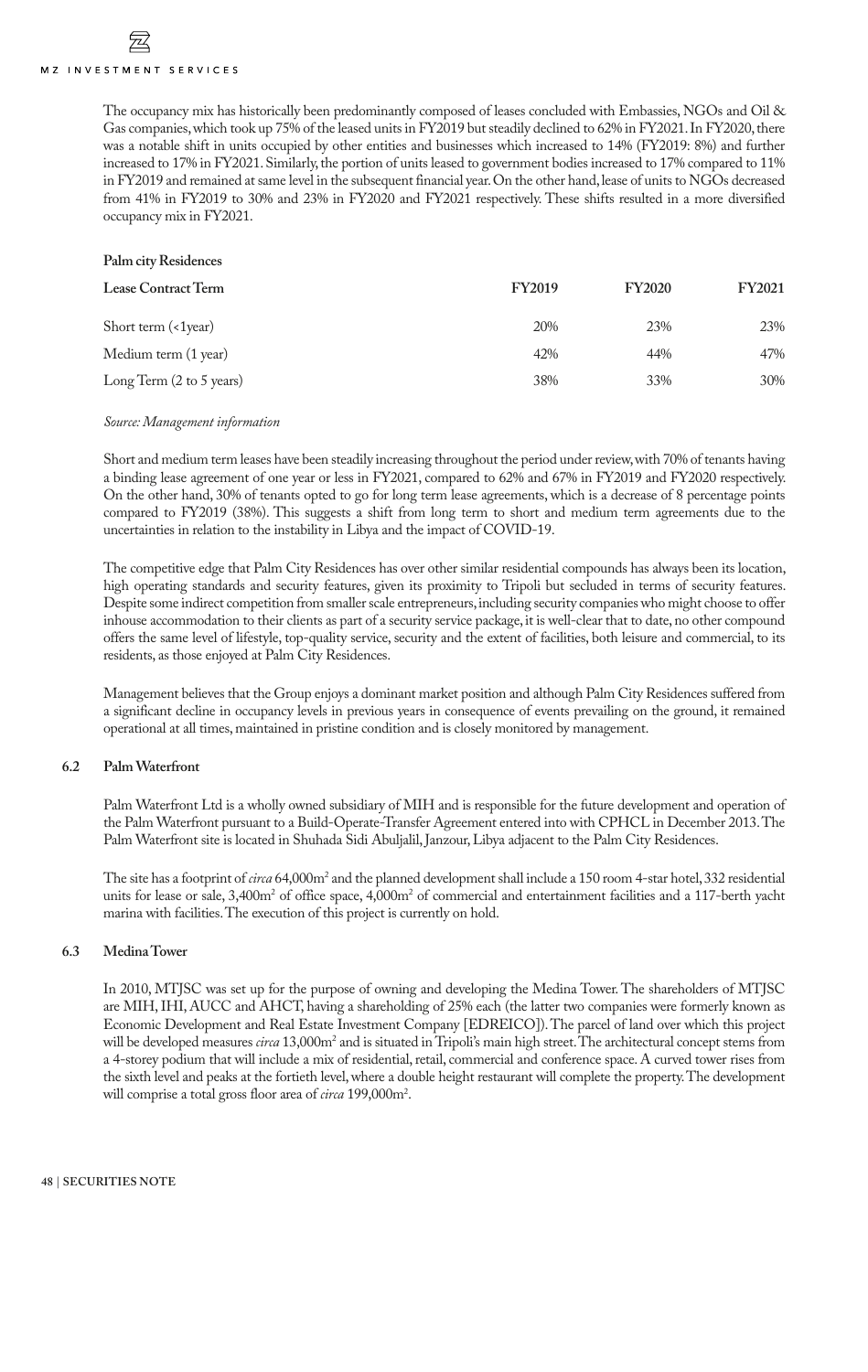The project designs of the Medina Tower are complete and all development approvals have been obtained from the relevant authorities. As to the financing of the project, the equity contribution for the first phase of this project is already fully paid up and will comprise 40% of the capital requirements of the said project. The remaining 60% of funding will be derived from a Libyan financial institution in terms of a sanction letter that has been approved and signed, but now needs to be reactivated.

The execution of this project is currently on hold.

#### **7. Country Overview**

Following a significant economic contraction in 2020 of about 31%, Libya's hydrocarbon sector, and in turn its economy overall, witnessed a strong rebound in 2021. The lifting of the oil blockade in late 2020 and the resilience of global oil prices led to an increase in hydrocarbon export receipts and thereby an improvement in the country's trade and current account balances. While Libya's protracted liquidity crisis persists, particularly in eastern and southern parts of the country, there has been some improvement in 2021. In January 2021, the foreign exchange tax was abolished, resulting in a significant narrowing of the gap between the official and parallel market exchange rates. While the devaluation has improved macroeconomic stability, the adverse impact on purchasing power has been felt throughout the population, particularly affecting the poor.<sup>1</sup>

Libya is currently facing a new phase of political polarisation, which risks dividing its institutions once again and reversing the gains achieved over the past two years. Elections scheduled for December 2021 were postponed with the country's National Elections Commission citing inadequacies in electoral legislation and challenges related to candidates' eligibility.

In February 2022, the country's eastern-based House of Representatives voted to designate a new Prime Minister and government, over the objections of the internally recognised Prime Minister, Abdul Hamid Dbeiba, who refused to step down. Nevertheless, the House of Representatives went forward with the formation of a new government, designating Fathi Bashagha, a former Minister of Interior, as the new Prime Minister. On 24 February 2022, the High State Council – based in the internationally recognised administration's centre of government in Tripoli and born out of the UN-supported Libyan Political Agreement of 2015 – rejected the parliamentary declaration, setting up a serious impasse that is now once again ramping up tensions in the conflict-wrought nation.<sup>2</sup>

The underlying political and economic division of the country has complex roots and competing international influences can make a difference in outcomes. With major uncertainties associated with these dynamics, projecting future economic trends is a daunting task.

In addition to the conflict-driven challenges and neglect, Libyans are also increasingly affected by the COVID-19 pandemic. With relaxation of containment measures, the spread of the virus has accelerated. This problem is probably under-monitored and compounded by an incapacitated health sector.

## **PART 2 – GROUP PERFORMANCE REVIEW**

The financial information provided hereunder is extracted from the audited consolidated financial statements of MIH for the years ended 31 December 2019, 31 December 2020 and 31 December 2021. The forecast financial information for the years ending 31 December 2022 and 31 December 2023 has been provided by management of the company.

#### **Projections**

The projected financial information relates to events in the future and is based on assumptions which the Group believes to be reasonable. However, the actual outcome may be adversely affected by unforeseen situations particularly during this uncertain period of the pandemic where new variants are regularly emerging, and the variation between forecast and actual results may be material.

Furthermore, the political situation in Libya, which has remained unstable during the current financial year, is a cause of uncertainty.

Notwithstanding the above, Management has seen a rise in demand for units at Palm City Residences, with a steady inflow of enquiries and regular interaction with major oil and gas companies as well as various embassies and NGOs. Management is anticipating that conditions in Libya will continue to improve and should recover to pre-war levels by FY2025.

*1https://www.worldbank.org/en/country/libya/overview#1 2https://news.un.org/en/story/2022/03/1114082*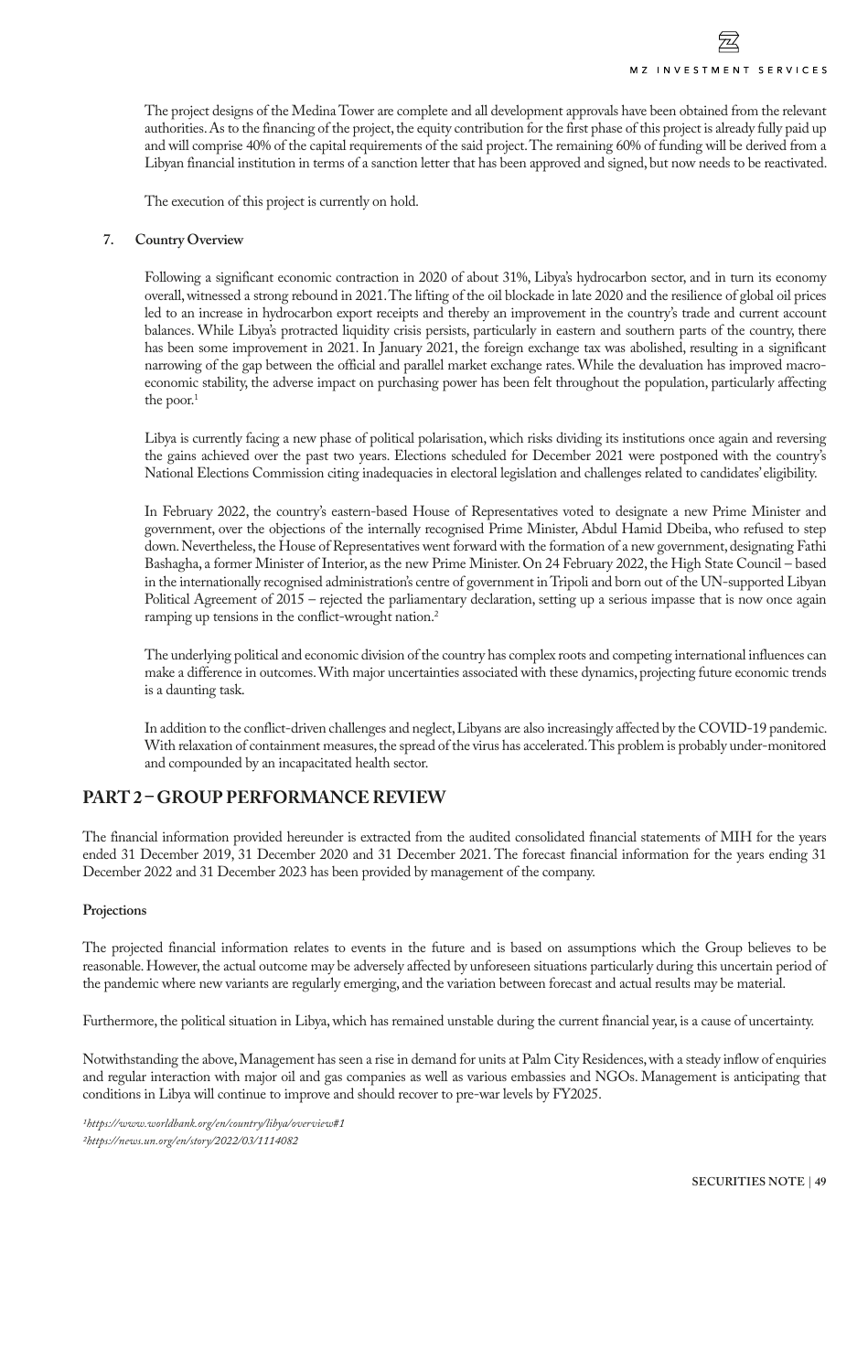# **Mediterranean Investments Holding p.l.c.**

**Z** MZ INVESTMENT SERVICES

| <b>Income Statement</b>                                                         | FY2019   | <b>FY2020</b> | FY2021   | FY2022   | FY2023     |
|---------------------------------------------------------------------------------|----------|---------------|----------|----------|------------|
| $(\text{\textsterling}000)$                                                     | Actual   | Actual        | Actual   | Forecast | Projection |
| Revenue                                                                         | 27,261   | 25,595        | 23,978   | 27,496   | 36,193     |
| Net operating expenses                                                          | (5,257)  | (4, 912)      | (4,286)  | (5, 453) | (7,500)    |
| Gross profit                                                                    | 22,004   | 20,683        | 19,692   | 22,043   | 28,693     |
| Administrative & marketing<br>expenses                                          | (2,502)  | (2,747)       | (2, 834) | (2,684)  | (2,763)    |
| <b>EBITDA</b>                                                                   | 19,502   | 17,936        | 16,858   | 19,359   | 25,930     |
| Other income                                                                    | 472      | 579           | 2,083    |          |            |
| Depreciation                                                                    | (177)    | (181)         | (83)     | (428)    | (488)      |
| Results from operating activities                                               | 19,797   | 18,334        | 18,858   | 18,931   | 25,442     |
| Share of results of equity<br>accounted investments                             | (149)    | 3             | 2,712    |          |            |
| Net finance costs                                                               | (4, 833) | (4,523)       | (8,371)  | (3,805)  | (3,291)    |
| Profit before tax                                                               | 14,815   | 13,814        | 13,199   | 15,126   | 22,151     |
| Taxation                                                                        | (283)    | 11,191        | (2,525)  | (3,178)  | (4,988)    |
| Profit for the year                                                             | 14,532   | 25,005        | 10,674   | 11,948   | 17,163     |
| <b>Key Accounting Ratios</b>                                                    | FY2019   | <b>FY2020</b> | FY2021   | FY2022   | FY2023     |
| $(\text{\textsterling}000)$                                                     | Actual   | Actual        | Actual   | Forecast | Projection |
| Gross profit margin<br>(Gross profit/revenue)                                   | 81%      | 81%           | 82%      | 80%      | 79%        |
| Operating profit margin<br>(Operating profit/revenue)                           | 73%      | 72%           | 79%      | 69%      | 70%        |
| Interest cover (times)<br>(EBITDA/finance cost)                                 | 4.04     | 3.97          | 2.01     | 5.09     | 7.88       |
| Net profit margin<br>(Profit after tax/revenue)                                 | 53%      | 98%           | 45%      | 43%      | 47%        |
| Earnings per share $(\epsilon)$<br>(Profit after tax/number of shares)          | 0.30     | 0.52          | 0.22     | 0.25     | 0.36       |
| Return on equity<br>(Profit after tax/shareholders'<br>equity)                  | 9%       | 14%           | 6%       | 6%       | 8%         |
| Return on capital employed<br>(EBITDA/total assets less current<br>liabilities) | 7%       | 6%            | $7\%$    | 7%       | 8%         |
| Return on assets<br>(Profit after tax/total assets)                             | 5%       | $8\%$         | 3%       | 4%       | 5%         |

*Source: MZ Investment Services Ltd*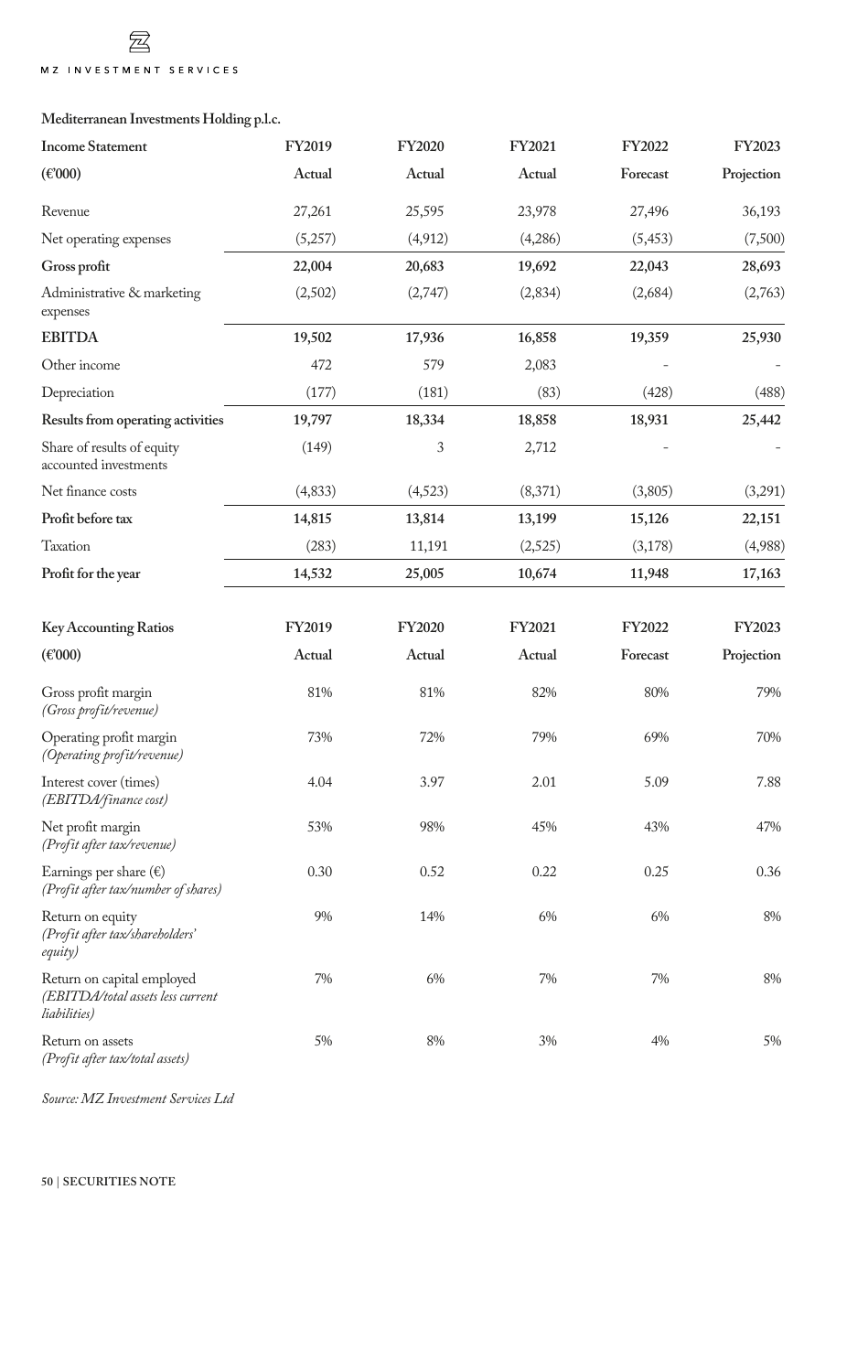Notwithstanding the political instability in Libya and the impact of the COVID-19 pandemic, MIH registered positive income and occupancy levels over the three-year period (FY2019 – FY2021) when compared to FY2018 (revenue amounted to €18.9 million while occupancy level was at 39%). In FY2020, revenue decreased by 6% (y-o-y) to €25.6 million due to the impact of the COVID-19 pandemic, while in FY2021 a further decrease of 6% was registered mainly on account of the devaluation of the Libyan Dinar at the start of the same year. Occupancy level was unchanged in FY2021 compared to the prior year (51.7%) but was 350 basis points lower than that achieved in FY2019 (55.2%).

A similar decline of 6% was recorded at EBITDA level in FY2021 and amounted to €16.9 million compared to €17.9 million in FY2020 (-€1.0 million). In FY2021, results from operating activities were higher y-o-y by €0.5 million on account of an increase in other income of €1.5 million which related to a reversal of over-estimated accrued interest on bank loan balances. As such, operating profit margin improved from 72% in FY2020 to 79% in FY2021, in consequence of the above-mentioned reversal of accrued interest, which is a one-time event.

During the last financial year, share of results of equity accounted investments amounted to €2.7 million (FY2020: €3,000) principally reflecting an uplift in the fair value of the land earmarked for the development of the Medina Towers.

Net finance costs increased substantially in FY2021 from €4.5 million in the prior year to €8.4 million. The said increase is due to a one-time loss on exchange of €3.6 million arising in converting monetary assets and liabilities denominated in Libyan Dinars to Euro. As such, interest cover decreased y-o-y from 3.97 times in FY2020 to 2.01 times in FY2021, in consequence of this one-time loss on exchange which arose because of a significant devaluation of the Libyan Dinar at the beginning of the year.

In FY2021, profit before tax decreased by €0.6 million (-4%) to €13.2 million. Overall, profit for the year amounted to €10.7 million compared to €25.0 million in FY2020 (which includes a reversal of an over-provision in previous years for income tax on account of a reduction in the overall tax from 35% to 19%).

In the forward years, Management has projected that occupancy levels should increase to 58.0% in FY2022 from 51.7% in FY2021 and improve further to 73.4% in FY2023. As a result, revenue generated in FY2022 and FY2023 is expected to increase by €3.5 million (+15%) and €8.7 million (+32%) respectively. Gross profit margin is projected to decrease by 2 percentage points to circa 80% (FY2021: 82%).

Due to the positive impact of non-recurring income of €2.1 million in FY2021, operating profit is projected to remain unchanged in FY2022 at €18.9 million but should increase substantially by 34% in the subsequent year to €25.4 million.

Net finance costs are projected to continue to decrease as borrowings steadily decline in the years to come. As such, net finance costs are expected to amount to €3.8 million and €3.3 million in FY2022 and FY2023 respectively, compared to €4.8 million in FY2021 (excluding the one-time loss on exchange referred to above). Due to decreasing borrowing costs, interest cover should strengthen significantly from 2.01 times in FY2021 to 5.09 times in FY2022 and 7.88 times in FY2023.

Overall, MIH expects to increase profits in FY2022 by 12% to €11.9 million and thereafter by 44% to €17.2 million. The projections assume that net profit margin will be maintained above 40%, specifically 43% in FY2022 and 47% in FY2023 (FY2021: 45%).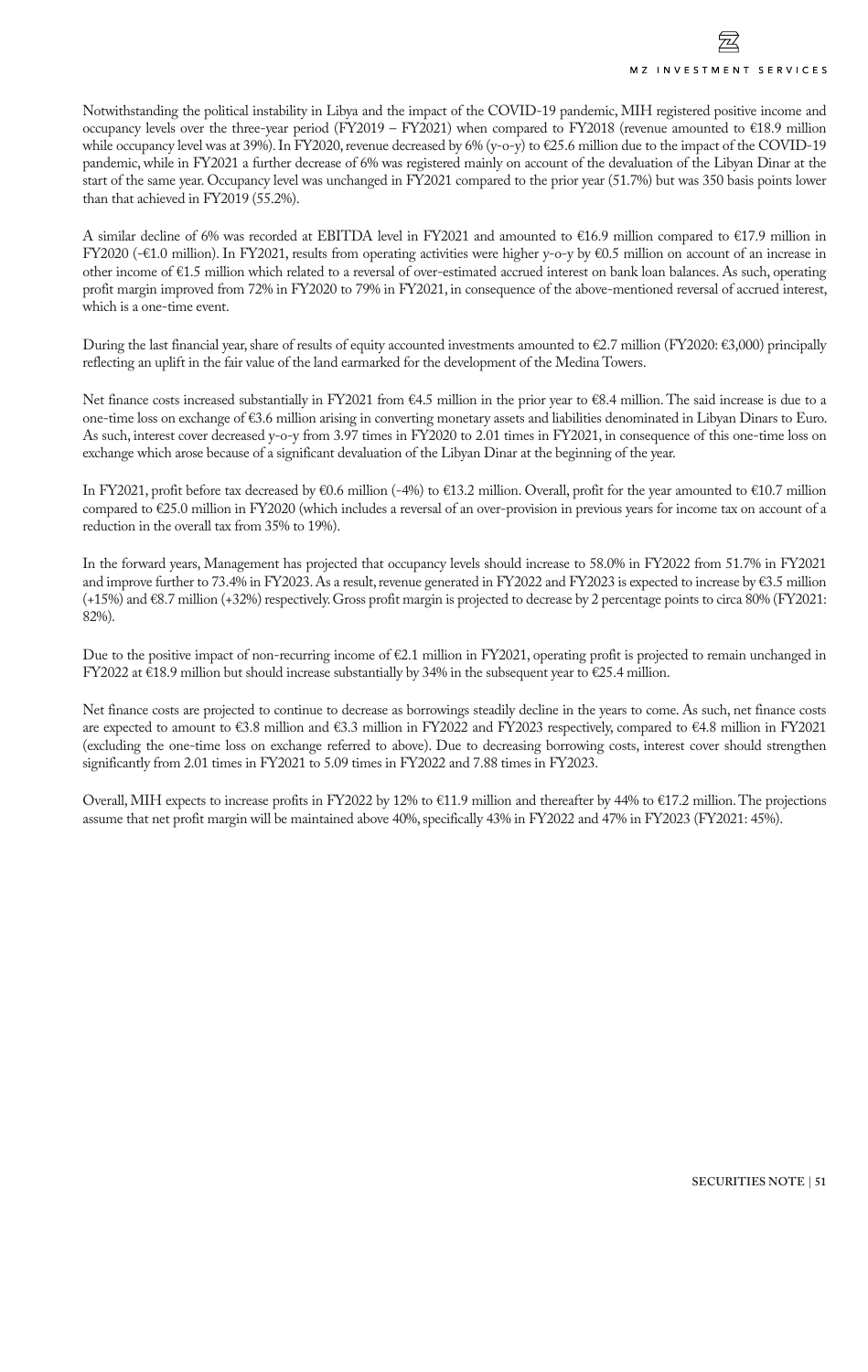**Z** MZ INVESTMENT SERVICES

| <b>Statement of Financial Position</b>               | 31 Dec'19      | 31 Dec'20      | 31 Dec'21 | 31 Dec'22      | 31 Dec'23      |
|------------------------------------------------------|----------------|----------------|-----------|----------------|----------------|
| $(\text{\textsterling}000)$                          | Actual         | Actual         | Actual    | Forecast       | Projection     |
| <b>ASSETS</b>                                        |                |                |           |                |                |
| Non-current assets                                   |                |                |           |                |                |
| Intangible assets                                    | $\overline{2}$ | $\overline{2}$ | 2         | $\overline{2}$ | $\overline{c}$ |
| Investment property                                  | 272,542        | 272,568        | 272,568   | 273,771        | 273,892        |
| Property, plant and equipment                        | 9,511          | 9,528          | 9,540     | 9,969          | 9,831          |
| Investments accounted for using<br>the equity method | 12,790         | 12,186         | 8,023     | 8,023          | 8,023          |
|                                                      | 294,845        | 294,284        | 290,133   | 291,765        | 291,748        |
| <b>Current assets</b>                                |                |                |           |                |                |
| Inventories                                          | 1,005          | 1,112          | 1,196     | 1,196          | 1,231          |
| Trade and other receivables                          | 5,874          | 4,780          | 7,710     | 8,280          | 9,521          |
| Taxation                                             | 309            | 774            | 1,020     | 556            |                |
| Cash and cash equivalents                            | 13,158         | 25,700         | 10,886    | 6,724          | 15,575         |
|                                                      | 20,346         | 32,366         | 20,812    | 16,756         | 26,327         |
| Total assets                                         | 315,191        | 326,650        | 310,945   | 308,521        | 318,075        |
| <b>EQUITY</b>                                        |                |                |           |                |                |
| Share capital                                        | 48,002         | 48,002         | 48,002    | 48,002         | 48,002         |
| Retained earnings                                    | 119,479        | 133,664        | 140,649   | 152,482        | 169,645        |
|                                                      | 167,481        | 181,666        | 188,651   | 200,484        | 217,647        |
| <b>LIABILITIES</b>                                   |                |                |           |                |                |
| Non-current Liabilities                              |                |                |           |                |                |
| Borrowings and bonds                                 | 56,663         | 75,383         | 30,741    | 40,439         | 50,344         |
| Shareholders' loan                                   | 5,203          | 5,203          | 5,203     | 5,203          | 5,203          |
| Other non-current liabilites                         | 2,715          | 3,374          | 4,822     | 8,000          | 10,460         |
| Deferred tax liability                               | 36,177         | 24,823         | 21,636    | 21,636         | 21,636         |
|                                                      | 100,758        | 108,783        | 62,402    | 75,278         | 87,643         |
| <b>Current Liabilities</b>                           |                |                |           |                |                |
| Bank balance overdrawn                               | 80             | 68             | 4         |                |                |
| Borrowings and bonds                                 | 32,839         | 11,950         | 44,930    | 20,000         |                |
| Trade and other payables                             | 13,399         | 14,026         | 11,958    | 12,759         | 12,785         |
| Dividend payable                                     |                | 10,000         | 3,000     |                |                |
| Other current liabilities                            | 634            | 157            |           |                |                |
|                                                      | 46,952         | 36,201         | 59,892    | 32,759         | 12,785         |

 **147,710 144,984 122,294 108,037 100,428**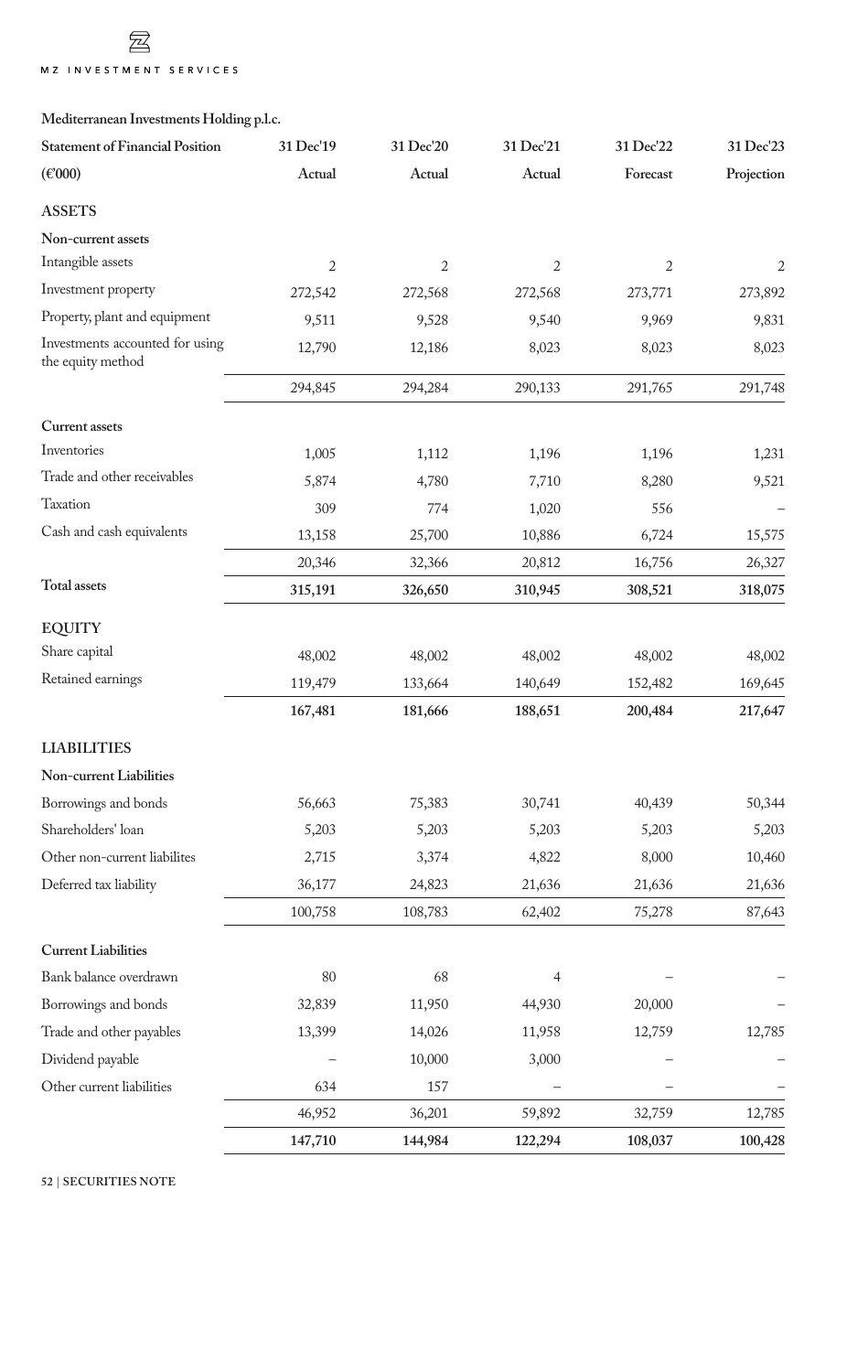| Total equity and liabilities                                            | 315,191                 | 326,650                 | 310,945                 | 308,521                   | 318,075                     |
|-------------------------------------------------------------------------|-------------------------|-------------------------|-------------------------|---------------------------|-----------------------------|
| <b>Key Accounting Ratios</b>                                            | <b>FY2019</b><br>Actual | <b>FY2020</b><br>Actual | <b>FY2021</b><br>Actual | <b>FY2022</b><br>Forecast | <b>FY2023</b><br>Projection |
|                                                                         |                         |                         |                         |                           |                             |
| Gearing ratio<br>(Net debt/Net debt and<br>shareholders' equity)        | 33%                     | 27%                     | 27%                     | 23%                       | 16%                         |
| Gearing ratio 2 (times)<br>(Net debt/shareholders' equity)              | 0.49                    | 0.37                    | 0.37                    | 0.29                      | 0.18                        |
| Net debt to EBITDA (years)<br>(Net debt/EBITDA)                         | 4.19                    | 3.73                    | 4.15                    | 3.04                      | 1.54                        |
| Net assets per share $(\epsilon)$<br>(Net asset value/number of shares) | 3.49                    | 3.78                    | 3.93                    | 4.18                      | 4.53                        |
| Liquidity ratio (times)<br>(Current assets/current liabilities)         | 0.43                    | 0.89                    | 0.35                    | 0.51                      | 2.06                        |

#### *Source: MZ Investment Services Ltd*

Intangible assets comprise a trademark of Palm City Ltd that was registered in December 2009.

Non-current assets amounted to €290.1 million in FY2021 and principally comprise the Palm City Residences, the Palm Waterfront site and the 25% shareholding in Medina Tower J.S.C. These assets are described in section 6 of this report. No material changes are expected in this regard in the projected financial years.

During the three years under review, retained earnings increased by €21.1 million (net of dividends declared in FY2020 of €10 million) from €119.5 million in FY2019 to €140.6 million in FY2021, reflecting the yearly profitability of the Group. In view of the projected profitability of the Group, retained earnings are expected to increase by 8% and 11% in each of the forward years and reach €169.6 million in FY2023 (+€29.0 million over FY2021).

Net debt in FY2021 amounted to €70.0 million, an increase of €3.1 million from the prior year (FY2020: €66.9 million). During the year, MIH repaid a €12 million 6% unsecured bond due in 2021 and settled €7 million of the above-mentioned dividend payable. The gearing ratio of the Group was unchanged at 27%.

In FY2022, MIH is anticipating that it will refinance €30 million out of €40 million outstanding bonds due in the current year from a new issue of bonds, that will result in a €10 million reduction in net debt. A further €10 million of borrowings are projected to be repaid in FY2023. Accordingly, the gearing ratio is projected to decrease from 27% in FY2021 to 16% in FY2023.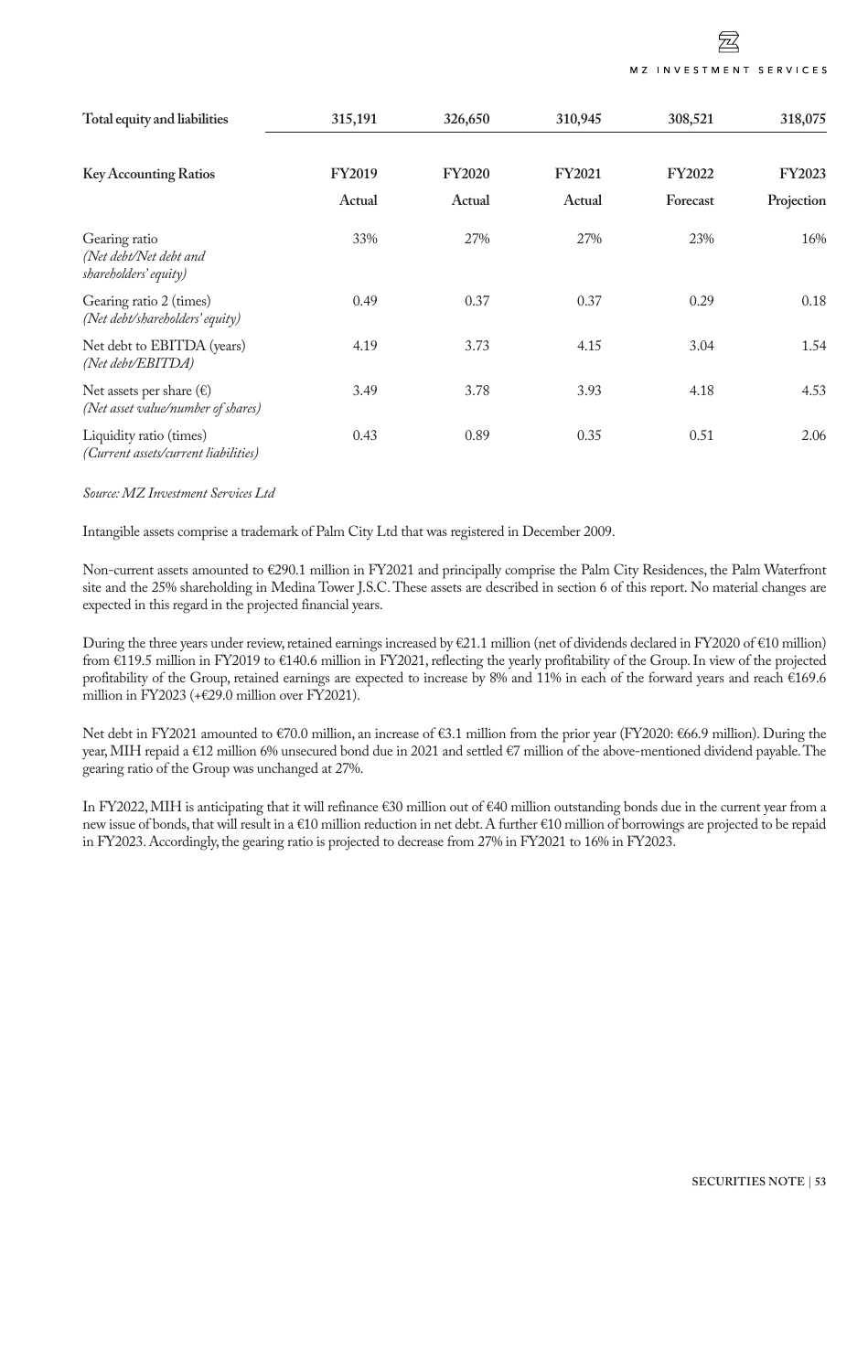## 丞 MZ INVESTMENT SERVICES

The liquidity ratio weakened to 0.35 times in FY2021 from 0.89 times in the prior year, mainly due to the reclassification of €40 million 5% bonds from non-current liabilities to current liabilities as they become due within the next 12 months. Such ratio is expected to improve to 0.51 times in FY2022 and 2.06 times in FY2023.

#### **Mediterranean Investments Holding p.l.c.**

| <b>Cash Flow Statement</b>                     | <b>FY2019</b> | <b>FY2020</b> | <b>FY2021</b> | <b>FY2022</b> | <b>FY2023</b> |
|------------------------------------------------|---------------|---------------|---------------|---------------|---------------|
| $(\text{\textsterling}000)$                    | Actual        | Actual        | Actual        | Forecast      | Projection    |
| Net cash from operating activities             | 18,776        | 19,524        | 13,649        | 19,391        | 22,938        |
| Net cash used in investing activities          | (752)         | (200)         | (85)          | (806)         | (254)         |
| Net cash used in financing activities          | (15, 450)     | (6, 845)      | (23, 923)     | (22, 743)     | (13, 833)     |
| Net movement in cash and cash equivalents      | 2,574         | 12,479        | (10, 359)     | (4, 158)      | 8,851         |
| Cash and cash equivalents at beginning of year | 9,854         | 13,078        | 25,632        | 10,882        | 6,724         |
| Effect of foreign exchange rate changes        | 650           | 75            | (4,391)       |               |               |
| Cash and cash equivalents at end of year       | 13,078        | 25,632        | 10,882        | 6,724         | 15,575        |

Net cash from operating activities are principally generated from the operations at Palm City Residences which are analysed in section 6 of this report. In FY2021, the €5.9 million y-o-y decrease in cash generated from operations principally related to adverse net changes in working capital. In FY2022 and FY2023, MIH expects to generate net cash of €42.3 million (in aggregate) from operations.

Investing activities during the reviewed period relate to capital expenditure undertaken at Palm City Residences. In FY2021, capex was minimal at circa €85,500. Expenses of a capital expenditure are projected to amount to €0.80 million in FY2022 and €0.25 million in FY2023.

During FY2019 and FY2020, the Group repaid €11.8 million of bank loans, shareholders' loan and bonds in consequence of healthy cash inflows. Furthermore, interest paid in the same period amounted to €10.3 million. The remaining €0.2 million related to payments for lease obligations. In FY2021, the Group fully repaid the €11.95 million 6% bonds 2021 which became due. MIH also paid interest amounting to €5.0 million and paid €7.0 million as dividends to shareholders out of the total approved dividends of €10 million.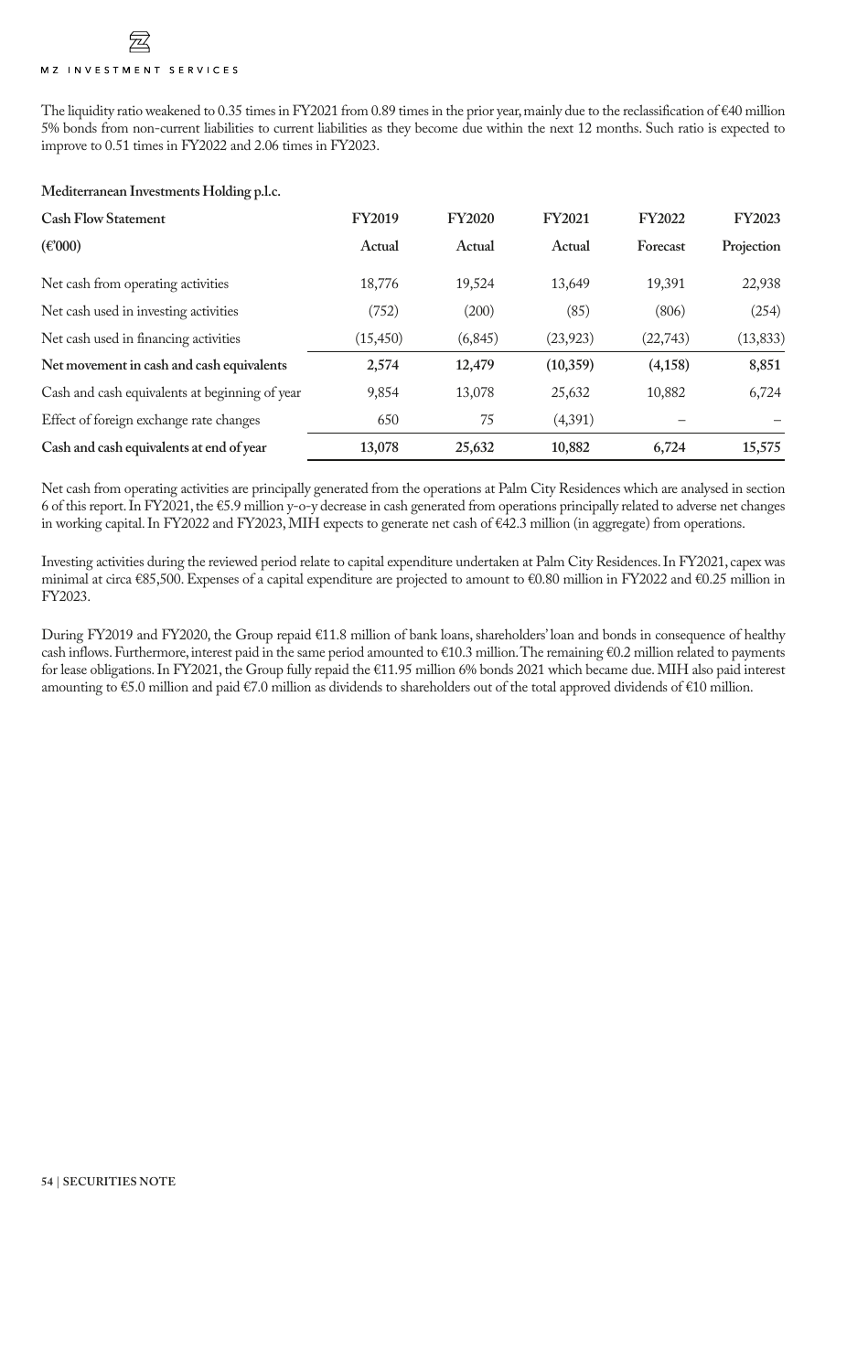In FY2022, MIH is projecting to fully repay a LAFICO loan amounting to €5 million, repay €10 million of outstanding bonds, settle the remaining balance of dividends amounting to €3.0 million and pay interest amounting to €3.9 million. In FY2023, MIH expects to repay €10 million of outstanding bonds and pay interest amounting to €3.2 million.

#### **Variance analysis**

The following financial information relates to the variance analysis between the forecast financial information for the year ended 31 December 2021 included in the prior year's Financial Analysis Summary dated 25 June 2021 and the audited consolidated financial statements for the year ended 31 December 2021.

### **Mediterranean Investments Holding p.l.c.**

| <b>Income Statement</b>                          | FY2021  | FY2021   |          |
|--------------------------------------------------|---------|----------|----------|
| $(\text{\textsterling}000)$                      | Actual  | Forecast | Variance |
| Revenue                                          | 23,978  | 23,937   | 41       |
| Net operating expenses                           | (4,286) | (4,731)  | 445      |
| Gross profit                                     | 19,692  | 19,206   | 486      |
| Administrative & marketing expenses              | (2,834) | (2,561)  | (273)    |
| <b>EBITDA</b>                                    | 16,858  | 16,645   | 213      |
| Other income                                     | 2,083   | 309      | 1,774    |
| Depreciation                                     | (83)    | (83)     |          |
| Results from operating activities                | 18,858  | 16,871   | 1,987    |
| Share of results of equity accounted investments | 2,712   |          | 2,712    |
| Net finance costs                                | (8,371) | (7,402)  | (969)    |
| Profit before tax                                | 13,199  | 9,469    | 3,730    |
| Taxation                                         | (2,525) | (2,888)  | 363      |
| Profit for the year                              | 10,674  | 6,581    | 4,093    |

As presented in the above table, actual profit for the year was higher than forecast by €4.1 million, principally on account of the following: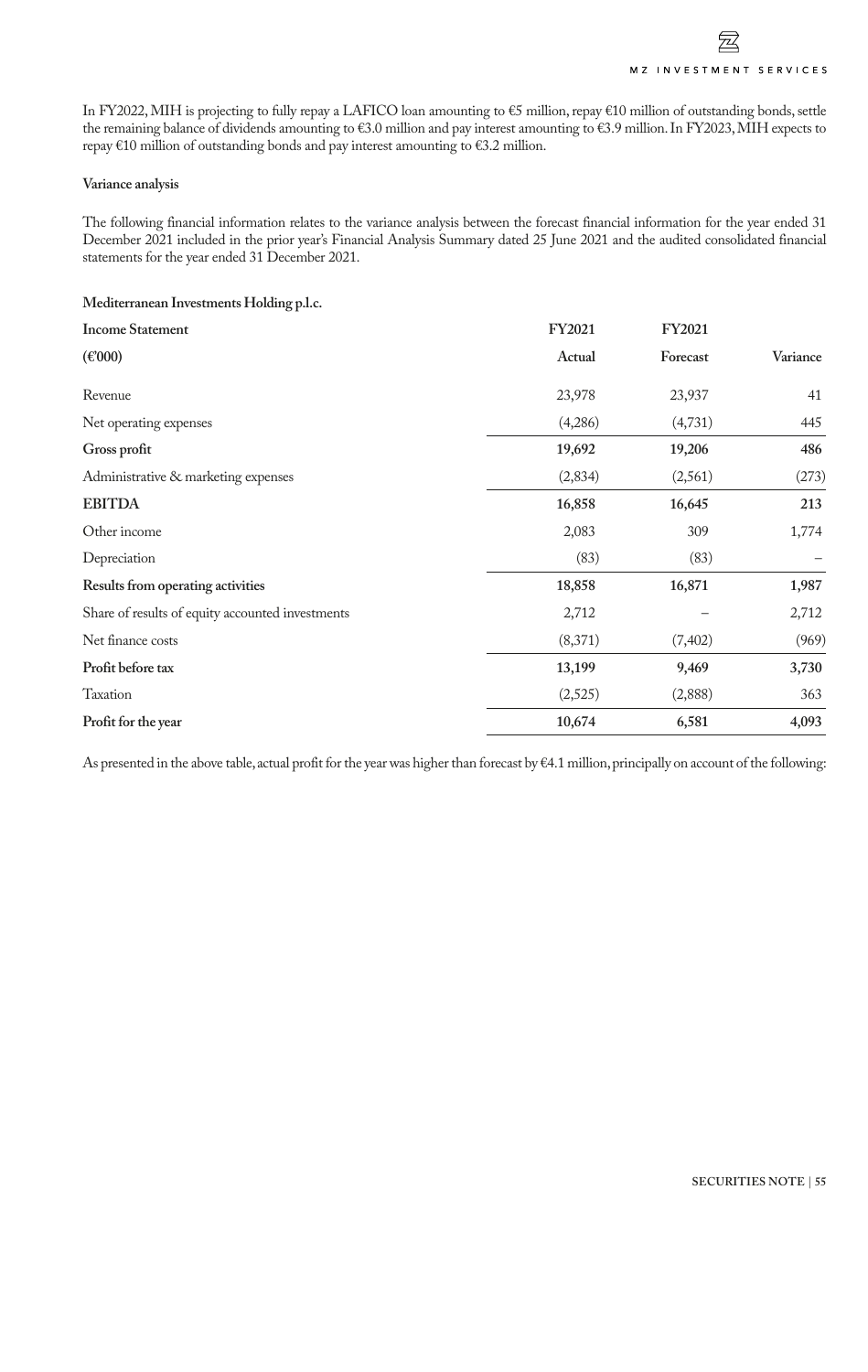## 宻 MZ INVESTMENT SERVICES

- Other income was higher than expected by €1.8 million due to a reversal of accrued interest on a bank loan which was confirmed not to be due on final settlement.
- Share of results of equity accounted investments related to MIH's 25% equity participation in MTJSC. During the year, MIH recognised a gain of €2.7 million arising from a revaluation of the land held for development by MTJSC. This uplift could not be determined at the forecast stage as such movements are determined at year end.

### **Mediterranean Investments Holding p.l.c.**

| <b>Statement of Financial Position</b>               | 31 Dec'21      | 31 Dec'21      |             |
|------------------------------------------------------|----------------|----------------|-------------|
| $(\text{\textsterling}000)$                          | Actual         | Forecast       | Variance    |
| <b>ASSETS</b>                                        |                |                |             |
| Non-current assets                                   |                |                |             |
| Intangible assets                                    | $\overline{2}$ | $\overline{2}$ |             |
| Investment property                                  | 272,568        | 273,654        | $(1,086)^1$ |
| Property, plant and equipment                        | 9,540          | 9,655          | (115)       |
| Investments accounted for using<br>the equity method | 8,023          | 12,186         | $(4,163)^2$ |
|                                                      | 290,133        | 295,497        | (5,364)     |
| <b>Current assets</b>                                |                |                |             |
| Inventories                                          | 1,196          | 1,035          | 161         |
| Trade and other receivables                          | 7,710          | 4,995          | $2,715^3$   |
| Taxation                                             | 1,020          | 774            | 246         |
| Cash and cash equivalents                            | 10,882         | 9,248          | 1,634       |
|                                                      | 20,808         | 16,052         | 4,756       |
| Total assets                                         | 310,941        | 311,549        | (608)       |
| <b>EQUITY</b>                                        |                |                |             |
| Share capital                                        | 48,002         | 48,002         |             |
| Retained earnings                                    | 140,649        | 140,245        | 404         |
|                                                      | 188,651        | 188,247        | 404         |
| <b>LIABILITIES</b>                                   |                |                |             |
| Non-current Liabilities                              |                |                |             |
| Borrowings and bonds                                 | 30,741         | 30,671         | 70          |
| Shareholders' loan                                   | 5,203          | 5,203          |             |
| Other non-current liabilities                        | 4,822          | 5,090          | (268)       |
| Deferred tax liability                               | 21,636         | 24,823         | $(3,187)^2$ |
|                                                      | 62,402         | 65,787         | (3,385)     |
| <b>Current Liabilities</b>                           |                |                |             |
| Borrowings and bonds                                 | 44,930         | 45,000         | (70)        |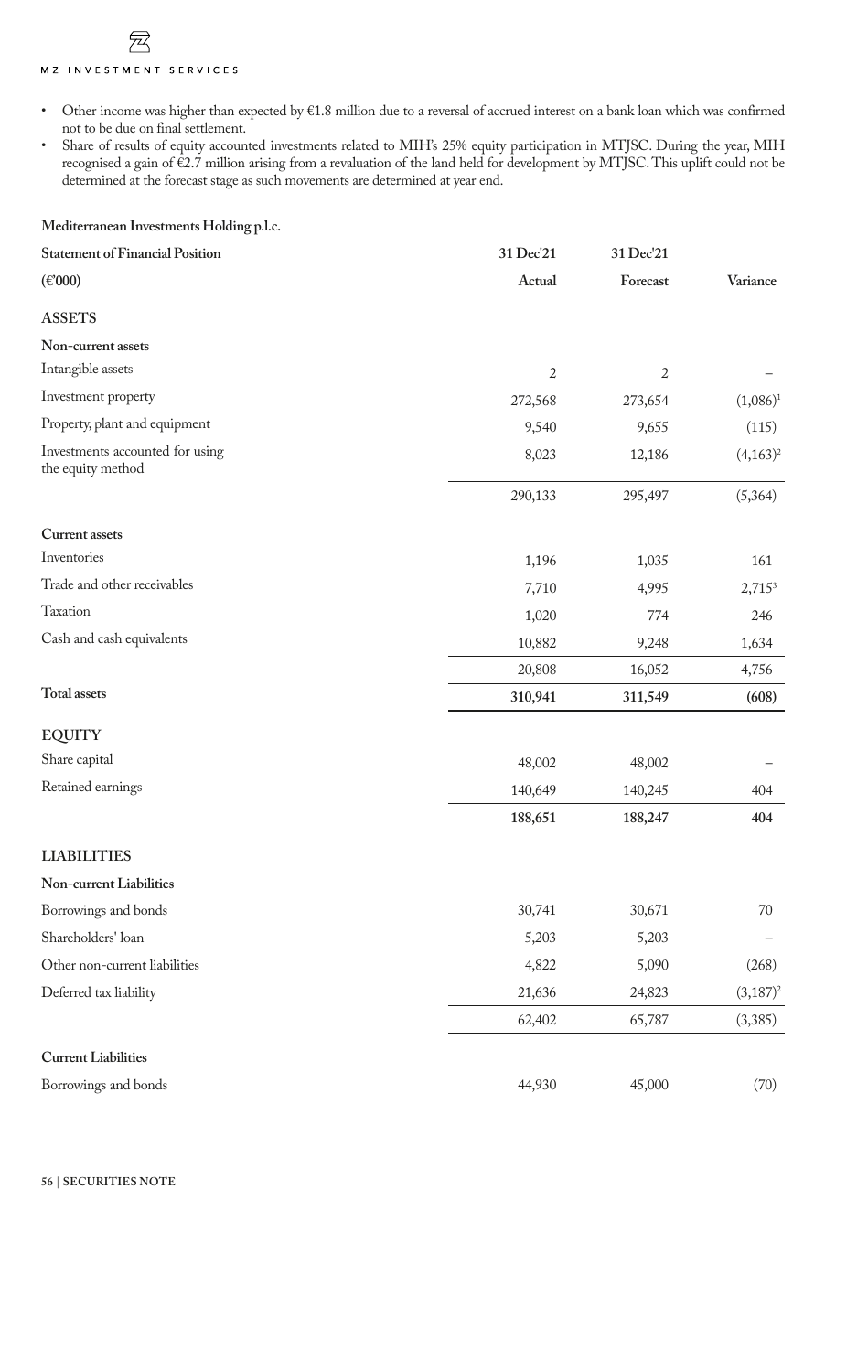| Trade and other payables     | 14,958  | 12,515  | $2,443^3$ |
|------------------------------|---------|---------|-----------|
|                              | 59,888  | 57,515  | 2,373     |
|                              | 122,290 | 123,302 | (1,012)   |
| Total equity and liabilities | 310,941 | 311,549 | (608)     |

The material variances between the actual and forecast statement of financial position are as follows:

- 1. The lower value of investment property relates to planned capital expenditure which has been postponed and therefore not undertaken during the year.
- 2. MIH recognised a property revaluation of €2.7 million which gain was offset by the difference on exchange losses (Libyan Dinar to Euro) amounting to €6.9 million. Such movements had an effect on deferred taxation.
- 3. Trade & other receivables and trade & other payables were higher than projected by  $\epsilon$ 2.7 million and  $\epsilon$ 2.4 million respectively.

### **Mediterranean Investments Holding p.l.c.**

| <b>Cash Flow Statement</b>                        | <b>FY2021</b> | <b>FY2021</b> |          |
|---------------------------------------------------|---------------|---------------|----------|
| $(\text{\textsterling}000)$                       | Actual        | Forecast      | Variance |
| Net cash from operating<br>activities             | 9,195         | 11,817        | (2,622)  |
| Net cash from (used in)<br>investing activities   | (40)          | (1,296)       | 1,256    |
| Net cash from (used in)<br>financing activities   | (23,905)      | (26,905)      | 3,000    |
| Net movement in cash and<br>cash equivalents      | (14,750)      | (16, 384)     | 1,634    |
| Cash and cash equivalents at<br>beginning of year | 25,632        | 25,632        |          |
| Cash and cash equivalents<br>at end of year       | 10,882        | 9,248         | 1,634    |

Actual net movement in cash and cash equivalents was higher than projected by €1.6 million, analysed as follows:

- Net cash generated from operating activities was lower than expected by  $E2.6$  million.
- Projected capital expenditure amounting to  $E1.3$  million was not undertaken during the year.
- In financing activities, the approved dividend to shareholders amounting to €10 million was expected to be settled in full. In fact, €7 million was paid to shareholders during FY2021 and the remaining balance of €3 million is expected to be settled in FY2022, cash flow permitting.

#### **Forecast interim financial information**

Set out below are the forecast interim financial results of the Issuer for the six-month period 1 January to 30 June 2022 and the comparative unaudited interim financial results of the Issuer for the period 1 January to 30 June 2021.

### **Mediterranean Investments Holding p.l.c.**

| <b>Income Statement</b>     | $1$ Jan to 30 Jun'21 $1$ Jan to 30 Jun'22 |          |
|-----------------------------|-------------------------------------------|----------|
| $(\text{\textsterling}000)$ | Actual                                    | Forecast |
| Revenue                     | 11,816                                    | 12,616   |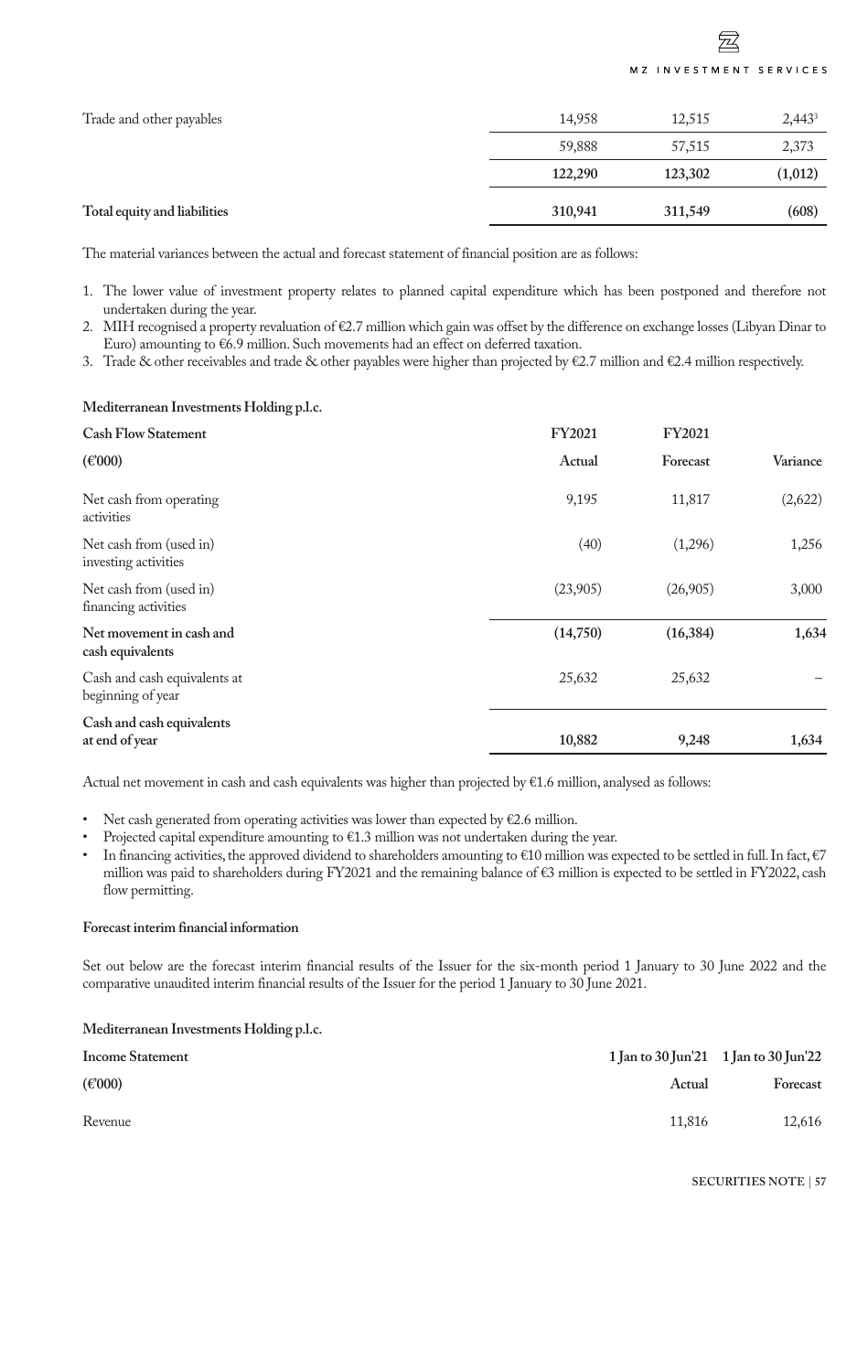## 丞 MZ INVESTMENT SERVICES

| Net operating expenses            | (3,656)  | (3,991)  |
|-----------------------------------|----------|----------|
| Results from operating activities | 8,160    | 8,625    |
| Net finance costs                 | (5,212)  | (2, 184) |
| Profit before tax                 | 2,948    | 6,441    |
| Taxation                          | (1, 114) | (1,316)  |
| Profit for the period             | 1,834    | 5,125    |

During the interim period ending 30 June 2022, revenue is expected to increase by 6.8% (+€0.8 million) over the same period in 2021 to €12.6 million (2020: €11.8 million), primarily on account of an increase in occupancy levels at the Palm City Residences. This revenue increase is expected to be reflected at operating profit level which is projected to amount to €8.6 million compared to €8.2 million in 2021 (+5.7% or €0.4 million).

Net finance costs are projected to decrease from €5.2 million in 2021 to €2.2 million. In the prior period, net finance costs included a circa €2.5 million provision for exchange losses recognised on assets and liabilities expressed in Libyan Dinar on the devaluation of the said currency in early January 2021. Excluding this exceptional item, net finance costs are expected to decrease by circa €0.5 million pursuant to the reduction in outstanding borrowings.

Overall, MIH is expected to report a net profit for the period of €5.1 million, an increase of €3.3 million over the comparable period in 2021.

### **Mediterranean Investments Holding p.l.c.**

| <b>Cash Flow Statement</b>                     |          | 1 Jan to 30 Jun'21 $1$ Jan to 30 Jun'22 |
|------------------------------------------------|----------|-----------------------------------------|
| $(\text{\textsterling}000)$                    | Actual   | Forecast                                |
| Net cash from (used in) operating activities   | (210)    | 9,149                                   |
| Net cash used in investing activities          | (3)      | (606)                                   |
| Net cash used in financing activities          | (16,787) | (5,200)                                 |
| Net movement in cash and cash equivalents      | (17,000) | 3,343                                   |
| Cash and cash equivalents at beginning of year | 25,632   | 10,882                                  |
| Cash and cash equivalents at end of year       | 8,632    | 14,225                                  |

During the six-month period ending 30 June 2022, MIH is projected to generate net cash inflows from operating activities (being principally the operations at Palm City Residences) amounting to €9.1 million compared to net cash outflows of €210,000 in the same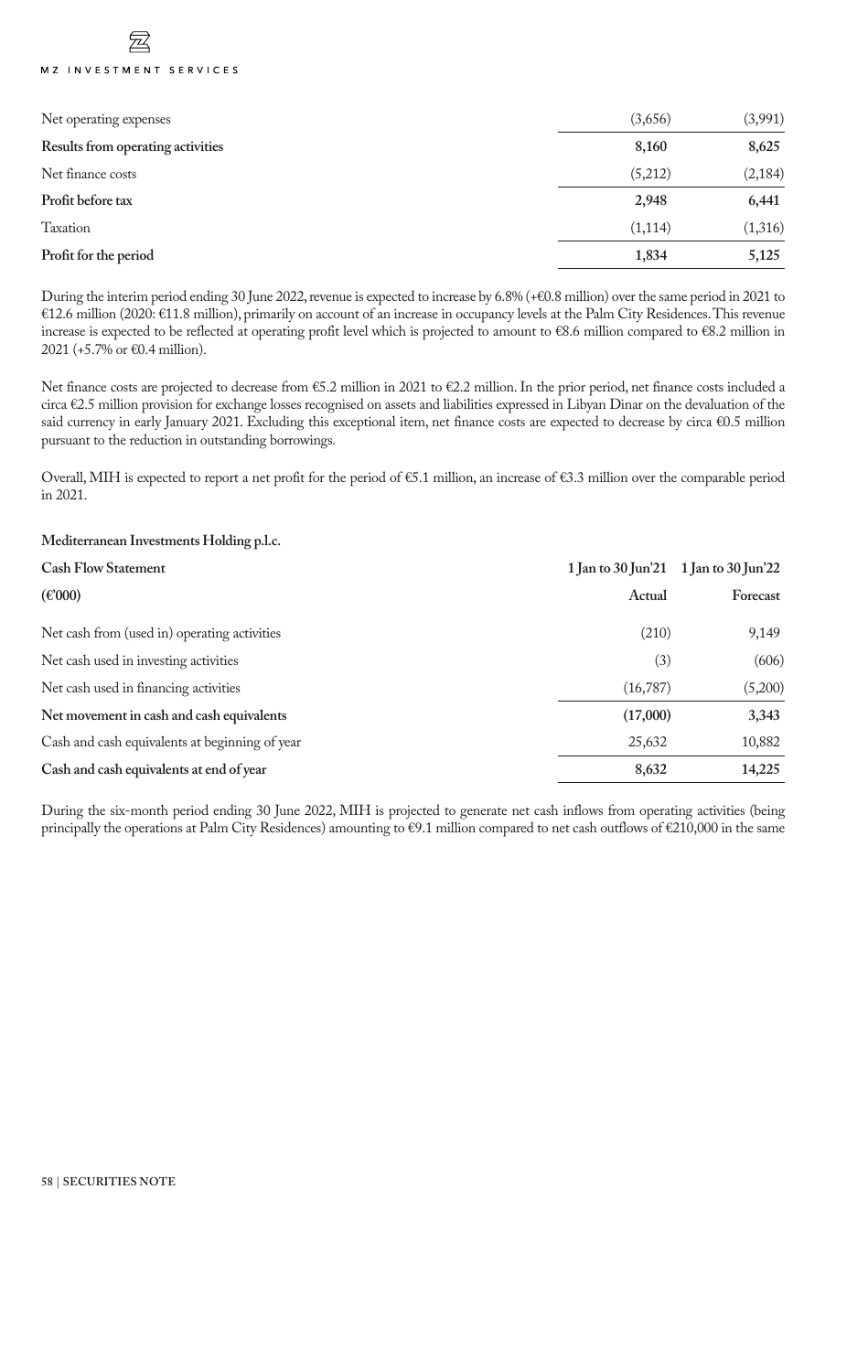period a year earlier. Management has assumed that cash flows from operating activities during the forecast period will not be impacted by any movements in working capital.

Investing activities during the reviewed period will relate to capital expenditure at Palm City Residences, which is expected to amount to €0.6 million (2021: cash outflows of €3,000).

In the reviewed period, MIH is projecting to fully repay a LAFICO loan of €5.0 million. Furthermore, interest paid on this loan is expected to amount to €0.2 million. During the first half of 2021, net cash used in financing activities amounted to €16.8 million and included the repayment of €11.95 million 6% bonds 2021, dividend payments of €4.0 million and interest payments of €0.84 million.

 $\overline{a}$ 

| Mediterranean Investments Holding p.l.c.             |                |                |
|------------------------------------------------------|----------------|----------------|
| <b>Statement of Financial Position</b>               | 31 Dec'21      | 30 Jun'22      |
| $(\text{\textsterling}000)$                          | Audited        | Forecast       |
| <b>ASSETS</b>                                        |                |                |
| Non-current assets                                   |                |                |
| Intangible assets                                    | $\overline{2}$ | $\mathfrak{2}$ |
| Investment property                                  | 272,568        | 273,671        |
| Property, plant and equipment                        | 9,540          | 9,959          |
| Investments accounted for using<br>the equity method | 8,023          | 8,023          |
|                                                      | 290,133        | 291,655        |
| <b>Current assets</b>                                |                |                |
| Inventories                                          | 1,196          | 1,196          |
| Trade and other receivables                          | 7,710          | 7,705          |
| Taxation                                             | 1,020          | 556            |
| Cash and cash equivalents                            | 10,882         | 14,225         |
|                                                      | 20,808         | 23,682         |
| <b>Total assets</b>                                  | 310,941        | 315,337        |
| <b>EQUITY</b>                                        |                |                |
| Share capital                                        | 48,002         | 48,002         |
| Retained earnings                                    | 140,649        | 145,774        |
|                                                      | 188,651        | 193,776        |
| <b>LIABILITIES</b>                                   |                |                |
| Non-current liabilities                              |                |                |
| Borrowings and bonds                                 | 30,741         | 30,821         |
| Shareholders' loan                                   | 5,203          | 5,203          |
| Other non-current liabilities                        | 4,822          | 6,139          |
| Deferred tax liability                               | 21,636         | 21,636         |
|                                                      | 62,402         | 63,799         |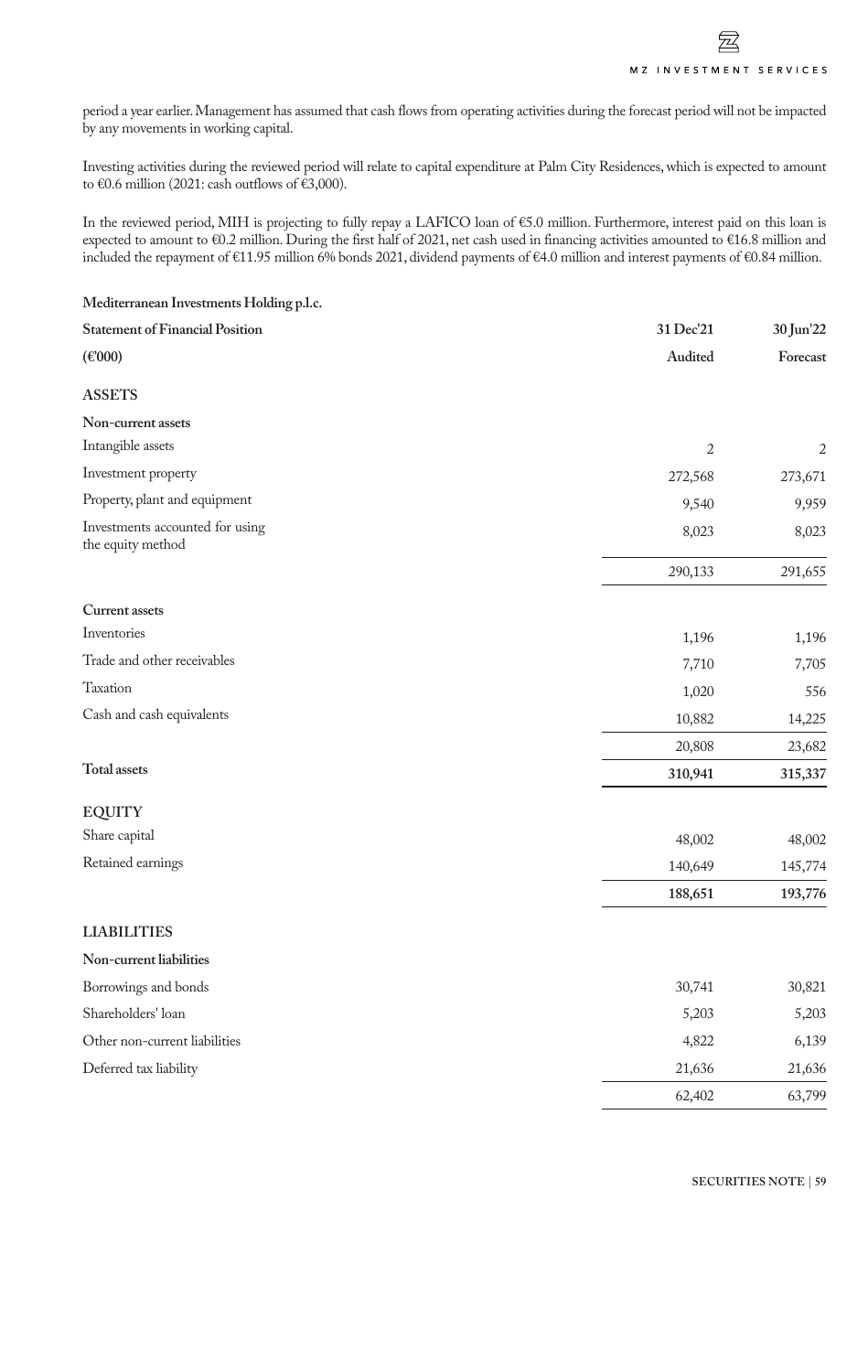## 宛 MZ INVESTMENT SERVICES

#### **Current Liabilities**

| Total equity and liabilities | 310,941 | 315,337 |
|------------------------------|---------|---------|
|                              | 122,290 | 121,561 |
|                              | 59,888  | 57,762  |
| Trade and other payables     | 14,958  | 17,762  |
| Borrowings and bonds         | 44,930  | 40,000  |
|                              |         |         |

Total assets as at 30 June 2022 are projected to amount to €315.3 million, an increase of €4.4 million when compared to 31 December 2021. The said increase is reflective of cash inflows from operations less capital expenditure projected for the current six-month period as described above.

No material changes are expected in liabilities as at 30 June 2022.

By not later than 6 July 2022, MIH expects to conclude the listing of a new €30 million bond and repay in full the €40 million bonds due on same date. As such, the cash balances of the Group are expected to decrease from €14.2 million to circa €3.7 million, after taking into consideration the repayment of €10 million out of the maturing €40 million bonds. In liabilities, non-current liabilities will increase by €30 million to €93.8 million, while current liabilities will decrease by €40 million to €17.8 million.

#### **Debt Securities issued by MIH**

In June 2021, MIH (a company principally involved in the operation of the Palm City Residences in Libya) repaid in full the €11.9 million 6% MIH Unsecured Bonds 2021 (MT0000371261). Below is a list of outstanding debt securities as at the date of this report.

| Security ISIN | Amount Listed Security Name |                                                        | Currency   |
|---------------|-----------------------------|--------------------------------------------------------|------------|
| MT0000371287  |                             | 40,000,000 5.0% MIH 2022                               | <b>EUR</b> |
| MT0000371295  |                             | 20,000,000 5.5% MIH 2023                               | <b>EUR</b> |
| n/a           |                             | 11,000,000 6% Unsecured Notes 2023-2025 (unlisted) EUR |            |
|               | 71,000,000                  |                                                        |            |

**325,000,000**

*Source: Malta Stock Exchange*

### **Debt Securities issued by Related Parties**

| Security ISIN | <b>Amount Listed</b> | <b>Security Name</b>                                     | Currency   |
|---------------|----------------------|----------------------------------------------------------|------------|
| MT0000101262  | 40,000,000           | 4.25% Corinthia Finance plc 2026                         | <b>EUR</b> |
| MT0000111287  | 10,000,000           | 5.80% International Hotel Investments plc 2023           | <b>EUR</b> |
| MT0000481227  | 35,000,000           | 6.00% International Hotel Investments plc 2024           | <b>EUR</b> |
| MT0000111295  | 45,000,000           | 5.75% International Hotel Investments plc 2025           | <b>EUR</b> |
| MT0000111303  | 55,000,000           | 4.00% International Hotel Investments plc 2026 (Secured) | <b>EUR</b> |
| MT0000111311  | 60,000,000           | 4.00% International Hotel Investments plc 2026           | <b>EUR</b> |
| MT0000111337  | 80,000,000           | 3.65% International Hotel Investments plc 2031           | <b>EUR</b> |
|               |                      |                                                          |            |

*Source: Malta Stock Exchange*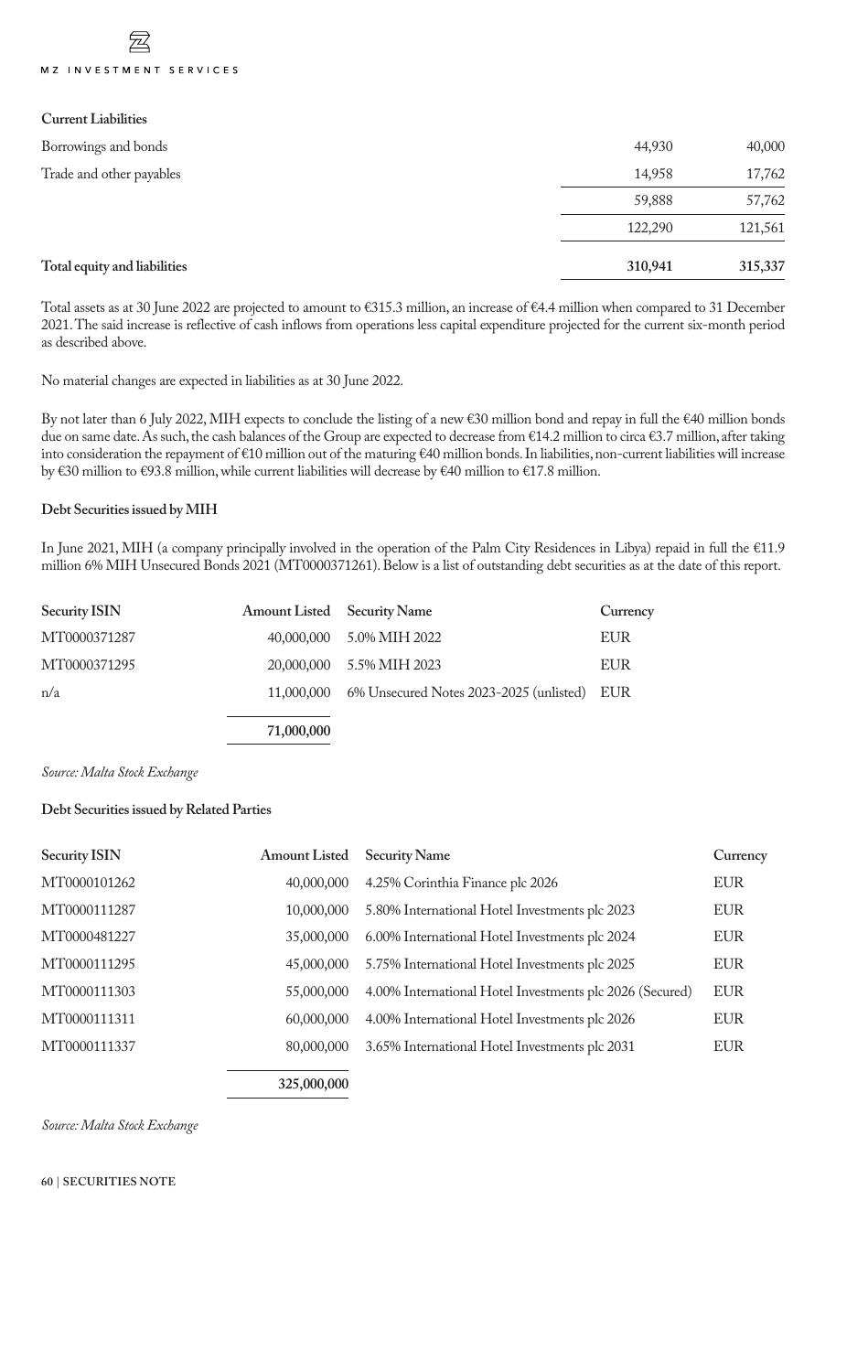## **PART 3 - COMPARABLES**

The table below compares the Group and the bonds issued by Mediterranean Investments Holding p.l.c. to other debt issuers listed on the Malta Stock Exchange and their respective debt securities. Although there are significant variances between the activities of the Group and other issuers (including different industries, principal markets, competition, capital requirements etc), and material differences between the risks associated with the Group's business and that of other issuers, the comparative analysis provides an indication of the financial performance and strength of the Group.

| <b>Comparative Analysis</b>                                           | Nominal<br>Value | <b>Yield to</b><br>Maturity | Interest<br>Cover | Assets                      | Total Net Asset<br>Value                 | Gearing<br>Ratio |
|-----------------------------------------------------------------------|------------------|-----------------------------|-------------------|-----------------------------|------------------------------------------|------------------|
|                                                                       | $(\epsilon)$     | (%)                         | (times)           | $(\text{\textsterling}000)$ | $(\text{\ensuremath{\mathfrak{C}}}'000)$ | (%)              |
| 6.00% Pendergardens Developments plc Secured $\in$ 2022<br>Series II  | 21,093,400       | 5.74                        | 1.79              | 60,578                      | 29,491                                   | 36.39            |
| 4.25% GAP Group plc Secured € 2023                                    | 8,367,900        | 5.29                        | 14.81             | 112,173                     | 21,575                                   | 60.31            |
| 5.30% United Finance Plc Unsecured € Bonds 2023                       | 8,500,000        | 4.55                        | 0.67              | 37,298                      | 6,677                                    | 75.91            |
| 5.80% International Hotel Investments plc 2023                        | 10,000,000       | 4.54                        | 1.06              | 1,695,229                   | 838,216                                  | 40.59            |
| 5.5% Mediterranean Investments Holding plc € 2023                     | 20,000,000       | 4.64                        | 2.01              | 310,941                     | 188,651                                  | 27.06            |
| 6.00% AX Investments Plc $\in$ 2024                                   | 40,000,000       | 3.57                        | 1.69              | 374,099                     | 237,143                                  | 25.10            |
| 6.00% International Hotel Investments plc $\in$ 2024                  | 35,000,000       | 5.47                        | 1.06              | 1,695,229                   | 838,216                                  | 40.59            |
| 5.30% Mariner Finance plc Unsecured € 2024                            | 35,000,000       | 4.75                        | 3.30              | 102,348                     | 52,929                                   | 46.65            |
| 5.00% Hal Mann Vella Group plc Secured € 2024                         | 30,000,000       | 3.72                        | 2.60              | 123,752                     | 48,512                                   | 53.05            |
| 5.10% 1923 Investments plc Unsecured € 2024                           | 36,000,000       | 4.36                        | 4.58              | 149,687                     | 52,831                                   | 49.89            |
| 4.25% Best Deal Properties Holding plc Secured € 2024                 | 12,136,700       | 2.45                        | $\qquad \qquad -$ | 24,561                      | 6,893                                    | 62.61            |
| 3.70% GAP Group plc Secured € 2023-2025 Series 1                      | 21,000,000       | 3.55                        | 14.81             | 112,173                     | 21,575                                   | 60.31            |
| 5.75% International Hotel Investments plc Unsecured € 2025 45,000,000 |                  | 4.66                        | 1.06              | 1,695,229                   | 838,216                                  | 40.59            |
| 5.10% 6PM Holdings plc Unsecured € 2025                               | 13,000,000       | 4.59                        | 52.47             | 162,889                     | 74,159                                   | 14.82            |
| 4.50% Hili Properties plc Unsecured € 2025                            | 37,000,000       | 4.02                        | 1.41              | 208,696                     | 110,881                                  | 32.31            |
| 4.35% Hudson Malta plc Unsecured € 2026                               | 12,000,000       | 4.35                        | 4.51              | 58,951                      | 12,557                                   | 68.49            |
| 4.25% Corinthia Finance plc Unsecured € 2026                          | 40,000,000       | 4.11                        |                   | $-0.51$ 1,717,057           | 828,470                                  | 42.64            |
| 4.00% International Hotel Investments plc Secured € 2026              | 55,000,000       | 3.36                        |                   | 1.06 1,695,229              | 838,216                                  | 40.59            |
| 5.00% Dizz Finance plc Unsecured € 2026                               | 8,000,000        | 4.99                        | 0.45              | 72,112                      | 4,763                                    | 91.27            |
| 3.75% Premier Capital plc Unsecured € 2026                            | 65,000,000       | 3.51                        | 11.70             | 317,675                     | 60,118                                   | 74.24            |
| 4.00% International Hotel Investments plc Unsecured € 2026 60,000,000 |                  | 4.02                        | 1.06              | 1,695,229                   | 838,216                                  | 40.59            |
| 3.25% AX Group plc Unsec Bds 2026 Series I                            | 15,000,000       | 3.25                        | 1.69              | 374,099                     | 237,143                                  | 25.10            |
| 3.90% GAP Group plc Secured € 2024-2026                               | 21,000,000       | 3.90                        | 14.81             | 112,173                     | 21,575                                   | 60.31            |
| 4.35% SD Finance plc Unsecured € 2027                                 | 65,000,000       | 4.35                        | 0.88              | 328,464                     | 131,504                                  | 30.32            |
| 4.00% Eden Finance plc Unsecured € 2027                               | 40,000,000       | 3.78                        | 3.63              | 193,529                     | 109,284                                  | 28.55            |
| 4.00% Stivala Group Finance plc Secured € 2027                        | 45,000,000       | 3.49                        | 3.25              | 362,955                     | 235,392                                  | 26.66            |
| 5.25% Mediterranean Investments Holding plc € 2027                    | 30,000,000       | 5.25                        | 2.01              | 310,941                     | 188,651                                  | 27.06            |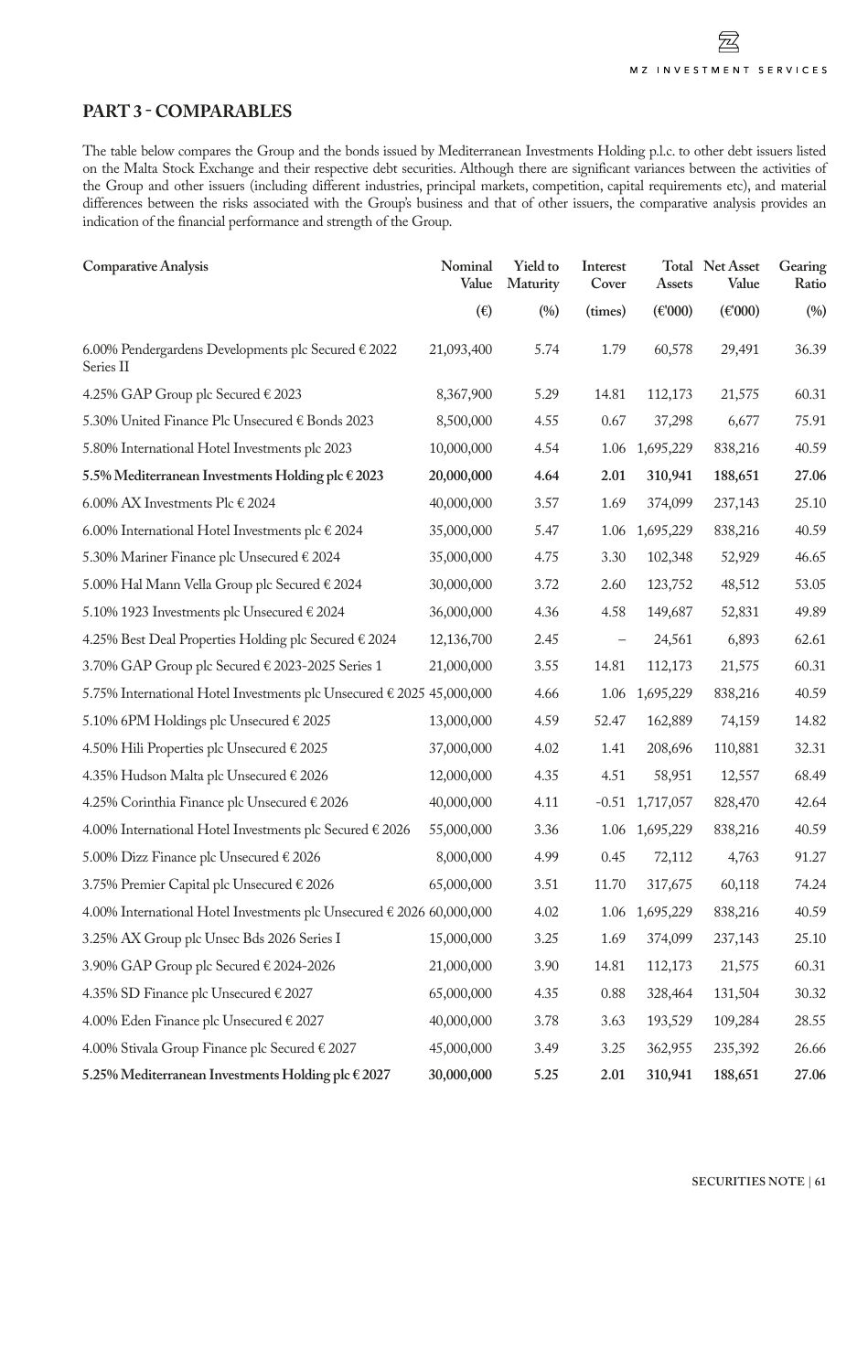## 宛 MZ INVESTMENT SERVICES

| 3.85% Hili Finance Company plc Unsecured € 2028                       | 40,000,000 | 3.85 | 3.44 | 624,222        | 106,811 | 78.42 |
|-----------------------------------------------------------------------|------------|------|------|----------------|---------|-------|
| 3.65% Stivala Group Finance plc Secured € 2029                        | 15,000,000 | 3.57 | 3.25 | 362,955        | 235,392 | 26.66 |
| 3.80% Hili Finance Company plc Unsecured € 2029                       | 80,000,000 | 3.88 | 3.44 | 624,222        | 106,811 | 78.42 |
| 3.75% AX Group plc Unsec Bds 2029 Series II                           | 10,000,000 | 3.79 | 1.69 | 374,099        | 237,143 | 25.10 |
| 3.65% International Hotel Investments plc Unsecured € 2031 80,000,000 |            | 3.68 |      | 1.06 1,695,229 | 838,216 | 40.59 |
| 3.50% AX Real Estate plc Unsec Bds 2032                               | 40,000,000 | 3.44 |      | 238,228        | 78,698  | 63.41 |

S*ource: Malta Stock Exchange, Audited Accounts of Listed Companies, MZ Investment Services Ltd*



To date, there are no corporate bonds which have a redemption date beyond 2033. The Malta Government Stock yield curve has also been included since it is the benchmark risk-free rate for Malta.

The 2023 bonds are presently trading at a yield of 4.64%, which is circa 9 basis points higher than other corporate bonds maturing in the same year. The premium over FY2023 Malta Government Stock is 462 basis points.

The proposed 2027 bonds have a yield of 5.25%, which is circa 147 basis points higher than other corporate bonds maturing in the same year. The premium over FY2027 Malta Government Stock is 404 basis points.

## **PART 4 - EXPLANATORY DEFINITIONS**

### **INCOME STATEMENT**

| Revenue                | Total revenue generated by the Group from its business activities during the financial year,<br>including residential & commercial leases, food & beverage, and other services.                                                                                                            |
|------------------------|--------------------------------------------------------------------------------------------------------------------------------------------------------------------------------------------------------------------------------------------------------------------------------------------|
| Net operating expenses | Operating expenses include all direct and other operating costs, selling & marketing and<br>general & administration expenses.                                                                                                                                                             |
| Gross profit           | Gross profit is the difference between revenue and direct costs. It refers to the profit made<br>by the Group before deducting operating costs, depreciation & amortisation, finance costs,<br>impairment provisions, share of profits from associate companies and other operating costs. |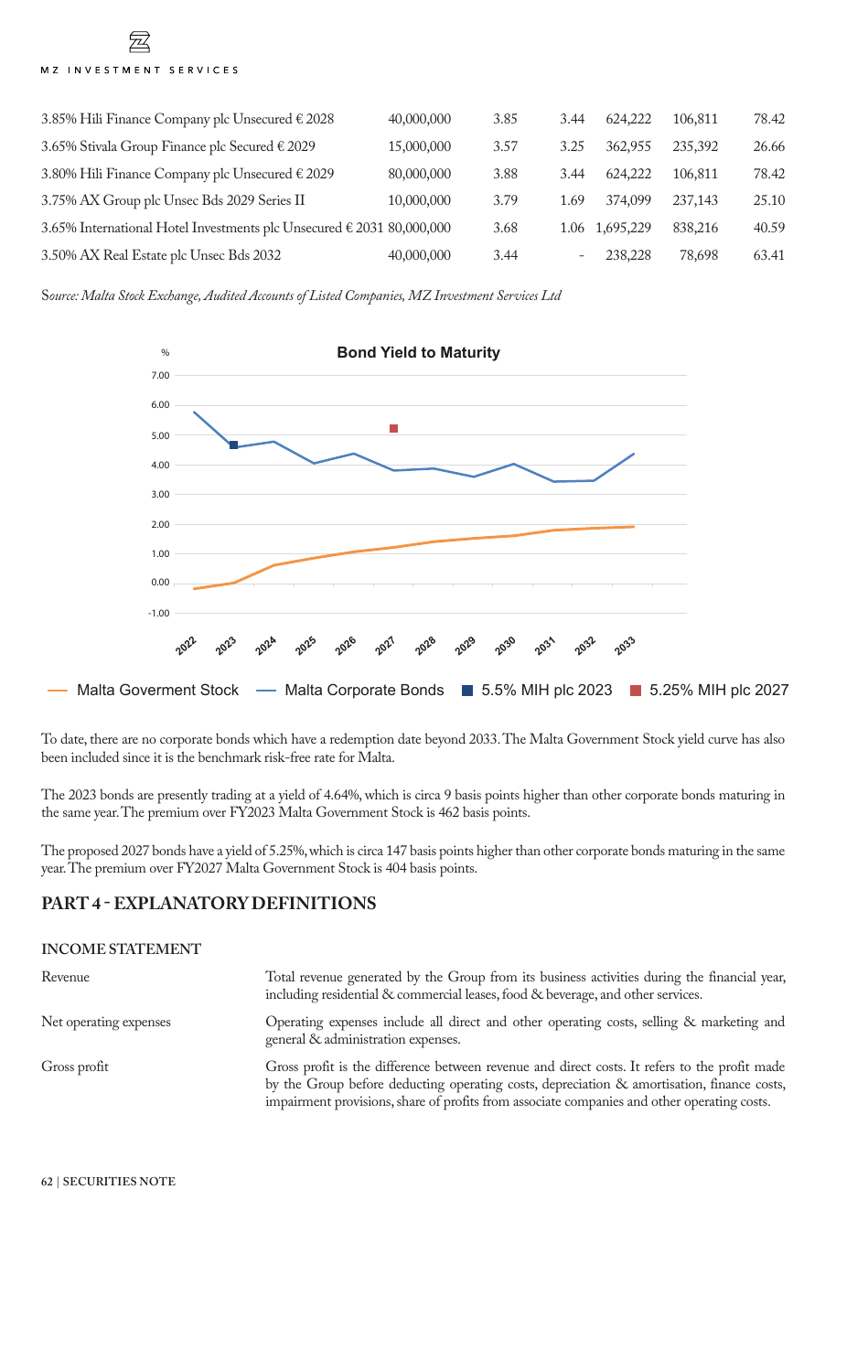

| <b>EBITDA</b>                               | EBITDA is an abbreviation for earnings before interest, tax, depreciation and amortisation.<br>EBITDA can be used to analyse and compare profitability between companies and industries<br>because it eliminates the effects of financing and accounting decisions.                                                                                                                                  |
|---------------------------------------------|------------------------------------------------------------------------------------------------------------------------------------------------------------------------------------------------------------------------------------------------------------------------------------------------------------------------------------------------------------------------------------------------------|
| investments                                 | Share of results from equity accounted IHI owns minority stakes in a number of companies (less than 50% plus one share of a company's<br>share capital). The results of such companies are not consolidated with the subsidiaries of the<br>Group, but the Group's share of profit is shown in the profit and loss account under the heading<br>'share of profit from equity accounted investments'. |
| Profit after tax                            | Profit after tax is the profit made by the Group during the financial year both from its operating<br>as well as non-operating activities.                                                                                                                                                                                                                                                           |
| <b>KEY PERFORMANCE</b><br><b>INDICATORS</b> |                                                                                                                                                                                                                                                                                                                                                                                                      |
| Occupancy level                             | Occupancy level is the percentage of available units that were sold during a given period of<br>time. It is calculated by dividing the number of units sold by total number of units available.                                                                                                                                                                                                      |
| <b>RevPAU</b>                               | Revenue per average unit rate is calculated by dividing unit revenue by units leased. Palm City<br>Residences uses this measure to calculate revenue generated per unit on a monthly basis.                                                                                                                                                                                                          |
| PROFITABILITY RATIOS                        |                                                                                                                                                                                                                                                                                                                                                                                                      |
| Gross profit margin                         | Gross profit margin is the difference between revenue and direct costs expressed as a percentage<br>of total revenue.                                                                                                                                                                                                                                                                                |
| Operating profit margin                     | Operating profit margin is operating income or EBITDA as a percentage of total revenue.                                                                                                                                                                                                                                                                                                              |
| Net profit margin                           | Net profit margin is profit after tax achieved during the financial year expressed as a percentage<br>of total revenue.                                                                                                                                                                                                                                                                              |
| <b>EFFICIENCY RATIOS</b>                    |                                                                                                                                                                                                                                                                                                                                                                                                      |
| Return on equity                            | Return on equity (ROE) measures the rate of return on the shareholders' equity of the owners<br>of issued share capital, computed by dividing profit after tax by shareholders' equity.                                                                                                                                                                                                              |
| Return on capital employed                  | Return on capital employed (ROCE) indicates the efficiency and profitability of a company's<br>capital investments, estimated by dividing operating profit by capital employed.                                                                                                                                                                                                                      |
| Return on assets                            | Return on assets (ROA) is computed by dividing profit after tax by total assets.                                                                                                                                                                                                                                                                                                                     |
| <b>EQUITY RATIOS</b>                        |                                                                                                                                                                                                                                                                                                                                                                                                      |
| Earnings per share                          | Earnings per share (EPS) is the amount of earnings per outstanding share of a company's share<br>capital. It is computed by dividing net income available to equity shareholders by total shares<br>outstanding as at balance sheet date.                                                                                                                                                            |
| <b>CASH FLOW STATEMENT</b>                  |                                                                                                                                                                                                                                                                                                                                                                                                      |
| Cash flow from operating activities         | Cash generated from the principal revenue-producing activities (leases, food & beverage, other<br>services, etc) of the Group.                                                                                                                                                                                                                                                                       |
| Cash flow from investing activities         | Cash generated from activities dealing with the acquisition and disposal of long-term assets<br>and other investments of the Group.                                                                                                                                                                                                                                                                  |
| Cash flow from financing activities         | Cash generated from the activities that result in change in share capital and borrowings of the<br>Group.                                                                                                                                                                                                                                                                                            |

### **BALANCE SHEET**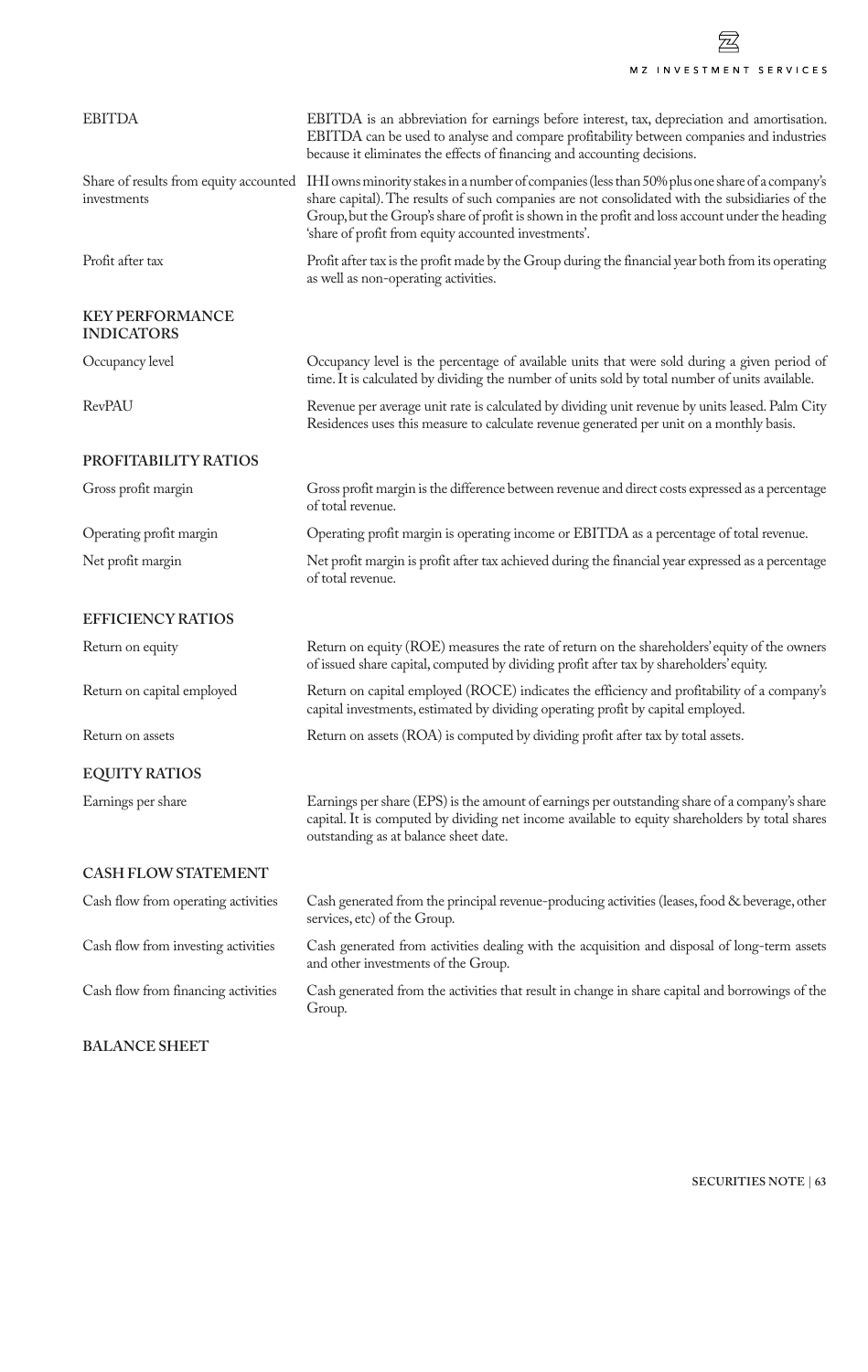## 晷 MZ INVESTMENT SERVICES

| Non-current assets                  | Non-current asset are the Group's long-term investments, which full value will not be realised<br>within the accounting year. Non-current assets are capitalised rather than expensed, meaning<br>that the Group allocates the cost of the asset over the number of years for which the asset will<br>be in use, instead of allocating the entire cost to the accounting year in which the asset was<br>purchased. Such assets include property, plant & equipment, investment properties (Palm City<br>Residences), and investments accounted for using the equity method (investment in Medina<br>Tower). |
|-------------------------------------|-------------------------------------------------------------------------------------------------------------------------------------------------------------------------------------------------------------------------------------------------------------------------------------------------------------------------------------------------------------------------------------------------------------------------------------------------------------------------------------------------------------------------------------------------------------------------------------------------------------|
| Current assets                      | Current assets are all assets of the Group, which are realisable within one year from the balance<br>sheet date. Such amounts include accounts receivable, inventory (food, beverages, consumables,<br>etc), cash and bank balances.                                                                                                                                                                                                                                                                                                                                                                        |
| Current liabilities                 | All liabilities payable by the Group within a period of one year from the balance sheet date, and<br>include accounts payable and short-term debt, including current portion of bank loans.                                                                                                                                                                                                                                                                                                                                                                                                                 |
| Non-current liabilities             | The Group's long-term financial obligations that are not due within the present accounting<br>year. The Group's non-current liabilities include long-term borrowings, bonds and taxation.                                                                                                                                                                                                                                                                                                                                                                                                                   |
| Total equity                        | Total equity includes share capital, reserves & other equity components, retained earnings and<br>minority interest.                                                                                                                                                                                                                                                                                                                                                                                                                                                                                        |
| FINANCIAL<br><b>STRENGTH RATIOS</b> |                                                                                                                                                                                                                                                                                                                                                                                                                                                                                                                                                                                                             |
| Liquidity ratio                     | The liquidity ratio (also known as current ratio) is a financial ratio that measures a company's<br>resources to pay its debts over the next 12 months. It compares a company's current assets to<br>its current liabilities.                                                                                                                                                                                                                                                                                                                                                                               |
| Interest cover                      | The interest coverage ratio is calculated by dividing a company's operating profit of one period<br>by the company's interest expense of the same period.                                                                                                                                                                                                                                                                                                                                                                                                                                                   |
| Debt service cover ratio            | The debt service cover ratio measures a company's ability to service its current debts by<br>comparing its net operating income with its total debt service obligations.                                                                                                                                                                                                                                                                                                                                                                                                                                    |
| Net assets per share                | Is calculated by dividing the total net asset value of the company by the number of shares<br>outstanding.                                                                                                                                                                                                                                                                                                                                                                                                                                                                                                  |
| Net debt to EBITDA                  | The net debt to EBITDA ratio is a measurement of leverage, calculated as a company's interest<br>bearing liabilities minus cash or cash equivalents, divided by its EBITDA. This ratio shows<br>how many years it would take for a company to pay back its debt if net debt and EBITDA are<br>held constant.                                                                                                                                                                                                                                                                                                |
| Gearing ratio                       | The gearing ratio indicates the relative proportion of shareholders' equity and debt used to<br>finance a company's assets, and is calculated by dividing a company's net debt by net debt plus<br>shareholders' equity. Alternatively, the gearing ratio can be calculated by dividing a company's<br>net debt by shareholders' equity.                                                                                                                                                                                                                                                                    |